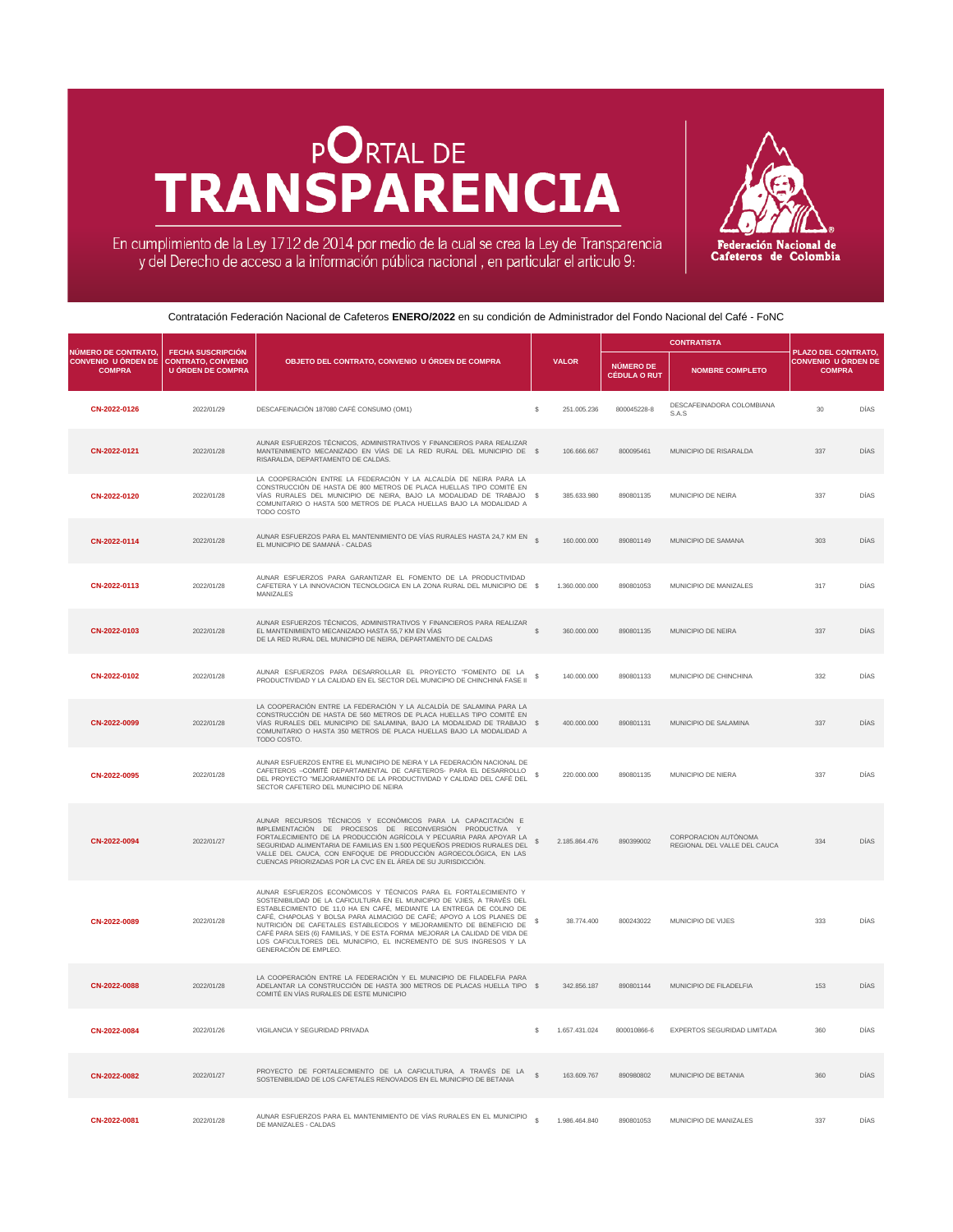|                                                                           |                                                                                   |                                                                                                                                                                                                                                                                                                                                                                                                    |               |               | <b>CONTRATISTA</b>                      |                                                                                                                    |                                                                           |             |
|---------------------------------------------------------------------------|-----------------------------------------------------------------------------------|----------------------------------------------------------------------------------------------------------------------------------------------------------------------------------------------------------------------------------------------------------------------------------------------------------------------------------------------------------------------------------------------------|---------------|---------------|-----------------------------------------|--------------------------------------------------------------------------------------------------------------------|---------------------------------------------------------------------------|-------------|
| <b>NÚMERO DE CONTRATO,</b><br><b>CONVENIO U ÓRDEN DE</b><br><b>COMPRA</b> | <b>FECHA SUSCRIPCIÓN</b><br><b>CONTRATO, CONVENIO</b><br><b>U ÓRDEN DE COMPRA</b> | OBJETO DEL CONTRATO, CONVENIO U ÓRDEN DE COMPRA                                                                                                                                                                                                                                                                                                                                                    |               | <b>VALOR</b>  | <b>NÚMERO DE</b><br><b>CÉDULA O RUT</b> | <b>NOMBRE COMPLETO</b>                                                                                             | <b>PLAZO DEL CONTRATO,</b><br><b>CONVENIO U ÓRDEN DE</b><br><b>COMPRA</b> |             |
| CN-2022-0080                                                              | 2022/01/26                                                                        | AUNAR ESFUERZOS ECONÓMICOS Y TÉCNICOS PARA EL FORTALECIMIENTO Y<br>SOSTENIBILIDAD DE LA CAFICULTURA EN EL MUNICIPIO DE VIJES, A TRAVÉS DEL<br>ESTABLECIMIENTO DE 13 HA EN CAFÉ; APOYO A LOS PLANES DE NUTRICIÓN Y LA<br>REALIZACIÓN DE ANÁLISIS DE SUELO, PARA MEJORAR LA CALIDAD DE VIDA DE LOS<br>CAFICULTORES DEL MUNICIPIO, EL INCREMENTO DE SUS INGRESOS Y LA<br><b>GENERACIÓN DE EMPLEO.</b> |               | 56.150.000    | 891900945                               | MUNICIPIO DE BOLÍVAR                                                                                               | 335                                                                       | <b>DÍAS</b> |
| CN-2022-0071                                                              | 2022/01/25                                                                        | MONTAJES ELÉCTRICOS, DE POTENCIA, CONTROL Y COMUNICACIONES DE<br>PROYECTOS INDUSTRIALES DE BUENCAFÉ                                                                                                                                                                                                                                                                                                |               | 1.700.000.000 | 900789452-7                             | INGENIERÍA EN MANTENIMIENTO Y<br>MONTAJES DE REDES ELÉCTRICAS<br>DE COMUNICACIÓN Y<br>AUTOMATIZACIÓN SAS "INGMAMOT | 330                                                                       | <b>DÍAS</b> |
| CN-2022-0069                                                              | 2022/01/28                                                                        | AUNAR ESFUERZOS PARA EL FORTALECIMIENTO DEL MODELO EDUCATIVO<br><b>ESCUELA NUEVA</b>                                                                                                                                                                                                                                                                                                               | $\mathcal{R}$ | 143.590.564   | 890801053                               | MUNICIPIO DE MANIZALES                                                                                             | 301                                                                       | <b>DÍAS</b> |
| CN-2022-0064                                                              | 2022/01/27                                                                        | FORTALECIMIENTO DE LA CAFICULTURA, A TRAVÉS DE LA SOSTENIBILIDAD DE LOS<br>CAFETALES RENOVADOS Y ENTREGA DE ESTUFAS EFICIENTES, EN EL MUNICIPIO DE \$<br><b>VALPARAISO.</b>                                                                                                                                                                                                                        |               | 152.627.334   | 890984186                               | MUNICIPIO DE VALPARAISO                                                                                            | 360                                                                       | <b>DÍAS</b> |
| CN-2022-0063                                                              | 2022/01/28                                                                        | AUNAR ESFUERZOS PARA EJECUTAR EL MANTENIMIENTO DE VÍAS TERCIARIAS,<br>PAVIMENTACIÓN CON PLACA HUELLA Y CONSTRUCCIÓN DE OBRAS DE DRENAJE<br>TRANSVERSAL EN VÍA TERCIARIA QUE CONDUCE A LA VEREDA SAN FRANCISCO, EN<br>EL MUNICIPIO DE SANTO DOMINGO                                                                                                                                                 |               | 313.584.214   | 890983803                               | MUNICIPIO DE SANTO DOMINGO                                                                                         | 360                                                                       | <b>DÍAS</b> |
| CN-2022-0061                                                              | 2022/01/28                                                                        | MANTENIMIENTO DE LA VÍA TERCIARIA EN LA VEREDA SAN ANTONIO., EN EL<br>MUNICIPIO DE ALEJANDRIA.                                                                                                                                                                                                                                                                                                     | $\mathcal{R}$ | 100.000.000   | 890983701                               | MUNICIPIO DE ALEJANDRIA                                                                                            | 240                                                                       | <b>DÍAS</b> |
| CN-2022-0060                                                              | 2022/01/28                                                                        | AUNAR ESFUERZOS PARA EJECUTAR EL PROYECTO DE FORTALECIMIENTO DE LA<br>CAFICULTURA, A TRAVÉS DE LA SOSTENIBILIDAD DE CAFETALES RENOVADOS, LA CONSTRUCCIÓN DE MARQUESINAS Y EL SUMINISTRO E INSTALACIÓN DE EQUIPOS<br>DE BENEFICIO EN EL MUNICIPIO DE EL RETIRO                                                                                                                                      |               | 354.054.821   | 890983674                               | <b>MUNICIPIO DEL RETIRO</b>                                                                                        | 480                                                                       | <b>DÍAS</b> |
| CN-2022-0058                                                              | 2022/01/28                                                                        | CONSTRUCCIÓN DE VIVIENDA NUEVA RURAL Y CONSTRUCCIÓN DE BODEGAS DE<br>ALMACENAMIENTO PARA AGRO-INSUMOS, HERRAMIENTA Y CAFÉ PERGAMINO \$<br>SECO, EN EL MUNICIPIO DE EL RETIRO.                                                                                                                                                                                                                      |               | 418.663.597   | 890983674                               | MUNICIPIO DE EL RETIRO                                                                                             | 360                                                                       | <b>DÍAS</b> |
| CN-2022-0057                                                              | 2022/01/28                                                                        | AUNAR ESFUERZOS QUE GARANTICEN EL INGRESO DE LOS ESTUDIANTES DEL<br>SECTOR OFICIAL A LA EDUCACIÓN SUPERIOR (TÉCNICA Y TECNOLÓGICA) \$<br>UNIVERSIDAD EN EL CAMPO                                                                                                                                                                                                                                   |               | 287.400.074   | 890801053                               | MUNICIPIO DE MANIZALES                                                                                             | 301                                                                       | <b>DÍAS</b> |
| CN-2022-0056                                                              | 2022/01/25                                                                        | MONTAJES MECÁNICOS DE PROYECTOS INDUSTRIALES DE BUENCAFÉ                                                                                                                                                                                                                                                                                                                                           | $\mathcal{S}$ | 2.500.000.000 | 900602215-5                             | <b>INDIMON SAS</b>                                                                                                 | 330                                                                       | <b>DÍAS</b> |

| CN-2022-0049 | 2022/01/28 | PROMOVER<br>PRODUCTIVIDAD<br>COMPETITIVIDAD<br><b>FAMILIAS</b><br>LA<br>DE<br>I AS<br>CAFICULTORAS DEL MUNICIPIO DE DURANIA DEPARTAMENTO NORTE DE<br>SANTANDER.                                                                                                                                                           | $\mathbb{S}$ | 123.334.468   | 800099237   | MUNICIPIO DE DURANIA                                     | 337 | <b>DÍAS</b> |
|--------------|------------|---------------------------------------------------------------------------------------------------------------------------------------------------------------------------------------------------------------------------------------------------------------------------------------------------------------------------|--------------|---------------|-------------|----------------------------------------------------------|-----|-------------|
| CN-2022-0046 | 2022/01/28 | AUNAR ESFUERZOS PARA EJECUTAR EL PROYECTO DE FORTALECIMIENTO DE LA<br>CAFICULTURA, A TRAVÉS DE LA SOSTENIBILIDAD DE LOS CAFETALES RENOVADOS Y \$<br>ENTREGA DE ESTUFAS EFICIENTES, EN EL MUNICIPIO DE TÁMESIS                                                                                                             |              | 287.493.402   | 890981238   | MUNICIPIO DE TAMESIS                                     | 360 | <b>DÍAS</b> |
| CN-2022-0045 | 2022/01/28 | DE CAFETALES RENOVADOS Y MEJORAMIENTO DE<br>SOSTENIBILIDAD<br>INFRAESTRUCTURA PARA BENEFICIO DEL CAFÉ, EN EL MUNICIPIO DE CARAMNATA                                                                                                                                                                                       | $\mathbb{S}$ | 204.300.708   | 890984132   | MUNICIPIO DE CARAMANTA                                   | 360 | <b>DÍAS</b> |
| CN-2022-0044 | 2022/01/28 | FORTALECIMIENTO DE LA CAFICULTURA ASOCIADO A SEGURIDAD ALIMENTARIA E<br>INSTALACIÓN DE SISTEMAS DE TRATAMIENTO DE AGUAS MIELES, EN EL MUNICIPIO \$<br>DE CALDAS                                                                                                                                                           |              | 180.193.655   | 890980447   | MUNICIPIO DE CALDAS                                      | 360 | <b>DÍAS</b> |
| CN-2022-0043 | 2022/01/27 | AUNAR ESFUERZOS PARA EJECUTAR LA CONSTRUCCION DE CONSTRUCCIÓN DE<br>PLACA HUELLA EN LA VEREDA GUAIMARAL, EN EL MUNICIPIO DE ARGELIA                                                                                                                                                                                       |              | 322.217.491   | 890981786   | MUNICIPIO DE ARGELIA                                     | 360 | <b>DÍAS</b> |
| CN-2022-0041 | 2022/01/26 | TRANSPORTE DE HASTA 45 VIAJES DE AFIRMADO, HASTA 90 VIAJES DE MATERIAL<br>PÉTREO EN VOLQUETAS DE 7 M3 Y HASTA 20 VIAJES DE CEMENTO EN LAS VÍAS<br>RURALES DE LOS MUNICIPIOS DE NEIRA, BELALCÁZAR Y SUPÍA PLACAS HUELLAS<br><b>NEIRA</b>                                                                                   |              | 86.615.000    | 900543380   | <b>JOSE OSCAR MONTEALEGRE</b><br><b>CARDONA S.A.S</b>    | 27  | <b>DÍAS</b> |
| CN-2022-0036 | 2022/01/27 | AUNAR ESFUERZOS TÉCNICOS, ADMINISTRATIVOS Y FINANCIEROS PARA<br>DESARROLLAR ACTIVIDADES DE CAPACITACIÓN EN TEMAS AMBIENTALES CON LAS<br>ASOCIACIONES DE ACUEDUCTOS VEREDALES O QUIENES HAGAN SUS VECES, QUE \$<br>HACEN PARTE DEL ÁREA DE INFLUENCIA DIRECTA DEL PROYECTO REFUERZO<br>SUROCCIDENTAL 500 KV UPME 04 - 2014 |              | 17.503.750    | 899999082   | <b>GRUPO ENERGIA BOGOTA S.A E.SP</b>                     | 89  | <b>DÍAS</b> |
| CN-2022-0035 | 2022/01/28 | SERVICIOS DE ASEO Y CONSERJERÍA CON INSUMOS                                                                                                                                                                                                                                                                               |              | 1.345.122.180 | 890300327-1 | <b>BRILLADORA EL DIAMANTE S.A</b>                        | 360 | <b>DÍAS</b> |
| CN-2022-0025 | 2022/01/25 | MAQUILA DE ENVASADO Y/O EMPACADO DE CAFÉ LIOFILIZADO EN BOLSAS                                                                                                                                                                                                                                                            |              | 325.242.000   | 860530492-4 | <b>EMPACANDO SAS</b>                                     | 327 | <b>DÍAS</b> |
| CN-2022-0024 | 2022/01/18 | MAQUILA TUESTE, MOLIENDA Y EMPAQUE DE CAFÉ TOSTADO                                                                                                                                                                                                                                                                        |              | 234.091.000   | 860010973-4 | ALMACENES GENERALES DE<br>DEPÓSITO DE CAFÉ S.A. ALMACAFÉ | 327 | DÍAS        |
| CN-2022-0019 | 2022/01/25 | EL PRESENTE CONVENIO ENTRE EL DEPARTAMENTO Y EL COMITÉ TIENE POR<br>OBJETO AUNAR ESFUERZOS TÉCNICOS, ADMINISTRATIVOS, PRESUPUESTALES Y<br>FINANCIEROS PARA EJECUTAR EL PROYECTO LA UNIVERSIDAD ENEL CAMPO QUE<br>HACE PARTE DEL PROGRAMA EDUCACIÓN PARA LA COMPETITIVIDAD.                                                |              | 1.050.720.147 | 890801052   | DEPARTAMENTO DE CALDAS                                   | 322 | <b>DÍAS</b> |
| CN-2022-0018 | 2022/01/17 | MANTENIMIENTO PREVENTIVO Y CORRECTIVO (BASADO EN CONDICIÓN) DE LOS<br>BIENES INMUEBLES (INFRAESTRUCTURA) DE BUENCAFÉ                                                                                                                                                                                                      | $\mathbb{S}$ | 657.121.969   | 900622954-5 | <b>CUBIKAR S.A.S</b>                                     | 360 | <b>DÍAS</b> |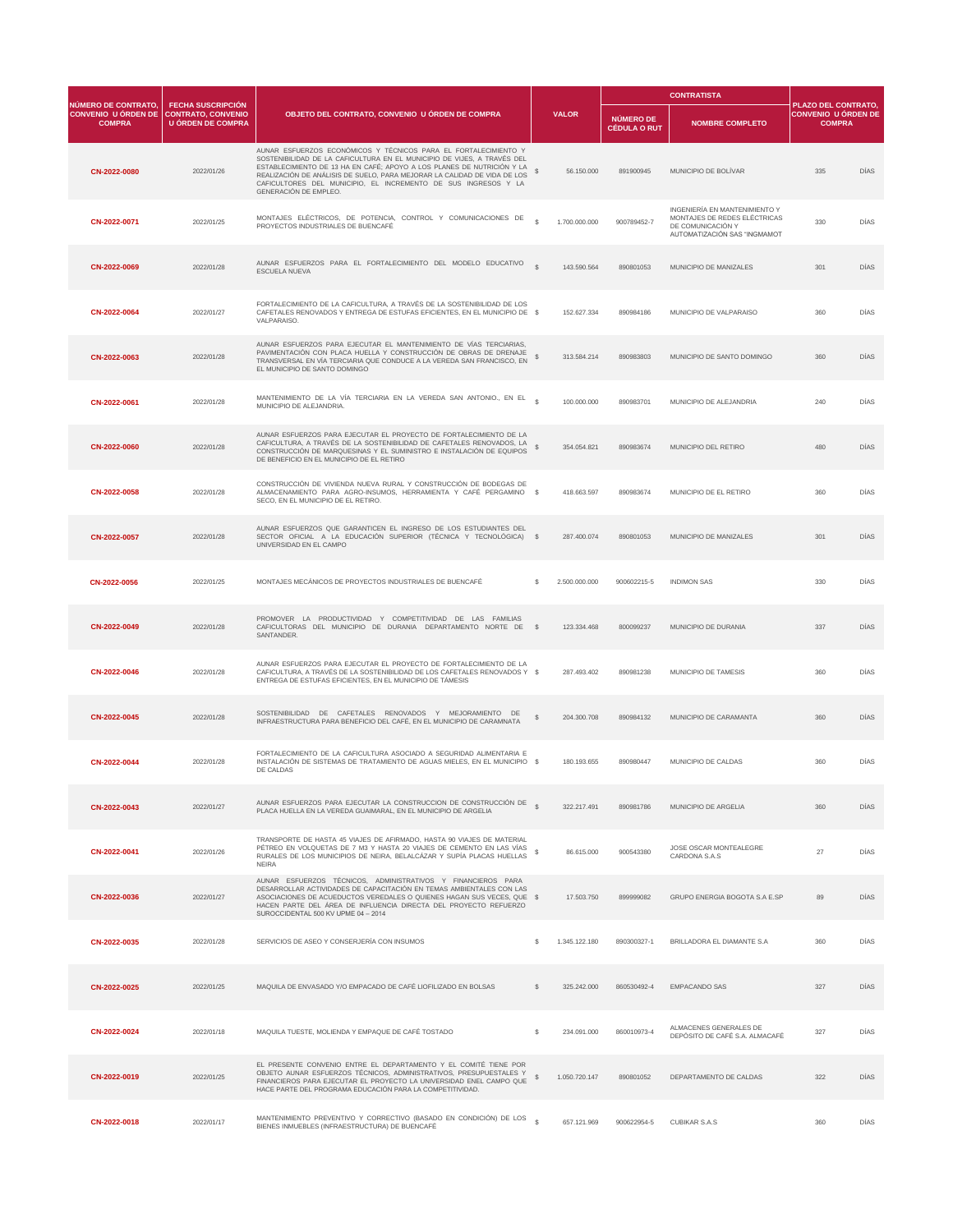|                                                                                      |                                                      |                                                                                                                                                                                                                                                                                                                                                                                                           |               |                                  | <b>CONTRATISTA</b>                                                                |                                                                    |             |
|--------------------------------------------------------------------------------------|------------------------------------------------------|-----------------------------------------------------------------------------------------------------------------------------------------------------------------------------------------------------------------------------------------------------------------------------------------------------------------------------------------------------------------------------------------------------------|---------------|----------------------------------|-----------------------------------------------------------------------------------|--------------------------------------------------------------------|-------------|
| <b>NÚMERO DE CONTRATO</b><br>CONVENIO U ÓRDEN DE CONTRATO, CONVENIO<br><b>COMPRA</b> | <b>FECHA SUSCRIPCIÓN</b><br><b>U ÓRDEN DE COMPRA</b> | OBJETO DEL CONTRATO, CONVENIO U ÓRDEN DE COMPRA                                                                                                                                                                                                                                                                                                                                                           | <b>VALOR</b>  | NÚMERO DE<br><b>CÉDULA O RUT</b> | <b>NOMBRE COMPLETO</b>                                                            | PLAZO DEL CONTRATO,<br><b>CONVENIO U ÓRDEN DE</b><br><b>COMPRA</b> |             |
| CN-2022-0014                                                                         | 2022/01/21                                           | LA FEDERACIÓN CONFIERE A LA MANDATARIA UN MANDATO SIN REPRESENTACIÓN<br>PARA QUE REALICE POR CUENTA DE LA FEDERACIÓN, CONTRATACIONES<br>DERIVADAS DE LAS ACTIVIDADES DE MARKETING Y EXPERIENCIA DE LA MARCA<br>CAFÉ DE COLOMBIA®, NO SÓLO EN LO RELATIVO A LA PRESENCIA EN EVENTOS O<br>FERIAS SINO TAMBIÉN, EN LA EJECUCIÓN DE ACTIVIDADES RELACIONADAS CON<br>PARTICIPACIÓN EN PATROCINIOS              | 3.660.747.936 | 860074520                        | <b>INTER EXPO S.A.</b>                                                            | 344                                                                | <b>DÍAS</b> |
| CN-2022-0012                                                                         | 2022/01/25                                           | EL PRESENTE CONVENIO ENTRE EL DEPARTAMENTO Y EL COMITÉ TIENE POR<br>OBJETO AUNAR ESFUERZOS TÉCNICOS, ADMINISTRATIVOS, PRESUPUESTALES Y<br>FINANCIEROS PARA EJECUTAR EL PROYECTO: FORTALECIMIENTO DE LOS<br>MODELOS FLEXIBES PARA LA POBLACION VULNERABLE DEL DEPARTAMENTO DE<br><b>CALDAS</b>                                                                                                             | 1.100.662.476 | 890801052                        | DEPARTAMENTO DE CALDAS                                                            | 322                                                                | <b>DÍAS</b> |
| CN-2022-0001                                                                         | 2022/01/24                                           | ADMINISTRAR UN PORTAFOLIO DE INVERSIONES DONDE: I) RECIBA LOS ACTIVOS<br>DEL FIDEICOMITENTE, II) LLEVE A CABO LAS INVERSIONES DE ACUERDO CON<br>PERFIL DE RIESGO, OBJETIVOS Y LINEAMIENTOS DEL PRESENTE CONTRATO Y \$<br>MANUAL DE INVERSIONES Y III) REALICE LAS RESTITUCIONES ORDENADOS POR<br><b>FIDEICOMITENTE</b>                                                                                    |               | 800150280                        | FIDUCIARIA BANCOLOMBIA S.A.                                                       | 1095                                                               | <b>DÍAS</b> |
| CN-2021-2102                                                                         | 2021/12/30                                           | SUMINISTRO DE COMBUSTIBLE (ACPM Y GASOLINA), SIN PACTO DE PREFERENCIA<br>PARA LA OPERACIÓN DE LA MAQUINARIA, LAS VOLQUETAS Y VEHÍCULOS DE APOYO,<br>EN DESARROLLO DE LOS PROYECTOS DE MEJORAMIENTO DE VIAS TERCIARIAS EN \$<br>EL DEPARTAMENTO DEL TOLIMA, QUE SERÁN FINANCIADOS CON RECURSOS DEL<br>FONDO NACIONAL DEL CAFÉ.                                                                             | $\sim$        | 900618678                        | COMERCIALIZADORA GENERAL DE<br>COLOMBIA CGC S.A.S                                 | 365                                                                | DÍAS        |
| CN-2021-2100                                                                         | 2021/12/29                                           | SUMINISTRO DE REPUESTOS SIN PACTO DE PREFERENCIA PARA EL<br>MANTENIMIENTO PREVENTIVO Y CORRECTIVO DE LA MAQUINARIA, VOLQUETAS Y<br>VEHICULOS DE APOYO, ADSCRITOS A LA FNC-COMITÉ TOLIMA, EN DESARROLLO DE \$<br>LOS PROYECTOS DE MEJORAMIENTO DE VIAS TERCIARIAS DEL DEPARTAMENTO<br>DEL TOLIMA, QUE SERÁN FINANCIADOS CON FONDO NACIONAL DEL CAFÉ.                                                       |               | 901036466                        | <b>INVERSIONES J.A.H.R. S.AS</b>                                                  | 365                                                                | <b>DÍAS</b> |
| CN-2021-2095                                                                         | 2021/12/30                                           | ASOCIACIÓN ENTRE LA FEDERACIÓN NACIONAL DE CAFETEROS DE COLOMBIA -<br>COMITÉ DE CAFETEROS DE CALDAS Y LA CORPORACIÓN AUTONOMA REGIONAL DE<br>CALDAS -CORPOCALDAS PARA RESPALDAR EL SERVICIO DE ASISTENCIA TÉCNICA<br>FORESTAL QUE SE BRINDA A USUARIOS DEL PROYECTO FORTALECIMIENTO PARA<br>EL DESARROLLO DE LA CADENA FORESTAL PRODUCTIVA - ACTIVIDADES<br>FORESTALES Y AGROFORESTALES CON AGRICULTORES. | 406.010.000   | 890803005                        | CORPORACION AUTONOMA<br>REGIONAL DE CALDAS                                        | 484                                                                | <b>DÍAS</b> |
| CN-2021-2090                                                                         | 2021/12/27                                           | AUNAR ESFUERZOS TECNICOS, ADMINISTRATIVOS, FINANCIEROS PARA EL<br>MEJORAMIENTO DE LA RED VIAL TERCIARIA DEL MUNICIPIO DE LA PLATA - HUILA,<br>MEDIANTE LA CONSTRUCCION DE PLACAS HUELLA EN LAS VEREDAS TABLON, \$<br>JARDINES, EL CHOCO, LAURELES, MONSERRATE, EL LIMON (ESCUELA), SAN<br>ANDRES, LA INDEPENDENCIA, LAS MERCEDES Y EL CARMEN                                                              | 860.858.829   | 891180155                        | MUNICIPIO DE LA PLATA - HUILA                                                     | 240                                                                | <b>DÍAS</b> |
| CN-2021-2075                                                                         | 2021/12/23                                           | SUMINISTRAR A LA FNC - COMITÉ TOLIMA, COMO ADMINISTRADORA DEL FONDO<br>NACIONAL DEL CAFÉ; PERSONAL EN MISIÓN CON REFERENCIAS ACREDITADAS,<br>TÉCNICAMENTE ESCOGIDO, IDÓNEO; EN EL NÚMERO Y POR EL TIEMPO SOLICITADO<br>POR ESCRITO POR LA FNC, PARA EL DESARROLLO Y EJECUCIÓN DE LAS<br>ACTIVIDADES SEÑALADAS EN EL ART. 77 LEY 50 DE 1990 Y ART. 13 DECRETO 24 DE<br>1998                                |               | 900113051                        | APOYOS TEMPORALES S.A                                                             | 181                                                                | <b>DÍAS</b> |
| CN-2021-2069                                                                         | 2021/12/22                                           | CONSTRUCCION DE 95 ESTUFAS ECOEFICIENTES OBJETO DEL CONVENIO CN-2021-<br>1603 / 045-2021 CELEBRADO ENTRE FNC-COMITÉ DE CAFETEROS DEL HUILA Y EL \$<br>MUNICIPIO DE LA PLATA - HUILA                                                                                                                                                                                                                       | 55.361.361    | 1075283864                       | DAVID ESTEBAN BARACALDO MESA                                                      | 20                                                                 | <b>DÍAS</b> |
| CN-2021-2061                                                                         | 2021/12/29                                           | AUNAR ESFUERZOS ENTRE, CORPOCALDAS Y LA FEDERACIÓN NACIONAL DE<br>CAFETEROS PARA REALIZAR LA EJECUCIÓN DEL PROYECTO MUJERES CAFETERAS,<br>SEMBRANDO SOSTENIBILIDAD, DE CONFORMIDAD CON LOS LINEAMIENTOS<br>DETERMINADOS EN EL PROYECTO                                                                                                                                                                    | 342.043.825   | 890803005                        | CORPORACION AUTONOMA<br><b>REGIONAL DE CALDAS</b>                                 | 721                                                                | <b>DÍAS</b> |
| CN-2021-2057                                                                         | 2022/01/18                                           | CONTRATO DE ARRENDAMIENTO DE UNA BODEGA CON UN ÁREA DE 397.97 M2<br>UBICADO EN EL MUNICIPIO DE AMALFI, ANTIOQUIA POR LA VIGENCIA 2022                                                                                                                                                                                                                                                                     | 543.622.980   | 900342664                        | <b>INSTITUTO MUNICIPAL PARA EL</b><br>DEPORTE Y LA RECREACION DE<br><b>AMALFI</b> | 348                                                                | <b>DÍAS</b> |
| CN-2021-2044                                                                         | 2022/01/05                                           | ARRENDAMIENTO DE UNA BODEGA UBICADA EN LA CALLE 6 NO. 6-24 DEL MUNICIPIO<br>DE JERICÓ, CON UN ÁREA APROXIMADA DE 313 M2, PARA DESARROLLAR \$<br>ACTIVIDADES PROPIAS DE SU OBJETO SOCIAL                                                                                                                                                                                                                   | 33.913.718    | 890981069                        | MUNICIPIO DE JERICO                                                               | 341                                                                | <b>DÍAS</b> |
| CN-2021-2038                                                                         | 2021/12/15                                           | VENTA DE (95) KITS DE HERRAJES PUESTOS EN EL CASCO URBANO DEL MUNICIPIO<br>DE LA PLATA - HUILA, EN EL MARCO DEL CONVENIO CN-2021-1603 / 045-2021<br>CELEBRADO ENTRE LA FEDERACION NACIONAL DE CAFETEROS DE COLOMBIA -<br>COMITÉ DE CAFETEROS DEL HUILA Y EL MUNICIPIO DE LA PLATA - HUILA                                                                                                                 | 64.967.227    | 26449364                         | <b>GRACIELA CULMA DE TRUJILLO</b>                                                 | 10 <sup>1</sup>                                                    | <b>DÍAS</b> |
| CN-2021-2009                                                                         | 2021/12/15                                           | AUNAR ESFUERZOS TECNICOS, ADMINISTRATIVOS, FINANCIEROS PARA ADELANTAR<br>LA CONSTRUCCION Y MEJORAMIENTO DE INFRAESTRUCTURA EDUCATIVA<br>LOCALIZADA EN VEREDAS DE AREA DE INTERES CAFETERO EN EL MUNICIPIO DE LA<br>PLATA, DEPARTAMENTO DEL HUILA                                                                                                                                                          | 926.132.293   | 891180155                        | MUNICIPIO DE LA PLATA - HUILA                                                     | 240                                                                | <b>DÍAS</b> |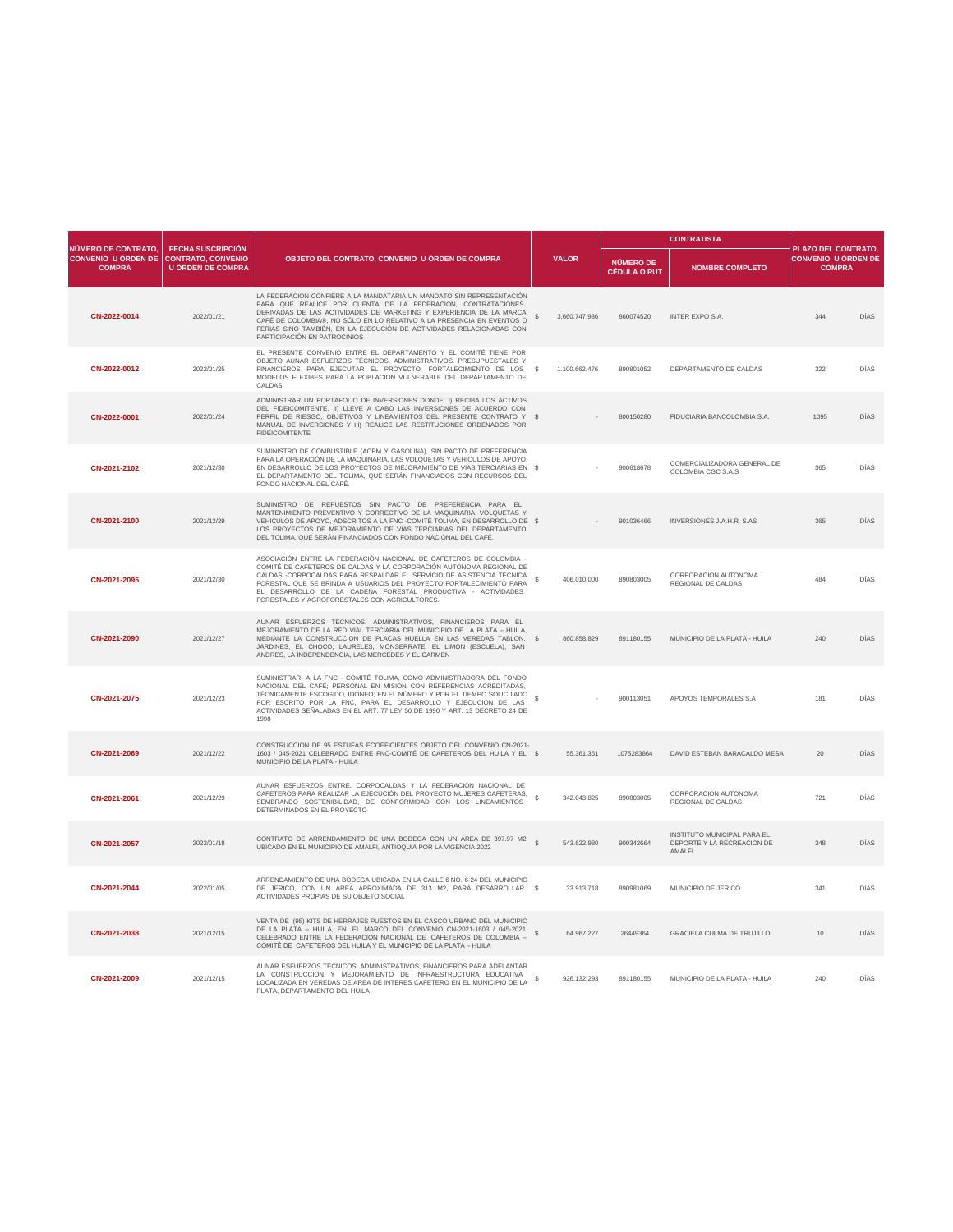|                                                                                              |                                                      |                                                                                                                                                                                                                                                                                                                                                                                                                             |    |              |                                         | <b>CONTRATISTA</b>                               |                                                                           |             |
|----------------------------------------------------------------------------------------------|------------------------------------------------------|-----------------------------------------------------------------------------------------------------------------------------------------------------------------------------------------------------------------------------------------------------------------------------------------------------------------------------------------------------------------------------------------------------------------------------|----|--------------|-----------------------------------------|--------------------------------------------------|---------------------------------------------------------------------------|-------------|
| <b>NÚMERO DE CONTRATO.</b><br><b>CONVENIO U ÓRDEN DE CONTRATO, CONVENIO</b><br><b>COMPRA</b> | <b>FECHA SUSCRIPCIÓN</b><br><b>U ÓRDEN DE COMPRA</b> | OBJETO DEL CONTRATO, CONVENIO U ÓRDEN DE COMPRA                                                                                                                                                                                                                                                                                                                                                                             |    | <b>VALOR</b> | <b>NÚMERO DE</b><br><b>CÉDULA O RUT</b> | <b>NOMBRE COMPLETO</b>                           | <b>PLAZO DEL CONTRATO,</b><br><b>CONVENIO U ÓRDEN DE</b><br><b>COMPRA</b> |             |
| CN-2021-2000                                                                                 | 2021/12/13                                           | CONTRATISTA SE OBLIGA PARA CON LA FEDERACIÓN A CONSTRUIR TRES PLANTAS<br>CLARIFICADORAS EN EL MUNICIPIO DE NEIRA ASÍ: UNA PLANTA DE 14 L/S PARA EL<br>ABASTO PUEBLO RICO Y DOS PARA EL ABASTO LA GREGORITA: UNA DE 4 L/S Y<br>OTRA DE 6L/S, LAS TRES EN EL MUNICIPIO DE NEIRA, DEPARTAMENTO DE CALDAS                                                                                                                       |    | 168.803.180  | 900510128                               | <b>FUSION INGENIERIA S.A.S</b>                   | 44                                                                        | <b>DÍAS</b> |
| CN-2021-1995                                                                                 | 2021/12/14                                           | ARRENDAMIENTO DE UNA BODEGA Y LOTE UBICADO EN LA CALLE 8 9-131 DEL e<br>MUNICIPIO DE LA PLATA - HUILA                                                                                                                                                                                                                                                                                                                       |    | 9.579.840    | 12276599                                | <b>WILLIAN GARCIA ORTIZ</b>                      | 360                                                                       | <b>DÍAS</b> |
| CN-2021-1994                                                                                 | 2021/12/20                                           | SUMINISTRO Y MANO DE OBRA PARA LA INSTALACIÓN DE SISTEMAS DE<br>TRATAMIENTO DE AGUAS MIELES, SISTEMAS SÉPTICOS Y COMPOSTERAS EN LOS \$<br>MUNICIPIOS DE URRAO, CONCORDIA, SALGAR.                                                                                                                                                                                                                                           |    | 121.316.160  | 900399027                               | <b>CONTRUCCIONES Y</b><br><b>REMODELACION HG</b> | 60                                                                        | <b>DÍAS</b> |
| CN-2021-1993                                                                                 | 2021/12/17                                           | MANTENIMIENTO DE VIAS TERCIARIAS EN EL MUNICIPIO DE SALGAR                                                                                                                                                                                                                                                                                                                                                                  | -S | 104.911.986  | 901157484                               | CONSTRUCTORA MORENO MUÑOZ<br>S.A.S               | 120                                                                       | <b>DÍAS</b> |
| CN-2021-1991                                                                                 | 2021/12/07                                           | SUMINISTRO DE MATERIALES DE FERRETERIA DETALLADOS EN EL ANEXO 03, PARA<br>VÍAS, INFRAESTRUCTURA COMUNITARIA Y ACUEDUCTOS EN LOS MUNICIPIOS DE EL<br>TAMBO, CALDONO, CAJIBIO, MERCADERES, LA VEGA Y PATIA., DE ACUERDO A LA<br>CONVOCATORIA NO. BS-2021-041 Y PROPUESTA AD                                                                                                                                                   |    | 74.985.393   | 34535384                                | MUOZ ESCOBAR ELIZABETH C                         | 90                                                                        | <b>DÍAS</b> |
| CN-2021-1985                                                                                 | 2021/12/07                                           | VENTA MATERIALES E INSTALACION(15) SECADEROS SOLARES TUNEL, CON TECHO<br>PLÁSTICO REFORZADO E INFRAESTRUCTURA MADERA, PATAS PLASTICA Y ARCOS<br>EN PVC Y VENTA DE (15) KITS DE GRAVIMET (BALANZA ELECT 5KG, PRECISIÓN DE 1<br>G, CINCO CANASTILLAS Y MANUAL DE USUARIO) PARA CAFETEROS EN MUN RIVERA<br>HUILA,CONVENIO 026 DE 2021/CN-2021-1561 CELEBRADO ENTRE MUN DE<br>RIVERA, HUILA Y LA FNC, COMITÉ DE CAFETEROS HUILA |    | 31.337.395   | 900496472                               | <b>INNOVAKIT S.A.S BIC</b>                       | 20                                                                        | <b>DÍAS</b> |
| CN-2021-1984                                                                                 | 2021/12/07                                           | VENTA DE MATERIALES E INSTALACION DE (50) SECADEROS SOLARES TIPO<br>TUNEL, CON TECHOPLÁSTICO REFORZADO E INFRAESTRUCTURA MADERA, PATAS<br>PLASTICA Y ARCOS EN PVC,EN MUN DE LA ARGENTINA - HUILA,EN MARCO<br>CONVENIO CN-2021-1477 CELEBRADO ENTRE EL MUNICIPIO DE LA ARGENTINA-<br>HUILA; LA ASOCIACIÓN MUNICIPAL DE JUNTAS DE ACCION COMUNAL DE LA<br>ARGENTINA - HUILA Y LA FNC - COMITÉ DE CAFETEROS DEL HUILA.         |    | 99.047.268   | 900496472                               | <b>INNOVAKIT S.A.S BIC</b>                       | 30 <sup>°</sup>                                                           | <b>DÍAS</b> |
| CN-2021-1983                                                                                 | 2021/12/21                                           | ESTUDIO Y DISEÑO DE 1KM DE PLACA HUELLA, EN EL MUNICIPIO DE SAN ANDRÉS<br>DE CUERQUIA                                                                                                                                                                                                                                                                                                                                       |    | 16.761.905   | 890981868                               | MUNICIPIO DE SAN ANDRES DE<br><b>CUERQUIA</b>    | 180                                                                       | <b>DÍAS</b> |
| CN-2021-1969                                                                                 | 2021/12/06                                           | VENTA DE (60) DESPULPADORAS DE CAFÉ ATENDIENDO A LAS ESPECIFICACIONES<br>DADAS POR LA FEDERACION EN EL MARCO DEL CONVENIO CN-2021-1316<br>CELEBRADO ENTRE LA FEDERACION NACIONAL DE CAFETEROS DE COLOMBIA - \$<br>COMITÉ DE CAFETEROS DEL HUILA Y EL GRUPO ASOCIATIVO VIDA VERDE AMIGOS<br>DEL MAÑANA DE SALADOBLANCO - HUILA.                                                                                              |    | 60.000.000   | 12220702                                | <b>REINEL MEDINA CORTES</b>                      | 20                                                                        | <b>DÍAS</b> |
| CN-2021-1962                                                                                 | 2021/12/03                                           | VENTA DE DESPULPADORAS, SEGÚN ESPECIFICACIONES TECNICAS ENVIADAS POR<br>LA FEDERACION NACIONAL DE CAFETEROS DE COLOMBIA, EN EL MARCO DEL<br>CONVENIO CN-2021-1516, CELEBRADO ENTRE LA FEDERACIÓN NACIONAL DE \$<br>CAFETEROS DE COLOMBIA – COMITÉ DE CAFETEROS DEL HUILA Y EL MUNICIPIO DE<br>PITALITO - HUILA                                                                                                              |    | 114.428.571  | 900597795                               | PROINGENIERIA S.A.S                              | 20                                                                        | <b>DÍAS</b> |
| CN-2021-1961                                                                                 | 2021/12/03                                           | VENTA DE MATERIALES E INSTALACION DE (25) SECADEROS SOLARES TIPO TUNEL,<br>CON TECHO EN PLÁSTICO REFORZADO E INFRAESTRUCTURA DE MADERA, PATAS<br>PLASTICA Y ARCOS EN PVC, PARA ATENDER EL PROYECTO DENOMINADO<br>"CONSTRUCCION DE SECADEROS SOLARES PARA FORTALECER LA<br>COMERCIALIZACION DE CAFÉ DE PEQUEÑOS PRODUCTORES DE CAFÉ EN EL<br>MUNICIPIO DE PALERMO - HUILA                                                    |    | 49.729.000   | 900496472                               | <b>INNOVAKIT S.A.S BIC</b>                       | 15                                                                        | <b>DÍAS</b> |
| CN-2021-1956                                                                                 | 2022/01/31                                           | CONSTRUCCIÓN A TODO COSTO DE ESTUFAS EFICIENTES EN VARIAS VEREDAS DEL \$<br>MUNICIPIO DE YOLOMBÓ.                                                                                                                                                                                                                                                                                                                           |    | 85.299.968   | 811002391                               | <b>FUNDICIONES INDUSTRIALES</b>                  | 90                                                                        | <b>DÍAS</b> |
| CN-2021-1946                                                                                 | 2021/12/07                                           | VENTA DE (48) KITS DE HERRAJES PUESTOS EN EL CASCO URBANO DEL MUNICIPIO<br>DE LA ARGENTINA- HUILA, EN EL MARCO DEL CONVENIO CN-2021-1584 CELEBRADO<br>ENTRE LA FNC- – COMITÉ DE CAFETEROS DEL HUILA; EL MUNICIPIO DE LA \$<br>ARGENTINA - HUILA Y LA ASOCIACIÓN MUNICIPAL DE JUNTAS DE ACCION COMUNAL<br>DE LA ARGENTINA - HUILA                                                                                            |    | 32.825.546   | 26449364                                | <b>GRACIELA CULMA DE TRUJILLO</b>                | 15                                                                        | <b>DÍAS</b> |
| CN-2021-1945                                                                                 | 2021/12/03                                           | VENTA DE MATERIALES E INSTALACION DE (36) SECADEROS SOLARES TIPO TUNEL,<br>CON TECHO EN PLÁSTICO REFORZADO E INFRAESTRUCTURA DE MADERA, PATAS<br>PLASTICA Y ARCOS EN PVC, EN EL MUNICIPIO DE IQUIRA- HUILA, EN EL MARCO DEL<br>CONVENIO CN-2021-1498 CELEBRADO ENTRE EL MUNICIPIO DE IQUIRA - HUILA Y LA<br>FEDERACIÓN NACIONAL DE CAFETEROS DE COLOMBIA - COMITÉ DE CAFETEROS<br><b>DEL HUILA</b>                          |    | 71.609.748   | 900496472                               | <b>INNOVAKIT S.A.S BIC</b>                       | 15                                                                        | <b>DÍAS</b> |
| CN-2021-1944                                                                                 | 2021/12/03                                           | VENTA DE MATERIALES E INSTALACION DE (38) SECADEROS SOLARES TIPO TUNEL,<br>CON TECHO EN PLÁSTICO REFORZADO E INFRAESTRUCTURA DE MADERA, PATAS<br>PLASTICA Y ARCOS EN PVC, EN EL MUNICIPIO DE AIPE- HUILA, EN EL MARCO DEL<br>CONVENIO CN-2021-1485 CELEBRADO ENTRE EL MUNICIPIO DE AIPE - HUILA Y LA<br>FEDERACIÓN NACIONAL DE CAFETEROS DE COLOMBIA - COMITÉ DE CAFETEROS<br><b>DEL HUILA</b>                              |    | 75.588.080   | 900496472                               | <b>INNOVAKIT S.A.S BIC</b>                       | 15                                                                        | <b>DÍAS</b> |
| CN-2021-1931                                                                                 | 2021/12/02                                           | SUMINISTRO DE 103 KITS DE FERRETERIA PARA EL APOYO A LA CONSTRUCCION DE<br>SECADEROS SOLARES EN EL MUNICIPIO DE CAJIBIO - CAUCA. PROYECTO 4- \$<br>634120061                                                                                                                                                                                                                                                                |    | 35.382.697   | 800252944                               | LA DISTRIBUIDORA MARACAIB                        | 60                                                                        | DÍAS        |
| CN-2021-1924                                                                                 | 2021/12/01                                           | SUMINISTRO DE 103 TRAMOS DE RAFIA PLASTIFICADA DE 160 GR/M2, DE 9 METROS<br>DE LARGO POR 7 METROS DE ANCHO. CON DESTINO AL MUNICIPIO DE CAJIBIO. \$<br>PROYECTO 4-634120061.                                                                                                                                                                                                                                                |    | 65.205.000   | 901113458                               | <b>EUROMALLAS SAS</b>                            | 60                                                                        | <b>DÍAS</b> |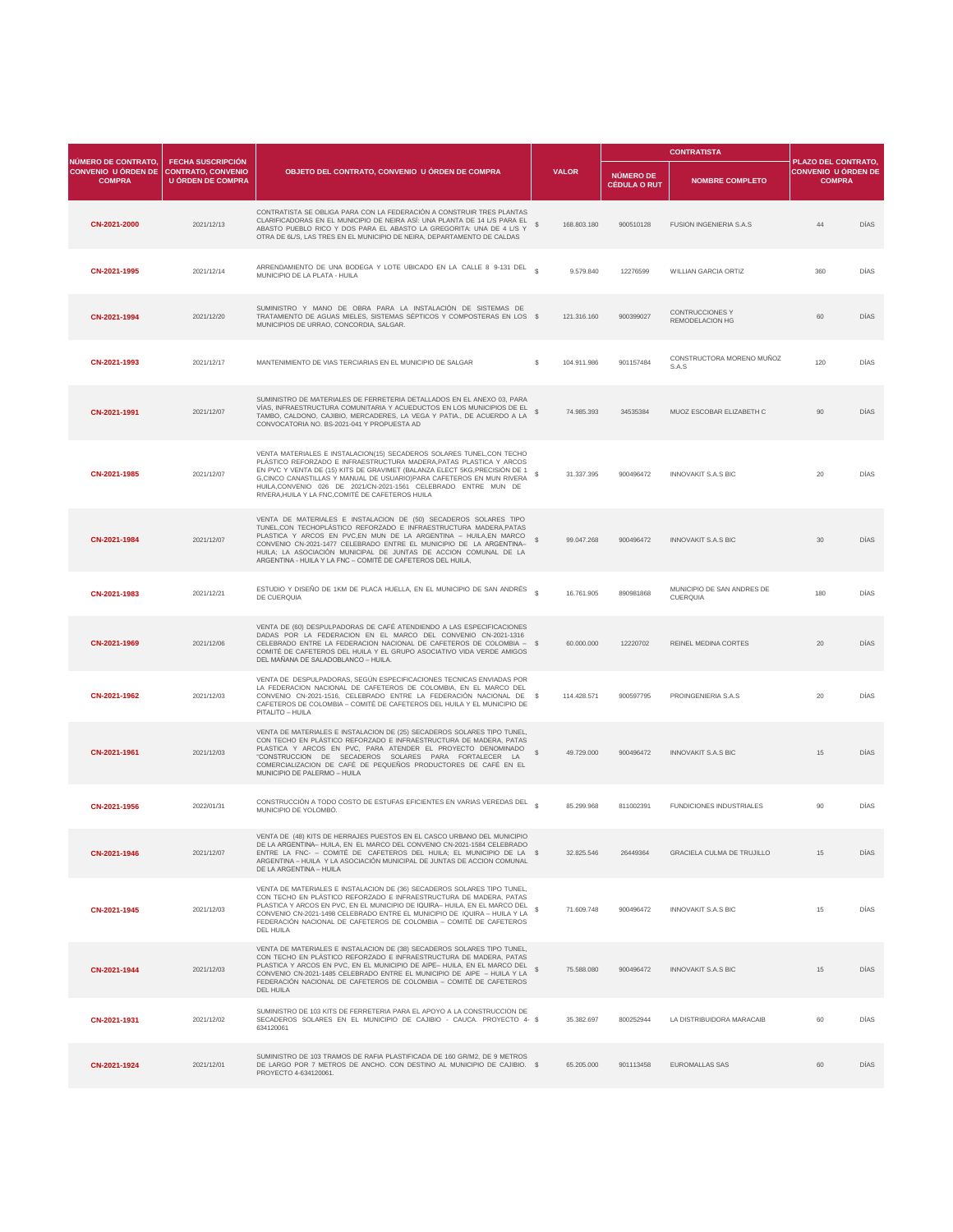|                                                                           |                                                                                   |                                                                                                                                                                                                                                                                                                                        |              |                                  | <b>CONTRATISTA</b>                                                                    |                                                                    |             |  |
|---------------------------------------------------------------------------|-----------------------------------------------------------------------------------|------------------------------------------------------------------------------------------------------------------------------------------------------------------------------------------------------------------------------------------------------------------------------------------------------------------------|--------------|----------------------------------|---------------------------------------------------------------------------------------|--------------------------------------------------------------------|-------------|--|
| <b>NÚMERO DE CONTRATO,</b><br><b>CONVENIO U ÓRDEN DE</b><br><b>COMPRA</b> | <b>FECHA SUSCRIPCIÓN</b><br><b>CONTRATO, CONVENIO</b><br><b>U ÓRDEN DE COMPRA</b> | OBJETO DEL CONTRATO, CONVENIO U ÓRDEN DE COMPRA                                                                                                                                                                                                                                                                        | <b>VALOR</b> | NÚMERO DE<br><b>CÉDULA O RUT</b> | <b>NOMBRE COMPLETO</b>                                                                | PLAZO DEL CONTRATO,<br><b>CONVENIO U ÓRDEN DE</b><br><b>COMPRA</b> |             |  |
| CN-2021-1923                                                              | 2021/12/13                                                                        | OTORGAR AL LICENCIATARIO EL DERECHO NO EXCLUSIVO, DE UTILIZAR LA(S)<br>MARCA(S) REGISTRADA(S) CAFÉ DE COLOMBIA BAJO LA MODALIDAD MARCA-<br>INGREDIENTE, CON EL FIN DE COMUNICAR AL CONSUMIDOR EL ORIGEN 100%<br>COLOMBIANO DEL CAFÉ TOSTADO, EN LOS SI                                                                 |              | 75097098                         | DAVID MOLINA GÓMEZ                                                                    | 365                                                                | <b>DÍAS</b> |  |
| CN-2021-1893                                                              | 2021/12/09                                                                        | AUNAR ESFUERZOS TECNICOS, ADMINISTRATIVOS, FINANCIEROS PARA ADELANTAR<br>LA CONSTRUCCIÓN Y MEJORAMIENTO DE ESCENARIOS DEPORTIVOS EN ESCUELAS<br>Y ESPACIOS COMUNITARIOS LOCALIZADOS EN VEREDAS DE INFLUENCIA E INTERES<br>CAFETERO EN EL MUNICIPIO DE LA PLATA, DEPARTAMENTO DEL HUILA                                 | 842.500.000  | 891180155                        | MUNICIPIO DE LA PLATA - HUILA                                                         | 240                                                                | <b>DÍAS</b> |  |
| CN-2021-1888                                                              | 2021/12/01                                                                        | VENTA MATERIALES DE FERRETERIA PUESTOS LA VEREDA EL MIRADOR SECTOR<br>LOS VARGAS DEL MUNICIPIO DE LA ARGENTINA - HUILA, PARA LA EJECUCIÓN DEL<br>CONVENIO CN-2021-1499 CELEBRADO ENTRE LA FEDERACIÓN NACIONAL DE \$<br>CAFETEROS DE COLOMBIA - COMITÉ DE CAFETEROS DEL HUILA Y EL MUNICIPIO DE<br>LA ARGENTINA - HUILA | 31.361.319   | 800130426                        | <b>G Y J FERRETERIAS S.A</b>                                                          | 10                                                                 | <b>DÍAS</b> |  |
| CN-2021-1887                                                              | 2021/11/30                                                                        | REALIZAR A TODO COSTO EL MANTENIMIENTO Y RECUPERACION DE VIAS OBJETO<br>DEL CONVENIO CN-2021-1557 CELEBRADO ENTRE EL MUNICIPIO DE OPORAPA-<br>HUILA Y LA FEDERACION NACIONAL DE CAFETEROS DE COLOMBIA - COMITÉ DE<br>CAFETEROS DEL HUILA                                                                               | 350.806.298  | 12266703                         | NORBEY CORREA VARGAS                                                                  | 120                                                                | <b>DÍAS</b> |  |
| CN-2021-1885                                                              | 2021/12/13                                                                        | OTORGAR AL LICENCIATARIO EL DERECHO NO EXCLUSIVO, DE UTILIZAR LA(S)<br>MARCA(S) REGISTRADA(S) CAFÉ DE COLOMBIA BAJO LA MODALIDAD MARCA-<br>INGREDIENTE, CON EL FIN DE COMUNICAR AL CONSUMIDOR EL ORIGEN 100%<br>COLOMBIANO DEL CAFÉ TOSTADO, EN LOS SI                                                                 |              | 813011924                        | <b>GRUPO ASOCIATIVO VILLA</b><br>ESPERANZA DEL MUNICIPIO DE<br><b>GUADALUPE-HUILA</b> | 365                                                                | <b>DÍAS</b> |  |
| CN-2021-1857                                                              | 2021/12/01                                                                        | MANO DE OBRA A TODO COSTO PARA EL MEJORAMIENTO DEL ACUEDUCTO DE LA<br>VEREDA DE NÁPOLES-RESGUARDO DE HUELLAS, MUNICIPIO DE CALOTO EN FASE II,<br>CONSTRUCCIÓN DE LAS REDES DE DISTRIBUCIÓN Y OTROS; EN EL MARCO DEL<br>PROYECTO 4-634120041. DE ACUERDO A LAS ESPECIFICAS                                              | 24.881.811   | 901462822                        | SUSTENTA INGENIERIA SOSTE                                                             | 120                                                                | <b>DÍAS</b> |  |
| CN-2021-1854                                                              | 2021/12/07                                                                        | AUNAR ESFUERZOS ECONÓMICOS, JURÍDICOS, TÉCNICOS ENTRE EL MUNICIPIO DE<br>LA VEGA CAUCA Y LA FEDERACION NACIONAL DE CAFETEROS- COMITÉ<br>DEPARTAMENTAL DE CAFETEROS DEL CAUCA, PARA LA CONSTRUCCIÓN DE \$<br>MÓDULOS PARABÓLICOS PARA EL SECADO DEL CAFÉ EN EL MUNICIPIO DE LA VEGA<br>CAUCAABÓLICOS TIPO TUNEL         | 50.000.000   | 891500997                        | Municipio de La Vega                                                                  | 210                                                                | DÍAS        |  |
| CN-2021-1853                                                              | 2022/01/24                                                                        | ESTABLECER LOS TÉRMINOS Y CONDICIONES, ASÍ COMO REGULAR EL MANEJO Y<br>PROTECCIÓN DE LA INFORMACIÓN CONFIDENCIAL ENTRE LA FEDERACIÓN \$<br>NACIONAL DE CAFETEROS Y COMCEL                                                                                                                                              |              | 800153993                        | COMCEL S.A.                                                                           | 1825                                                               | <b>DÍAS</b> |  |

| CN-2021-1845 | 2021/11/25 | CONSTRUCCION A TODO COSTO DE UN TRAMO DE 150 ML DE PLACA HUELLA EN<br>CONCRETO EN LA VIA SUCRE MAZAMORRAS, SECTOR MAZAMORRAS EN EL MARCO<br>DEL CONVENIO CN-2021-0468 SUSCRITO CON EL MUNICIPIO DE SUCRE Y EL<br>PROYECTO 4-634120060; DE ACUERDO CON LAS ESPECIFICACIONE | 54.349.517                  | 10476111   | ZAMBRANO NARVAEZ ARCESIO                                                | 60  | <b>DÍAS</b> |
|--------------|------------|---------------------------------------------------------------------------------------------------------------------------------------------------------------------------------------------------------------------------------------------------------------------------|-----------------------------|------------|-------------------------------------------------------------------------|-----|-------------|
| CN-2021-1825 | 2021/11/24 | ANÁLISIS FÍSICO QUÍMICO DE SUELOS PARA CAFÉ, CATEGORIA III, EN EL MARCO DEL<br>CONVENIO CN-2021-1480 CELEBRADO ENTRE EL MUNICIPIO DE LA PLATA - HUILA Y<br>LA FEDERACIÓN NACIONAL DE CAFETEROS DE COLOMBIA - COMITÉ DE CAFETEROS<br><b>DEL HUILA</b>                      | 83.995.000                  | 810004212  | MULTILAB AGROANALITICA S.A.S                                            | 30  | <b>DÍAS</b> |
| CN-2021-1811 | 2021/11/23 | SERVICIOS PROMOTOR PROYECTO MERCADOS CAMPESINOS                                                                                                                                                                                                                           | $\mathbb{S}$<br>3.133.349   | 1088342133 | CARDONA RAMIREZ ANGI LIZE                                               | 30  | <b>DÍAS</b> |
| CN-2021-1808 | 2021/11/23 | SUMINISTRAR 16 MARQUESINAS SOLARES HIBRIDAS TIPO TUNEL 8 X 2 METROS, A<br>CAFICULTORES DEL MUNICIPIO DE MARSELLA EN DESARROLLO DEL CN 2021-1377                                                                                                                           | 39.598.612                  | 900496472  | <b>INNOVAKIT SAS BIC</b>                                                | 180 | <b>DÍAS</b> |
| CN-2021-1793 | 2021/11/26 | SUMINISTRO DE ROCA MUERTA Y MATERIAL DE RIO PARA LAS LÍNEAS DE<br>INFRAESTRUCTURA COMUNITARIA, ACUEDUCTOS Y VÍAS EN LOS MUNICIPIOS DE EL<br>TAMBO, TOTORO, CAJIBIO Y ROSAS-CAUCA EN EL MARCO DE LOS PROYECTOS 2-<br>634120141, 2-634120142 Y 2-634120143.                 | 41.526.000                  | 10519900   | ORDOEZ SANTACRUZ RENAN                                                  | 60  | <b>DÍAS</b> |
| CN-2021-1791 | 2021/11/19 | INTERVENTORIA OBRAS MUNICIPIOS DE SANTUARIO                                                                                                                                                                                                                               | <sup>\$</sup><br>14.000.000 | 1112783798 | MARIN ROJAS DIANA CAROLINA                                              | 40  | <b>DÍAS</b> |
| CN-2021-1785 | 2021/11/22 | SUMINISTRO DE 166 DESPULPADORAS PARA MUJERES BENEFICIARIAS DEL<br>PROYECTO "EL AGUA EN EL CORAZON DE LAS COMUNIDADES CAFETERAS DE<br>CAUCA", 4-634120020, CONVENIO KDP CN 2018-1949. (150 DESPULPADORAS CON IVA<br>Y 16 DESPULPADORAS EXENTAS DE IVA)                     | 128.496.450                 | 9800897    | SIERRA BOTERO JOHN JAIRO                                                | 180 | <b>DÍAS</b> |
| CN-2021-1775 | 2021/11/24 | SUMINISTRO DE 28 DESPULPADORAS NO 2 1/2 PUESTAS EN EL MUNICIPIO DE<br>FLORENCIA, 4 DESPULPADORAS NO 2 1/2 Y 15 NO 2 3/4 PUESTAS EN EL M UNICIPIO \$<br>DE SUAREZ EN EL MARCO DEL PROYECTO # 4-634120058                                                                   | 96.784.375                  | 9800897    | <b>JHON JAIRO SIERRA BOTERO</b>                                         | 90  | <b>DÍAS</b> |
| CN-2021-1771 | 2021/11/18 | VENTA DE MATERIALES DE FERRETERIA PUESTOS EN SITIOS DE OBRA, PARA LA<br>EJECUCIÓN DEL PROYECTO QUE TIENE POR TITULO "CONSTRUCCION DE PLACA e<br>HUELLA EN LA RED VIAL TERCIARIA DE LA VEREDA SINAI DEL MUNICIPIO DE<br>GUADALUPE EN EL DEPARTAMENTO DEL HUILA             | 37.020.407                  | 891101158  | COOPERATIVA CENTRAL DE<br><b>CAFICULTORES DEL HUILA -</b><br>COOCENTRAL | 15  | DÍAS        |
| CN-2021-1768 | 2021/11/18 | AUNAR ESFUERZOS TECNICOS, ADMINISTRATIVOS, FINANCIEROS PARA EL<br>MEJORAMIENTO DE LA RED VIAL TERCIARIA DEL MUNICIPIO DE LA PLATA - HUILA,<br>MEDIANTE LA PAVIMENTACION DE TRAMOS EN CONCRETO REFORZADO CON<br>GEOCELDAS,                                                 | 1.430.000.000               | 891180155  | MUNICIPIO DE LA PLATA (HUILA)                                           | 240 | <b>DÍAS</b> |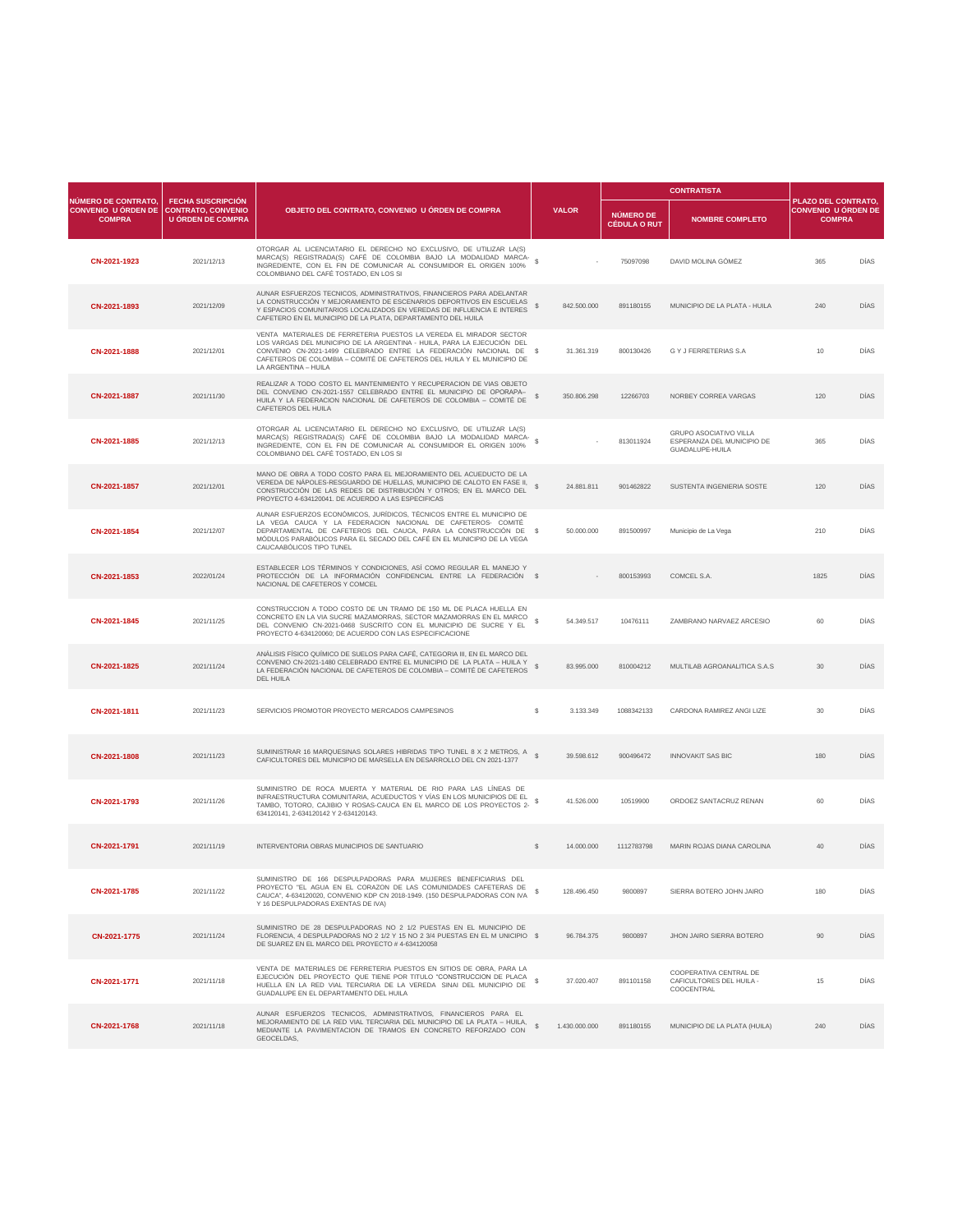|                                                                    |                                                                                   |                                                                                                                                                                                                                                                                                                                                                                                                  |  |              |                                         |                                                                         |                                                                           | <b>CONTRATISTA</b> |  |  |
|--------------------------------------------------------------------|-----------------------------------------------------------------------------------|--------------------------------------------------------------------------------------------------------------------------------------------------------------------------------------------------------------------------------------------------------------------------------------------------------------------------------------------------------------------------------------------------|--|--------------|-----------------------------------------|-------------------------------------------------------------------------|---------------------------------------------------------------------------|--------------------|--|--|
| NÚMERO DE CONTRATO,<br><b>CONVENIO U ÓRDEN DE</b><br><b>COMPRA</b> | <b>FECHA SUSCRIPCIÓN</b><br><b>CONTRATO, CONVENIO</b><br><b>U ÓRDEN DE COMPRA</b> | OBJETO DEL CONTRATO, CONVENIO U ÓRDEN DE COMPRA                                                                                                                                                                                                                                                                                                                                                  |  | <b>VALOR</b> | <b>NÚMERO DE</b><br><b>CÉDULA O RUT</b> | <b>NOMBRE COMPLETO</b>                                                  | <b>PLAZO DEL CONTRATO,</b><br><b>CONVENIO U ÓRDEN DE</b><br><b>COMPRA</b> |                    |  |  |
| CN-2021-1766                                                       | 2021/11/17                                                                        | CONTRATO DE PRESTACION DE SERVICIO COMO OPTOMETRA PARA EL<br>DESARROLLO DEL PROYECTO DE SALUD VISUAL 28 JORNADAS DE SALUD VISUAL EN \$<br><b>MUNICIPIOS</b>                                                                                                                                                                                                                                      |  | 18.068.680   | 10077338                                | OSSA RAMIREZ LUIS CARLOS                                                | 210                                                                       | <b>DÍAS</b>        |  |  |
| CN-2021-1745                                                       | 2021/11/13                                                                        | CONVENIO DE ASOCIACIÓN CON FEDERACIÓN NACIONAL DE CAFETEROS DE<br>COLOMBIA - COMITÉ DEPARTAMENTAL DE CAFETEROS DE ANTIOQUIA Y EL \$<br>MUNICIPIO DE VEGACHÍ PARA LA COFINANCIACIÓN DE VIVIENDA NUEVA RURA                                                                                                                                                                                        |  | 372.935.093  | 811032187                               | MUNICIPIO DE VEGACHÍ                                                    | 360                                                                       | <b>DÍAS</b>        |  |  |
| CN-2021-1742                                                       | 2021/11/17                                                                        | AUNAR ESFUERZOS Y RECURSOS PARA ADELANTAR LA CONSTRUCCION DE PLACA<br>HUELLA EN LA RED VIAL TERCIARIA DE LA VEREDA LA ONDINA Y ALCANTARILLA EN<br>LA VEREDA ALTO BUENVAVISTA DEL MUNICIPIO DEL AGRADO EN EL<br>DEPARTAMENTO DEL HUILA,                                                                                                                                                           |  | 111.169.378  | 891180139                               | MUNICIPIO DEL AGRADO (HUILA)                                            | 180                                                                       | <b>DÍAS</b>        |  |  |
| CN-2021-1728                                                       | 2022/01/18                                                                        | LA FEDERACIÓN CONCEDE AL ARRENDATARIO EL GOCE DE UN INMUEBLE CON UN<br>ÁREA DE 55,76M2, UBICADO EN EL SEGUNDO NIVEL DEL EDIFICIO DEL CAFÉ DEL \$<br>MUNICIPIO DE HELICONIA, DEPARTAMENTO DE ANTIOQUIA                                                                                                                                                                                            |  | 3.480.000    | 21516916                                | DEOSSA HERNANDEZ LINA MARIA                                             | 360                                                                       | <b>DÍAS</b>        |  |  |
| CN-2021-1723                                                       | 2021/11/12                                                                        | VENTA DE (58) KITS DE HERRAJES PUESTOS EN EL CASCO URBANO DEL MUNICIPIO<br>DE NATAGA - HUILA, EN EL MARCO DEL PROYECTO QUE TIENE POR TITULO<br>MEJORAMIENTO DE COCINA POR MEDIO DE LA CONSTRUCCION DE ESTUFAS \$<br>ECOEFCIENTES DIRIGIDAS A FAMILIAS CAFETERAS DE NATAGA, DEPARTAMENTO<br><b>DEL HUILA</b>                                                                                      |  | 39.664.202   | 26449364                                | <b>GRACIELA CULMA DE TRUJILLO</b>                                       | 20                                                                        | DÍAS               |  |  |
| CN-2021-1715                                                       | 2021/11/12                                                                        | CONSTRUCCIÓN MURO DE CONTENCIÓN REFORZADO EN LA VEREDA EL CABRERO,<br>EN EL MUNICIPIO DE CIUDAD BOLIVAR.                                                                                                                                                                                                                                                                                         |  | 140.000.000  | 890980330                               | MUNICIPIO DE CIUDAD BOLIVAR                                             | 240                                                                       | <b>DÍAS</b>        |  |  |
| CN-2021-1714                                                       | 2021/11/12                                                                        | ADECUACIONES LOCATIVAS EN LA INSTITUCIÓN EDUCATIVA EL EMPUJE, EN EL S<br>MUNICIPIO DE CIUDAD BOLIVAR                                                                                                                                                                                                                                                                                             |  | 40.569.534   | 890980330                               | MUNICIPIO DE CIUDAD BOLIVAR                                             | 240                                                                       | <b>DÍAS</b>        |  |  |
| CN-2021-1710                                                       | 2021/11/12                                                                        | SUMINISTRO DE MATERIALES DE FERRETERIA PARA LAS LÍNEAS DE<br>INFRAESTRUCTURA COMUNITARIA, ACUEDUCTOS Y VÍAS, EN LOS MUNICIPIOS DE<br>TOTORO, BUENOS AIRES Y SUAREZ, EN EL MARCO DE LOS PROYECTOS 2-<br>634120141, 2-634120142 Y 2-634120143.                                                                                                                                                     |  | 68.561.695   | 59706955                                | <b>BRAVO JOJOA DEICY</b>                                                | 60                                                                        | <b>DÍAS</b>        |  |  |
| CN-2021-1709                                                       | 2021/11/11                                                                        | OBRAS DE ADECUACION DEL SALON COMUNAL DE LA VEREDA JULUMITO, MUNICIPIO<br>DE POPAYAN, EN EL MARCO DEL PROYECTO 2-634120141.                                                                                                                                                                                                                                                                      |  | 17.826.341   | 901207316                               | COMERCIALIZADORA Y CONSTR                                               | 60                                                                        | <b>DÍAS</b>        |  |  |
| CN-2021-1702                                                       | 2021/11/11                                                                        | LA CONSTRUCCION DE LAS OBRAS OBJETO DEL CONVENIO CN-2021-1044<br>CELEBRADO ENTRE EL MUNICIPIO DE EL PITAL - HUILA Y LA FEDERACION NACIONAL \$<br>DE CAFETEROS DE COLOMBIA - COMITÉ DE CAFETEROS DEL HUILA                                                                                                                                                                                        |  | 52.042.290   | 83225095                                | ISMAEL ENRIQUE PASTRANA ARDILA                                          | 30                                                                        | <b>DÍAS</b>        |  |  |
| CN-2021-1699                                                       | 2021/11/10                                                                        | VENTA DE MATERIALES DE FERRETERIA PUESTOS EN SITIOS DE OBRA, PARA LA<br>EJECUCION DEL CONVENIO CN-2021-1044 CELEBRADO ENTRE LA FEDERACION<br>NACIONAL DE CAFETEROS DE COLOMBIA - COMITÉ DE CAFETEROS DEL HUILA Y EL<br>MUNICIPIO DE EL PITAL-HUILA.                                                                                                                                              |  | 34.401.968   | 891101158                               | COOPERATIVA CENTRAL DE<br><b>CAFICULTORES DEL HUILA -</b><br>COOCENTRAL | 20                                                                        | <b>DÍAS</b>        |  |  |
| CN-2021-1697                                                       | 2021/11/16                                                                        | MANO DE OBRA A TODO COSTO DE LA RED ELECTRICA DE MEDIA TENSION 13200V Y<br>BAJA PARA ACOPIO DE CAFÉ DE LA VEREDA SAN RAFAEL MUNICIPIO DE POPAYAN-<br>CAUCA, EN EL MARCO DEL PROYECTO 2-634120135 INF CENTRALES DE BENEFIICIO -<br>POPAYAN.                                                                                                                                                       |  | 24.975.926   | 10302351                                | <b>TRUJILLO FAJARDO DANILO</b>                                          | 60                                                                        | <b>DÍAS</b>        |  |  |
| CN-2021-1696                                                       | 2021/11/10                                                                        | OBRAS DE COMPLEMENTACIÓN A TODO COSTO PARA EL MEJORAMIENTO DEL<br>ACUEDUCTO DE LA VEREDA TIERRAS BLANCAS EN EL MUNICIPIO DE INZA EN EL \$<br>MARCO DEL PROYECTO 2-634120126.                                                                                                                                                                                                                     |  | 33.586.718   | 901207316                               | COMERCIALIZADORA Y CONSTR                                               | 120                                                                       | <b>DÍAS</b>        |  |  |
| CN-2021-1688                                                       | 2021/11/10                                                                        | LA CONSTRUCCIÓN DE (29) ALCANTARILLAS, EN EL MARCO DEL CONVENIO CN-2021-<br>1444 CELEBRADO ENTRE LA FEDERACION NACIONAL DE CAFETEROS DE COLOMBIA<br>- COMITÉ DE CAFETEROS DEL HUILA; EL MUNICIPIO DE LA PLATA - HUILA Y LA<br>ASOCIACIÓN COMUNAL DE JUNTAS DEL MUNICIPIO DE LA PLATA - HUILA                                                                                                     |  | 65.364.220   | 1641708                                 | ARQUIMIDES MIRANDA DE JESUS                                             | 40                                                                        | <b>DÍAS</b>        |  |  |
| CN-2021-1687                                                       | 2021/11/09                                                                        | DESARROLLAR LA ETAPA X (COBERTURA DEL AÑO 10) EN LA ZONA RURAL DEL<br>DEPARTAMENTO DE RISARALDA, DEL PROYECTO DENOMINADO "EDUCACIÓN PARA<br>LA COMPETITIVIDAD UNA ALIANZA PÚBLICO PRIVADA QUE GENERA PROGRESO EN<br>EL EJE CAFETERO                                                                                                                                                              |  | 561.000.000  | 890800128                               | CENTRAL HIDROELECTRICA DE<br><b>CALDAS CHEC</b>                         | 360                                                                       | <b>DÍAS</b>        |  |  |
| CN-2021-1680                                                       | 2021/11/10                                                                        | VENTA DE MATERIALES E INSTALACION DE (45) SECADEROS SOLARES TIPO TUNEL,<br>CON TECHO EN PLÁSTICO REFORZADO E INFRAESTRUCTURA DE MADERA, PATAS<br>PLASTICA Y ARCOS EN PVC, EN EL MUNICIPIO DE COLOMBIA - HUILA, EN EL MARCO<br>DEL CONVENIO CN-2021-1148 CELEBRADO ENTRE EL MUNICIPIO DE COLOMBIA -<br>HUILA Y LA FEDERACIÓN NACIONAL DE CAFETEROS DE COLOMBIA - COMITÉ DE<br>CAFETEROS DEL HUILA |  | 86.260.500   | 900496472                               | <b>INNOVAKIT S.A.S BIC</b>                                              | 45                                                                        | <b>DÍAS</b>        |  |  |
| CN-2021-1671                                                       | 2021/11/10                                                                        | REALIZARA A TODO COSTO LAS OBRAS DERIVADAS DEL PROYECTO QUE TIENE<br>POR TITULO MEJORAMIENTO DE LAS CONDICIONES DE VIDA DE LAS FAMILIAS<br>CAFETERAS DEL MUNICIPIO DE GIGANTE, IQUIRA, SANTA MARIA Y ALGECIRAS \$<br>MEDIANTE EL MANTENIMIENTO DE LA RED VIAL TERCIARIA A TRAVES DE LA<br>REMOCION DE DERRUMBES Y CONSTRUCCION DE ALCANTARILLAS DE 24"                                           |  | 122.595.853  | 19152206                                | <b>ISRAEL GIL DUSSAN</b>                                                | 45                                                                        | <b>DÍAS</b>        |  |  |
| CN-2021-1670                                                       | 2021/11/16                                                                        | VENTA E INSTALACION DE (30) DESPULPADORAS DE CAFÉ ATENDIENDO A LAS<br>ESPECIFICACIONES DADAS POR LA FEDERACION EN EL MARCO DEL PROYECTO<br>QUE TIENE POR TITULO "FORTALECIMIENTO Y COMOPETITIVIDAD DE LA \$<br>CAFICULTURA A TRAVES DE LA MODERNIZACION DE LA MAQUINARIA PARA EL<br>DESPULPADO DEL CAFÉ EN EL MUNICIPIO DE GARZON - HUILA                                                        |  | 78.000.000   | 17200702                                | <b>REINEL MEDINA CORTES</b>                                             | 60                                                                        | <b>DÍAS</b>        |  |  |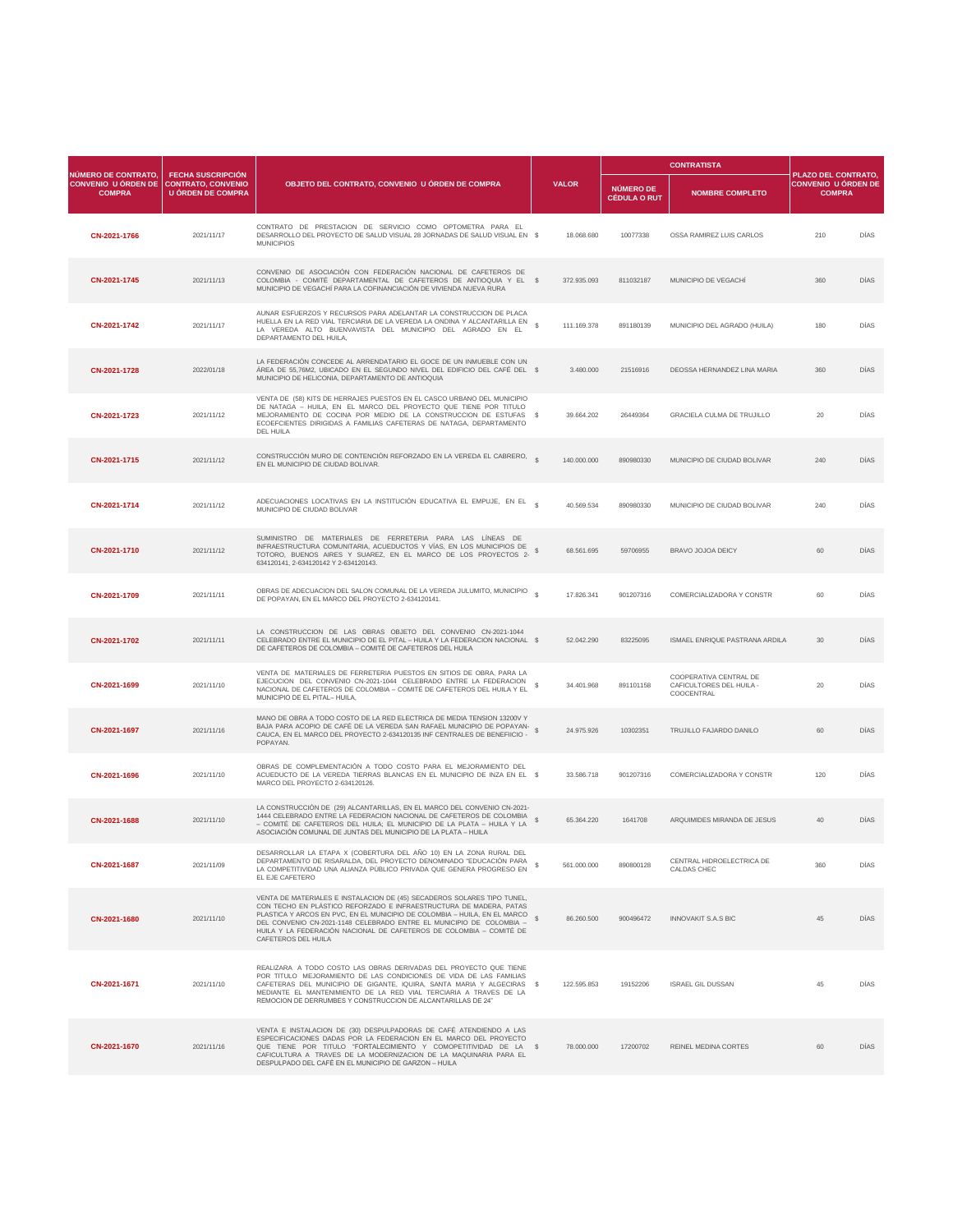|                                                                                       |                                                      |                                                                                                                                                                                                                                                                    |    |               |                                  | <b>CONTRATISTA</b>                                |                                                                    |             |  |
|---------------------------------------------------------------------------------------|------------------------------------------------------|--------------------------------------------------------------------------------------------------------------------------------------------------------------------------------------------------------------------------------------------------------------------|----|---------------|----------------------------------|---------------------------------------------------|--------------------------------------------------------------------|-------------|--|
| <b>NÚMERO DE CONTRATO,</b><br>CONVENIO U ÓRDEN DE CONTRATO, CONVENIO<br><b>COMPRA</b> | <b>FECHA SUSCRIPCIÓN</b><br><b>U ÓRDEN DE COMPRA</b> | OBJETO DEL CONTRATO, CONVENIO U ÓRDEN DE COMPRA                                                                                                                                                                                                                    |    | <b>VALOR</b>  | NÚMERO DE<br><b>CÉDULA O RUT</b> | <b>NOMBRE COMPLETO</b>                            | PLAZO DEL CONTRATO,<br><b>CONVENIO U ÓRDEN DE</b><br><b>COMPRA</b> |             |  |
| CN-2021-1650                                                                          | 2021/11/03                                           | CONTRATO DE OBRA DE INGENIERIA A TODO COSTO SEGUN COTIZACION ENVIADA                                                                                                                                                                                               | S. | 145.000.000   | 901509976                        | MARCA CIVIL ARQUITECTURA                          | 120                                                                | <b>DÍAS</b> |  |
| CN-2021-1646                                                                          | 2021/11/13                                           | CONVENIO DE ASOCIACIÓN CON FEDERACIÓN NACIONAL DE CAFETEROS DE<br>COLOMBIA - COMITÉ DEPARTAMENTAL DE CAFETEROS DE ANTIOQUIA Y EL \$<br>MUNICIPIO DE SALGAR, PARA LA COFINANCIACIÓN DE VIVIENDA NUEVA RURAL.                                                        |    | 366.620.984   | 811032187                        | EMPRESA DE VIVIENDA DE<br><b>ANTIOQUIA - VIVA</b> | 360                                                                | <b>DÍAS</b> |  |
| CN-2021-1642                                                                          | 2021/11/13                                           | CONVENIO DE ASOCIACIÓN CON FEDERACIÓN NACIONAL DE CAFETEROS DE<br>COLOMBIA - COMITÉ DEPARTAMENTAL DE CAFETEROS DE ANTIOQUIA Y EL \$<br>MUNICIPIO DE CONCORDIA, PARA LA COFINANCIACIÓN DE VIVIENDA NUEVA RURAL.                                                     |    | 1.777.119.971 | 811032187                        | EMPRESA DE VIVIENDA DE<br><b>ANTIOQUIA - VIVA</b> | 540                                                                | <b>DÍAS</b> |  |
| CN-2021-1641                                                                          | 2021/11/13                                           | CONVENIO DE ASOCIACIÓN CON FEDERACIÓN NACIONAL DE CAFETEROS DE<br>COLOMBIA - COMITÉ DEPARTAMENTAL DE CAFETEROS DE ANTIOQUIA Y EL \$<br>MUNICIPIO DE BETULIA, PARA LA COFINANCIACIÓN DE VIVIENDA NUEVA RURAL.                                                       |    | 1.781.955.127 | 811032187                        | MUNICIIPIO DE BETULIA                             | 540                                                                | <b>DÍAS</b> |  |
| CN-2021-1640                                                                          | 2021/11/13                                           | CONVENIO DE ASOCIACIÓN CON FEDERACIÓN NACIONAL DE CAFETEROS DE<br>COLOMBIA - COMITÉ DEPARTAMENTAL DE CAFETEROS DE ANTIOQUIA Y EL \$<br>MUNICIPIO DE JARDIN, PARA LA COFINANCIACIÓN DE VIVIENDA NUEVA RURAL.                                                        |    | 542.083.529   | 811032187                        | EMPRESA DE VIVIENDA DE<br><b>ANTIOQUIA - VIVA</b> | 360                                                                | <b>DÍAS</b> |  |
| CN-2021-1639                                                                          | 2021/11/13                                           | CONVENIO DE ASOCIACIÓN CON FEDERACIÓN NACIONAL DE CAFETEROS DE<br>COLOMBIA - COMITÉ DEPARTAMENTAL DE CAFETEROS DE ANTIOQUIA Y EL<br>MUNICIPIO DE CIUDAD BOLÍVAR, PARA LA COFINANCIACIÓN DE VIVIENDA NUEVA<br>RURAL.                                                |    | 1.059.811.256 | 811032187                        | EMPRESA DE VIVIENDA DE<br><b>ANTIOQUIA - VIVA</b> | 540                                                                | <b>DÍAS</b> |  |
| CN-2021-1634                                                                          | 2021/11/12                                           | ESTUDIO Y DISEÑO DE 1KM DE PLACA HUELLA, EN EL MUNICIPIO DE SANTA ROSA. \$                                                                                                                                                                                         |    | 15.770.416    | 890981554                        | MUNICIPIO DE SANTA ROSA DE<br><b>OSOS</b>         | 180                                                                | DÍAS        |  |
| CN-2021-1619                                                                          | 2021/11/04                                           | AUNAR ESFUERZOS Y RECURSOS PARA ADELANTAR LA REHABILITACION EN<br>TRAMOS DE VIAS TERCIARIAS MEDIANTE LA CONSTRUCCION DE OBRAS DE ARTE<br>TIPO ALCANTARILLA EN LAS VEREDAS DE LAS PERLAS, RIO BLANCO, TURQUESTAN<br>Y NUEVE REFORMA DEL MUNICIPIO DE BARAYA - HUILA |    | 352.207.390   | 891180183                        | MUNICIPIO DE BARAYA (HUILA)                       | 270                                                                | <b>DÍAS</b> |  |

| CN-2021-1618 | 2021/11/03 | REPARACION DE ESCUELAS DEL MUNICIPIO DE SANTUARIO SEGUN CONVENIO<br><b>FIRMADO</b>                                                                                                                                                                                                                                                                                                         | 406.502.200 | 901509976 | MARCA CIVIL ARQUITECTURA                                                                                                 | 90  | <b>DÍAS</b> |
|--------------|------------|--------------------------------------------------------------------------------------------------------------------------------------------------------------------------------------------------------------------------------------------------------------------------------------------------------------------------------------------------------------------------------------------|-------------|-----------|--------------------------------------------------------------------------------------------------------------------------|-----|-------------|
| CN-2021-1608 | 2021/11/03 | SUMINISTRO DE MATERIAL DE RIO Y ROCA MUERTA PARA LAS LÍNEAS DE<br>INFRAESTRUCTURA COMUNITARIA, ACUEDUCTOS Y VÍAS EN LOS MUNICIPIOS DE P<br>OPAYÁN, PIENDAMÓ, CALDONO Y CAJIBIO EN EL MARCO DE LOS PROYECTOS 2-<br>634120141, 2-634120142 Y 2-634120143.                                                                                                                                    | 72.333.249  | 34570905  | PRIETO FAJARDO MARIA CECI                                                                                                | 60  | <b>DÍAS</b> |
| CN-2021-1607 | 2021/10/29 | SUMINISTRO DE HASTA 123 ESTUFAS ECOEFICIENTES EN EL MARCO DEL PROYECTO<br>4-634120059 PARA MEJORAMIENTO DE COCINAS EN VIVIENDA, PROYECTOS<br>PRIORIZADOS POR LOS CMITES MUNICIPALES DE ARGELIA Y TORIBIO Y EN<br>CONVENIO CON EL MUNICIPIO DE ROSAS.                                                                                                                                       | 86.731.000  | 900959449 | <b>INDUJARA RG SAS</b>                                                                                                   | 120 | <b>DÍAS</b> |
| CN-2021-1605 | 2021/11/02 | AUNAR ESFUERZOS Y RECURSOS PARA ADELANTAR EL MEJORAMIENTO DE LA RED<br>VIAL TERIARIA DEL MUNICIPIO DE HOBO - HUILA, MEDIANTE LA CONSTRUCCIÓN DE<br>OBRAS DE DRENAJE VIAL. EN LAS VIAS TERCIARIAS QUE CONDUCEN DE LA ZONA<br>CAFETERA AL MUNICIPIO DE HOBO- HUILA,                                                                                                                          | 98.613.607  | 891180019 | MUNICIPIO DE HOBO (HUILA)                                                                                                | 56  | <b>DÍAS</b> |
| CN-2021-1603 | 2021/11/08 | AUNAR ESFUERZOS TÉCNICOS, ADMINISTRATIVOS, FINANCIEROS Y AMBIENTALES<br>PARA LA CONSTRUCCIÓN DE ESTUFAS ECOEFICIENTES DIRIGIDAS A FAMILIAS<br>CAFETERAS DE LAS ZONAS RURALES DEL MUNICIPIO DE LA PLATA - HUILA, COMO<br>MEDIDA DE MITIGACION DE GASES DE EFECTO INVERNADERO Y ADAPTACION AL<br>CAMBIO CLIMATICO QUE PERMLITA UN DESARROLLO BAJO EN CARBONO Y<br><b>RESILIENTE AL CLIMA</b> | 142.042.995 | 891180155 | MUNICIPIO DE LA PLATA (HUILA)                                                                                            | 42  | <b>DÍAS</b> |
| CN-2021-1597 | 2021/11/02 | AUNAR ESFUEZOS Y RECURSOS PARA LA CONSTRUCCION DE PLACA HUELLA EN LA<br>RED VIAL TERCIARIA DEL MUNICIPIO DE GUADALUPE - HUILA                                                                                                                                                                                                                                                              | 163.067.919 | 891180177 | MUNICIPIO DE GUADALUPE (HUILA)                                                                                           | 150 | <b>DÍAS</b> |
| CN-2021-1596 | 2021/11/12 | AUNAR ESFUERZOS Y RECURSOS PARA ADELANTAR LA CONSTRUCCIÓN DE PLACA<br>HUELLA EN LA RED VIAL TERCIARIA DEL MUNICIPIO DE GARZON - DEPARTAMENTO \$<br><b>DEL HUILA</b>                                                                                                                                                                                                                        | 300.000.159 | 891180022 | MUNICIPIO DE GARZON (HUILA)                                                                                              | 180 | DÍAS        |
| CN-2021-1584 | 2021/10/26 | AUNAR ESFUERZOS Y RECURSOS PARA EL MEJORAMIENTO DE COCINA POR MEDIO<br>DE LA CONSTRUCCION DE ESTUFAS ECOEFICIENTES DIRIGIDAS A FAMILIAS \$<br>CAFETERAS DEL MUNICIPIO DE LA ARGENTINA - HUILA                                                                                                                                                                                              | 77.005.486  | 891180205 | MUNICIPIO DE LA ARGENTINA<br>(HUILA) Y LA ASOCIACION<br>MUNICIPAL DE JUNTAS DE ACCION<br>COMUNAL DE LA ARGENTINA - HUILA | 59  | <b>DÍAS</b> |
| CN-2021-1562 | 2021/10/25 | SUMINISTRO DE HASTA (7.187) GALONES DE ACPM PARA EL MEJORAMIENTO VIAL EN<br>LAS VEREDAS DE: GUAPIO, GUAQUIYO, SAN MARTIN, EL RECUERDO, SAN VICENTE<br>DE TOGOIMA, CALOTO, BUENOS AIRES Y AGUA BENDITA, DEL MUNICIPIO DE PAEZ<br>ZONA CENTRO, PROYECTOS PRIORIZADOS POR LO                                                                                                                  | 67.198.450  | 900988420 | <b>INVERSIONES COOTRANSPAEZ</b>                                                                                          | 120 | DÍAS        |
| CN-2021-1561 | 2021/10/28 | AUNAR ESFUEZOS TECNICOS, ADMINISTRATIVOS Y FINANCIEROS PARA LA<br>CONSTRUCCION DE SECADEROS PARA FORTALECER EL PROCESO DE PRODUCCION<br>Y COMERCIALIZACION DE CAFÉ DE PEQUEÑOS PRODUCTORES EN EL MUNICIPIO DE<br>RIVERA - HUILA                                                                                                                                                            | 39.928.000  | 891180040 | MUNICIPIO DE RIVERA (HUILA)                                                                                              | 41  | <b>DÍAS</b> |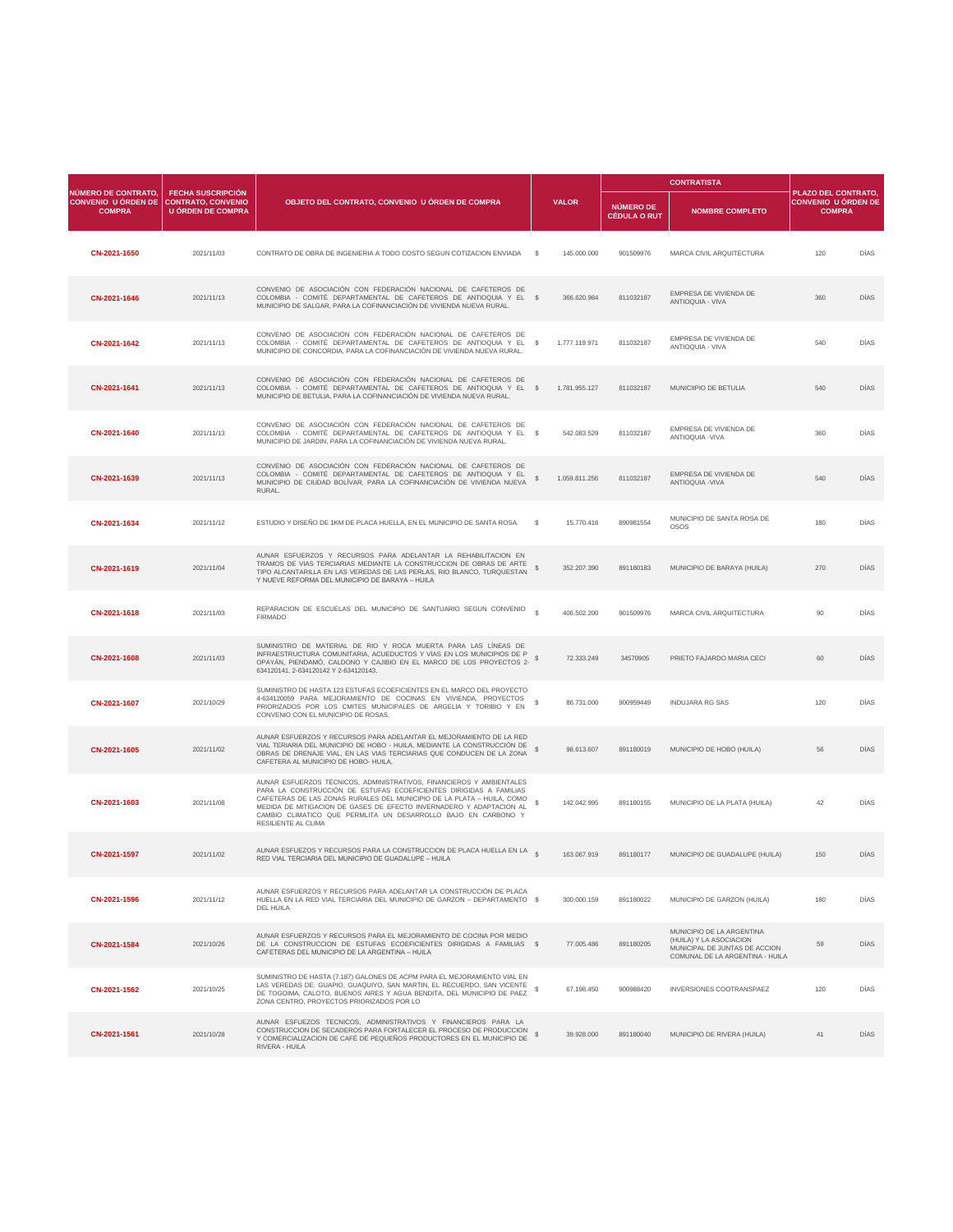|                                                                           |                                                                                   |                                                                                                                                                                                                                                                                                                                                                                                                   |  |              |                                  | <b>CONTRATISTA</b>                                 |                                                                           |             |
|---------------------------------------------------------------------------|-----------------------------------------------------------------------------------|---------------------------------------------------------------------------------------------------------------------------------------------------------------------------------------------------------------------------------------------------------------------------------------------------------------------------------------------------------------------------------------------------|--|--------------|----------------------------------|----------------------------------------------------|---------------------------------------------------------------------------|-------------|
| <b>NÚMERO DE CONTRATO.</b><br><b>CONVENIO U ÓRDEN DE</b><br><b>COMPRA</b> | <b>FECHA SUSCRIPCIÓN</b><br><b>CONTRATO, CONVENIO</b><br><b>U ÓRDEN DE COMPRA</b> | OBJETO DEL CONTRATO, CONVENIO U ÓRDEN DE COMPRA                                                                                                                                                                                                                                                                                                                                                   |  | <b>VALOR</b> | NÚMERO DE<br><b>CÉDULA O RUT</b> | <b>NOMBRE COMPLETO</b>                             | <b>PLAZO DEL CONTRATO,</b><br><b>CONVENIO U ÓRDEN DE</b><br><b>COMPRA</b> |             |
| CN-2021-1557                                                              | 2021/10/21                                                                        | AUNAR ESFUERZOS Y RECURSOS PARA ADELANTAR EL MANTENIMIENTO Y<br>RECUPERACIÓN DE VIAS, MEDIANTE LA ADICIÓN DE MATERIAL DE AFIRMADO Y \$<br>COMPACTACION MECANICA DEL MUNICIPIO DE OPORAPA - HUILA,                                                                                                                                                                                                 |  | 384.139.163  | 891180179                        | MUNICIPIO DE OPORAPA (HUILA)                       | 180                                                                       | <b>DÍAS</b> |
| CN-2021-1542                                                              | 2021/10/19                                                                        | RECTIFICACIÓN Y AMPLIACIÓN PARA MEJORAMIENTO VIAS TERCIARIAS DE INTERES<br>CAFETERO EN MUNICIPIO LA PLATA - HUILA, DE CONFORMIDAD CON LOS SITIOS Y<br>ESPECIFICACIONES ESTABLECIDAS EN SOLICITUD DE COTIZACION Y ANEXOS<br>ENVIADOS;EN MARCO DE LA EJECUCION DEL CONVENIO CN-2021-1132, CELEBRADO<br>ENTRE LA FNC - COMITÉ DE CAFETEROS DEL HUILA Y EL MUNICIPIO DE LA PLATA -<br><b>HUILA</b>    |  | 139.943.139  | 1112466868                       | <b>ANTONY STIVEN CARMONA</b><br><b>GUERRERO</b>    | 60                                                                        | <b>DÍAS</b> |
| CN-2021-1540                                                              | 2021/10/19                                                                        | SUMINISTRO DE MATERIALES DE FERRETERIA PARA VÍAS, INFRAESTRUCTURA<br>COMUNITARIA Y ACUEDUCTOS, EN LOS MUNICIPIOS DE INZÁ Y PAEZ, DETALLADOS<br>EN EL ANEXO 3, DE ACUERDO A LA CONVOCATORIA NO. BS-2021-024 Y PROPUESTA<br><b>ADJUNTA</b>                                                                                                                                                          |  | 171.272.805  | 34535384                         | MUOZ ESCOBAR ELIZABETH C                           | 90                                                                        | <b>DÍAS</b> |
| CN-2021-1539                                                              | 2021/10/19                                                                        | SUMINISTRO DE MATERIALES DE FERRETERIA PARA VÍAS, INFRAESTRUCTURA<br>COMUNITARIA Y ACUEDUCTOS, EN LOS MUNICIPIOS DE MERCADERES, PATIA,<br>BOLIVAR, LA VEGA, DETALLADOS EN EL ANEXO 3, DE ACUERDO A LA<br>CONVOCATORIA NO. BS-2021-018 Y PROPUESTA ADJUNTA                                                                                                                                         |  | 90.794.343   | 34535384                         | MUOZ ESCOBAR ELIZABETH C                           | 90                                                                        | <b>DÍAS</b> |
| CN-2021-1537                                                              | 2021/10/19                                                                        | SUMINISTRO DE MATERIALES DE FERRETERIA PARA VÍAS, INFRAESTRUCTURA<br>COMUNITARIA Y ACUEDUCTOS, PARA LOS MUNICIPIOS DE CAJIBIO, CALDONO Y<br>PIENDAMO, DETALLADOS EN EL ANEXO 3, DE ACUERDO A LA CONVOCATORIA NO.<br>BS-2021-016 Y PROPUESTA ADJUNTA                                                                                                                                               |  | 160.381.616  | 34535384                         | MUOZ ESCOBAR ELIZABETH C                           | 90                                                                        | <b>DÍAS</b> |
| CN-2021-1536                                                              | 2021/10/15                                                                        | SUMINISTRO DE MATERIALES DE FERRETERIA PARA VÍAS, INFRAESTRUCTURA<br>COMUNITARIA Y ACUEDUCTOS, EN EL MUNICIPIO DE EL TAMBO, DETALLADOS EN EL<br>ANEXO 3, DE ACUERDO A LA CONVOCATORIA NO. BS-2021-015 Y PROPUESTA<br>ADJUNTA.                                                                                                                                                                     |  | 79.526.249   | 34535384                         | MUOZ ESCOBAR ELIZABETH C                           | 90                                                                        | <b>DÍAS</b> |
| CN-2021-1533                                                              | 2021/11/03                                                                        | AUNAR ESFUERZOS TECNICOS, ADMINISTRATIVOS Y FINANCIEROS PARA LA<br>CONSTRUCCION DE SECADEROS SOLARES PARA FORTALECER LA<br>COMERCIALIZACION DE CAFÉ DE PEQUEÑOS PRODUCTORES DE CAFÉ EN EL<br>MUNICIPIO DE TERUEL HUILA, EN VEREDAS DE INTERES E INFLUENCIA CAFETERA                                                                                                                               |  | 67.575.982   | 891180181                        | MUNICIPIO DE TERUEL (HUILA)                        | 38                                                                        | <b>DÍAS</b> |
| CN-2021-1531                                                              | 2021/10/14                                                                        | EN VIRTUD DEL PRESETE CONVENIO LA FEDERACION Y EL MUNICIPIO SE<br>COMPROMETEN A AUNAR ESFUERZOS TECNICOS, ADMINISTRATIVOS Y<br>FINANCIEROS PARA REALIZAR EL MEJORAMIENTO DE SEIS (6) INSTITUCIONES<br>EDUCATIVAS EN EL MUNICIPIO DE SANTUARIO                                                                                                                                                     |  | 292.000.000  | 891480034                        | MUNICIPIO DE SANTUARIO                             | 60                                                                        | <b>DÍAS</b> |
| CN-2021-1529                                                              | 2021/10/14                                                                        | EN VIRTUD DEL PRESENTE CONVENIO LA FEDERACION Y EL MUNICIPIO DE<br>SANTUARIO SE COMPROMETEN AUNAR ESFUERZOS TECNICOS, ADMINISTRATIVOS Y <sup>®</sup><br>FINANCIEROS EN LA CONSTRUCCION DE 80 METROS LINEALES DE PLACA HUELLA<br>ZONA RURAL DEL MUNICIPIO DE SANTUARIO.                                                                                                                            |  | 137.000.000  | 891480034                        | MUNICIPIO DE SANTUARIO                             | 60                                                                        | <b>DÍAS</b> |
| CN-2021-1528                                                              | 2021/10/13                                                                        | EN VIRTUD DEL PRESENTE CONVENIO LA FEDERACION Y UNISARC SE<br>COMPROMETEN A AUNAR ESFUERZOS TECNICOS, ADMINISTRATIVO Y FINANCIEROS<br>PARA CONSTRUIR UNA SALA DE LECTURA Y BAÑOS PARA LOS ESTUDIANTES DE<br>UNISARC.                                                                                                                                                                              |  | 145.000.000  | 891409768                        | <b>UNISARC</b>                                     | 120                                                                       | <b>DÍAS</b> |
| CN-2021-1516                                                              | 2021/11/10                                                                        | AUNAR ESFUERZOS ADMINISTRATIVOS, FINANCIEROS, LOGISTICOS Y OPERATIVOS<br>PARA EL FORTALECIMIENTO DEL SECTOR CAFETERO MEDIANTE LA ADQUISICION Y<br>SUMINISTRO DE MAQUINARIA AGRÍCOLA A PEQUEÑOS PRODUCTORES DE CAFÉ DEL<br>MUNICIPIO DE PITALITO - HUILA.                                                                                                                                          |  | 125.000.000  | 891180077                        | MUNICIPIO DE PITALITO (HUILA)                      | 50                                                                        | <b>DÍAS</b> |
| CN-2021-1514                                                              | 2021/10/13                                                                        | CONSTRUCCION PLACA HUELLA Y OBRA DE DRENAJE ALCANTARILLAS DE 24" EN<br>MURALLA, GRANADA, BELLAVISTA, LA<br><b>FLORIDA, VILLA</b><br>LAS.<br><b>VDAS</b><br>NUEVA, REMOLINOS, MONDELLAL, VEGAS - BAJO MAGDALENA, BAJO MONDELLAL Y<br>BETANIA:EN EL MARCO DE LA EJECUCION DEL CONVENIO CN-23021-<br>1007, CELEBRADO ENTRE LA FNC - COMITÉ DE CAFETEROS DEL HUILA Y EL<br>MUNICIPIO DE ISNOS - HUILA |  | 148.114.093  | 5208636                          | OSCAR GUILLERMO BURBANO MERA                       | 60                                                                        | <b>DÍAS</b> |
| CN-2021-1510                                                              | 2021/11/05                                                                        | LA COOPERACIÓN ENTRE LA FEDERACIÓN Y EL MUNICIPIO DE LA MERCED PARA<br>ADELANTAR LA CONSTRUCCIÓN DE PLACAS HUELLAS TIPO COMITÉ EN VÍAS \$<br>RURALES DE ESTE MUNICIPIO.                                                                                                                                                                                                                           |  | 129.877.400  | 890802794                        | MUNICIPIO DE LA MERCED                             | 142                                                                       | DÍAS        |
| CN-2021-1499                                                              | 2021/10/13                                                                        | AUNAR ESFUERZOS Y RECURSOS PARA EL MEJORAMIENTO Y RECUPERACIÓN DE<br>VIAS TERCIARIAS DE INTERES CAFETERO EN EL MUNICIPIO DE LA ARGENTINA -<br>HUILA. MEDIANTE LA CONSTRUCCIÓN DE PLACA Y AMPLIACIÓN Y/O RECTIFICACIÓN<br>DE VIAS,                                                                                                                                                                 |  | 156.291.517  | 891180205                        | <b>MUNICIPIO DE LA ARGENTINA -</b><br><b>HUILA</b> | 65                                                                        | <b>DÍAS</b> |
| CN-2021-1498                                                              | 2021/10/26                                                                        | AUNAR ESFUERZOS TECNICOS, ADMINISTRATIVOS Y FINANCIEROS PARA LA<br>CONSTRUCCION DE SECADEROS SOLARES PARA FORTALECER LA<br>COMERCIALIZACION DE CAFÉ DE PEQUEÑOS PRODUCTORES DE CAFÉ EN EL<br>MUNICIPIO DE IQUIRA HUILA                                                                                                                                                                            |  | 94.658.657   | 891180131                        | MUNICIPIO DE IQUIRA (HUILA)                        | 48                                                                        | <b>DÍAS</b> |
| CN-2021-1496                                                              | 2021/10/13                                                                        | <b>CONSTRUCCIÓN</b><br><b>OBRAS</b><br><b>DRENAJE</b><br><b>ALCANTARILLAS</b><br><b>VDAS</b><br>CABUYAL, DIAMANTE, MONTECRISTO, HIGUERON Y VDAS MONTAÑITAS<br>QUINCHE, MEJORAMENTO RED VIAL TERCIARIA, MEDIANTE CONSTRUCCION 25 \$<br>OBRAS DRENAJE ALCANTARILLAS 24 PITALITO Y EN TIMANA VDAS MONTAÑITAS Y<br><b>QUINCHE</b>                                                                     |  | 89.728.750   | 4900858                          | FERNEY CHAVARRO CLAROS                             | 70                                                                        | <b>DÍAS</b> |
| CN-2021-1485                                                              | 2021/10/26                                                                        | AUNAR ESFUERZOS TECNICOS, ADMINISTRATIVOS Y FINANCIEROS PARA LA<br>CONSTRUCCION DE SECADEROS SOLARES PARA FORTALECER LA<br>COMERCIALIZACION DE CAFÉ DE PEQUEÑOS PRODUCTORES DE CAFÉ EN EL<br>MUNICIPIO DE AIPE - HUILA                                                                                                                                                                            |  | 99.534.433   | 891180070                        | MUNICIPIO DE AIPE (HUILA)                          | 45                                                                        | DÍAS        |
| CN-2021-1480                                                              | 2021/10/26                                                                        | AUNAR ESFUERZOS, TÉCNICOS, ADMINISTRATIVOS Y FINANCIEROS PARA LA<br>EJECUCIÓN DEL PROYECTO ANÁLISIS DE SUELOS, COMO UNA ALTERNATIVA PARA<br>MEJORAMIENTO DE LA PRODUCTIVIDAD EN EL CULTIVO DE CAFÉ PARA EL<br>MUNICIPIO DE LA PLATA - HUILA,                                                                                                                                                      |  |              | 87.000.000 891180155             | MUNICIPIO DE LA PLATA (HUILA)                      |                                                                           | DÍAS        |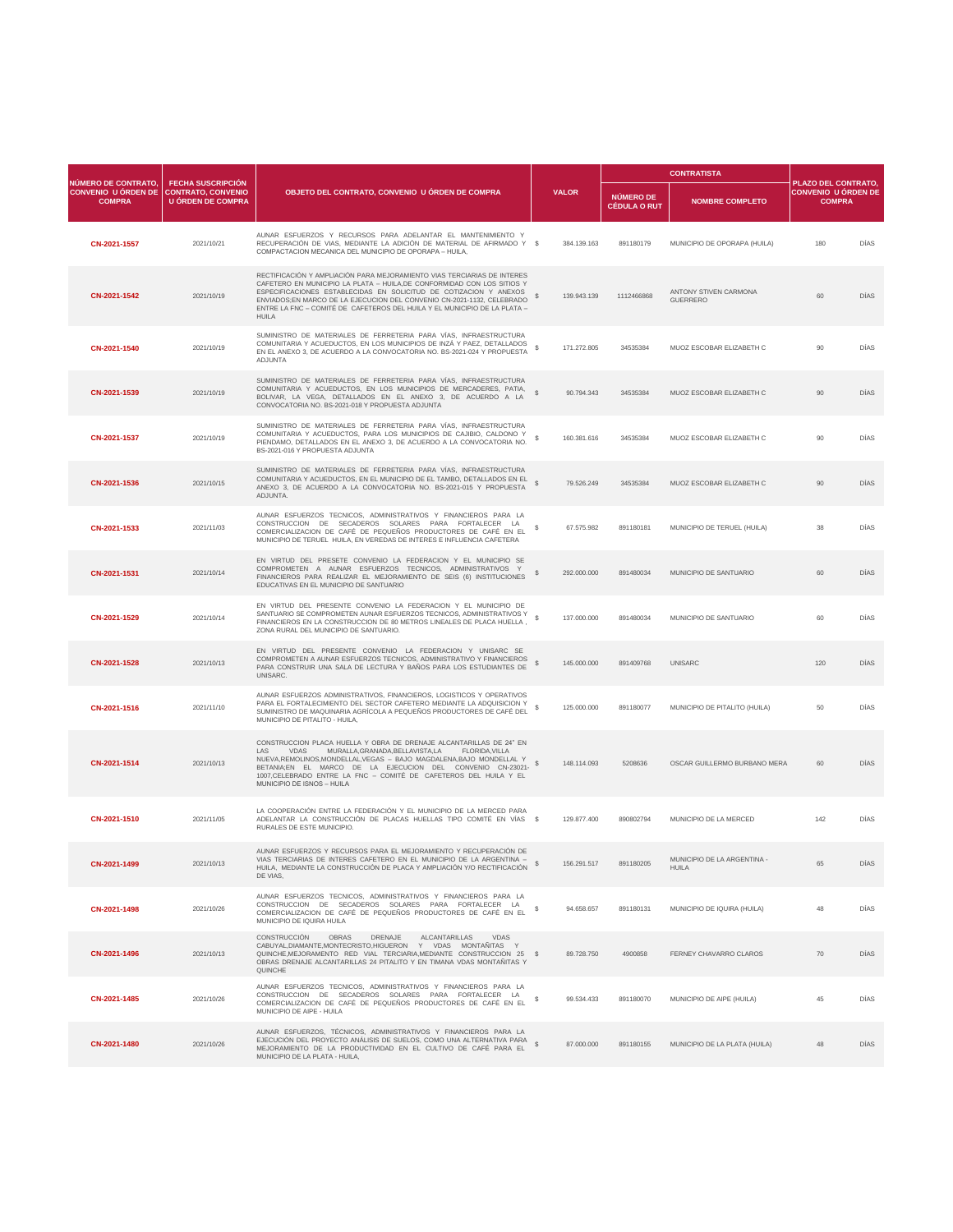| <b>NÚMERO DE CONTRATO,</b>                  |                                                                            |                                                                                                                                                                                                                                                                                                                                                                                                              |              |                                  | <b>CONTRATISTA</b>                                                                                                                             |                                                                           |             |
|---------------------------------------------|----------------------------------------------------------------------------|--------------------------------------------------------------------------------------------------------------------------------------------------------------------------------------------------------------------------------------------------------------------------------------------------------------------------------------------------------------------------------------------------------------|--------------|----------------------------------|------------------------------------------------------------------------------------------------------------------------------------------------|---------------------------------------------------------------------------|-------------|
| <b>CONVENIO U ÓRDEN DE</b><br><b>COMPRA</b> | <b>FECHA SUSCRIPCIÓN</b><br><b>CONTRATO, CONVENIO</b><br>U ÓRDEN DE COMPRA | OBJETO DEL CONTRATO, CONVENIO U ÓRDEN DE COMPRA                                                                                                                                                                                                                                                                                                                                                              | <b>VALOR</b> | NÚMERO DE<br><b>CÉDULA O RUT</b> | <b>NOMBRE COMPLETO</b>                                                                                                                         | <b>PLAZO DEL CONTRATO,</b><br><b>CONVENIO U ÓRDEN DE</b><br><b>COMPRA</b> |             |
| CN-2021-1477                                | 2021/10/15                                                                 | AUNAR ESFUERZOS<br>Y RECURSOS<br>PARA ADELANTAR PROYECTO DE<br>CONSTRUCCIÓN DE SECADEROS SOLARES PARA FORTALECER LA<br>COMERCIALIZACION DE CAFÉ DE PEQUEÑOS PRODUCTORES EN EL MUNICIPIO DE<br>LA ARGENTINA - HUILA                                                                                                                                                                                           | 134.367.525  | 891180205                        | MUNICIPIO DE LA ARGENTINA -<br>HUILA Y LA ASOCIACION COMUNAL<br>DE JUNTAS DE ACCION COMUNAL<br>DEL MUNICIPIO DE LA ARGENTINA -<br><b>HUILA</b> | 57                                                                        | <b>DÍAS</b> |
| CN-2021-1465                                | 2021/10/06                                                                 | SUMINISTRO DE HASTA 16.667 GALONES DE COMBUSTIBLE TIPO DIESEL (ACPM),<br>PARA SER ENTREGADO EN LA CABECERA MUNICIPAL DE MORALES, EN EL MARCO \$<br>DEL CONVENIO CN-2021-0462                                                                                                                                                                                                                                 | 149.169.650  | 76358155                         | <b>MUTIS MARTINEZ JAVIER</b>                                                                                                                   | 180                                                                       | <b>DÍAS</b> |
| CN-2021-1464                                | 2021/10/19                                                                 | SUMINISTRO DE 27 TRAMOS DE PLASTICO INERNADERO CAL7 DE 7X14M, 91 TRAMOS<br>DE PLASTICO INERNADERO CAL7 DE 7X14M Y 16 ROLLOS DE PLASTICO<br>INVERNADERO CAL 6 DE 6 X 70 M PUESTOS EN LOS MUNICIPIOS DE SOTARA<br>SANTANDER DE QUILICHAO Y BOLIVAR PROYECTO # 2-634120144                                                                                                                                      | 40.708.000   | 800122415                        | <b>PROVISPOL S A</b>                                                                                                                           | 60                                                                        | <b>DÍAS</b> |
| CN-2021-1460                                | 2021/11/04                                                                 | TRANSFERENCIA DE TECNOLOGÍAS EFICIENTES Y SOSTENIBLES A TRAVÉS DE LA<br>ENTREGA DE ESTUFAS DE LEÑA Y EL ESTABLECIMIENTO DE HUERTOS LEÑEROS EN \$<br>LAS VEREDAS CAFETERAS DEL MUNICIPIO DE GÓMEZ PLATA                                                                                                                                                                                                       | 88.112.513   | 890983938                        | MUNICIPIO DE GOMEZ PLATA                                                                                                                       | 240                                                                       | <b>DÍAS</b> |
| CN-2021-1454                                | 2021/10/05                                                                 | VENTA DE MATERIAL VEGETAL PARA EL DESARROLLO DEL PROYECTO<br>DENOMINADO "FORTALECIMIENTO DE LA CAFICULTURA MEDIANTE LA RENOVACIÓN<br>Y RECONVERSIÓN DE CAFETALES EN EL MUNICIPIO DE BARAYA, DEPARTAMENTO<br><b>DEL HUILA</b>                                                                                                                                                                                 | 44.500.500   | 1078749148                       | ARVINSON ADRIAN TORRES<br><b>HERNANDEZ</b>                                                                                                     | 51                                                                        | <b>DÍAS</b> |
| CN-2021-1449                                | 2021/10/06                                                                 | VENTA DE MATERIALES DE FERRETERIA PUESTOS EN SITIOS DE OBRA, PARA LA<br>CONSTRUCCION DE PLACAS HUELLA EN LOS CORREGIMIENTOS DE CHAPINERO.<br>SAN LUIS, AIPECITO, VEGALARGA, CEIBAS, CAGUAN DEL MUNICIPIO DE NEIVA, EN EL \$<br>MARCO DEL CONVENIO CN-2021-0859 / 1923 DE 2021 CELEBRADO ENTRE LA FNC-<br>COMITE HUILA Y EL MUNICIPIO DE NEIVA - HUILA                                                        | 714.223.445  | 901252254                        | FERREHORIZONTE NEIVA S.A.S                                                                                                                     | 150                                                                       | <b>DÍAS</b> |
| CN-2021-1444                                | 2021/10/05                                                                 | AUNAR ESFUERZOS Y RECURSOS PARA ADELANTAR EL MEJORAMIENTO DE LA<br>RED VIAL TERCIARIA MEDIANTE LA CONSTRUCCIÓN DE OBRAS DE DRENAJE<br>(ALCANTARILLAS DE 24") EN EL MUNICIPIO DE LA PLATA - HUILA, VEREDAS DE<br>INTERES DE INFLUENCIA CAFETERO.                                                                                                                                                              | 129.116.932  | 891180155                        | MUNICIPIO DE LA PLATA (HUILA) Y<br>ASOCIACION COMUNAL DE JUNTAS<br>DEL MUNICIPIO DE LA PLATA - HUILA                                           | 70                                                                        | DÍAS        |
| CN-2021-1430                                | 2021/10/05                                                                 | LA CONSTRUCCIÓN DE 170 METROS LINEALES DE PLACA HUELLA DISTRIBUIDOS EN<br>LAS VEREDAS LA ESPERANZA (100 ML) Y SANTA BARBARA (70 ML) DEL MUNICIPIO<br>DE TIMANÁ - HUILA, EN EL MARCO DEL PROYECTO QUE TIENE POR TITULO \$<br>MEJORAMIENTO VIAL MEDIANTE LA CONSTRUCCION DE PLACA HUELLA EN VIAS DE<br>INTERES E INFLUENCIA CAFETERA DEL MUNICIPIO DE TIMANÁ - HUILA                                           | 90.845.856   | 1080845856                       | CESAR AUGUSTO QUEVEDO DE LOS<br><b>RIOS</b>                                                                                                    | 70                                                                        | <b>DÍAS</b> |
| CN-2021-1413                                | 2021/10/21                                                                 | AUNAR ESFUERZOS TÉCNICOS Y ECONÓMICOS ENTRE EL MUNICIPIO Y LA<br>FEDERACIÓN PARA EL MEJORAMIENTO DE LA PRODUCTIVIDAD Y COMPETITIVIDAD<br>DE LA ZONA CAFETERA DEL MUNICIPIO SIMACOTA LO ANTERIOR MEDIANTE<br>RENOVACIÓN POR SISTEMA DE ZOCA Y SIEMBRA Y ESTABLECIMIENTO DE NUEVAS<br>SIEMBRAS DE VARIEDADES RESISTENTES A LA ROYA EN 26 HECTÁREAS DE<br><b>CAFETALES ENVEJECIDOS</b>                          | 20.001.000   | 890208807                        | <b>MUNICIPIO DE SIMACOTA</b>                                                                                                                   | 45                                                                        | <b>DÍAS</b> |
| CN-2021-1406                                | 2021/09/27                                                                 | SUMINISTRO DE HASTA 236 TRAMOS DE MALLA ZARAN AL 70% DE 3MX10M; 211<br>TRAMOS DE MALLA ZARAN AL 70% DE 3MX11M; 27 ROLLOS DE MALLA ZARAM AL 70%<br>DE 3MX100M; 156 TRAMOS DE MALLA ZARAN AL 70% DE 3MX9M Y 47 TRAMOS DE<br>MALLA ZARAN AL 70% DE 3MX20M, A ENTREGAR EN LOS                                                                                                                                    | 82.151.933   | 59706955                         | <b>BRAVO JOJOA DEICY</b>                                                                                                                       | 60                                                                        | <b>DÍAS</b> |
| CN-2021-1402                                | 2021/09/27                                                                 | SUMINISTRO DE HASTA 147 TANQUE TINA DOBLE 700 LTS (350 X 2) NEGRO SIN<br>ACCESORIOS; A ENTREGAR EN LOS SITIOS Y CANTIDADES DETALLADOS EN EL \$<br>MARCO DEL PROYECTO 2-634120144                                                                                                                                                                                                                             | 78.397.872   | 890942987                        | ROTOPLAST S.A                                                                                                                                  | 60                                                                        | <b>DÍAS</b> |
| CN-2021-1399                                | 2021/09/27                                                                 | SUMINISTRO DE 327 TRAMOS DE RAFIA PLASTIFICADA DE 7MX14M, 47 TRAMOS DE<br>RAFIA DE 7MX10M; 156 TRAMOS DE RAFIA DE 6MX10M Y 9 ROLLOS DE RAFIA DE<br>6MX70M; A ENTREGAR EN LOS MUNICIPIOS DE EL TAMBO, POPAYAN, MORALES,<br>CALDONO, SUAREZ Y LA SIERRA                                                                                                                                                        | 183.313.224  | 900980961                        | PROPLACOL SAS                                                                                                                                  | 60                                                                        | <b>DÍAS</b> |
| CN-2021-1386                                | 2021/09/23                                                                 | AUNAR ESFUERZOS Y RECURSOS PARA ADELANTAR EL MEJORAMIENTO DE LA RED<br>VIAL TERCIARIA PARA LA ATENCIÓN DE EMERGENCIAS Y DESASTRES, MEDIANTE LA<br>CONSTRUCCIÓN DE DOS (2) BATEAS EN EL MUNICIPIO DE LA PLATA - HUILA,<br>VEREDAS DE INTERES DE INFUENCIA CAFETERA                                                                                                                                            | 169.688.881  | 891180155                        | MUNICIPIO DE LA PLATA (HUILA)                                                                                                                  | 77                                                                        | <b>DÍAS</b> |
| CN-2021-1384                                | 2021/09/29                                                                 | VENTA DE MATERIALES PETREOS (PUESTOS EN SITIO DE OBRA) REQUERIDOS EN EL<br>MARCO DEL CONVENIO CN-2021-0955 CELEBRADO ENTRE LA FEDERACIÓN NACIONAL DE CAFETEROS DE COLOMBIA – COMITÉ DE CAFETEROS DEL HUILA Y EL<br>MUNICIPIO DE ACEVEDO - HUILA"                                                                                                                                                             | 62.727.922   | 7687336                          | <b>JAIRO VARGAS TRILLERAS</b>                                                                                                                  | 75                                                                        | <b>DÍAS</b> |
| CN-2021-1383                                | 2021/09/22                                                                 | LA CONSTRUCCIÓN DE 100 ML DE PLACA HUELLA EN LA VEREDA ALTO SANTA<br>BARBARA DEL MUNICIPIO DE TIMANA - HUILA, EN EL MARCO DEL PROYECTO QUE<br>TIENE POR TITULO MEJORAMIENTO VIAL MEDIANTE LA CONSTRUCCION DE PLACA<br>HUELLA SOBRE LA RED VIAL TERCIARIA DEL MUNICIPIO DE TIMANA - HUILA,                                                                                                                    | 48.643.740   | 16186263                         | DUVERNEY MUÑOZ ROJAS                                                                                                                           | 40                                                                        | <b>DÍAS</b> |
| CN-2021-1377                                | 2021/09/21                                                                 | AUNAR ESFUERZOS PARA EL FORTALECIMIENTO PRODUCTIVO DE LA CAFICULTURA<br>DEL MUNICIPIO DE MARSELLA, A TRAVÉS DE LA ENTREGA DE MÍNIMO: 120.000 \$<br>COLINOS DE CAFÉ VARIEDAD CASTILLO Y/O CENICAFÉ                                                                                                                                                                                                            | 78.000.000   | 800099317                        | <b>TESORERIA MUNICIPAL DE</b><br><b>MARSELLA</b>                                                                                               | 90                                                                        | <b>DÍAS</b> |
| CN-2021-1367                                | 2021/09/22                                                                 | VENTA DE MATERIALES DE FERRETERIA (PUESTOS EN SITIO DE OBRA - VEREDAS<br>ALTO SANTA BARBARA, LA ESPERANZA, SANTA BARBARA DEL MUNICIPIO DE TIMANA-<br>HUILA) PARA LA EJECUCION DE LAS OBRAS QUE SE ADELANTAN EN EL MARCO DEL<br>PROYECTO QUIE TIENE POR TÍTULO "MEJORAMIENTO VIAL MEDIANTE LA<br>CONSTRUCCIÓN DE PLACA HUELLA EN LAS VIAS DE INTERES E INFLUENCIA<br>CAFETERA DEL MUNICIPIO DE TIMANA - HUILA | 87.997.876   | 1075291444                       | KARLA MARGARITA BARRERA<br><b>VARGAS</b>                                                                                                       | 60                                                                        | <b>DÍAS</b> |
| CN-2021-1366                                | 2021/09/23                                                                 | SUMINISTRO DE MATERIALES DE FERRETERIA PARA PROYECTO #2-634120144<br>ORGANIZADOS EN KITS Y PUESTOS EN LOS MUNICIPIOS DE POPAYAN, MORALES, \$<br>CALDONO, SANTANDER DE QUILICHAO Y LA SIERRA                                                                                                                                                                                                                  | 46.725.312   | 800252944                        | LA DISTRIBUIDORA MARACAIB                                                                                                                      | 60                                                                        | <b>DÍAS</b> |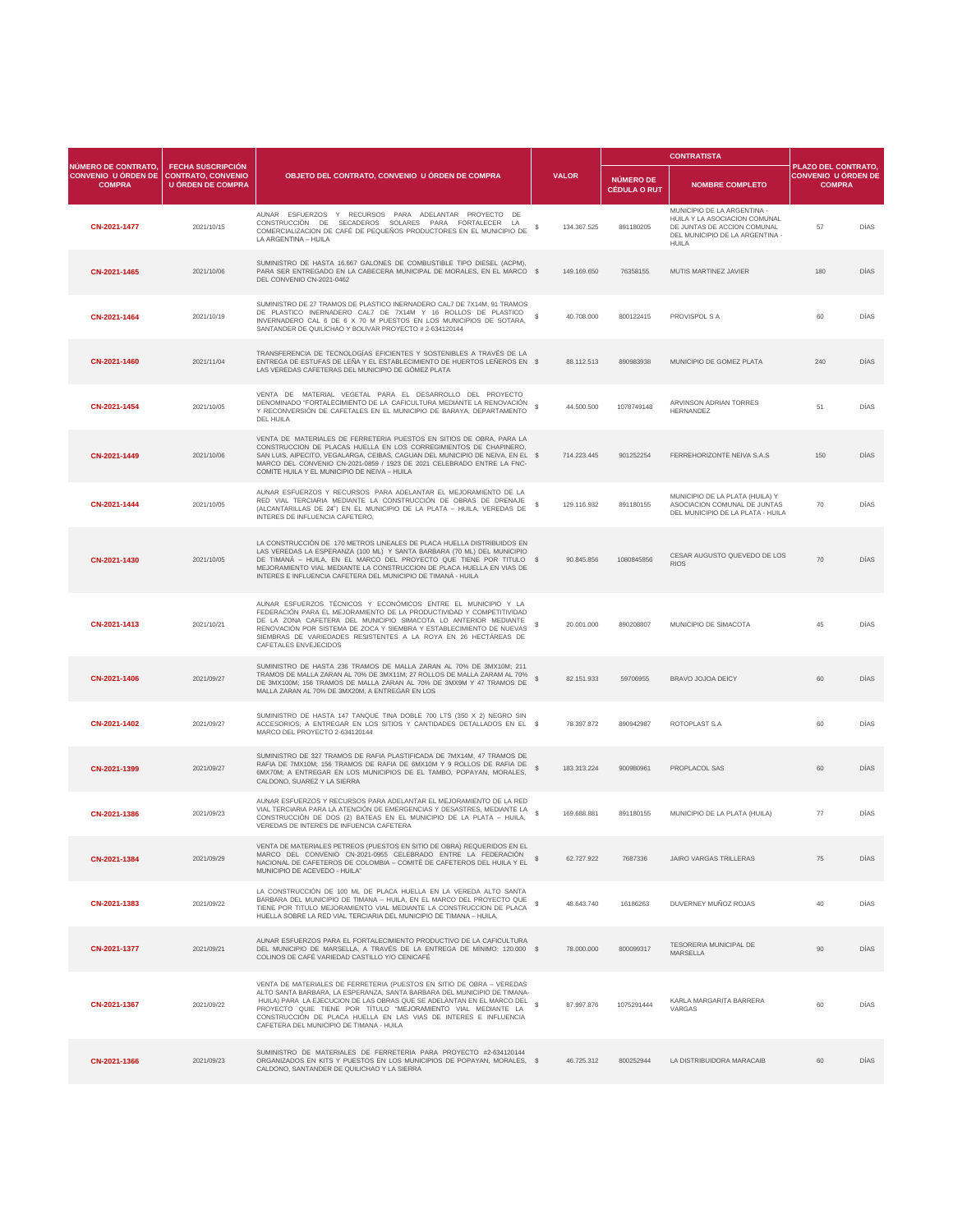|                                                                           |                                                                                   |                                                                                                                                                                                                                                                                                                                                                                       |              |               |                                         | <b>CONTRATISTA</b>                                                                                 |                                                                           |             |
|---------------------------------------------------------------------------|-----------------------------------------------------------------------------------|-----------------------------------------------------------------------------------------------------------------------------------------------------------------------------------------------------------------------------------------------------------------------------------------------------------------------------------------------------------------------|--------------|---------------|-----------------------------------------|----------------------------------------------------------------------------------------------------|---------------------------------------------------------------------------|-------------|
| <b>NÚMERO DE CONTRATO,</b><br><b>CONVENIO U ÓRDEN DE</b><br><b>COMPRA</b> | <b>FECHA SUSCRIPCIÓN</b><br><b>CONTRATO, CONVENIO</b><br><b>U ÓRDEN DE COMPRA</b> | OBJETO DEL CONTRATO, CONVENIO U ÓRDEN DE COMPRA                                                                                                                                                                                                                                                                                                                       |              | <b>VALOR</b>  | <b>NÚMERO DE</b><br><b>CÉDULA O RUT</b> | <b>NOMBRE COMPLETO</b>                                                                             | <b>PLAZO DEL CONTRATO,</b><br><b>CONVENIO U ÓRDEN DE</b><br><b>COMPRA</b> |             |
| CN-2021-1321                                                              | 2021/09/25                                                                        | PRESTACION DE SERVICIOS COMO PROMOTOR EN EL PROYECTO DE MERCADOS §<br><b>CAMPESINOS</b>                                                                                                                                                                                                                                                                               |              | 4.000.000     | 42165626                                | LIDA VIVIANA OSPINA CASTAÑO                                                                        | 60                                                                        | <b>DÍAS</b> |
| CN-2021-1317                                                              | 2021/09/15                                                                        | AUNAR ESFUERZOS Y RECURSOS PARA LA CONSTRUCCIÓN DE PUENTE VEHICULAR<br>SOBRE LA QUEBRADA LA PERDIZ; BOX COULVERT SOBRE LAS QUEBRADAS LA<br>ESMERALDA Y FRUTAL; ALCANTARILLAS DOBLES DE 36"; BATEA CON TUBERIA DE \$<br>36", MANTENIMIENTO Y REPARACIÓN DE PUENTES PEATONALES; ALCANTARILLA DE<br>24" SOBRE LA RED VIAL TERCIARIA DEL MUNICIPIO DE SAN AGUSTIN - HUILA |              | 637.941.352   | 891108056                               | MUNICIPIO DE SAN AGUSTIN (HUILA)                                                                   | 180                                                                       | <b>DÍAS</b> |
| CN-2021-1316                                                              | 2021/09/22                                                                        | AUNAR ESFUERZOS Y RECURSOS DIRIGIDOS AL FORTALECIMIENTO Y<br>COMPETITIVIDAD DE LA CAFICULTURA A TRAVES DEL MEJORAMIENTO DE LA \$<br>CALIDAD DEL CAFÉ EN EL MUNICIPIO DE SALADOBLANCO - HUILA                                                                                                                                                                          |              | 68.000.000    | 901025375                               | <b>GRUPO ASOCIATIVO VIDA VERDE</b><br>AMIGOS DEL MAÑANA DE<br>SALADOBLANCO - HUILA                 | 67                                                                        | <b>DÍAS</b> |
| CN-2021-1295                                                              | 2021/10/05                                                                        | ESTA MODIFICACIÓN SE HACE NECESARIA DEBIDO A BAJOS RENDIMIENTOS EN EL<br>TRANSPORTE DE LOS MATERIALES A LAS VEREDAS (VEHICULARES - MULARES),<br>POR LA FUERTE TEMPORADA INVERNAL PRESENTE EN LAS ZONAS DONDE SE<br>ESTÁN EJECUTANDO LAS OBRAS.                                                                                                                        |              | 192.337.069   | 900399027                               | <b>CONSTRUCCIONES Y</b><br>REMODELACIONES HG S.A.S                                                 | 120                                                                       | <b>DÍAS</b> |
| CN-2021-1292                                                              | 2021/09/08                                                                        | Y RECURSOS PARA ADELANTAR PROYECTO DE<br>AUNAR ESFUERZOS<br>MEJORAMIENTO DE COCINA POR MEDIO DE LA CONSTRUCCION DE ESTUFAS<br>ECOEFICIENTES DIRIGIDAS A FAMILIAS CAFETERAS DEL MUNICIPIO DE PAICOL -<br><b>HUILA</b>                                                                                                                                                  |              | 78.936.906    | 813008194                               | ASOCIACIÓN DE CAFETEROS<br>MUNICIPIO DE PAICOL - HUILA                                             | 90                                                                        | <b>DÍAS</b> |
| CN-2021-1280                                                              | 2021/09/09                                                                        | SUMINISTRO DE HASTA 11982 BULTOS DE UREA; 3341 BULTOS DE CALFOS, 8 KILOS D<br>EELEMENTOS MENORES, SEGÚN FICHA TECNICA DESCRITA EN EL NUMERAL 11 Y A<br>SER ENTREGADOS EN CANTIDADES Y SITIOS DESCRITOS EN EL PUNTO 6 DEL<br>PLIEGO DE CONDICIONES BS 2021-014 (REGALIAS R1-R2)                                                                                        |              | 1.642.610.900 | 891500231                               | COOPERATIVA DE CAFICULTORES<br><b>DEL CAU</b>                                                      | 180                                                                       | <b>DÍAS</b> |
| CN-2021-1271                                                              | 2021/09/23                                                                        | AUNAR ESFUERZOS TÉCNICOS, ADMINISTRATIVOS Y FINANCIEROS A TRAVES DE<br>UNA AGLOMERACION QUE PERMITA EL FORTALECIMIENTO DE LOS<br>ENCADENAMIENTOS PRODUCTIVOS DE LA CADENA DEL CAFÉ EN EL<br>DEPARTAMENTO DE CUNDINAMARCA                                                                                                                                              |              | 1.869.461.953 | 899999114                               | DEPARTAMENTO DE<br>CUNDINAMARCA - SECRETARÍA DE<br>COMPETITIVIDAD Y DESARROLLO<br><b>ECONÓMICO</b> | 123                                                                       | <b>DÍAS</b> |
| CN-2021-1262                                                              | 2021/09/02                                                                        | CONSTRUCCION DE PLACA HUELLA SEGUN INVITACION A COTIZAR PARA EL<br>MUNICIPIO DE MISTRATO FONDO NACIONAL DEL CAFE                                                                                                                                                                                                                                                      |              | 75.019.254    | 901509976                               | <b>MARCA CIVIL ARQUITECTURA</b>                                                                    | 90                                                                        | <b>DÍAS</b> |
| CN-2021-1256                                                              | 2021/09/03                                                                        | MANO DE OBRA PARA LA CONSTRUCCIÓN DE LA PRIMERA ETAPA DEL CENTRO DE<br>ACOPIO DE CAFÉ DE LA FEDERACIÓN CAMPESINA DEL CAUCA - FCC-, EN UN LOTE<br>1.275 METROS CUADRADOS, LOCALIZADO EN LA CALLE 2ª, LOTE E, MANZANA E DEL<br>PARQUE INDUSTRIAL DE POPAYAN; EN EL MARCO DE                                                                                             |              | 92.839.661    | 901161656                               | ARBU CONSTRUCCIONES SAS                                                                            | 120                                                                       | <b>DÍAS</b> |
| CN-2021-1249                                                              | 2021/08/31                                                                        | AUNAR ESFUERZOS ENTRE EL MUNICIPIO DE LA CELIA Y EL COMITÉ<br>DEPARTAMENTAL DE CAFETEROS DE RISARALDA, PARA CONTRIBUIR A LA<br>SOSTENIBILIDAD DE LA CAFICULTURA Y EL USO RACIONAL DE AGROQUÍMICOS \$<br>SUMINISTRO DE APROXIMADAMENTE VEINTIDOS (22) MÁQUINAS ASPERSORAS PARA<br>APLICACIÓN DE HERBICIDAS E INSECTICIDAS.                                             |              | 7.700.000     | 891480026                               | MUNICIPIO DE LA CELIA                                                                              | 90                                                                        | <b>DÍAS</b> |
| CN-2021-1248                                                              | 2021/09/01                                                                        | MANO DE OBRA A TODO COSTO PARA LA CONSTRUCCIÓN DE UN TRAMO DE 100<br>METROS DE PLACA HUELLA PARA EL MEJORAMIENTO VIAL DE LA VÍA RAMAL EL<br>CRUCERO-LA MESA DEL MUNICIPIO DE PATIA EN EL MARCO DEL PROYECTO "2-<br>634120140 CONSTRUCCIÓN SOLUCIONES EN VÍAS".                                                                                                        |              | 51.953.875    | 10540178                                | RIVERA VIDAL JAIRO                                                                                 | 120                                                                       | <b>DÍAS</b> |
| CN-2021-1240                                                              | 2021/08/30                                                                        | AUNAR ESFUERZOS TÉCNICOS, ADMINISTRATIVOS Y FINANCIEROS PARA MEJORAR<br>LA PRODUCTIVIDAD DEL CULTIVO DE CAFÉ, A TRAVÉS DEL SUMINISTRO DE MÍNIMO<br>900 BULTOS DE FERTILIZANTE TIPO PRODUCCIÓN AVALADO POR CENICAFÉ, LOS<br>CUALES SERÁN ENTREGADOS A CAFICULTORES DEL MUNICIPIO                                                                                       |              | 117.500.000   | 891480034                               | MUNICIPIO DE SANTUARIO                                                                             | 90                                                                        | <b>DÍAS</b> |
| CN-2021-1232                                                              | 2021/08/30                                                                        | DESARROLLO RECETAS CON CAFÉ                                                                                                                                                                                                                                                                                                                                           | S.           | 29.130.200    | 811024158-08                            | <b>CORPORACION COLEGIATURA</b><br><b>COLOMBIANA</b>                                                | 120                                                                       | <b>DÍAS</b> |
| CN-2021-1221                                                              | 2021/08/26                                                                        | REALIZAR 2 CAPACITACIONES A LOS AGRICULTORES Y 230 VISITAS DE ASISTENCIA<br>TECNICA A LAS PLANTACIONES QUE FORMEN PARTE DEL PROYECTO FORESTAL<br>DEL DEPARTAMENTO. ADEMAS, APOYAR LA GESTION NECESARIA PARA REEALIZAR<br>LABORES DE CONSERVACION DE LA VIDA SILVESTRE.                                                                                                |              | 17.262.811    | 34066200                                | MONSALVE APONTE BRIGITTE                                                                           | 101                                                                       | <b>DÍAS</b> |
| CN-2021-1219                                                              | 2021/08/26                                                                        | REALIZAR 2 CAPACITACIONES A LOS AGRICULTORES Y 115 VISITAS DE ASISTENCIA<br>TECNICA A LAS PLANTACIONES QUE FORMEN PARTE DEL PROYECTO FORESTAL<br>DEL DEPARTAMENTO. ADEMAS, APOYAR LA GESTION NECESARIA PARA REEALIZAR<br>LABORES DE CONSERVACION DE LA VIDA SILVESTRE.                                                                                                |              | 9.237.743     | 42123581                                | ZULUAGA HINCAPIE MARIA TERESA                                                                      | 101                                                                       | <b>DÍAS</b> |
| CN-2021-1216                                                              | 2021/08/26                                                                        | TABULAR Y SISTEMATIZAR LA INFORMACION DEL PROYECTO FORESTAL, REALIZAR<br>SEGUIMIENTO DE PAGOS A PROVEEDORES Y BENEFICIARIOS Y GENERAR LAS \$<br>BASES DE DATOS CORRESPONDIENTES.                                                                                                                                                                                      |              | 9.500.000     | 30396447                                | SOTO ORTIZ LUZ YANETH                                                                              | 118                                                                       | <b>DÍAS</b> |
| CN-2021-1213                                                              | 2021/08/26                                                                        | INTERVENTORIA Y SEGUIMIENTO PROYECTO PLACA HUELLA MISTRATO                                                                                                                                                                                                                                                                                                            | $\mathbb{S}$ | 5.000.000     | 1112783798                              | MARIN ROJAS DIANA CAROLINA                                                                         | 60                                                                        | <b>DÍAS</b> |
| CN-2021-1209                                                              | 2021/08/25                                                                        | APOYO TECNICO Y COMERCIAL PARA EL FORTALECIMIENTO DE LA ASOCIACION DE<br>PRODUCTORES DE ALTA CALIDAD "ENTREVERDES"                                                                                                                                                                                                                                                    |              | 13.083.333    | 10134909                                | AGUIRRE ALZATE JOSE FERNANDO                                                                       | 90                                                                        | <b>DÍAS</b> |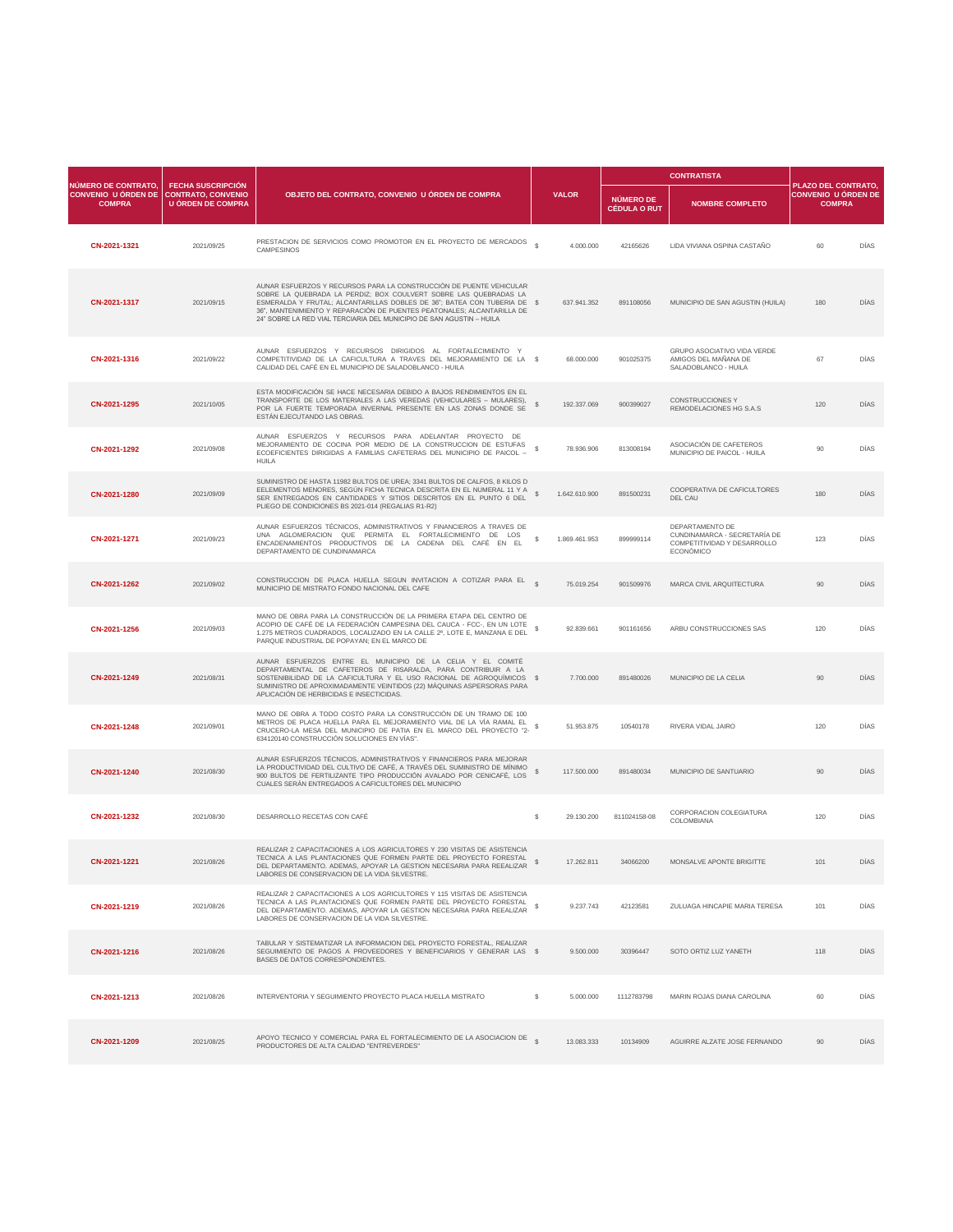|                                                                    |                                                                                   |                                                                                                                                                                                                                                                                                                                                                                                                       |                     |               |                                  | <b>CONTRATISTA</b>                             |                                                                           |             |
|--------------------------------------------------------------------|-----------------------------------------------------------------------------------|-------------------------------------------------------------------------------------------------------------------------------------------------------------------------------------------------------------------------------------------------------------------------------------------------------------------------------------------------------------------------------------------------------|---------------------|---------------|----------------------------------|------------------------------------------------|---------------------------------------------------------------------------|-------------|
| NÚMERO DE CONTRATO.<br><b>CONVENIO U ÓRDEN DE</b><br><b>COMPRA</b> | <b>FECHA SUSCRIPCIÓN</b><br><b>CONTRATO, CONVENIO</b><br><b>U ÓRDEN DE COMPRA</b> | OBJETO DEL CONTRATO, CONVENIO U ÓRDEN DE COMPRA                                                                                                                                                                                                                                                                                                                                                       |                     | <b>VALOR</b>  | NÚMERO DE<br><b>CÉDULA O RUT</b> | <b>NOMBRE COMPLETO</b>                         | <b>PLAZO DEL CONTRATO,</b><br><b>CONVENIO U ÓRDEN DE</b><br><b>COMPRA</b> |             |
| CN-2021-1208                                                       | 2021/08/25                                                                        | GENERAR CONDICIONES PARA QUE SE RECOLECTE DE MANERA OPORTUNA Y<br>SEGURA EL CAFÉ DEL DEPARTAMENTO DE RISARALDA                                                                                                                                                                                                                                                                                        |                     | 15.600.000    | 18398553                         | CAICEDO IBARRA IVAN DARIO                      | 180                                                                       | <b>DÍAS</b> |
| CN-2021-1192                                                       | 2021/08/23                                                                        | SUMINISTRO Y TRANSPORTE DE MATERIALES PETREOS PARA LA CONSTRUCICION<br>DE LAS OBRAS EN LAS VEREDAS EL TRIUNFO, QUEBRADITAS Y GALAXIA EN EL<br>MUNICPIO DE TARQUI - HUILA; EN EL MARCO DEL PROYECTO QUE TIENE POR \$<br>TITULO "CONSTRUCCION DE PLACA HUELLA EN LA RED VIAL TERCIARIA DEL<br><b>MUNICIPIO DE TARQUI - HUILA</b>                                                                        |                     | 51.545.000    | 1081515651                       | <b>ISAURO ANTURI MORALES</b>                   | 50 <sub>1</sub>                                                           | <b>DÍAS</b> |
| CN-2021-1191                                                       | 2021/08/20                                                                        | MATERIAL VEGETAL REPRESENTADO EN (150.000 COLINOS DE CAFÉ) EN EL<br>MUNICPIO DE LA PLATA - HUILA EN EL MARCO DEL PROYECTO DE APOYO A LA<br>RENOVACIÓN DE CAFETALES CON MATERIAL VEGETAL CERTIFICADO PARA<br>PRODUCTORES EN EL DEPARTAMENTO DEL HUILA                                                                                                                                                  |                     | 54.000.000    | 900488794                        | VIVERO CAFETERO EL PROGRESO<br>S.A.S           | 150                                                                       | <b>DÍAS</b> |
| CN-2021-1190                                                       | 2021/08/23                                                                        | LA CONSTRUCCIÓN DE 270 ML DE PLACA HUELLA EN LAS VEREDAS EL TRIUNFO 100<br>ML; QUEBRADITAS 100 ML Y GALAXIAS 70 ML, DEL MUNICIPIO DE TARQUI - HUILA LO<br>ANTERIO EN EL MARCO DEL PROYECTO QUE TIENE POR TÍTULO CONSTRUCCION<br>DE PLACA HUELLA EN LA RED VIAL TERCIARI DEL MUNICIPIO DE TARQUI - HUILA                                                                                               |                     | 74.398.823    | 12263041                         | DAMAR CLAROS TRUJILLO                          | 90                                                                        | <b>DÍAS</b> |
| CN-2021-1189                                                       | 2021/08/20                                                                        | VENTA DE MATERIAL VEGETAL (200.000 COLINOS DE CAFÉ) PARA EL MUNICIPIO DE<br>GIGANTE (HUILA) EN EL MARCO DEL PROYECTO APOYO A LA RENOVACIÓN DE<br>CAFETALES CON MATERIAL CERTIFICADO PARA PRODUCTORES EN EL<br>DEPARTAMENTO DEL HUILA                                                                                                                                                                  |                     | 72.000.000    | 83225790                         | ALBEIRO RAMON SUAREZ BARBOSA                   | 150                                                                       | <b>DÍAS</b> |
| CN-2021-1174                                                       | 2021/08/23                                                                        | VENTA DE MATERIALES DE FERRETERIA (PUESTOS EN SITIO DE OBRA) PARA LA<br>EJECUCION DE LAS OBRAS QUE SE ADELANTAN EN EL MARCO DEL PROYECTO QUIE<br>TIENE POR TÍTULO "CONSTRUCCION DE PLACA HUELLA EN LA RED VIAL TERCIARIA<br>DEL MUNICIPIO DE TARQUI - HUILA                                                                                                                                           |                     | 86.372.827    | 1075291444                       | KARLA MARGARITA BARRERA<br><b>VARGAS</b>       | 60                                                                        | <b>DÍAS</b> |
| CN-2021-1173                                                       | 2021/08/23                                                                        | LA CONSTRUCCIÓN DE 115 METROS LINEALES DE PLACA HUELLA Y TRES (3) OBRAS<br>DE DRENAJE VIAL (ALCANTARILLAS DE 24") EN LAS VEREDAS SOCORRO,<br>INDEPENDENCIA Y ALPES DEL MUNICIPIO EL PITAL - HUILA EN EL MARCO DEL<br>PROYECTO QUE TIENE POR TÍTULO "MEJORAMIENTO VIAL MEDIANTE<br>CONSTRUCCIÓN DE PLACA HUELLA, OBRAS DE ARTE Y DRENAJE SOBRE LA RED<br>VIAL TERCIARIA DEL MUNICIPIO EL PITAL - HUILA |                     | 68.062.702    | 83225095                         | ISMAEL ENRIQUE PASTRANA ARDILA                 | 60                                                                        | DÍAS        |
| CN-2021-1164                                                       | 2021/08/19                                                                        | CONSULTORÍA EN PROCESO DE EVALUACIÓN DE DESEMPEÑO                                                                                                                                                                                                                                                                                                                                                     | $\mathcal{S}$       | 70.600.000    | 900369988-0                      | OPEN MIND EXPERIENCES SAS                      | 120                                                                       | <b>DÍAS</b> |
| CN-2021-1162                                                       | 2021/08/24                                                                        | AUNAR ESFUERZOS, TECNICOS, ADMINSTRATIVOS Y FINANCIEROS PARA<br>ADELANTAR EL MEJORAMIENTO DE LA RED VIAL TERCIARIA, MEDIANTE LA<br>CONSTRUCCIÓN DE PLACAS HUELLA, OBRAS DE DRENAJE Y CONTECION VIAL \$<br>(ALCANTARILLAS Y MUROS) EN EL MUNICIPIO DE TERUEL - HUILA EN LAS VEREDAS<br>DE INTERES E INFLUENCIA CAFETERA                                                                                |                     | 188.013.354   | 891180181                        | MUNICIPIO DE TERUEL (HUILA)                    | 122                                                                       | <b>DÍAS</b> |
| CN-2021-1161                                                       | 2021/08/18                                                                        | AUNAR ESFUERZOS MEJORAMIENTO RED VIAL TERCIARIA MUNICIPIO PITALITO<br>HUILA MEDIANTE CONSTRUCCIÓN DE PLACAS HUELLA VDAS DE INTERÉS<br>CAFETERO:CORREGIMIENTO<br>CHARGUAYACO, CORREGIMIENTO<br>PALMARITO;CORREGIMIENTO LAGUNA;CORREGIMIENTO CRIOLLO;CORREGIMIENTO<br>BRUSELAS;CORREGIMIENTO<br>GUCACALLO;CORREGIMIENTO<br>CHILLURCO;CORREGIMIENTO REGUEROS                                             |                     | 1.549.952.153 | 891180077                        | MUNICIPIO DE PITALITO (HUILA)                  | 96                                                                        | <b>DÍAS</b> |
| CN-2021-1148                                                       | 2021/08/17                                                                        | AUNAR ESFUERZOS Y RECURSOS PARA ADELANTAR PROYECTO DE INSTALACIÓN<br>DE SECADEROS SOLARES PARA FORTALECER EL PROCESO DE PRODUCCIÓN Y<br>COMERCIALIZACIÓN DE CAFÉ DE PEQUEÑOS PRODUCTORES EN EL MUNICIPIO DE<br><b>COLOMBIA - HUILA</b>                                                                                                                                                                |                     | 106.156.656   | 891180028                        | MUNICIPIO DE COLOMBIA (HUILA)                  | 97                                                                        | <b>DÍAS</b> |
| CN-2021-1144                                                       | 2021/08/17                                                                        | AUNAR ESFUERZOS TÉCNICOS, ADMINISTRATIVOS Y FINANCIEROS PARA<br>CONTRIBUIR AL FORTALECIMIENTO PRODUCTIVO EN LAS VEREDAS EL TIGRE Y LA SELVA DEL MUNICIPIO DE BELÉN DE UMBRÍA, A TRAVÉS DE LA ENTREGA DE MÍNIMO<br>72 SACOS DE FERTILIZANTE PARA MÍNIMO 12 CAFICULTORES                                                                                                                                |                     | 9.000.000     | 891480024                        | MUNICIPIO DE BELEN DE UMBRIA                   | 67                                                                        | <b>DÍAS</b> |
| CN-2021-1135                                                       | 2021/08/23                                                                        | OBRA CIVIL PARA CAMBIO DE CUBIERTA DE BODEGA HONDA NAVES 1, 2, NAVE<br>TRILLADORA (SEGUNDO NIVEL) Y REPARACIÓN EN AREA DE APARTAMENTOS Y \$<br><b>OFICINAS</b>                                                                                                                                                                                                                                        |                     | 715.204.976   | 900227362                        | <b>C&amp;C INGENIERIA LTDA</b>                 | 120                                                                       | <b>DÍAS</b> |
| CN-2021-1132                                                       | 2021/08/12                                                                        | RECTIFICACIÓN Y AMPLIACIÓN PARA EL MEJORAMIENTO DE VIAS TERCIARIAS DE<br>INTERES CAFETEROS EN EL MUNICIPIO DE LA PLATA - HUILA                                                                                                                                                                                                                                                                        | $\hat{\mathcal{R}}$ | 155.000.000   | 891180155                        | MUNICIPIO DE LA PLATA (HUILA)                  | 109                                                                       | <b>DÍAS</b> |
| CN-2021-1123                                                       | 2021/09/23                                                                        | AUNAR ESFUERZOS TÉCNICOS Y ECONÓMICOS ENTRE EL MUNICIPIO Y LA<br>FEDERACIÓN PARA EL MEJORAMIENTO DE LA PRODUCTIVIDAD Y COMPETITIVIDAD<br>DE LA ZONA CAFETERA MEDIANTE LA RENOVACIÓN POR EL SISTEMA DE ZOCA Y<br>SIEMBRA ESTABLECIENDO NUEVAS SIEMBRAS EN 13 HECTÁREAS DE CAFETALES<br>ENVEJECIDOS CON EL FIN DE MEJORAR LOS INGRESOS DE LAS FAMILIAS<br><b>CAFETERAS</b>                              |                     | 14.425.000    | 890205581                        | MUNICIPIO DE TONA                              | 51                                                                        | <b>DÍAS</b> |
| CN-2021-1115                                                       | 2021/08/13                                                                        | CONSTRUCCIÓN DE 200 ML DE PLACA HUELLA DISTRIBUIDOS EN LAS VEREDAS EL<br>VERGEL 100 ML Y VEREDA LA ESMERALDA 100 ML EN EL MUNICIPIO DE SUAZA -<br>HUILA, EN EL MARCO DEL PROYECTO PARA LA CONSTRUCCIÓN DE PLACA HUELLA \$<br>EN LA RED VIAL TERCIARIA DE LAS VEREDAS DE EL VERGEL Y LA ESMERALDA DEL<br>MUNICIPIO DE SUAZA - HUILA                                                                    |                     | 91.119.582    | 83182743                         | <b>OSCAR HERMOGENES JOVEN</b><br><b>PULIDO</b> | 70                                                                        | <b>DÍAS</b> |
| CN-2021-1103                                                       | 2021/08/09                                                                        | "CONSTRUCCIÓN A TODO COSTO DE 25 BATERÍAS SANITARIAS Y SISTEMA DE<br>POZOS SÉPTICOS (CON TANQUES PLÁSTICOS) UNIFAMILIARES, DISTRIBUIDAS ASI: 06<br>BATERIAS EN LA VEREDA PAVITAS, MUNICIPIO DE SANTANDER DE QUILICHAO; 06<br>BATERIAS EN LA VEREDA LA PALOMERA, MUNICIPIO                                                                                                                             |                     | 94.139.600    | 901207316                        | COMERCIALIZADORA Y CONSTR                      | 150                                                                       | <b>DÍAS</b> |
| CN-2021-1086                                                       | 2021/08/09                                                                        | SERVICIO DE ANÁLISIS FÍSICO Y SENSORIAL HASTA DE 390 MUESTRAS DE CAFÉ<br>PERGAMINO SECO.                                                                                                                                                                                                                                                                                                              |                     | 32.772.870    | 901334557                        | ASOCIACION CENTRO REGIONA                      | 60                                                                        | <b>DÍAS</b> |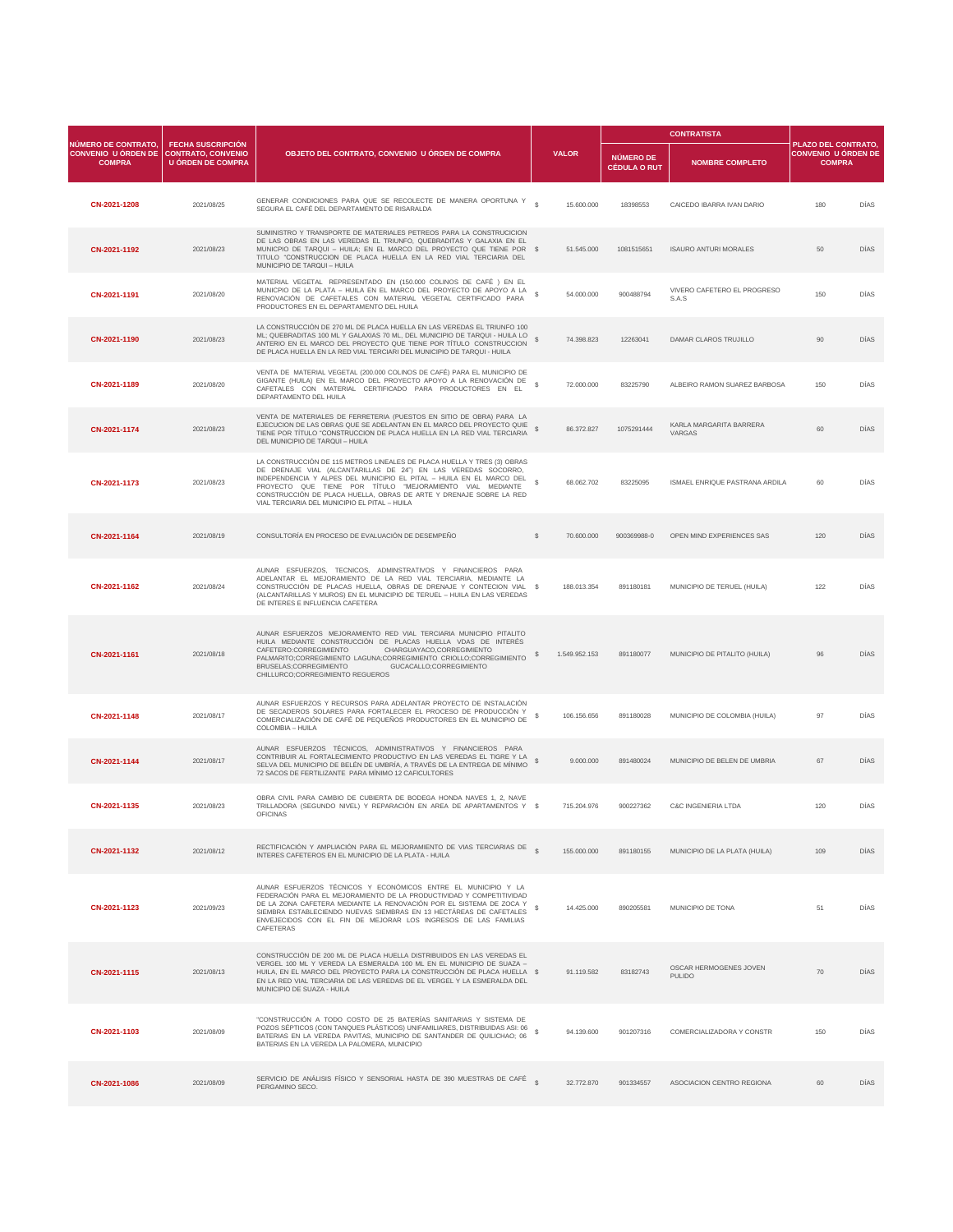| NÚMERO DE CONTRATO.                         |                                                                                   |                                                                                                                                                                                                                                                                                                                                                                      |               |                                  | <b>CONTRATISTA</b>                                            |                                                                    |             |
|---------------------------------------------|-----------------------------------------------------------------------------------|----------------------------------------------------------------------------------------------------------------------------------------------------------------------------------------------------------------------------------------------------------------------------------------------------------------------------------------------------------------------|---------------|----------------------------------|---------------------------------------------------------------|--------------------------------------------------------------------|-------------|
| <b>CONVENIO U ÓRDEN DE</b><br><b>COMPRA</b> | <b>FECHA SUSCRIPCIÓN</b><br><b>CONTRATO, CONVENIO</b><br><b>U ÓRDEN DE COMPRA</b> | OBJETO DEL CONTRATO, CONVENIO U ÓRDEN DE COMPRA                                                                                                                                                                                                                                                                                                                      | <b>VALOR</b>  | NÚMERO DE<br><b>CÉDULA O RUT</b> | <b>NOMBRE COMPLETO</b>                                        | PLAZO DEL CONTRATO,<br><b>CONVENIO U ÓRDEN DE</b><br><b>COMPRA</b> |             |
| CN-2021-1071                                | 2021/08/23                                                                        | OTORGAR AL LICENCIATARIO EL DERECHO NO EXCLUSIVO, DE UTILIZAR LA(S)<br>MARCA(S) REGISTRADA(S) CAFÉ DE COLOMBIA BAJO LA MODALIDAD MARCA-<br>INGREDIENTE, CON EL FIN DE COMUNICAR AL CONSUMIDOR EL ORIGEN 100%<br>COLOMBIANO DEL CAFÉ TOSTADO, EN LOS SI                                                                                                               |               | 901271985                        | CAFETEROS DE LA MONTAÑA S.A.S                                 | 365                                                                | <b>DÍAS</b> |
| CN-2021-1068                                | 2021/07/29                                                                        | AUNAR ESFUERZOS ENTRE EL MUNICIPIO DE MARSELLA Y LA FEDERACIÓN<br>NACIONAL DE CAFETEROS DE COLOMBIA PARA EL FORTALECIMIENTO PRODUCTIVO<br>DE LA CAFICULTURA DEL MUNICIPIO, A TRAVÉS DE LA ENTREGA DE 120.000<br>COLINOS DE CAFÉ VARIEDAD CASTILLO Y/O CENICAFE 1 Y 16 MARQUESINAS<br>SOLARES HIBRIDO TIPO TÚNEL DE 8X2 A LOS CAFICULTORES. PROYECTO<br>704120118.    | 78.000.000    | 800099317                        | <b>MUNICIPIO DE MARSELLA</b>                                  | 120                                                                | <b>DÍAS</b> |
| CN-2021-1064                                | 2021/07/29                                                                        | AUNAR ESFUERZOS ENTRE LA CARDER Y LA FEDERACIÓN NACIONAL DE<br>CAFETEROS COLOMBIA PARA IMPLEMENTAR ACCIONES PREVISTAS EN LA<br>RECUPERACIÓN DE MICROCUENCAS ABASTECEDORAS Y EN LOS COMPONENTES<br>PROGRAMÁTICOS DE LOS POMCAS, LA RECONVERSIÓN DE SISTEMAS<br>PRODUCTIVOS, EL SANEAMIENTO BÁSICO, LA RECUPERACIÓN DEL SUELO Y LA<br>CONSERVACIÓN DE LA BIODIVERSIDAD | 345.108.103   | 891410354                        | <b>CORPORACION AUTONOMA</b><br>REGIONAL DE RISARALDA - CARDER | 150                                                                | <b>DÍAS</b> |
| CN-2021-1044                                | 2021/07/29                                                                        | AUNAR ESFUERZOS Y RECURSOS PARA ADELANTAR EL MANTENIMIENTO DE LA RED<br>VIAL TERCIARIA MEDIANTE LA CONSTRUCCIÓN DE OBRAS DE DRENAJE EN LA ZONA \$<br>RURAL DEL MUNICIPIO DE PITAL - HUILA,                                                                                                                                                                           | 97.266.758    | 891180199                        | MUNICIPIO EL PITAL (HUILA)                                    | 92                                                                 | <b>DÍAS</b> |
| CN-2021-1028                                | 2021/07/29                                                                        | MANO DE OBRA A TODO COSTO PARA LA CONSTRUCCIÓN DE UN TRAMO DE 100<br>METROS DE PLACA HUELLA PARA EL MEJORAMIENTO VIAL DE LA VÍA DE LA VEREDA<br>LA LAGUNA DEL MUNICIPIO DE ROSAS EN EL MARCO DEL PROYECTO "2-634120140<br>CONSTRUCCIÓN SOLUCIONES EN VÍAS".                                                                                                          | 69.099.225    | 901311910                        | <b>EMG CONSTRUCCIONES DEL CA</b>                              | 180                                                                | <b>DÍAS</b> |
| CN-2021-1027                                | 2021/07/28                                                                        | MANO DE OBRA A TODO COSTO PARA LA CONSTRUCCIÓN DE UN TRAMO DE 100<br>METROS DE PLACA HUELLA PARA EL MEJORAMIENTO VIAL DE LA VÍA BOSQUE -<br>ESCUELA SAN JOAQUIN DEL MUNICIPIO DE BUENOS AIRES EN EL MARCO DEL<br>PROYECTO "2-634120140 CONSTRUCCIÓN SOLUCIONES EN VÍAS".                                                                                             | 54.525.510    | 76316048                         | <b>BONILLA ORDOEZ EDGAR FEL</b>                               | 180                                                                | <b>DÍAS</b> |
| CN-2021-1026                                | 2021/07/27                                                                        | ANO DE OBRA A TODO COSTO PARA LA CONSTRUCCIÓN DE UN TRAMO DE 100<br>METROS DE PLACA HUELLA PARA EL MEJORAMIENTO VIAL DE LA VÍA CARPINTERO-<br>SECTOR LA GRANJA DEL MUNICIPIO DE MORALES EN EL MARCO DEL PROYECTO "2-<br>634120140 CONSTRUCCIÓN SOLUCIONES EN VÍAS".                                                                                                  | 54.329.815    | 901155561                        | DHELTA INGENIERIA CIVIL S                                     | 180                                                                | DÍAS        |
| CN-2021-1007                                | 2021/07/23                                                                        | AUNAR ESFUERZOS Y RECURSOS PARA EL MEJORAMIENTO DE LA RED VIAL<br>TERCIARIA DEL MUNICIPIO DE ISNOS - HUILA, MEDIANTE LA CONSTRUCCION DE<br>PLACAS HUELLA Y OBRAS DE DRENAJE ALCANTARILLAS DE 24" EN LAS VEREDAS \$<br>MURALLA, GRANADA, BELLAVISTA, LA FLORIDA, VILLANUEVA, REMOLINO,<br>MONDELLAL, VEGAS-BAJO MAGDALENA, BAJO MONDELLAL Y BETANIA                   | 286.006.954   | 800097098                        | MUNICIPIO DE ISNOS (HUILA)                                    | 114                                                                | <b>DÍAS</b> |
| CN-2021-1005                                | 2021/07/22                                                                        | VENTA DE MATERIALES DE FERRETERIA PARA LA CONSTRUCCION DE PLACAS<br>HUELLA, EN EL MARCO DEL CONVENIO CN-2021-0595 CELEBRADO ENTRE LA FNC- \$<br>COMITÉ HUILA Y EL MUNICIPIO DE GIGANTE - HUILA                                                                                                                                                                       | 134.336.372   | 900779389                        | JPL SERVICIOS S.A.S                                           | 60                                                                 | <b>DÍAS</b> |
| CN-2021-1004                                | 2021/07/22                                                                        | AUNAR ESFUERZOS TÉCNICOS Y ECONÓMICOS ENTRE EL MUNICIPIO DEL<br>ICONONZO Y LA FNC - - COMITÉ TOLIMA, COMO ADMINISTRADORA DEL FONDO<br>NACIONAL DEL CAFÉ, PARA EL MEJORAMIENTO DE VÍAS TERCIARIAS MEDIANTE<br>CONSTRUCCIÓN DE PLACAS HUELLAS PARA EL DESARROLLO PRODUCTIVO RURAL<br>EN EL MUNICIPIO DE ICONONZO- TOLIMA                                               | 1.030.000.000 | 800100059                        | MUNICIPIO DE ICONONZO                                         | 156                                                                | <b>DÍAS</b> |
| CN-2021-0955                                | 2021/07/13                                                                        | AUNAR ESFUERZOS Y RECURSOS PARA EL MEJORAMIENTO DE LA RED VIAL<br>TERCIARIA DEL MUNICIPIO DE ACEVEDO - HUILA, MEDIANTE LA CONSTRUCCION DE<br>PLACAS HUELLAS , OBRAS DE CONTENCION Y DRENAJE VIAL (MURO, PUENTE, BOX<br>COLVERT, ALCANTARILLAS DE 24" Y 36").                                                                                                         | 1.049.415.722 | 891180069                        | MUNICIPIO DE ACEVEDO (HUILA)                                  | 152                                                                | DÍAS        |
| CN-2021-0908                                | 2021/07/07                                                                        | AUNAR ESFUERZOS Y RECURSOS PARA EL MEJORAMIENTO DE LA RED VIAL<br>TERCIARIA DEL MUNICIPIO DE SALADOBLANCO- HUILA, MEDIANTE LA \$<br>CONSTRUCCION DE PLACA HUELLA VEREDAS LA ARGENTINA Y BOLIVIA                                                                                                                                                                      | 165.182.107   | 891180180                        | MUNICIPIO DE SALADOBLANCO<br>(HUILA)                          | 152                                                                | <b>DÍAS</b> |
| CN-2021-0863                                | 2021/07/06                                                                        | AUNAR ESFUERZOS Y RECURSOS PARA EL FORTALECIMENTO DE LA CAPACIDAD<br>INSTALADA DE UN LABORATORIO DE CATACIÓN DE CAFÉ, UBICADO EN LA CASA DEL<br>CAFÉ DEL MUNICIPIO DE ALGECIRAS – HUILA, PARA BRINDAR A LOS CAFICULTORES \$<br>UN LUGAR DONDE PUEDAN REALIZAR LA IDENTIFICACION DE PERFILES DEL CAFÉ<br>PRODUCIDO EN SUS FINCA                                       | 38.700.000    | 891180024                        | MUNICIPIO DE ALGECIARS (HUILA)                                | 122                                                                | <b>DÍAS</b> |
| CN-2021-0859                                | 2021/06/23                                                                        | AUNAR ESFUERZOS TECNICOS, ADMINISTRATIVOS Y FINANCIEROS PARA EL<br>MEJORAMIENTO DE LAS CONDICIONES DE VIDA DE FAMILIAS CAFETERAS EN EL<br>MUNICIPIO DE NEIVA, MEDIANTE EL MANTENIMIENTO DE LA RED VIAL TERCIARIA A \$<br>TRAVES DE LA CONSTRUCCION DE PLACA HUELLA, ALCANTARILLAS Y MURO DE<br><b>GAVION</b>                                                         | 2.707.237.164 | 891180009                        | MUNICIPIO DE NEIVA - HUILA                                    | 365                                                                | <b>DÍAS</b> |
| CN-2021-0855                                | 2021/07/14                                                                        | MANTENIMIENTO Y AMPLIACIÓN DE LA VÍA QUE CONDUCE A LA VEREDA LA GUADUA,<br>EN EL MUNICIPIO DE PEQUE                                                                                                                                                                                                                                                                  | 120.000.000   | 890982301                        | MUNICIPIO DE PEQUE                                            | 180                                                                | <b>DÍAS</b> |
| CN-2021-0854                                | 2021/08/18                                                                        | CONTRATO A TODO COSTO PARA LA CONSTRUCCIÓN DE PLACA HUELLAS Y<br>MEJORAMIENTO DE UN CENTRO DE DESARROLLO EN LOS MUNICIPIOS DE ARMENIA, \$<br>ANGELOPOLIS Y FREDONIA                                                                                                                                                                                                  | 124.119.026   | 900362238                        | CONTRUCCIONES ALBERTO PATIÑO                                  | 150                                                                | <b>DÍAS</b> |
| CN-2021-0828                                | 2021/09/22                                                                        | AUNAR ESFUERZOS TÉCNICOS Y ECONÓMICOS ENTRE EL MUNICIPIO DE MOGOTES<br>Y LA FEDERACIÓN PARA AUMENTAR LA PRODUCTIVIDAD Y COMPETITIVIDAD DE LA<br>ZONA CAFETERA DEL MUNICIPIO, MEDIANTE EL APOYO A LA RENOVACIÓN POR \$<br>SIEMBRA Y NUEVAS SIEMBRAS DE 35 HECTÁREAS DE CAFÉ CON VARIEDADES<br>RESISTENTES A LA ROYA                                                   | 44.661.120    | 890205632                        | MUNICIPIO DE MOGOTES                                          | 56                                                                 | <b>DÍAS</b> |
| CN-2021-0811                                | 2021/06/17                                                                        | AUNAR ESFUERZOS TÉCNICOS Y ADMINISTRATIVOS ENTRE EL MUNICIPIO DE<br>ROVIRA Y LA FNC-COMITÉ TOLIMA, COMO ADMINISTRADORA DEL FONDO NACIONAL<br>DEL CAFÉ, PARA REALIZAR EL MANTENIMIENTO DE VÍAS TERCIARIAS DEL MUNICIPIO<br>DE ROVIRA - TOLIMA                                                                                                                         | 64.883.800    | 800100138                        | MUNICIPIO DE ROVIRA                                           | 173                                                                | <b>DÍAS</b> |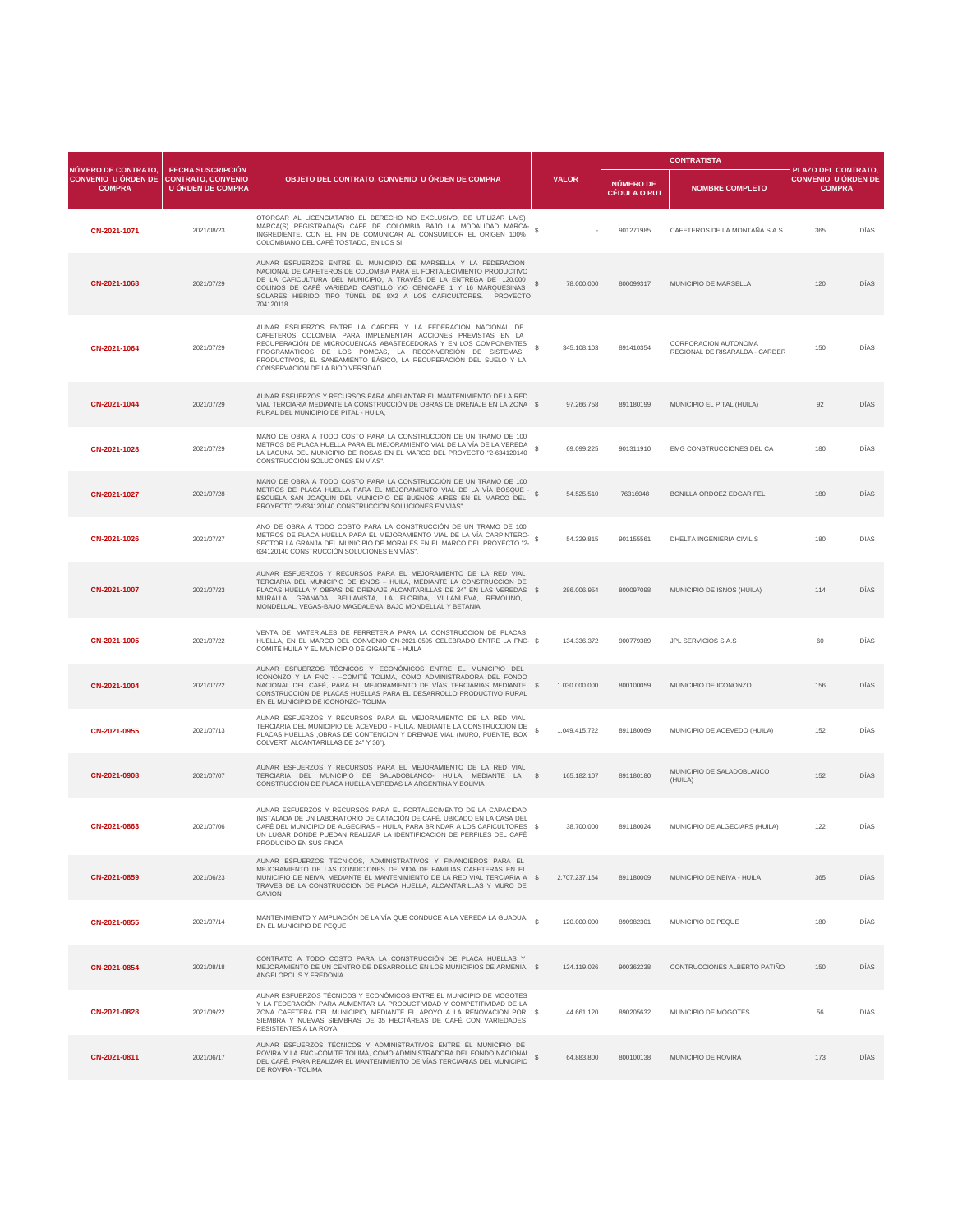| <b>NÚMERO DE CONTRATO.</b>                  |                                                                                   |                                                                                                                                                                                                                                                                                                                                                                                                                                                                            | <b>CONTRATISTA</b>           |                                         |                                                                                       |                                                                           |             |  |
|---------------------------------------------|-----------------------------------------------------------------------------------|----------------------------------------------------------------------------------------------------------------------------------------------------------------------------------------------------------------------------------------------------------------------------------------------------------------------------------------------------------------------------------------------------------------------------------------------------------------------------|------------------------------|-----------------------------------------|---------------------------------------------------------------------------------------|---------------------------------------------------------------------------|-------------|--|
| <b>CONVENIO U ÓRDEN DE</b><br><b>COMPRA</b> | <b>FECHA SUSCRIPCIÓN</b><br><b>CONTRATO, CONVENIO</b><br><b>U ÓRDEN DE COMPRA</b> | OBJETO DEL CONTRATO, CONVENIO U ÓRDEN DE COMPRA                                                                                                                                                                                                                                                                                                                                                                                                                            | <b>VALOR</b>                 | <b>NÚMERO DE</b><br><b>CÉDULA O RUT</b> | <b>NOMBRE COMPLETO</b>                                                                | <b>PLAZO DEL CONTRATO,</b><br><b>CONVENIO U ÓRDEN DE</b><br><b>COMPRA</b> |             |  |
| CN-2021-0785                                | 2021/07/01                                                                        | UNIÓN DE ESFUERZOS EN LA EJECUCIÓN DEL PROYECTO "PAISAJE SOSTENIBLE -<br>PASOS", REALIZANDO MEJORAMIENTOS EN LOS PROCESOS DE BENEFICIO DE CAFÉ,<br>DE TAL MANERA QUE SE DISMINUYA LA CONTAMINACIÓN, ASÍ COMO DESARROLLAR<br>UN CONCURSO DE CAFÉS ESPECIALES QUE CONTRIBUYA A IDENTIFICAR CAFÉS<br>DIFERENCIADOS QUE PROVENGAN DE FINCAS PARTICIPANTES DEL PROYECTO<br>PASOS.                                                                                               | 83.000.000                   | 901146409                               | <b>CORPORACION CUENCA RIO</b><br><b>CHINCHINA</b>                                     | 183                                                                       | <b>DÍAS</b> |  |
| CN-2021-0759                                | 2021/07/09                                                                        | AUNAR ESFUERZOS TÉCNICOS Y ECONÓMICOS ENTRE EL MUNICIPIO Y LA<br>FEDERACIÓN PARA EL MEJORAMIENTO DE LA PRODUCTIVIDAD Y COMPETITIVIDAD<br>DE LA ZONA CAFETERA DEL MUNICIPIO DE GALÁN MEDIANTE LA RENOVACIÓN POR \$<br>SIEMBRA Y ZOCA Y EL ESTABLECIMIENTO DE NUEVAS SIEMBRAS DE 43 HECTÁREAS<br>DE CAFETALES ENVEJECIDOS CON VARIEDADES RESISTENTES A LA ROYA                                                                                                               | 35.000.000                   | 890206722                               | <b>MUNICIPIO DE GALAN</b>                                                             | 144                                                                       | <b>DÍAS</b> |  |
| CN-2021-0757                                | 2021/06/24                                                                        | AUNAR ESFUERZOS PARA EJECUTAR EL MANTENIMIENTO DE VÍAS EN VARIAS<br>VEREDAS DEL MUNICIPIO DE LIBORINA.                                                                                                                                                                                                                                                                                                                                                                     | $\mathcal{R}$<br>72.970.000  | 890983672                               | MUNICIPIO DE LIBORINA                                                                 | 180                                                                       | <b>DÍAS</b> |  |
| CN-2021-0750                                | 2021/06/09                                                                        | AUNAR ESFUERZOS MEJORAMIENTO RED VIAL TERCIARIA MUN SAN AGUSTIN<br>HUILA, MEDIANTE CONSTRUCCION PLACAS<br>HUELLA Y OBRA DRENAJE<br>ALCANTARILLAS<br>24<br><b>VDAS:ALTO</b><br>MAT, MURALLA, ESCUELA<br>EN<br>LA<br>TRIB,TIMANCO,SEVILLA P.ALTA,AGUA BEND,CASCAJAL,RETIRO,ALTO<br>DEL<br>OB, CAUCHOS, HERMITA, OBANDO, NAZARETH, ARAUCA<br>1, GAITANA, BARNIZ, EL<br>CEDRO, SIMON BOLIVAR, NVA ZELANDA, ARAUCA<br>P.ALTA, ROSARIO, SEV<br>P.BAJA, MATANZAS, MURALLA P.ALTA. | <sup>S</sup><br>489.514.025  | 891180056                               | MUNICIPIO DE SAN AGUSTIN (HUILA)                                                      | 179                                                                       | <b>DÍAS</b> |  |
| CN-2021-0732                                | 2021/07/08                                                                        | CONVENIO DE COOPERACIÓN PARA LA CONSTRUCCIÓN DE LA PLANTA DE<br>TRATAMIENTO DE AGUA POTABLE DEL CORREGIMIENTO DE SAN MIGUEL MUNICIPIO \$<br>DE LA VEGA-CAUCA.                                                                                                                                                                                                                                                                                                              | 35.000.000                   | 891500997                               | Municipio de La Vega                                                                  | 45                                                                        | <b>DÍAS</b> |  |
| CN-2021-0728                                | 2021/08/11                                                                        | SERVICIO DE AUDITORIAS CAFE PRACTICES 4 UNIDADES META, VALLE<br>CAFIOCCIDENTE, VALLE NORTE Y CAFICENTRO                                                                                                                                                                                                                                                                                                                                                                    | $\mathcal{S}$<br>133.716.109 | 900045094                               | <b>CERES CERTIFICATION OF</b><br><b>ENVIRONMENTAL STANDARS</b><br><b>COLOMBIA SAS</b> | 231                                                                       | <b>DÍAS</b> |  |
| CN-2021-0722                                | 2021/06/25                                                                        | SERVICIO DE CERTIFICACIÓN RAINFOREST FARMER BROTHERS SALGAR,<br>ANTIOQUIA, CADEFIHUILA IV, CADEFIHUILA III, CAUCA MITSUBISHI, COOCENTRAL,<br>HUILA MITSUBISHI, CAFES ESPECIALES NORTE DE SANTANDER, QUINDIO, CAFE<br>SOSTENIBLES KACHALU, CAFES SOSTENIBLES SANTANDER, CAFITOLIMA, VALLE DEL<br>CAUCA Y CADENA DE CUSTODIA GRUPO I, GRUPO II, GRUPO IIIV, GRUPO IV Y<br>COOCENTRAL CADENA DE CUSTODIA.                                                                     | 267.345.000                  | 900270539                               | <b>FUNDACION NATURACERTIFICACION</b>                                                  | 278                                                                       | <b>DÍAS</b> |  |

| CN-2021-0720 | 2021/06/25 | SERVICIO DE AUDITORIAS CAFE PRACTICES FNC CAUCA MACIZO SUB UNIDADES<br>DEL1A7                                                                                                                                                                                                                                      | 204.284.182   | 900270539  | <b>FUNDACION NATURACERTIFICACION</b>                                        | 278 | <b>DÍAS</b> |
|--------------|------------|--------------------------------------------------------------------------------------------------------------------------------------------------------------------------------------------------------------------------------------------------------------------------------------------------------------------|---------------|------------|-----------------------------------------------------------------------------|-----|-------------|
| CN-2021-0655 | 2021/05/20 | LA FEDERACIÓN Y EL MUNICIPIO SE COMPROMETEN A AUNAR ESFUERZOS<br>TÉCNICOS, ADMINISTRATIVOS Y FINANCIEROS, ENCAMINADOS A LA REALIZACIÓN DE<br>LA CALLE DEL CAFÉ EN EL MUNICIPIO DE APÍA, POR LOS CAFÉS ESPECIALES DEL<br>MUNICIPIO. PROYECTO 4-704120115                                                            | 28.445.984    | 891480022  | MUNICIPIO DE APIA                                                           | 90  | <b>DÍAS</b> |
| CN-2021-0617 | 2021/05/12 | INCENTIVAR Y PROMOCIONAR EL CONSUMO INTERNO DE CAFÉS ESPECIALIZADOS<br>EN EL DEPARTAMENTO DE RISARALDA, AL IGUAL QUE CONTRIBUIR EN LA<br>PROMOCIÓN DE TIENDAS DE CAFÉ DE ALTA CALIDAD, EMPRENDEDORES<br>CAFETEROS Y ASOCIACIONES DE PRODUCTORES DE CAFÉ                                                            | 22.500.000    | 10033377   | <b>GARCIA MURILLO ANDRES</b>                                                | 290 | <b>DÍAS</b> |
| CN-2021-0600 | 2021/06/10 | SUMINISTRO DE HASTA 137200 UNIDADES DE ARBOLES MADERABLES, DISTRIBUIDOS<br>ASI: 27.440 GUAYACAN AMARILLO; 27.440 CEDRO DE MONTAÑA; 27.440 CARBONERO<br>GIGANTE; 27.440 CAMBULO - CACHIMBO Y 27.440 DE NOGAL CAFETERO.<br>PRODUCTOS A SER ENTREGADOS EN LOS SITIOS DESCRITOS EN EL PLIEGO DE<br><b>CONDICIONES</b>  | 117.992.000   | 900649599  | CORPORACION SOCIAL, AMBIENTAL<br>Y AGROFORESTAL PARA LA VIDA                | 180 | <b>DÍAS</b> |
| CN-2021-0596 | 2021/05/10 | REALIZAR EMISIONES RADIALES DE LAS 11:30AM A 12:00PM TODOS LOS VIERNES<br>CON UNA RETRASMISIÓN TODOS LOS LUNES DE 11:30 A 12:00 PM EN EL MUNICIPIO<br>DE SANTA ROSA DE CABAL, CON EL OBJETO DE VISIBILIZAR LA LABOR Y EL<br>MEJORAMIENTO DE LA CALIDAD DE VIDA DE LAS FAMILIAS CAFETERAS.                          | 3.040.000     | 800090098  | ANTENA DE LOS ANDES LTDA                                                    | 224 | <b>DÍAS</b> |
| CN-2021-0595 | 2021/05/12 | AUNAR ESFUERZOS Y RECURSOS PARA ADELANTAR EL MEJORAMIENTO DE LA RED<br>VIAL TERCIARIA EN EL MUNICIPIO DE GIGANTE - HUILA, MEDIANTE LA \$<br>CONSTRUCCIÓN DE PLACAS HUELLA                                                                                                                                          | 400.000.000   | 891180176  | MUNICIPIO DE GIGANTE (HUILA)                                                | 210 | <b>DÍAS</b> |
| CN-2021-0585 | 2021/05/07 | AUNAR ESFUERZOS PARA LA IMPLEMENTACIÓN DE UN PROGRAMA PARA LA<br><b>RESTAURACIÓN</b><br>ECOLÓGICA<br>EN<br><b>CUENCAS</b><br>ABASTECEDORAS<br>Y EL<br>FORTALECIMIENTO DE CAPACIDADES SOCIALES PARA LA CONSERVACIÓN<br>AMBIENTAL Y LA GESTIÓN DEL CAMBIO CLIMÁTICO EN EL DEPARTAMENTO DE<br><b>RISARALDA</b>        | 3.460.800.000 | 891480085  | DEPARTAMENTO DE RISARALDA                                                   | 210 | <b>DÍAS</b> |
| CN-2021-0583 | 2021/05/06 | AUNAR ESFUERZOS TÉCNICOS Y ECONÓMICOS ENTRE EL MUNICIPIO DE PLANADAS<br>Y LA FNC - COMITÉ TOLIMA, COMO ADMINISTRADORA DEL FONDO NACIONAL DEL<br>CAFÉ, PARA EL MANTENIMIENTO Y MEJORAMIENTO DE VÍAS TERCIARIAS DEL<br>MUNICIPIO DE PLANADAS, TOLIMA.                                                                | 110.000.000   | 800100137  | MUNICIPIO DE PLANADAS                                                       | 240 | <b>DÍAS</b> |
| CN-2021-0530 | 2021/04/29 | PROMOTOR PROYECTO FORTALECIMIENTO COMERCIAL PEREIRA SEGUN OFERTA \$<br>DE SERVICIO                                                                                                                                                                                                                                 | 13.000.000    | 31424728   | <b>TOBON MORALES ANDREA</b>                                                 | 180 | <b>DÍAS</b> |
| CN-2021-0496 | 2021/04/27 | VENTA DE MATERIAL VEGETAL (230.000 COLINOS DE CAFÉ) PARA EL MUNICIPIO DE<br>ALGECIRAS (HUILA) Y (170.000 COLINOS DE CAFÉ) PARA EL MUNICIPIO DE SANTA<br>MARIA (HUILA) EN EL MARCO DEL PROYECTO APOYO A LA RENOVACIÓN DE \$<br>CAFETALES CON MATERIAL CERTIFICADO PARA PRODUCTORES EN EL<br>DEPARTAMENTO DEL HUILA, | 149.450.000   | 1078749148 | ARVINSON ADRIAN TORRES<br><b>HERNANDEZ</b>                                  | 180 | <b>DÍAS</b> |
| CN-2021-0494 | 2021/04/27 | VENTA DE MATERIAL VEGETAL REPRESENTADO EN (350.000 COLINOS DE CAFÉ)<br>PARA EL MUNICIPIO DE LA PLATA - HUILA, EN EL MARCO DEL PROYECTO DE APOYO<br>A LA RENOVACIÓN DE CAFETALES CON MATERIAL VEGETAL CERTIFICADO PARA<br>PRODUCTORES EN EL DEPARTAMENTO DEL HUILA                                                  | 126.000.000   | 900736654  | <b>ASOCIACION DE MUJERES</b><br>CAFETERAS DEL OCCIDENTE DEL<br><b>HUILA</b> | 180 | <b>DÍAS</b> |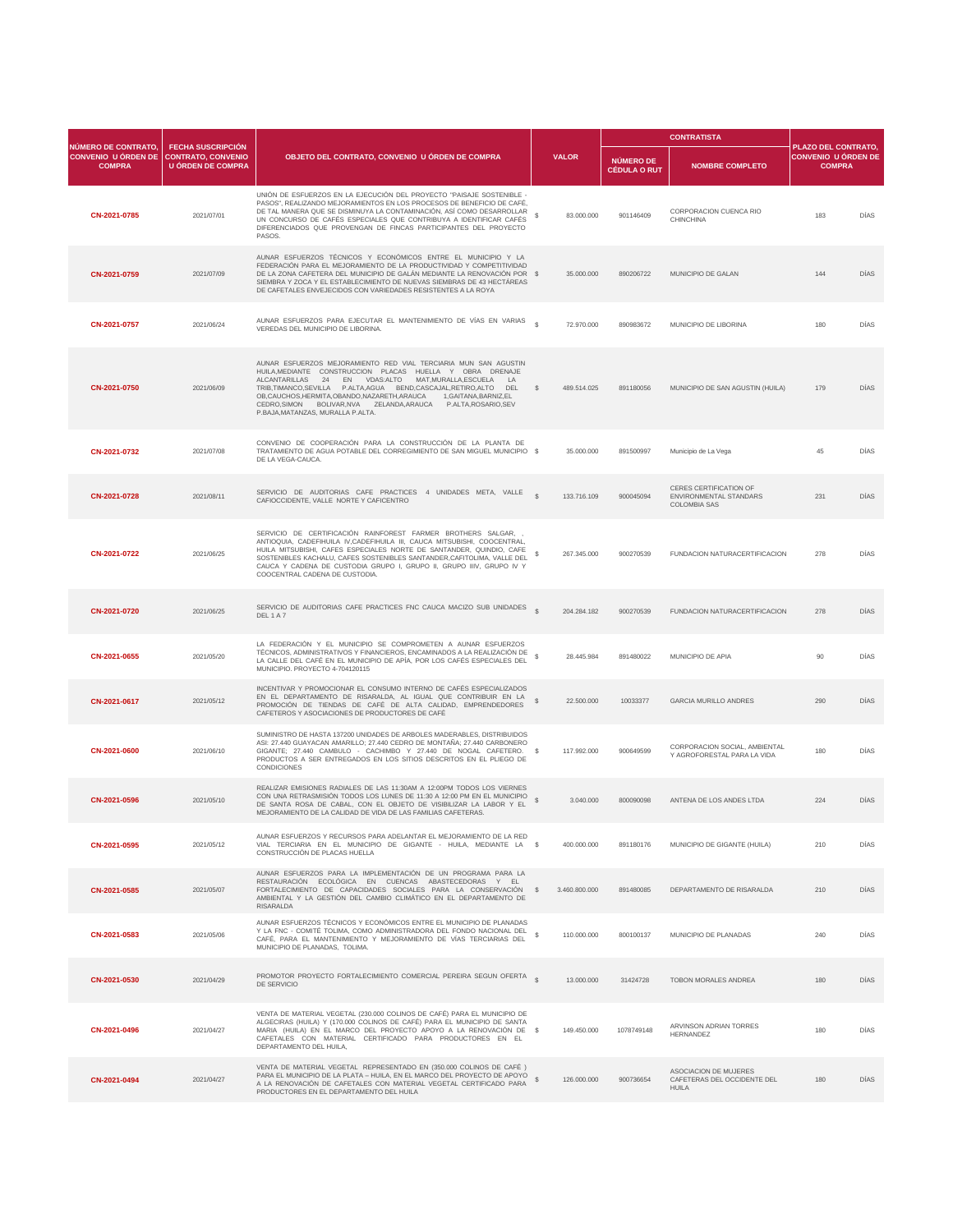| <b>NÚMERO DE CONTRATO,</b>                  |                                                                                   |                                                                                                                                                                                                                                                                                                                                  |               |                                         | <b>CONTRATISTA</b>            |                                                                    |             |
|---------------------------------------------|-----------------------------------------------------------------------------------|----------------------------------------------------------------------------------------------------------------------------------------------------------------------------------------------------------------------------------------------------------------------------------------------------------------------------------|---------------|-----------------------------------------|-------------------------------|--------------------------------------------------------------------|-------------|
| <b>CONVENIO U ÓRDEN DE</b><br><b>COMPRA</b> | <b>FECHA SUSCRIPCIÓN</b><br><b>CONTRATO, CONVENIO</b><br><b>U ÓRDEN DE COMPRA</b> | OBJETO DEL CONTRATO, CONVENIO U ÓRDEN DE COMPRA                                                                                                                                                                                                                                                                                  | <b>VALOR</b>  | <b>NÚMERO DE</b><br><b>CÉDULA O RUT</b> | <b>NOMBRE COMPLETO</b>        | PLAZO DEL CONTRATO,<br><b>CONVENIO U ÓRDEN DE</b><br><b>COMPRA</b> |             |
| CN-2021-0476                                | 2021/04/22                                                                        | REALIZAR PERFILACION DE MINIMO 200 MUESTRAS DE CAFE DE CAFICULTORES, EN \$<br>EL MARCO DEL PROYECRTO DE LABORATORIO 2021                                                                                                                                                                                                         | 14.300.000    | 1004565659                              | RUIZ CARDONA MANUELA          | 210                                                                | <b>DÍAS</b> |
| CN-2021-0468                                | 2021/07/08                                                                        | CONVENIO DE COPPERACION PARA LA COSNTRUCCION DE UN TRAMO DE HUELLAS \$<br>EN CONCRETO PARA LA VIA MAZAMORRAS, MUNICIPIO DE SUCRE.                                                                                                                                                                                                | 55.000.000    | 817003440                               | Municipio de Sucre            | 70                                                                 | <b>DÍAS</b> |
| CN-2021-0460                                | 2021/04/20                                                                        | LA FEDERACIÓN NACIONAL DE CAFETEROS DE COLOMBIA -COMO ADMINISTRADORA<br>DEL FONDO NACIONAL DEL CAFÉ - COMITÉ DEPARTAMENTAL DE CAFETEROS DE<br>RISARALDA, COOPERATIVA DEL ALTO OCCIDENTE DE CALDAS, ASPROCAFE, MINERA \$<br>DE QUINCHIA, FUNDACIÓN SOLIDARIDAD, APECAFEQ, Y MUNICIPIO DE QUINCHIA<br>FORTALECIMIENTO PRODUCTIVO Y | 205.950.000   | 891480032                               | MUNICIPIO DE QUINCHIA         | 300                                                                | <b>DÍAS</b> |
| CN-2021-0455                                | 2021/04/19                                                                        | LA FEDERACIÓN, EL MUNICIPIO DE GUATICA Y LA FUNDACIÓN SOLIDARIDAD<br>LATINOAMERICANA SE COMPROMETEN A AUNAR ESFUERZOS TÉCNICOS,<br>ADMINISTRATIVOS Y FINANCIEROS ENCAMINADOS A LA CONSOLIDACIÓN DE UNA<br>CAFICULTURA RENOVADA Y PRODUCTIVA EN EL MUNICIPIO DE GUÁTICA,                                                          | 157.630.000   | 891480025                               | MUNICIPIO DE GUATICA          | 300                                                                | <b>DÍAS</b> |
| CN-2021-0454                                | 2021/04/19                                                                        | AUNAR ESFUERZOS PARA LA IMPLEMENTACIÓN DE UN PROGRAMA DE APOYO A LA<br>COMERCIALIZACIÓN DE PRODUCTOS AGROPECUARIOS Y ASOCIADOS AL CAFÉ EN \$<br>EL MUNICIPIO DE PEREIRA                                                                                                                                                          | 1.079.997.295 | 891480030                               | MUNICIPIO DE PEREIRA          | 195                                                                | <b>DÍAS</b> |
| CN-2021-0453                                | 2021/04/28                                                                        | AUNAR ESFUERZOS TÉCNICOS Y ECONÓMICOS PARA EL MEJORAMIENTO Y<br>FORTALECIMIENTO DE LA PRODUCTIVIDAD DE LA CAFICULTURA EN EL MUNICIPIO DE \$<br>PARAMO - SANTANDER                                                                                                                                                                | 20.920.000    | 800099819                               | MUNICIPIO DE PARAMO           | 204                                                                | <b>DÍAS</b> |
| CN-2021-0415                                | 2021/04/19                                                                        | LA FEDERACIÓN ENTREGA AL MUNICIPIO A TÍTULO DE ARRENDAMIENTO Y ÉSTE LO<br>RECIBE AL MISMO TÍTULO, UN LOCAL, CON UN ÁREA DE 72 M2, QUE HACE PARTE DE<br>DOS INMUEBLES DE MAYOR EXTENSIÓN, DENOMINADO CASA DEL CAFÉ DE \$<br>PROPIEDAD DE LA FEDERACIÓN, UBICADO EN LA CARRERA 3 NO. 17-98, LA VEGA,<br><b>CUNDINAMARCA</b>        | 22.752.602    | 800073475                               | ALCALDÍA MUNICIPAL DE LA VEGA | 240                                                                | DÍAS        |
| CN-2021-0399                                | 2021/04/12                                                                        | AUNAR ESFUERZOS TÉCNICOS Y ECONÓMICOS ENTRE EL MUNICIPIO DE<br>ANZOÁTEGUI Y LA FNC - COMITÉ TOLIMA, COMO ADMINISTRADORA DEL FONDO<br>NACIONAL DEL CAFÉ, PARA EL MEJORAMIENTO Y CONSERVACIÓN DE VIAS                                                                                                                              | 130.000.000   | 890702018                               | MUNICIPIO DE ANZOATEGUI       | 264                                                                | DÍAS        |

TERCIARIASEN EL MUNICIPIO DE ANZOATEGUI - TOLIMA

| CN-2021-0360 | 2021/03/26 | REALIZAR LA PERFILACIÓN DE MÍNIMO 400 MUESTRAS DE CAFÉ EDUCATIVAS O<br>DESTINADAS A NEGOCIACIONES Y A LA SELECCIÓN DE CAFÉ DE ALTA CALIDAD                                                                                                                                                                                       | 34.222.224  | 18617590   | <b>DIAZ TORRES LEONARDO</b>                      | 255 | <b>DÍAS</b> |
|--------------|------------|----------------------------------------------------------------------------------------------------------------------------------------------------------------------------------------------------------------------------------------------------------------------------------------------------------------------------------|-------------|------------|--------------------------------------------------|-----|-------------|
| CN-2021-0359 | 2021/03/26 | REALIZAR LA PERFILACIÓN DE MÍNIMO 400 MUESTRAS DE CAFÉ EDUCATIVAS O<br>DESTINADAS A NEGOCIACIONES Y A LA SELECCIÓN DE CAFÉ DE ALTA CALIDAD                                                                                                                                                                                       | 35.555.552  | 55166395   | PASCUAS LEGUIZAMO ROSA                           | 255 | <b>DÍAS</b> |
| CN-2021-0358 | 2021/03/26 | APOYO COMO ASISTENTE DE LABORATORIO EN LAS ACTIVIDADES QUE SE DERIVEN<br>DE LA EJECUCIÓN DEL CONVENIO CN-2021-0124, SUSCRITO ENTRE COOPCAFER Y \$<br>EL COMITÉ DE CAFETEROS DE RISARALDA                                                                                                                                         | 19.422.224  | 24547476   | ESCOBAR COLORADO LUZ ADELA                       | 240 | <b>DÍAS</b> |
| CN-2021-0349 | 2021/05/07 | CONVENIO DE COOPERACIÓN PARA LA CONSTRUCCIÓN DE LA PRIMERA ETAPA DEL<br>CENTRO DE ACOPIO DE CAFÉ DE LA FEDERACIÓN CAMPESINA DEL CAUCA, QUE<br>PERMITA ATENDER Y MEJORAR LOS PROCESOS DE COMERCIALIZACIÓN DE CAFÉ<br>DE SUS ASOCIADOS.                                                                                            | 100.000.000 | 891500831  | Federacion Campesina Del Cauca Fcc               | 300 | <b>DÍAS</b> |
| CN-2021-0348 | 2021/03/25 | REALIZAR APOYAR PARA LA GENERACIÓN DE CONTENIDOS RADIALES, ESCRITOS,<br>DIGITALES ENCAMINADOS EN LA PREVENCIÓN DEL COVID - 19 DENTRO DEL<br>PROYECTO MEJORAMIENTO DE LA CALIDAD DE VIDA DE LAS FAMILIAS \$<br>CAFICULTORAS DE RISARALDA, A TRAVÉS DE LA CAPACITACIÓN, EDUCACIÓN Y<br><b>COMUNICACIÓN</b>                         | 15.750.000  | 24337410   | OSORIO CARDONA LORENA                            | 360 | <b>DÍAS</b> |
| CN-2021-0343 | 2021/03/24 | APOYO EN LA GENERACIÓN DE CONTENIDOS DIGITALES EN LAS DIFERENTES REDES<br>SOCIALES Y PÁGINA WEB DEL COMITÉ, AL IGUAL QUE LAS DEMAS ACTIVIDADES<br>DESARROLLADAS DENTRO DEL PROYECTO MEJORAMIENTO DE LA CALIDAD DE VIDA \$<br>DE LAS FAMILIAS CAFICULTORAS DE RISARALDA, A TRAVÉS DE LA CAPACITACIÓN,<br>EDUCACIÓN Y COMUNICACIÓN | 25.920.000  | 1088249936 | TORO MONSALVE JUAN MANUEL                        | 360 | <b>DÍAS</b> |
| CN-2021-0340 | 2021/03/24 | REALIZAR MINIMO 27 EMISIONES DEL PROGRAMA MAGAZÍN CAFETERO EN EL<br>ESPACIO DE 8 PM A 8:30 PM POR EL CANAL TELECAFÉ DENTRO DEL PROYECTO<br>MEJORAMIENTO DE LA CALIDAD DE VIDA DE LAS FAMILIAS CAFICULTORAS DE<br><b>RISARALDA</b>                                                                                                | 26.571.510  | 890807724  | SOCIEDAD DE TELEVISION DE<br><b>CALDAS</b>       | 360 | <b>DÍAS</b> |
| CN-2021-0317 | 2021/03/23 | APOYO EN LA ELABORACIÓN DE PRODUCTOS, RADIALES Y ESCRITOS, AL IGUAL QUE<br>EL APOYO A LA EDICIÓN DEL PORDUCTOS AUDIOVISUALES Y DEMAS ACTIVIDADES<br>DESARROLLADAS DENTRO DEL PROYECTO MEJORAMIENTO DE LA CALIDAD DE VIDA<br>DE LAS FAMILIAS CAFICULTORAS DE RISARALDA                                                            | 25.920.000  | 1088261469 | <b>JIMENEZ RODRIGUEZ JORGE</b><br><b>ELIECER</b> | 360 | <b>DÍAS</b> |
| CN-2021-0316 | 2021/03/23 | REALIZAR LA PRODUCCIÓN Y POSTPRODUCCIÓN DE PRODUCTOS AUDIOVISUALES,<br>AL IGUAL QUE EL REGISTRO DE LAS DIFERENTES ACTIVIDADES DEL COMITÉ<br>RISARALDA, ENMARCADAS DENTRO DEL PROYECTO MEJORAMIENTO DE LA<br>CALIDAD DE VIDA DE LAS FAMILIAS CAFICULTORAS DE RISARALDA                                                            | 26.400.000  | 4519111    | <b>MONCADA RAMIREZ ANDRES</b><br><b>MAURICIO</b> | 360 | DÍAS        |
| CN-2021-0302 | 2021/03/18 | EJECUCIÓN DEL PROGRAMA "FORTALECIMIENTO PARA EL DESARROLLO DE CADENA<br>FORESTAL PRODUCTIVA NACIONAL" EN EL MARCO DEL CONVENIO 461,<br>CUMPLIENDO LAS SIGUIENTES METAS: 1. REALIZACIÓN DE 6 TALLERES EN SISTEMA!<br>ARGOFORESTALES. 2. REALIZACIÓN DE AL MENOS 80 TALLE                                                          | 348.993.440 | 900649599  | <b>CORPORACION SOCIAL, AMBIE</b>                 | 300 | <b>DÍAS</b> |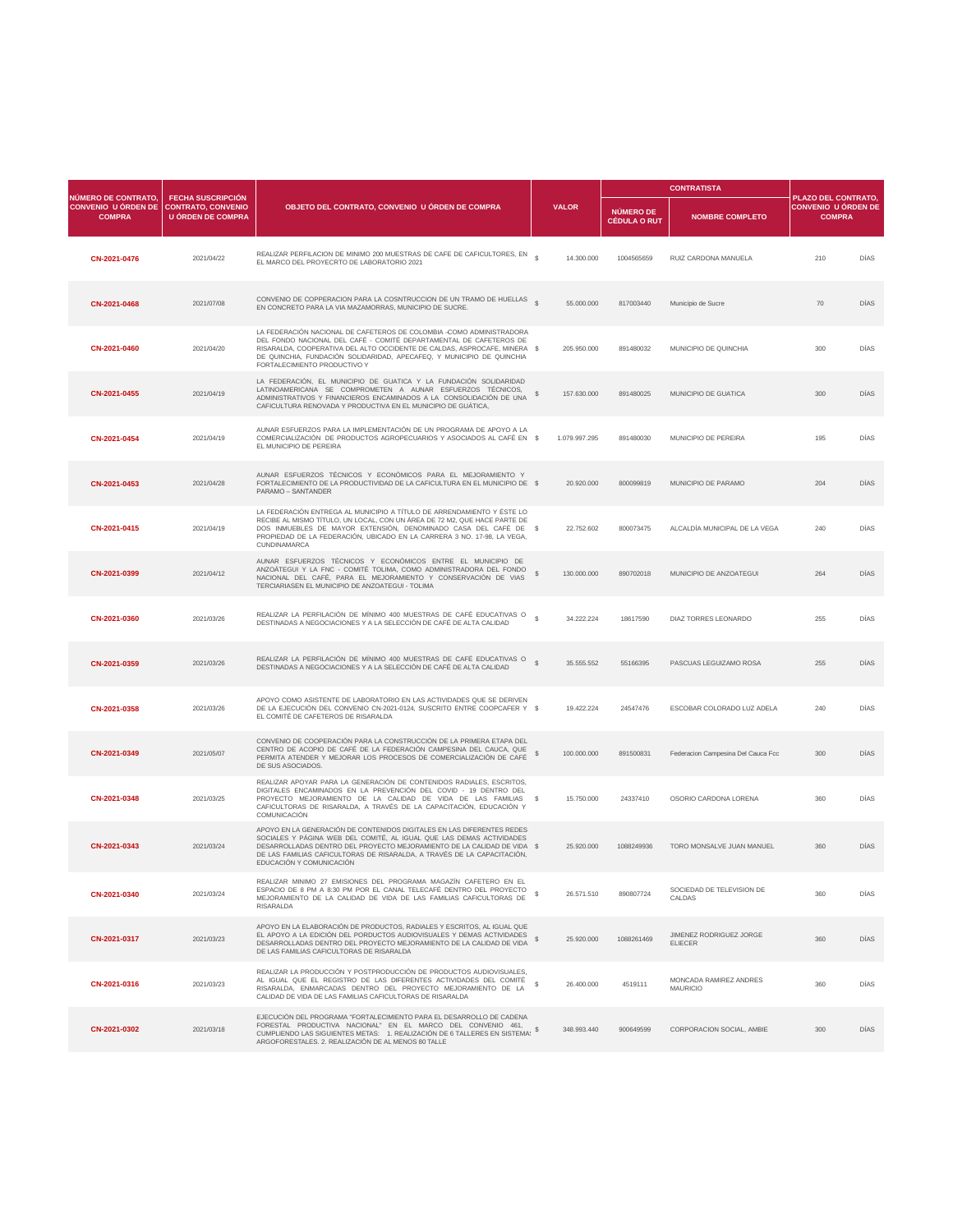| <b>NÚMERO DE CONTRATO.</b>                  |                                                                                   |                                                                                                                                                                                                                                                                                                                                                                                                |               |                                  | <b>CONTRATISTA</b>                                                                                               |                                                                           |             |
|---------------------------------------------|-----------------------------------------------------------------------------------|------------------------------------------------------------------------------------------------------------------------------------------------------------------------------------------------------------------------------------------------------------------------------------------------------------------------------------------------------------------------------------------------|---------------|----------------------------------|------------------------------------------------------------------------------------------------------------------|---------------------------------------------------------------------------|-------------|
| <b>CONVENIO U ÓRDEN DE</b><br><b>COMPRA</b> | <b>FECHA SUSCRIPCIÓN</b><br><b>CONTRATO, CONVENIO</b><br><b>U ÓRDEN DE COMPRA</b> | OBJETO DEL CONTRATO, CONVENIO U ÓRDEN DE COMPRA                                                                                                                                                                                                                                                                                                                                                | <b>VALOR</b>  | NÚMERO DE<br><b>CÉDULA O RUT</b> | <b>NOMBRE COMPLETO</b>                                                                                           | <b>PLAZO DEL CONTRATO,</b><br><b>CONVENIO U ÓRDEN DE</b><br><b>COMPRA</b> |             |
| CN-2021-0124                                | 2021/02/16                                                                        | AUNAR ESFUERZOS ENTRE COOPCAFER Y LA FEDERACIÓN - COMITÉ DE CAFETEROS<br>DE RISARALDA PARA PONER EN FUNCIONAMIENTO EL LABORATORIO DE CALIDADES \$<br>DEL COMITÉ DE CAFETEROS DE RISARALDA, CON EL FIN DE IMPULSAR LOS CAFÉS                                                                                                                                                                    | 190.864.986   | 891400088                        | COOPERATIVA DEPARTAMENTAL DE<br>CAFICULTORES DEL RISARALDA                                                       | 288                                                                       | <b>DÍAS</b> |
| CN-2021-0117                                | 2021/03/02                                                                        | MANTENIMIENTO DE VÍAS TERCIARIAS EN VARIAS VEREDAS DEL MUNICIPIO DE<br><b>TOLEDO</b>                                                                                                                                                                                                                                                                                                           | 270.804.254   | 890981367                        | MUNICIPIO DE TOLEDO                                                                                              | 300                                                                       | <b>DÍAS</b> |
| CN-2021-0092                                | 2021/02/15                                                                        | AUNAR ESFUERZOS ENTRE LA FEDERACION NACIONAL DE CAFETEROS- COMITÉ<br>DEPARTAMENTAL DE CAFETEROS DE CALDAS Y EL MUNICIPIO DE MANIZALES PARA \$<br>EL MANTENIMIENTO DE VÍAS RURALES EN EL MUNICIPIO DE MANIZALES - CALDAS.                                                                                                                                                                       | 2.836.337.997 | 890801053                        | MUNICIPIO DE MANIZALES                                                                                           | 339                                                                       | <b>DÍAS</b> |
| CN-2021-0075                                | 2021/02/04                                                                        | INCENTIVAR Y PROMOCIONAR EL CONSUMO INTERNO DE CAFÉS ESPECIALIZADOS<br>EN EL DEPARTAMENTO DE RISARALDA, AL IGUAL QUE CONTRIBUIR EN LA<br>PROMOCIÓN DE TIENDAS DE CAFÉ DE ALTA CALIDAD, EMPRENDEDORES \$<br>CAFETEROS Y ASOCIACIONES DE PRODUCTORES DE CAFÉ DE ALTA CALIDAD EN<br>TODA LA CADENA DE VALOR DEL CAFÉ                                                                              | 30.000.000    | 6240921                          | <b>GRANADA PATINO CARLOS MARINO</b>                                                                              | 360                                                                       | <b>DÍAS</b> |
| CN-2021-0017                                | 2021/01/27                                                                        | OTORGAR AL LICENCIATARIO EL DERECHO NO EXCLUSIVO, DE UTILIZAR LA(S)<br>MARCA(S) REGISTRADA(S) CAFÉ DE COLOMBIA BAJO LA MODALIDAD MARCA-<br>INGREDIENTE, CON EL FIN DE COMUNICAR AL CONSUMIDOR EL ORIGEN 100%<br>COLOMBIANO DEL CAFÉ TOSTADO, EN LOS SI                                                                                                                                         |               | 444444444                        | WESTROCK COFFEE ROASTING, LLC                                                                                    | 730                                                                       | <b>DÍAS</b> |
| CN-2020-1611                                | 2020/12/02                                                                        | EL MANTENIMIENTO DE CORREDORES VIALES DE TERCER ORDEN EN EL MUNICIPIO<br>DE LA ARGENTINA - HUILA, EN EL MARCO DEL CONVENIO CN-2020-0996 CELEBRADO<br>ENTRE LA FNC- COMITE HUILA Y LA ASOCIACION MUNICIPAL DE JUNTAS DE ACCION<br>COMUNAL DE LA ARGENTINA - HUILA                                                                                                                               | 52.424.198    | 891180205                        | <b>MUNICIPIO DE LA ARGENTINA -</b><br><b>HUILA</b>                                                               | 35                                                                        | <b>DÍAS</b> |
| CN-2020-1497                                | 2020/11/24                                                                        | SUMINISTRO DE HASTA 7.755.000 CHAPOLAS DE CAFÉ PARA EL COMPONENTE UNO<br>"ESTABLECER SISTEMAS AGROFORESTALES BIODIVERSOS" Y DE HASTA 1.000.000<br>CHAPOLAS DE CAFÉ PARA EL COMPONENTE DOS: "FORTALECER LA INTEGRACION \$<br>GENERACIONAL DE LAS ZONAS CAFETERAS", PROCEDENTES DE SEMILLA<br>CERTIFICADA POR CENICAFÉ.                                                                          | 358.955.000   | 10498580                         | FERNANDEZ PAZ CARLOS OLIMPO.                                                                                     | 360                                                                       | <b>DÍAS</b> |
| CN-2020-1487                                | 2020/11/23                                                                        | SUMINISTRO DE HASTA 1.550.000 CHAPOLAS DE CAFÉ PARA EL COMPONENTE UNO<br>Y DE HASTA 750.000 CHAPOLAS DE CAFÉ PARA EL COMPONENTE DOS,<br>PROCEDENTES DE SEMILLA CERTIFICADA POR CENICAFE, ESTABLECIDAS CON LAS<br>CONDICIONES TECNICAS, RECOMEMNDACIONES, PROTOCOLOS ESTABLECIDOS Y<br>PARA SER ENTREGADAS EN LAS CANTIDADES Y SITIOS DESCRITOS EN ELE STUDIO<br>DE MERCADO.                    | 94.300.000    | 10755674                         | <b>GONZALEZ PILLIMUE ANGELMIRO.</b>                                                                              | 360                                                                       | <b>DÍAS</b> |
| CN-2020-1398                                | 2020/11/13                                                                        | CONSTRUCCION DE PLACA HUELLA TRAMO VIAL DE ACCESO A SITIO DE INTERES<br>TURISTICO Y DE PRODUCCION CAFETERA EN LA VEREDA EL TABLON DEL MUNICIPIO \$<br>DE SAN AGUSTIN - HUILA                                                                                                                                                                                                                   | 565.497.490   | 800103913                        | DEPARTAMENTO DEL HUILA Y<br>MUNICIPIO DE SAN AGUSTIN - HUILA                                                     | 120                                                                       | <b>DÍAS</b> |
| CN-2020-1370                                | 2021/01/26                                                                        | OTORGAR AL LICENCIATARIO EL DERECHO NO EXCLUSIVO, DE UTILIZAR LA(S)<br>MARCA(S) REGISTRADA(S) CAFÉ DE COLOMBIA BAJO LA MODALIDAD MARCA-<br>INGREDIENTE, CON EL FIN DE COMUNICAR AL CONSUMIDOR EL ORIGEN 100%<br>COLOMBIANO DEL CAFÉ TOSTADO, EN LOS SI                                                                                                                                         |               | 24673827                         | MARINA JURADO MOSCOSO                                                                                            | 730                                                                       | <b>DÍAS</b> |
| CN-2020-1303                                | 2020/10/28                                                                        | AUNAR ESFUERZOS Y RECURSOS PARA ADELANTAR LA CONSTRUCCIÓN DE PLACA<br>HUELLA EN LA RED VIAL TERCIARIA DEL MUNICIPIO DE GARZON - DEPARTAMENTO \$<br><b>DEL HUILA</b>                                                                                                                                                                                                                            | 600.167.078   | 891180022                        | MUNICIPIO DE GARZON (HUILA) Y<br>ASOCIACION MUNICIPAL DE JUNTAS<br>DE ACCION COMUNAL DE GARZON -<br><b>HUILA</b> | 36                                                                        | <b>DÍAS</b> |
| CN-2020-1010                                | 2020/10/07                                                                        | OTORGAR AL LICENCIATARIO EL DERECHO NO EXCLUSIVO, DE UTILIZAR LA(S)<br>MARCA(S) REGISTRADA(S) CAFÉ DE COLOMBIA BAJO LA MODALIDAD MARCA-<br>INGREDIENTE, CON EL FIN DE COMUNICAR AL CONSUMIDOR EL ORIGEN 100%<br>COLOMBIANO DEL CAFÉ TOSTADO, EN LOS SI                                                                                                                                         |               | 900406609                        | ASOCIACIÓN DE TECNÓLOGOS Y<br>PRODUCTORES AGROPECUARIOS<br>DE BILBAO - ASOTBILBAO                                | 730                                                                       | <b>DÍAS</b> |
| CN-2020-0996                                | 2020/09/30                                                                        | AUNAR ESFUERZOS Y RECURSOS PARA ADELANTAR EL MANTENIMIENTO DE<br>CORREDORES VIALES DE TERCER ORDEN EN EL MUNICIPIO DE LA ARGENTINA - \$<br><b>HUILA</b>                                                                                                                                                                                                                                        | 64.408.333    | 900449950                        | ASOCIACION MUNICIPAL DE JUNTAS<br>DE ACCION COMUNAL DE LA<br><b>ARGENTINA - HUILA</b>                            | 132                                                                       | <b>DÍAS</b> |
| CN-2020-0918                                | 2020/09/07                                                                        | SUMINISTRO DE HASTA 9.570 MILLARES DE BOLSAS PARA ALMACIGO DE CAFÉ, DE<br>ACUERDO A LAS ESPECIFICACIONES TECNICAS DESCRITAS EN EL PUNTO 11 Y PARA<br>SER ENTREGADOS EN LOS SITIOS Y CANTIDADES DESCRITO EN EL PUNTO 6 DEL<br>PLIEGO DE CONDICIONES NO. BS 2020-025.                                                                                                                            | 95.700.000    | 10545519                         | HURTADO SANDOVAL JORGE<br>HOMERO.                                                                                | 360                                                                       | <b>DÍAS</b> |
| CN-2020-0748                                | 2020/09/07                                                                        | AUNAR ESFUERZOS ENTRE EL MUNICIPIO Y LA FEDERACIÓN PARA CONTRIBUIR AL<br>MEJORAMIENTO DE LA PRODUCTIVIDAD DE LA CAFICULTURA DEL MUNICIPIO DE<br>VERGARA Y DE LOS INGRESOS DE LOS CAFICULTORES MEDIANTE EL APOYO PARA<br>MEJORAR LA EDAD PROMEDIO DEL CULTIVO DEL CAFÉ                                                                                                                          | 27.025.000    | 899999448                        | <b>MUNICIPIO DE VERGARA</b>                                                                                      | 300                                                                       | <b>DÍAS</b> |
| CN-2020-0624                                | 2020/07/21                                                                        | PROGRAMA DE FORTALECIMIENTO DE LA CAFICULTURA MEDIANTE LA RENOVACION<br>Y SOSTENIBILIDAD DE CAFETALES, ASOCIADO A LA SEGURIDAD ALIMENTARIA E \$<br>INFRAESTRUCTURA PRODUCTIVA DE LA FINCA, EN EL MUNICIPIO DE CARAMANTA                                                                                                                                                                        | 150.012.930   | 890984132                        | MUNICIPIO DE CARAMANTA                                                                                           | 540                                                                       | <b>DÍAS</b> |
| CN-2020-0589                                | 2020/07/23                                                                        | AUNAR ESFUERZOS PARA FOMENTAR EL MEJORAMIENTO DE LA PRODUCTIVIDAD<br>DE LA CAFICULTURA DEL MUNICIPIO DE ALBÁN MEDIANTE APOYO PARA LA<br>NUTRICIÓN ADECUADA DE CAFETALES EN ETAPA PRODUCTIVA, RENOVACIÓN POR<br>SIEMBRA, NUEVAS SIEMBRAS DE LOS CAFETALES TECNIFICADOS                                                                                                                          | 20.000.000    | 899999450                        | MUNICIPIO DE ALBAN                                                                                               | 360                                                                       | <b>DÍAS</b> |
| CN-2020-0239                                | 2020/03/05                                                                        | SUMINISTRO DE HASTA 137.200 UNIDADES DE ARBOLES PARA SOMBRIO,<br>CLASIFICADOS ASI: 27.440 NOGAL; 27.440 CAMBULO - CACHIMBO; 27.440 TAMBOR;<br>27.440 CEDRO DE MONTAÑA; Y 27.440 GUAYACAN AMARILLO; DE ACUERDO CON LOS<br>REQUERIMIENTOS TECNICOS DESCRITOS EN EL NUMERAL 11 Y A SER ENTREGADOS<br>EN CANTIDADES Y SITIOS DESCRITOS EN EL PUNTO 6 DEL PLIEGO DE CONDICIONES<br>NO. BS 2020-004. | 117.992.000   | 900649599                        | CORPORACION SOCIAL, AMBIENTAL<br>Υ.                                                                              | 360                                                                       | <b>DÍAS</b> |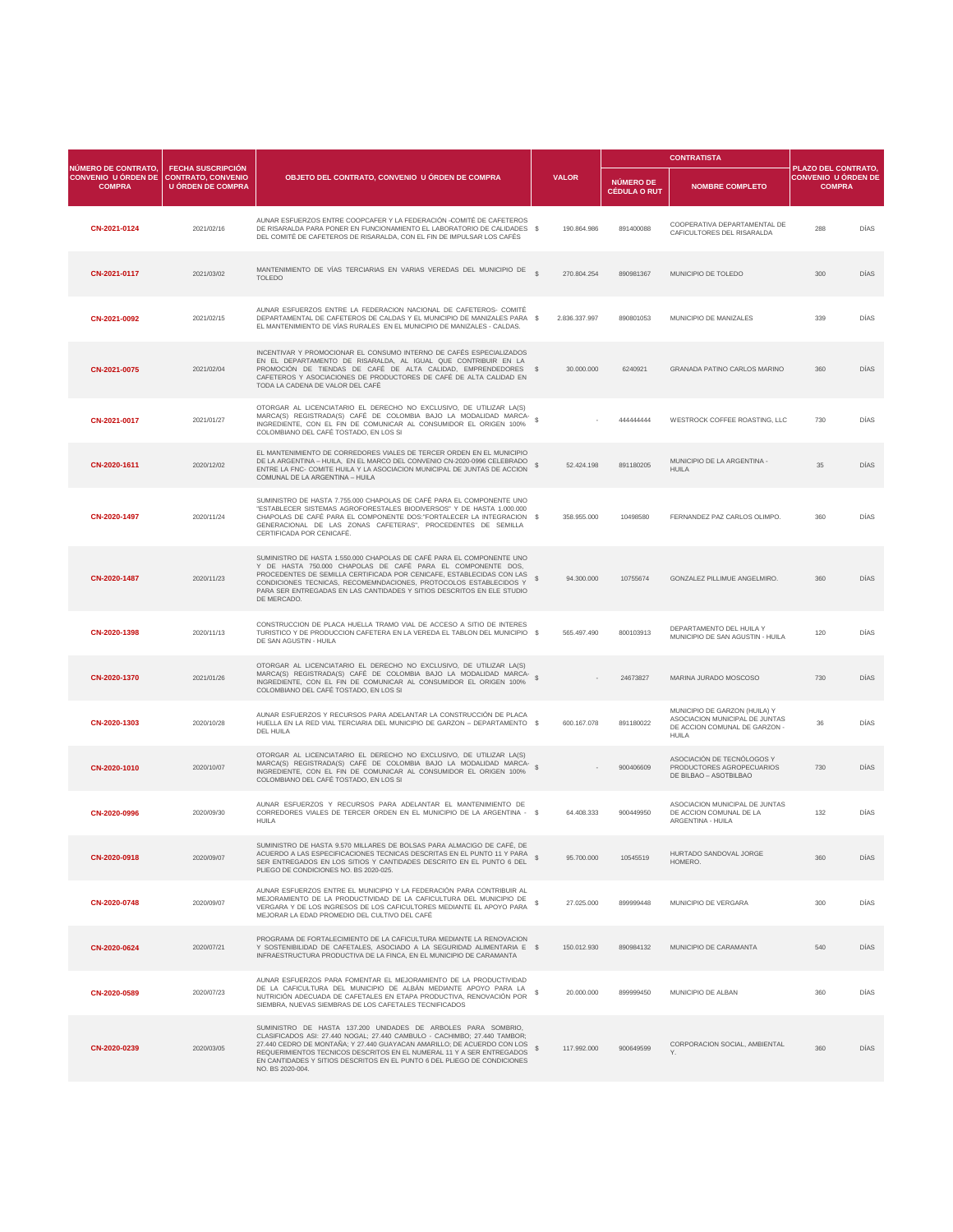|                                                                                       |                                                      |                                                                                                                                                                                                                                                                                                                                                                                                           |              |               | <b>CONTRATISTA</b>                      |                                                                                            |                                                                    |             |
|---------------------------------------------------------------------------------------|------------------------------------------------------|-----------------------------------------------------------------------------------------------------------------------------------------------------------------------------------------------------------------------------------------------------------------------------------------------------------------------------------------------------------------------------------------------------------|--------------|---------------|-----------------------------------------|--------------------------------------------------------------------------------------------|--------------------------------------------------------------------|-------------|
| NÚMERO DE CONTRATO.<br><b>CONVENIO U ÓRDEN DE CONTRATO, CONVENIO</b><br><b>COMPRA</b> | <b>FECHA SUSCRIPCIÓN</b><br><b>U ÓRDEN DE COMPRA</b> | OBJETO DEL CONTRATO, CONVENIO U ÓRDEN DE COMPRA                                                                                                                                                                                                                                                                                                                                                           |              | <b>VALOR</b>  | <b>NÚMERO DE</b><br><b>CÉDULA O RUT</b> | <b>NOMBRE COMPLETO</b>                                                                     | PLAZO DEL CONTRATO,<br><b>CONVENIO U ÓRDEN DE</b><br><b>COMPRA</b> |             |
| CN-2020-0213                                                                          | 2020/03/03                                           | SUMINISTRO DE HASTA 19600 KILOGRAMOS DE SEMILLA DE MAIZ; 19600<br>KILOGRAMOS DE SEMILLA DE FRIJOL, SEGÚN FICHA TECNICA DESCRITA EN EL \$<br>NUMERAL 11 Y A SER ENTREGADOS EN CANTIDADES Y SITIOS DESCRITOS EN EL<br>NUMERAL 6 DELPLIEGO DE CONDICIONES                                                                                                                                                    |              | 313.600.000   | 59706955                                | BRAVO JOJOA DEICY.                                                                         | 360                                                                | <b>DÍAS</b> |
| CN-2020-0032                                                                          | 2020/02/03                                           | OTORGAR AL LICENCIATARIO EL DERECHO NO EXCLUSIVO, DE UTILIZAR LA(S)<br>MARCA(S) REGISTRADA(S) CAFÉ DE COLOMBIA BAJO LA MODALIDAD MARCA-<br>INGREDIENTE, CON EL FIN DE COMUNICAR AL CONSUMIDOR EL ORIGEN 100%<br>COLOMBIANO DEL CAFÉ TOSTADO, EN LOS SI                                                                                                                                                    |              |               | 900758137                               | PRINCESS COFFEE ROASTER SAS                                                                | 1096                                                               | <b>DÍAS</b> |
| CN-2020-0031                                                                          | 2020/02/03                                           | OTORGAR AL LICENCIATARIO EL DERECHO NO EXCLUSIVO, DE UTILIZAR LA(S)<br>MARCA(S) REGISTRADA(S) CAFÉ DE COLOMBIA BAJO LA MODALIDAD MARCA-<br>INGREDIENTE, CON EL FIN DE COMUNICAR AL CONSUMIDOR EL ORIGEN 100%<br>COLOMBIANO DEL CAFÉ TOSTADO, EN LOS SI                                                                                                                                                    |              |               | 444444444                               | <b>JOSE GARCIA E HIJOS SL</b>                                                              | 1096                                                               | <b>DÍAS</b> |
| CN-2020-0025                                                                          | 2020/01/31                                           | OTORGAR AL LICENCIATARIO EL DERECHO NO EXCLUSIVO, DE UTILIZAR LA(S)<br>MARCA(S) REGISTRADA(S) CAFÉ DE COLOMBIA BAJO LA MODALIDAD MARCA-<br>INGREDIENTE, CON EL FIN DE COMUNICAR AL CONSUMIDOR EL ORIGEN 100%<br>COLOMBIANO DEL CAFÉ TOSTADO, EN LOS SI                                                                                                                                                    |              |               | 901215882                               | <b>TOSTACAFE SAS</b>                                                                       | 1096                                                               | <b>DÍAS</b> |
| CN-2020-0018                                                                          | 2020/02/03                                           | OTORGAR AL LICENCIATARIO EL DERECHO NO EXCLUSIVO, DE UTILIZAR LA(S)<br>MARCA(S) REGISTRADA(S) CAFÉ DE COLOMBIA BAJO LA MODALIDAD MARCA-<br>INGREDIENTE, CON EL FIN DE COMUNICAR AL CONSUMIDOR EL ORIGEN 100%<br>COLOMBIANO DEL CAFÉ TOSTADO, EN LOS SI                                                                                                                                                    |              |               | 891100296                               | COOPERATIVA DEPARTAMENTAL DE<br><b>CAFICULTORES DEL HUILA LTDA -</b><br><b>CADEFIHUILA</b> | 1124                                                               | DÍAS        |
| CN-2020-0014                                                                          | 2020/01/16                                           | COMODATO O PRÉSTAMO DE USO Y PARA USO EXCLUSIVO DEL INSTITUTO<br>AGRÍCOLA ALTO CAUCA EL INMUEBLE UBICADO EN LA VEREDA ALTO CAUCA, \$<br>JURISDICCIÓN DEL MUNICIPIO DE MARSELLA.                                                                                                                                                                                                                           |              | 393.475.513   | 891480085                               | DEPARTAMENTO DE RISARALDA                                                                  | 720                                                                | <b>DÍAS</b> |
| CN-2019-2016                                                                          | 2019/12/26                                           | ARRENDAMIENTO DE BODEGA CON CABIDA APROXIMADA DE 374 M2 UBICADA EN LA §<br>CARRERA 6 4-25 DEL MUNICIPIO DE PITALITO - HUILA                                                                                                                                                                                                                                                                               |              | 10.453.764    | 891100296                               | COOPERATIVA DEPARTAMENTAL DE<br><b>CAFICULTORES DEL HUILA</b>                              | 360                                                                | DÍAS        |
| CN-2018-1081                                                                          | 2018/12/28                                           | OTORGAR AL LICENCIATARIO EL DERECHO NO EXCLUSIVO, DE UTILIZAR LA(S)<br>MARCA(S) REGISTRADA(S) CAFÉ DE COLOMBIA BAJO LA MODALIDAD MARCA-<br>INGREDIENTE, CON EL FIN DE COMUNICAR AL CONSUMIDOR EL ORIGEN 100%<br>COLOMBIANO DEL CAFÉ TOSTADO, EN LOS SI                                                                                                                                                    |              |               | 44444444                                | <b>GC TRADING CO. LTD</b>                                                                  | 1456                                                               | <b>DÍAS</b> |
| CN-2018-0673                                                                          | 2018/09/25                                           | OTORGAR AL LICENCIATARIO EL DERECHO NO EXCLUSIVO, DE UTILIZAR LA(S)<br>MARCA(S) REGISTRADA(S) CAFÉ DE COLOMBIA BAJO LA MODALIDAD MARCA-<br>INGREDIENTE, CON EL FIN DE COMUNICAR AL CONSUMIDOR EL ORIGEN 100%<br>COLOMBIANO DEL CAFÉ TOSTADO, EN LOS SI                                                                                                                                                    |              |               | 44444444                                | THE FOLGER COFFEE COMPANY                                                                  | 1558                                                               | DÍAS        |
| CN-2018-0501                                                                          | 2018/07/13                                           | CONTRATO A TODO COSTO PARA LA CONSTRUCCIÓN Y OPTIMIZACIÓN DE LAS<br>REDES DE ACUEDUCTO Y ALCANTARILLADO DEL CORREGIMIENTO TABACAL DEL \$<br>MUNICIPIO DE BURITICÁ                                                                                                                                                                                                                                         |              | 1.105.880.823 | 811032904                               | COMPAÑÍA DE ASESORIAS Y<br>CONSTRUCCION CASCO S.A.S                                        | 180                                                                | <b>DÍAS</b> |
| CN-2015-0827                                                                          | 2015/07/31                                           | OTORGAR AL LICENCIATARIO EL DERECHO NO EXCLUSIVO, DE UTILIZAR LA(S)<br>MARCA(S) REGISTRADA(S) CAFÉ DE COLOMBIA BAJO LA MODALIDAD MARCA-<br>INGREDIENTE, CON EL FIN DE COMUNICAR AL CONSUMIDOR EL ORIGEN 100%<br>COLOMBIANO DEL CAFÉ TOSTADO. EN LOS SI                                                                                                                                                    |              |               | 900657881                               | <b>TORREFACTORA TURIN</b>                                                                  | 2545                                                               | DÍAS        |
| CN-2012-2087                                                                          | 2013/04/29                                           | OTORGAR AL LICENCIATARIO EL DERECHO NO EXCLUSIVO, DE UTILIZAR LA(S)<br>MARCA(S) REGISTRADA(S) CAFÉ DE COLOMBIA BAJO LA MODALIDAD MARCA-<br>INGREDIENTE, CON EL FIN DE COMUNICAR AL CONSUMIDOR EL ORIGEN 100%<br>COLOMBIANO DEL CAFÉ TOSTADO, EN LOS SI                                                                                                                                                    |              |               | 44444444                                | <b>KEURIG CANADA INC</b>                                                                   | 3168                                                               | <b>DÍAS</b> |
| CN_2021-2095                                                                          | 2021/12/30                                           | ASOCIACIÓN ENTRE LA FEDERACIÓN NACIONAL DE CAFETEROS DE COLOMBIA -<br>COMITÉ DE CAFETEROS DE CALDAS Y LA CORPORACIÓN AUTONOMA REGIONAL DE<br>CALDAS -CORPOCALDAS PARA RESPALDAR EL SERVICIO DE ASISTENCIA TÉCNICA<br>FORESTAL QUE SE BRINDA A USUARIOS DEL PROYECTO FORTALECIMIENTO PARA<br>EL DESARROLLO DE LA CADENA FORESTAL PRODUCTIVA - ACTIVIDADES<br>FORESTALES Y AGROFORESTALES CON AGRICULTORES. |              | 406.010.000   | 890803005                               | <b>CORPORACION AUTONOMA</b><br>REGIONAL DE CALDAS                                          | 484                                                                | <b>DÍAS</b> |
| 4900189303                                                                            | 2022/01/31                                           | PRIMER SEMESTRE DEL AÑO 2022 ALMACENAMIENTO SOCIEDAD PUERTO<br>INDUSTRIAL AGUADULCE INSPECCION CAFETERA PUERTO BUENAVENTURA                                                                                                                                                                                                                                                                               |              | 38.000.000    | 835000149                               | SOCIEDAD PUERTO INDUSTRIAL<br><b>AGUADULCE S.A.</b>                                        | 150                                                                | <b>DÍAS</b> |
| 4900189156                                                                            | 2022/01/29                                           | PRIMER SEMESTRE DEL AÑO 2022 ALMACENAMIENTO SOCIEDAD PUERTO<br>INDUSTRIAL AGUADULCE INSPECCION CAFETERA PUERTO BUENAVENTURA                                                                                                                                                                                                                                                                               | $\mathbb{S}$ | 38.000.000    | 835000149                               | SOCIEDAD PUERTO INDUSTRIAL<br><b>AGUADULCE S.A.</b>                                        | 152                                                                | <b>DÍAS</b> |
| 4900189000                                                                            | 2022/01/28                                           | SERVICIO DE ALMACENAJE CAFE DE EXPORTACION FAC 591789 INSPECCION<br>CAFETERA PUERTO DE CARTAGENA CARTAGENA CONTAINER TERMINAL PERATOR                                                                                                                                                                                                                                                                     |              | 12.958.790    | 900915647                               | CARTAGENA CONTAINER TERMINAL<br><b>OPERATOR S.A.S.</b>                                     | 6                                                                  | <b>DÍAS</b> |
| 4900188999                                                                            | 2022/01/28                                           | SERVICIO DE ALMACENAJE CAFE DE EXPORTACION FAC 591787 INSPECCION<br>CAFETERA PUERTO DE CARTAGENA CARTAGENA CONTAINER TERMINAL PERATOR                                                                                                                                                                                                                                                                     |              | 27.381.859    | 900915647                               | CARTAGENA CONTAINER TERMINAL<br><b>OPERATOR S.A.S.</b>                                     |                                                                    | <b>DÍAS</b> |
| 4900187475                                                                            | 2022/01/18                                           | SERVICIOS DE MANIPULACION DE CARGA Y OTROS GASTOS DE COMERCIALIZACIÓN<br>CAFÉ EN LA INSPECCIÓN CAFETERA PUERTO DE SANTA MARTA DURANTE EL \$<br>SEMESTRE I 2022                                                                                                                                                                                                                                            |              | 48.900.000    | 800247852                               | COMPAÑIA OPERADORA<br>PORTUARIA CAFETERA                                                   | 180                                                                | <b>DÍAS</b> |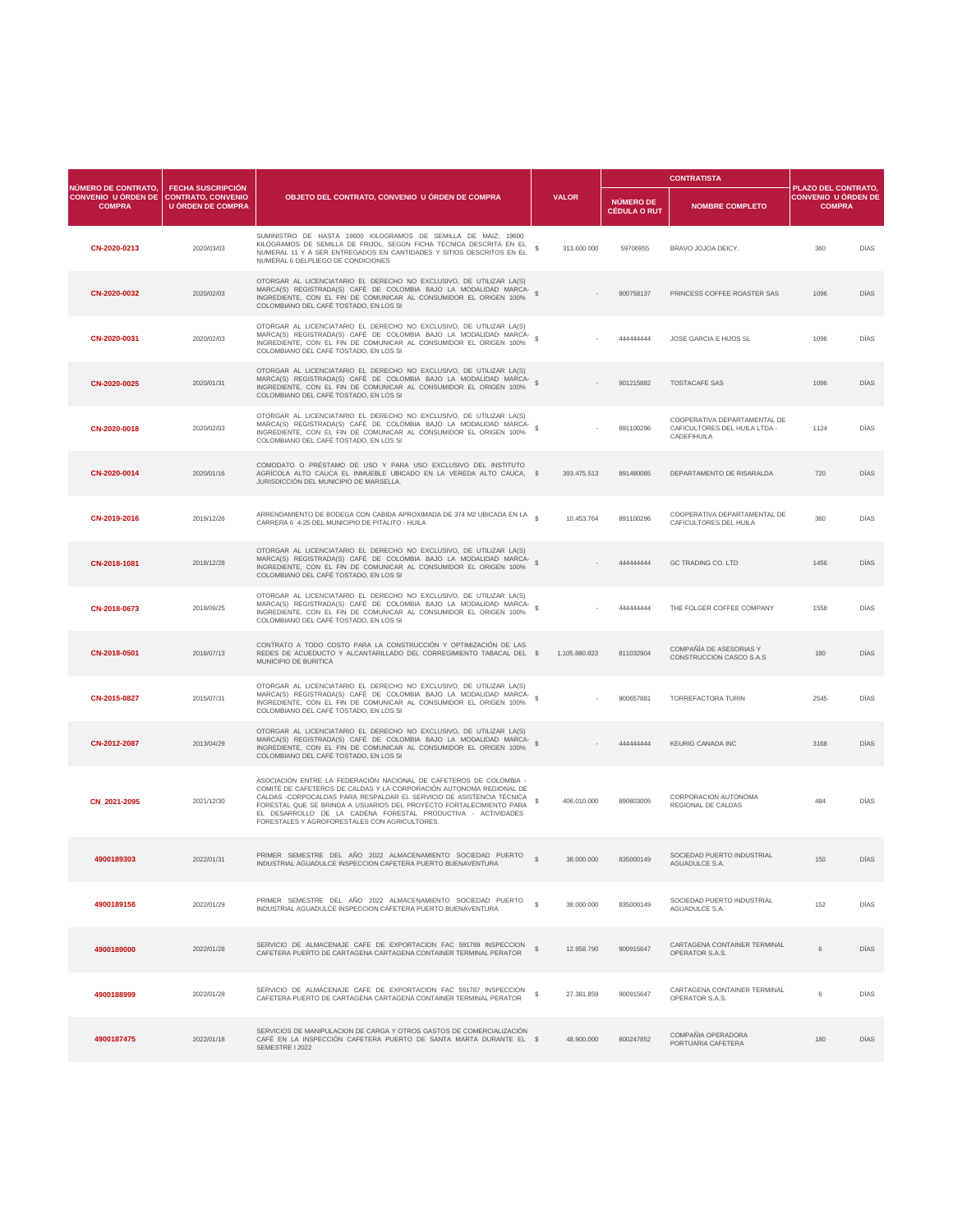|                                                                           |                                                                            |                                                                                                                                                               |               |              |                                         | <b>CONTRATISTA</b>                                                            |                 |                                                                                                                                                                      |
|---------------------------------------------------------------------------|----------------------------------------------------------------------------|---------------------------------------------------------------------------------------------------------------------------------------------------------------|---------------|--------------|-----------------------------------------|-------------------------------------------------------------------------------|-----------------|----------------------------------------------------------------------------------------------------------------------------------------------------------------------|
| <b>NÚMERO DE CONTRATO,</b><br><b>CONVENIO U ÓRDEN DE</b><br><b>COMPRA</b> | <b>FECHA SUSCRIPCIÓN</b><br>CONTRATO, CONVENIO<br><b>U ÓRDEN DE COMPRA</b> | OBJETO DEL CONTRATO, CONVENIO U ÓRDEN DE COMPRA                                                                                                               |               | <b>VALOR</b> | <b>NÚMERO DE</b><br><b>CÉDULA O RUT</b> | <b>NOMBRE COMPLETO</b>                                                        |                 | PLAZO DEL CONTRATO,<br><b>CONVENIO U ÓRDEN DE</b><br><b>COMPRA</b><br><b>DÍAS</b><br><b>DÍAS</b><br><b>DÍAS</b><br><b>DÍAS</b><br><b>DÍAS</b><br><b>DÍAS</b><br>DÍAS |
| 4900187465                                                                | 2022/01/18                                                                 | DE INSPECCION ANTINARCOTICO, CONEXION CONTENEDOR<br><b>SERVICIO</b><br>REFRIGERADO, OTROS SERVICIOS COMERCIALIZACION CAFE EXPORTACION \$<br><b>INSPECCION</b> |               | 10.500.000   | 800116164                               | TERMINAL DE CONTENEDORES DE<br><b>CARTAGENA S A</b>                           | 10 <sup>°</sup> |                                                                                                                                                                      |
| 4900187206                                                                | 2022/01/17                                                                 | MANEJO DE INVENTARIO BOLSA JUMBO LINER, FUMIGACION, LIMPIEZA DE<br>BARREDURA, CLASIFICACION Y CONTEO DE EMPAQUES USADO CAFE DE EXPORTA                        |               | 16.200.000   | 800247852                               | COMPAÑIA OPERADORA<br>PORTUARIA CAFETERA S.A.                                 | 15              |                                                                                                                                                                      |
| 4900187132                                                                | 2022/01/15                                                                 | SERVICIO CORREO INTERNACIONAL CORRESPONDIENTE AL PRIMER SEMESTRE<br>AÑO 2022 INSPECCIÓN CAFETERA PUERTO BUENAVENTURA                                          |               | 22.000.000   | 860502609                               | DHL EXPRESS COLOMBIA LTDA                                                     | 350             |                                                                                                                                                                      |
| 4900187077                                                                | 2022/01/14                                                                 | CONTRATACION PRIMER SEMESTRE AÑO 2022: CARGUE CAMION,<br>CLASIFICACION/LIMPIEZA Y ARMADA DE PACAS, ELABORACION PACAS, ELEVADOR, L                             |               | 33.175.639   | 800084048                               | SOCIEDAD PORTUARIA TERMINAL<br>DE CONTENEDORES DE<br><b>BUENAVENTURA S.A.</b> | 167             |                                                                                                                                                                      |
| 4900187076                                                                | 2022/01/14                                                                 | CONTRATACION PRIMER SEMESTRE AÑO 2022: ALMACENAMIENTO SOCIEDAD<br>PORTUARIA TERMINAL DE CONTENEDORES TCBUEN INSPECCION CAFETERA P                             | $\mathbb{S}$  | 128.286.372  | 800084048                               | SOCIEDAD PORTUARIA TERMINAL<br>DE CONTENEDORES DE<br><b>BUENAVENTURA S.A.</b> | 167             |                                                                                                                                                                      |
| 4900187073                                                                | 2022/01/14                                                                 | CONTRATACION PRIMER SEMESTRE AÑO 2022: DESCARGUE DE SACOS Y USO<br>INSTALACIONES SOCIEDAD PORTUARIA TERMINAL DE CONTENEDORES TCBU                             |               | 300.433.171  | 800084048                               | SOCIEDAD PORTUARIA TERMINAL<br>DE CONTENEDORES DE<br><b>BUENAVENTURA S.A.</b> | 167             |                                                                                                                                                                      |
| 4900187060                                                                | 2022/01/14                                                                 | PRIMER SEMESTRE DEL AÑO 2022 ENERGIA CONTENEDOR, INSTALACION<br>CALCOMANIA , REEMPAQUE BIG BAG, SERVICIO LLENADO/VACIADO CAFÉ, TRASL                          | $\mathcal{L}$ | 34.192.229   | 800215775                               | SOCIEDAD PORTUARIA REGIONAL<br>DE BUENAVENTURA S.A. S.P.R. BUN                | 167             |                                                                                                                                                                      |
| 4900187056                                                                | 2022/01/14                                                                 | PRIMER SEMESTRE DEL AÑO 2022 USO INSTALACIONES INSPECCION CAFETERA<br>SOCIEDAD PORTUARIA REGINAL DE BUENAVENTURA                                              |               | 364.826.246  | 800215775                               | SOCIEDAD PORTUARIA REGIONAL<br>DE BUENAVENTURA S.A. S.P.R. BUN                | 167             | DÍAS                                                                                                                                                                 |

| 4900187054 | 2022/01/14 | PRIMER SEMESTRE DEL AÑO 2022 ALMACENAMIENTO INSPECCION CAFETERA<br>SOCIEDAD PORTUARIA REGINAL DE BUENAVENTURA                                            |              | 202.266.673 | 800215775 | SOCIEDAD PORTUARIA REGIONAL<br>DE BUENAVENTURA S.A. S.P.R. BUN | 167 | <b>DÍAS</b> |
|------------|------------|----------------------------------------------------------------------------------------------------------------------------------------------------------|--------------|-------------|-----------|----------------------------------------------------------------|-----|-------------|
| 4900187052 | 2022/01/14 | CONTRATACION PRIMER SEMESTRE 2022 SERVICIO: CERTIFICADOS FITOSANITARIOS<br>INSPECCION CAFETERA PUERTO BUENAVENTURA                                       |              | 80.410.550  | 899999069 | <b>INSTITUTO COLOMBIANO</b><br><b>AGROPECUARIO</b>             | 167 | <b>DÍAS</b> |
| 4900187051 | 2022/01/14 | PRIMER SEMESTRE AÑO 2022 TRANSCRIPCION DOCTO EXPO BL - DOCUMENTO<br>TARDIO EVERGREEN SHIPPING AGENCY (COLOMBIA) S.A.S INSPECCION                         |              | 7.966.400   | 901187760 | EVERGREEN SHIPPING AGENCY<br>(COLOMBIA) S.A.S                  | 167 | <b>DÍAS</b> |
| 4900187046 | 2022/01/14 | CONTRATACION PRIMER SEMESTRE SERVICIO DE: COLOCACIÓN ETIQUETAS,<br>CARGUEEMPAQUE FIQUE, CARPADO SACOS, CONTRAMARCADA SACOS, PALET                        |              | 124.805.358 | 800247852 | COMPAÑIA OPERADORA<br>PORTUARIA CAFETERA S.A.                  | 167 | <b>DÍAS</b> |
| 4900187038 | 2022/01/14 | CONTRATACION PRIMER SEMESTRE SERVICIO DE:DESCARGUE DE SACOS<br>COMPAÑIA OPERADORA CAFETERA INSPECCION CAFETERA PUERTO BUENAVENTUR                        |              | 146.021.891 | 800247852 | COMPAÑIA OPERADORA<br>PORTUARIA CAFETERA S.A.                  | 167 | <b>DÍAS</b> |
| 4900187034 | 2022/01/14 | PRIMER SEMESTRE 2022 MOVILIZACION DE SACOS DE CAFE Y ETIQUETA, ROLL<br>OVER SOCIEDAD PUERTO INDUSTRIAL AGUADULCE INSPECCION CAFETER                      |              | 12.257.541  | 835000149 | SOCIEDAD PUERTO INDUSTRIAL<br><b>AGUADULCE S.A.</b>            | 167 | <b>DÍAS</b> |
| 4900187032 | 2022/01/14 | PRIMER SEMESTRE 2022 DESCARGUE, USO INSTALACIONES SOCIEDAD PUERTO<br>INDUSTRIAL AGUADULCE INSPECCION CAFETERA PUERTO BUENAVENTURA                        |              | 97.863.381  | 835000149 | SOCIEDAD PUERTO INDUSTRIAL<br>AGUADULCE S.A.                   | 167 | <b>DÍAS</b> |
| 4900187030 | 2022/01/14 | PRIMER SEMESTRE 2022 ALMACENAMIENTO SOCIEDAD PUERTO INDUSTRIAL<br>AGUADULCE INSPECCION CAFETERA PUERTO BUENAVENTURA                                      | $\mathbb{S}$ | 44.517.488  | 835000149 | SOCIEDAD PUERTO INDUSTRIAL<br><b>AGUADULCE S.A.</b>            | 167 | <b>DÍAS</b> |
| 4900187014 | 2022/01/14 | DESCARGUE DE CAFE BOLSA HERMETICA, SERVICIO DE MONTACARGAS,<br>COLOCACION DE<br>ETIQUETAS,<br>HORA<br>HOMBRE,<br>CARPADO<br>SACOS.<br>MARCADA/CONTRAMARC | S S          | 17.180.000  | 800247852 | COMPAÑIA OPERADORA<br>PORTUARIA CAFETERA S.A.                  | 15  | <b>DÍAS</b> |
| 4900187013 | 2022/01/14 | DESCARGUE DE CAFE DE EXPORTACION INSPECCION CAFETERA CARTAGENA 2022.<br>COMPAÑIA OPERADORA PORTUARIA CAFETERA                                            |              | 64.000.000  | 800247852 | COMPAÑIA OPERADORA<br>PORTUARIA CAFETERA S.A.                  | 15  | <b>DÍAS</b> |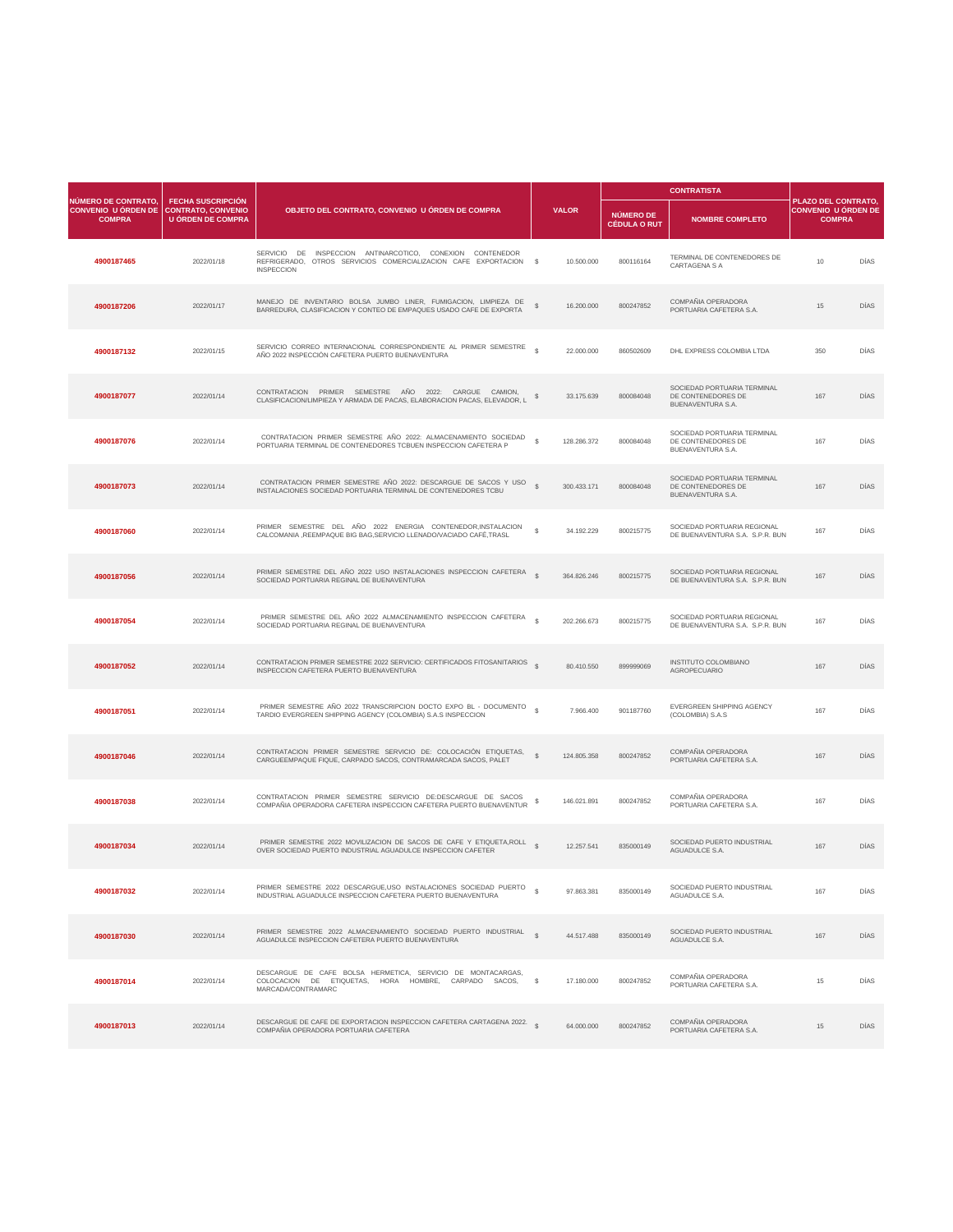| NÚMERO DE CONTRATO,                         |                                                                                   |                                                                                                                                              |               |              |                                  | <b>CONTRATISTA</b>                                     |                 |                                                                                                                                               |
|---------------------------------------------|-----------------------------------------------------------------------------------|----------------------------------------------------------------------------------------------------------------------------------------------|---------------|--------------|----------------------------------|--------------------------------------------------------|-----------------|-----------------------------------------------------------------------------------------------------------------------------------------------|
| <b>CONVENIO U ÓRDEN DE</b><br><b>COMPRA</b> | <b>FECHA SUSCRIPCIÓN</b><br><b>CONTRATO, CONVENIO</b><br><b>U ÓRDEN DE COMPRA</b> | OBJETO DEL CONTRATO, CONVENIO U ÓRDEN DE COMPRA                                                                                              |               | <b>VALOR</b> | <b>NÚMERO DE</b><br>CÉDULA O RUT | <b>NOMBRE COMPLETO</b>                                 |                 | PLAZO DEL CONTRATO,<br><b>CONVENIO U ÓRDEN DE</b><br><b>COMPRA</b><br><b>DÍAS</b><br><b>DÍAS</b><br><b>DÍAS</b><br><b>DÍAS</b><br><b>DÍAS</b> |
| 4900186905                                  | 2022/01/13                                                                        | MOV. CONT. POR CAMBIO M/N-PUERTO, SERVICO DE VACIADO, SERVICIO DE<br>LLENADO BIG BAG, OTROS GASTOS MANIPULEO, MOVIMIENTO INSPECCION AN       | $\mathbb{S}$  | 27.927.200   | 800200969                        | SOCIEDAD PORTUARIA REGIONAL<br>DE CARTAGENA S.A        | 10 <sup>°</sup> |                                                                                                                                               |
| 4900186904                                  | 2022/01/13                                                                        | MOVIMIENTO INSPECCION ANTINARCOTICO, MOVIMIENTO PREINSPECCION CAFE DE \$<br>EXPORTACION INSPECCION CAFETERA PUERTO DE CARTAGENA TERMINAL     |               | 12.000.000   | 800116164                        | TERMINAL DE CONTENEDORES DE<br><b>CARTAGENA S A</b>    | 10 <sup>°</sup> |                                                                                                                                               |
| 4900186887                                  | 2022/01/13                                                                        | MOV. CONT. POR CAMBIO M/N-PUERTO, SERVICO DE VACIADO, SERVICIO DE<br>LLENADO BIG BAG, OTROS GASTOS MANIPULEO DE CAFÉ EN PUERTO, INSPEC       | $\mathbb{S}$  | 34.000.000   | 800116164                        | TERMINAL DE CONTENEDORES DE<br><b>CARTAGENA S A</b>    | 10 <sup>°</sup> |                                                                                                                                               |
| 4900186837                                  | 2022/01/12                                                                        | SERVICIO DE EXPEDICION DE CERTIFICADO FITOSANITARIO SOLICITADO POR LA<br>INSPECCION CAFETERA DE SANTA MARTA PARA PRIMER SEMESTRE DEL 2022    | $\mathcal{S}$ | 6.500.000    | 899999069                        | <b>INSTITUTO COLOMBIANO</b><br><b>AGROPECUARIO</b>     | 180             |                                                                                                                                               |
| 4900186834                                  | 2022/01/12                                                                        | SERVICIOS PORTUARIOS UIC TERMINAL MARITIMO DE SANTA MARTA POR USO DE<br>CONTENEDORES CON SACOS DE CAFE PARA EXPORTACION PERIODO ENE-JUN 2022 |               | 114.600.452  | 800187234                        | SOCIEDAD PORTUARIA REGIONAL<br>DE SANTA MARTA          | 180             |                                                                                                                                               |
| 4900186803                                  | 2022/01/12                                                                        | SERVICIO DE ALMACENAJE CAFE DE EXPORTACION INSPECCION CAFETERA<br>PUERTO DE CARTAGENA 2022 CARTAGENA CONTAINER TERMINAL PERATOR S.A.S.       |               | 25.648.480   | 900915647                        | CARTAGENA CONTAINER TERMINAL<br><b>OPERATOR S.A.S.</b> | 6               | <b>DÍAS</b>                                                                                                                                   |
| 4900186802                                  | 2022/01/12                                                                        | USO DE INSTALACIONES CAFE EXPORTACION INSPECCION CAFETERA PUERTO DE<br>CARTAGENA 2022 COMPAÑIA DE PUERTOS ASOCIADOS S.A.                     |               | 23.485.690   | 800156044                        | COMPAÑIA DE PUERTOS<br>ASOCIADOS S.A.                  |                 | <b>DÍAS</b>                                                                                                                                   |
| 4900186801                                  | 2022/01/12                                                                        | USO DE INSTALACIONES Y ALMACENAJE CAFE EXPORTACION INSPECCION<br>CAFETERA PUERTO DE CARTAGENA 2022 SOCIEDAD PORTUARIA REGIONAL DE CART       |               | 139.213.481  | 800200969                        | SOCIEDAD PORTUARIA REGIONAL<br>DE CARTAGENA S.A        | 10 <sup>°</sup> | <b>DÍAS</b>                                                                                                                                   |

| 4900186799   | 2022/01/12 | USO DE INSTALACIONES Y ALMACENAJE CAFE EXPORTACION INSPECCION<br>CAFETERA PUERTO DE CARTAGENA 2022 TERMINAL DE CONTENEDORES DE \$<br>CARTAGE                                                     |               | 630.555.181 | 800116164 | TERMINAL DE CONTENEDORES DE<br><b>CARTAGENA S A</b> | 10 <sup>°</sup> | <b>DÍAS</b> |
|--------------|------------|--------------------------------------------------------------------------------------------------------------------------------------------------------------------------------------------------|---------------|-------------|-----------|-----------------------------------------------------|-----------------|-------------|
| 4900186520   | 2022/01/05 | CERTIFICADOS FITOSANITARIOS CAFE DE EXPORTACION PARA EL 2022 INSPECCION \$<br>CAFETERA PUERTO DE CARTAGENA INSTITUTO COLOMBIANO AGROPECUA                                                        |               | 15.000.000  | 899999069 | <b>INSTITUTO COLOMBIANO</b><br><b>AGROPECUARIO</b>  |                 | <b>DÍAS</b> |
| CN-2014-1834 | 2015/01/01 | DESARROLLAR LAS ACTIVIDADES NECESARIAS DIRIGIDAS A CELEBRAR<br>EFECTIVAMENTE CONTRATOS DE VENTA DE CAFÉ VERDE Y LIOFILIZADO PARA \$<br>UNOS DETERMINADOS CLIENTES EN EL MERCADO DE ESCANDINAVIA. |               |             | 444444444 | <b>CARL LJUNGDAHL</b>                               | 365             | <b>DÍAS</b> |
| 4900189327   | 2022/01/31 | FLETE MARITIMO BUENCAFÉ                                                                                                                                                                          | $\mathbb{S}$  | 13.248.202  | 901154391 | <b>OCEAN NETWORK EXPRESS</b><br><b>COLOMBIA SAS</b> |                 | <b>DÍAS</b> |
| 4900189326   | 2022/01/31 | SERVICIO TRANSPORTE PRODUCTO TERMINADO BUENCAFÉ                                                                                                                                                  | $\mathbb{S}$  | 850.000     | 890904488 | T.D.M. TRANSPORTES S. A. S.                         |                 | <b>DÍAS</b> |
| 4900189323   | 2022/01/31 | TOMA MUESTRA CAFÉ BOLSAS HERM/CAJA CAFE DE EXPORTACION INSPECCION \$<br>CAFETERA PUERTO DE CARTAGENA FAC CART/2194 COMPAÑIA OPERADORA POR                                                        |               | 496.892     | 800247852 | COMPAÑIA OPERADORA<br>PORTUARIA CAFETERA S.A.       | 15              | <b>DÍAS</b> |
| 4900189320   | 2022/01/31 | ELEMENTO PAPELERIA BUENCAFE                                                                                                                                                                      | \$.           | 432.054     | 890806968 | MOLANO LONDOÑO E HIJOS S.A.S.                       | 32              | <b>DÍAS</b> |
| 4900189319   | 2022/06/30 | PALETIZADA/DESPALETIZADA                                                                                                                                                                         | $\mathcal{L}$ | 675.000     | 800247852 | COMPAÑIA OPERADORA<br>PORTUARIA CAFETERA S.A.       | 150             | <b>DÍAS</b> |
| 4900189318   | 2022/02/01 | SERVICIOS GENERALES-TRASLADO MUESTRAS TC                                                                                                                                                         | S.            | 2.602.912   | 860010451 | CASALIMPIA S.A.                                     |                 | DÍAS        |
| 4900189317   | 2022/01/31 | TOMA DE MUESTRAS                                                                                                                                                                                 | $\mathcal{L}$ | 335.500     | 800247852 | COMPAÑIA OPERADORA<br>PORTUARIA CAFETERA S.A.       |                 | <b>DÍAS</b> |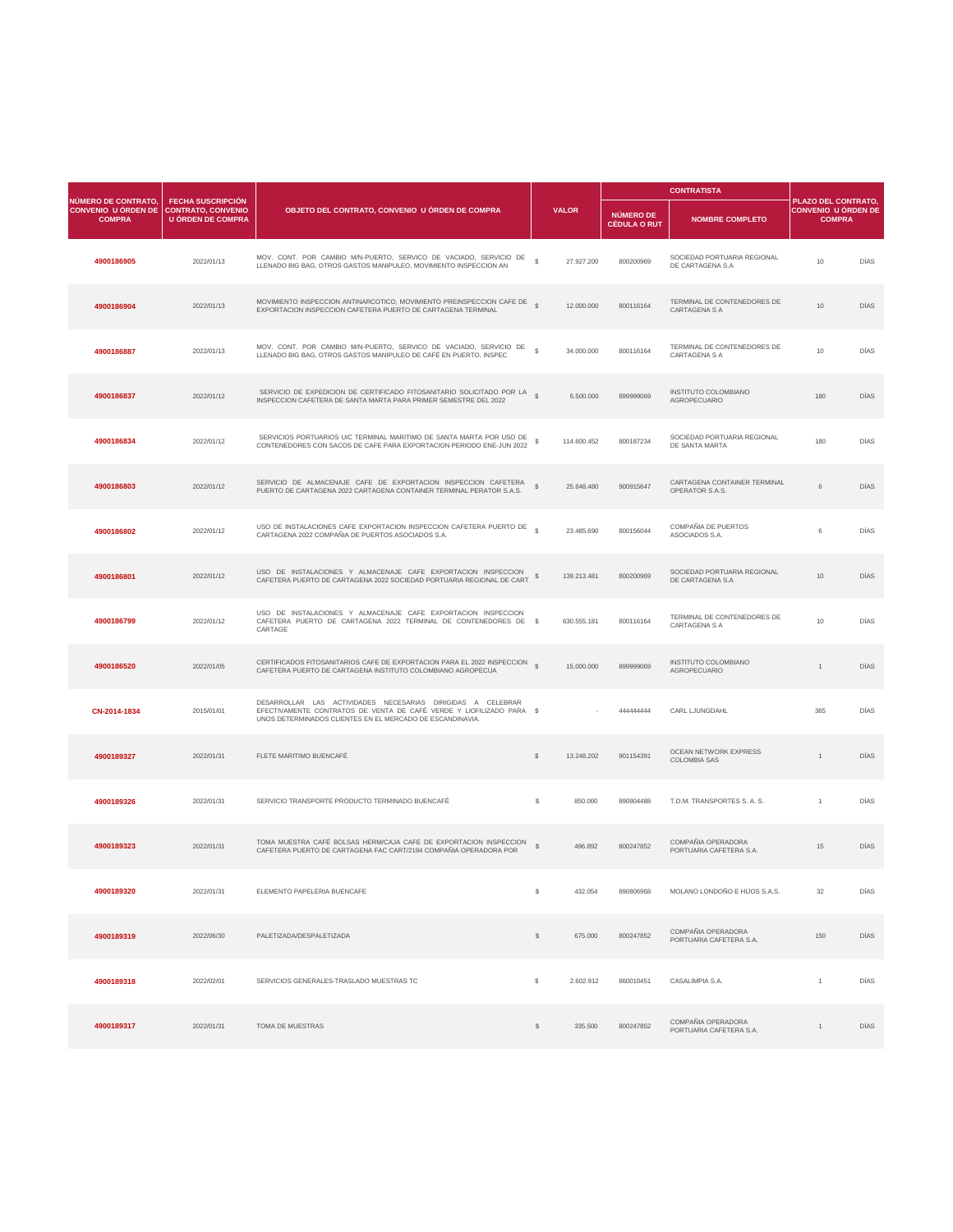| NÚMERO DE CONTRATO,                         | <b>FECHA SUSCRIPCIÓN</b>                       |                                                                                    |                |              |                                         | <b>CONTRATISTA</b>                            |                                                                    |             |
|---------------------------------------------|------------------------------------------------|------------------------------------------------------------------------------------|----------------|--------------|-----------------------------------------|-----------------------------------------------|--------------------------------------------------------------------|-------------|
| <b>CONVENIO U ÓRDEN DE</b><br><b>COMPRA</b> | CONTRATO, CONVENIO<br><b>U ÓRDEN DE COMPRA</b> | OBJETO DEL CONTRATO, CONVENIO U ÓRDEN DE COMPRA                                    |                | <b>VALOR</b> | <b>NÚMERO DE</b><br><b>CÉDULA O RUT</b> | <b>NOMBRE COMPLETO</b>                        | PLAZO DEL CONTRATO,<br><b>CONVENIO U ÓRDEN DE</b><br><b>COMPRA</b> |             |
| 4900189316                                  | 2022/01/31                                     | DEVOLUCIONES DE CAFE DE 250 EN ADELANTE                                            | $\mathfrak{S}$ | 793.517      | 800247852                               | COMPAÑIA OPERADORA<br>PORTUARIA CAFETERA S.A. |                                                                    | <b>DÍAS</b> |
| 4900189315                                  | 2022/01/31                                     | ESTIBAS EN MADERA SENCILLA                                                         | $\mathcal{L}$  | 3.821.120    | 800247852                               | COMPAÑIA OPERADORA<br>PORTUARIA CAFETERA S.A. |                                                                    | <b>DÍAS</b> |
| 4900189308                                  | 2022/01/31                                     | AUDITORIA GRANDES CONSUMIDORES ACPM BUENCAFE                                       | $\mathcal{S}$  | 889.000      | 860012336                               | INSTITUTO COLOMBIANO DE<br><b>NORMAS</b>      |                                                                    | <b>DÍAS</b> |
| 4900189295                                  | 2022/01/31                                     | SERVICIOS OPERACION LOGISTICA APROVISIONAMIENTO MATERIA PRIMA BUENCAFE \$          |                | 181.399.750  | 860010973                               | ALMACENES GENERALES DE<br>DEPOSITO DE         |                                                                    | <b>DÍAS</b> |
| 4900189288                                  | 2022/01/31                                     | REPARACION DOTACION CUARTO FRIO LAVANDERIA ROPA BLANCA AÑO 2022<br><b>BUENCAFE</b> | $\mathcal{S}$  | 9.300.000    | 37926408                                | HERNANDEZ MONTES DONATILA                     | 318                                                                | <b>DÍAS</b> |
| 4900189284                                  | 2022/01/31                                     | LAVANDERIA VESTIDOS CUARTO FRIO AÑO 2022 BUENCAFE                                  |                | 10.000.000   | 15907875                                | RAMIREZ PATIÑO JUAN CARLOS                    | 323                                                                | <b>DÍAS</b> |
| 4900189272                                  | 2022/01/31                                     | MANTENIMIENTO EQUIPOS DEGUSTACION MARCA BUENDIA BUENCAFE                           | \$             | 2.370.000    | 900813998                               | EKIPANDO S.A.S.                               | 21                                                                 | DÍAS        |
| 4900189270                                  | 2022/01/31                                     | REPARACION RADIOTELEFONOS ALMACEN MATERIALES PLANTA BUENCAFE                       | <sup>\$</sup>  | 280.368      | 811015018                               | ELEINCO SOCIEDAD POR ACCIONES                 |                                                                    | DÍAS        |

| 4900189266 | 2022/01/31 | HERRAMENTERIA PLANTA BUENCAFE                                                                                                     | $\mathfrak{F}$ | 161.886    | 900556104 | S.T.I SUMINISTROS TECNICOS<br><b>INDUSTRI</b>                  | 11  | DÍAS        |
|------------|------------|-----------------------------------------------------------------------------------------------------------------------------------|----------------|------------|-----------|----------------------------------------------------------------|-----|-------------|
| 4900189261 | 2022/01/31 | MATERIAL EMPAQUE BUENCAFE                                                                                                         | $\mathcal{L}$  | 1.467.900  | 810000073 | MADECO S.A.S                                                   |     | <b>DÍAS</b> |
| 4900189258 | 2022/02/01 | SERVICIO LLENADO/VACIADO CAFE                                                                                                     | $\mathcal{L}$  | 2.814.654  | 800215775 | SOCIEDAD PORTUARIA REGIONAL<br>DE BUENAVENTURA S.A. S.P.R. BUN |     | DÍAS        |
| 4900189250 | 2022/01/31 | GASTOS SERVICIOS GENERALES DE MANIPULEO DE CAFÉ: - DESARRUMADA,<br>ARRUMADA, DESCOSIDA, TRASVACEADO, TRASLADO ENTRE ARRUMES, REPE | $\mathbb{S}$   | 8.000.000  | 819004122 | COOPERATIVA MULTIACTIVA DE<br><b>ESTIBADO</b>                  | 334 | <b>DÍAS</b> |
| 4900189247 | 2022/01/31 | GASTOS SERVICIOS GENERALES DE MANIPULEO DE CAFÉ: • DESARRUMADA,<br>ARRUMADA, DESCOSIDA, TRASVACEADO, TRASLADO ENTRE ARRUMES, RE   | $\mathbb{S}$   | 17.000.000 | 800247852 | COMPAÑIA OPERADORA PORTUARIA                                   | 334 | DÍAS        |
| 4900189241 | 2022/01/31 | INSUMO SABORIZANTE BUENCAFE                                                                                                       | $\mathcal{L}$  | 65.857.000 | 900179968 | SILESIA COLOMBIA LTDA                                          | 46  | <b>DÍAS</b> |
| 4900189225 | 2022/01/31 | TOMA DE MUESTRAS                                                                                                                  | \$             | 328.228    | 800247852 | COMPAÑIA OPERADORA<br>PORTUARIA CAFETERA S.A.                  |     | <b>DÍAS</b> |
| 4900189224 | 2022/01/31 | <b>ESTIBAS EN MADERA SENCILLA</b>                                                                                                 | $\mathbb{S}$   | 2.865.840  | 800247852 | COMPAÑIA OPERADORA<br>PORTUARIA CAFETERA S.A.                  |     | <b>DÍAS</b> |
| 4900189213 | 2022/01/31 | SERVICIO DE ANALISIS DE SUELOS PARA 102 MUESTRAS DE LOS MUNICIPIOS DE §<br>MORALES Y LA VEGA PROYECTO 2-634120144                 |                | 6.324.000  | 810004212 | MULTILAB AGROANALITICA SAS                                     | 5   | DÍAS        |
| 4900189211 | 2022/01/31 | MATERIAL EMPAQUE BUENCAFE                                                                                                         | $\mathcal{S}$  | 87.500.000 | 860000198 | CARTONERIA INDUSTRIAL SAS                                      | 18  | <b>DÍAS</b> |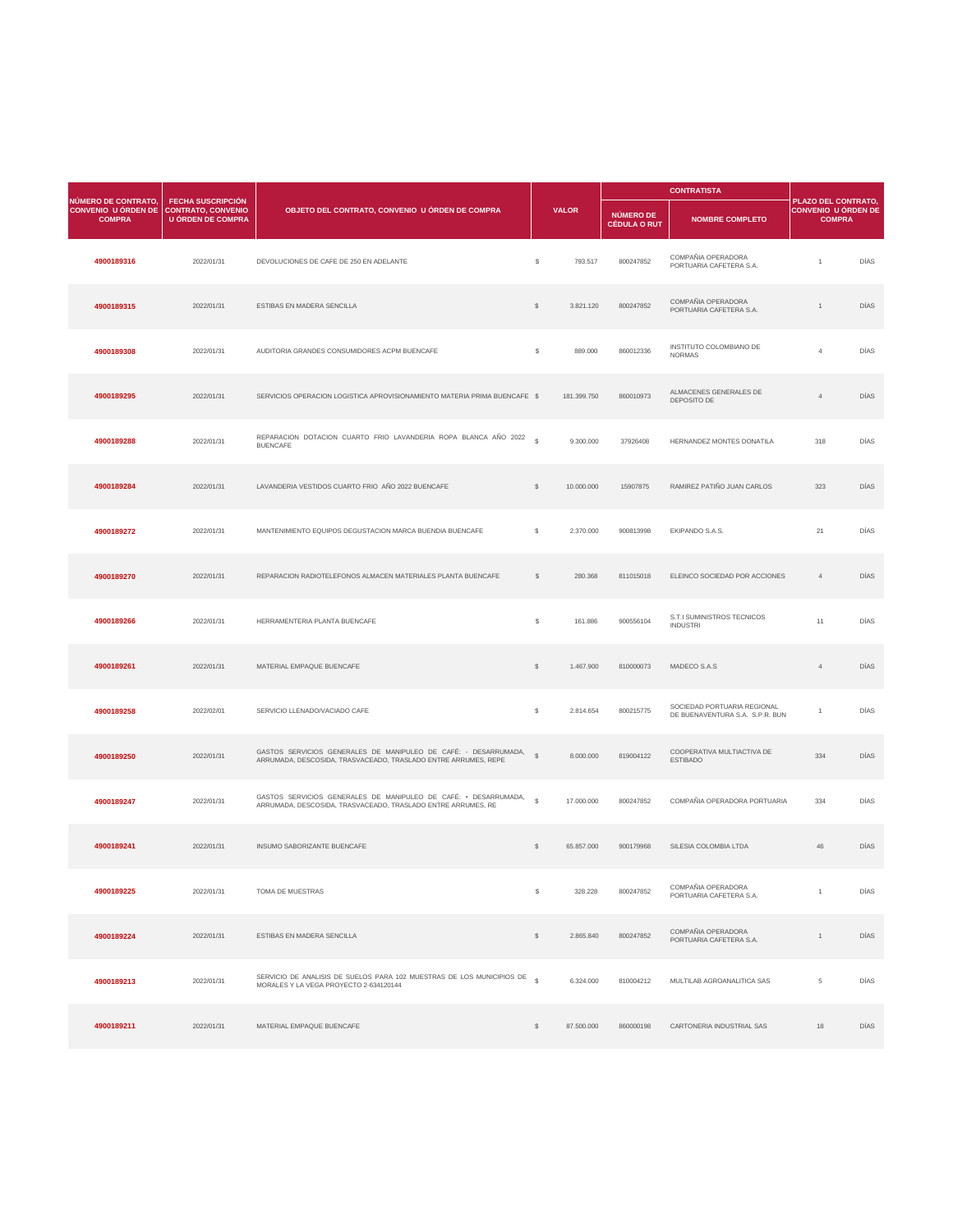| NÚMERO DE CONTRATO,                                     | <b>FECHA SUSCRIPCIÓN</b> |                                                               |                |               |                                  | <b>CONTRATISTA</b>                            | PLAZO DEL CONTRATO,                         |             |
|---------------------------------------------------------|--------------------------|---------------------------------------------------------------|----------------|---------------|----------------------------------|-----------------------------------------------|---------------------------------------------|-------------|
| CONVENIO U ÓRDEN DE CONTRATO, CONVENIO<br><b>COMPRA</b> | <b>U ÓRDEN DE COMPRA</b> | OBJETO DEL CONTRATO, CONVENIO U ÓRDEN DE COMPRA               |                | <b>VALOR</b>  | NÚMERO DE<br><b>CÉDULA O RUT</b> | <b>NOMBRE COMPLETO</b>                        | <b>CONVENIO U ÓRDEN DE</b><br><b>COMPRA</b> |             |
| 4900189207                                              | 2022/01/31               | MATERIAL EMPAQUE BUENCAFE                                     | $\mathcal{L}$  | 304.546.170   | 890928257                        | ALICO S.A.S                                   | 21                                          | DÍAS        |
| 4900189206                                              | 2022/01/31               | MATERIAL EMPAQUE BUENCAFE                                     | $\frac{1}{2}$  | 20.900.000    | 890913337                        | TOPFLIGHT ANDINA S.A.                         | 25                                          | <b>DÍAS</b> |
| 4900189204                                              | 2022/01/31               | MATERIAL EMPAQUE BUENCAFE                                     | $\mathcal{L}$  | 13.053.600    | 890907406                        | PLASTICOS TRUHER S.A                          | 21                                          | <b>DÍAS</b> |
| 4900189203                                              | 2022/01/31               | POLIZA MULTIRRIEGOS 2022 BUENCAFE                             | $\mathbb{S}$   | 3.392.175.567 | 890903407                        | <b>SEGUROS GENERALES</b><br>SURAMERICANA S.A. | 326                                         | <b>DÍAS</b> |
| 4900189201                                              | 2022/01/31               | MATERIAL EMPAQUE BUENCAFE                                     | $\mathcal{L}$  | 18.388.578    | 810000073                        | MADECO S.A.S                                  | 17                                          | <b>DÍAS</b> |
| 4900189200                                              | 2022/01/31               | SERVICIOS LOGISTICOS BUENCAFE AGENCIAMIENTO ADUANERO AÑO 2022 | $\mathbb{S}$   | 1.000.000     | 830050590                        | J.B. LOGISTIC LTDA.                           | 334                                         | <b>DÍAS</b> |
| 4900189196                                              | 2022/01/31               | MATERIAL EMPAQUE BUENCAFE                                     | $\mathfrak{S}$ | 8.681.000     | 800246805                        | PROFINAS SOCIEDAD POR<br><b>ACCIONES</b>      | 14                                          | DÍAS        |
| 4900189193                                              | 2022/01/31               | MATERIAL EMPAQUE BUENCAFE                                     | $\mathcal{L}$  | 27.208.000    | 800171939                        | <b>CONTIFLEX S.A</b>                          | 20                                          | <b>DÍAS</b> |

an di Kabupatén Ba

| 4900189191 | 2022/01/31 | MATERIAL EMPAQUE BUENCAFE                                                                                                                                                                                              | $\mathbb{S}$   | 1.150.000  | 805001509 | WM IMPRESORES S.A.                              | $\overline{7}$ | <b>DÍAS</b> |
|------------|------------|------------------------------------------------------------------------------------------------------------------------------------------------------------------------------------------------------------------------|----------------|------------|-----------|-------------------------------------------------|----------------|-------------|
| 4900189190 | 2022/01/31 | REPUESTOS VEHICULOS BUENCAFE                                                                                                                                                                                           | $\mathbb{S}$   | 12.067.833 | 890800120 | CASA LOPEZ S.A.                                 |                | <b>DÍAS</b> |
| 4900189182 | 2022/01/31 | ADECUACION PRECALENTADOR AGUA CALIENTE EXTRACCION PLANTA BUENCAFE                                                                                                                                                      | $\mathbb{S}$   | 7.640.000  | 900055948 | TALLER INDUSTRIAL SERVIACERO<br>S.A.S           | 18             | <b>DÍAS</b> |
| 4900189175 | 2022/01/31 | COMPRA DE 600 KG DE SEMILLA CERTIFICADA DE ACUERDO A ANS 2022 PARA LA<br>OFICINA CASANARE EN EL MARCO DEL PROYECTO FORTALECIMIENTO PRODUCTIVO \$<br>Y NECESIDAD PARA GERMINADORES COMUNITARIOS. RECURSOS FONC BP 76012 |                | 22.200.000 | 860007538 | FEDERACION NACIONAL DE<br><b>CAFETEROS</b>      | 300            | <b>DÍAS</b> |
| 4900189171 | 2022/01/31 | INTERMEDIACION ADUANERA IMPORTACIONES BUENCAFE                                                                                                                                                                         | \$             | 14.900.000 | 900542700 | ALIADOS EMPRESARIALES SAS                       | $\overline{4}$ | DÍAS        |
| 4900189168 | 2022/01/31 | CUOTA SOSTENIMIENTO BUENCAFE CONSEJO COLOMBIANO DE SEGURIDAD 2022                                                                                                                                                      | - SS           | 5.124.000  | 860007378 | CONSEJO COLOMBIANO DE<br><b>SEGURIDAD</b>       |                | <b>DÍAS</b> |
| 4900189167 | 2022/01/31 | MANTENIMIENTO VEHICULO BUENCAFE                                                                                                                                                                                        | $$\mathbb{S}$$ | 292.481    | 900760433 | CENTRO DE DIAGNOSTICO<br><b>AUTOMOTOR</b>       | 32             | <b>DÍAS</b> |
| 4900189166 | 2022/01/31 | TRADUCCION DOCUMENTOS AREA JURIDICA BUENCAFE                                                                                                                                                                           | $\mathcal{L}$  | 1.066.000  | 4323214   | JARAMILLO SANINT JOSE FERNANDO                  | $\overline{4}$ | <b>DÍAS</b> |
| 4900189165 | 2022/01/31 | TRANSPORTE MATERIAL EMPAQUE BUENCAFE                                                                                                                                                                                   | $\mathcal{L}$  | 3.840.000  | 890802337 | <b>COOPERATIVA DE</b><br><b>TRANSPORTADORES</b> |                | DÍAS        |
| 4900189164 | 2022/01/31 | ELEMENTOS SEGURIDAD INDUSTRIAL BUENCAFE                                                                                                                                                                                | S.             | 2.284.557  | 890800788 | SUMATEC S.A.S.                                  |                | <b>DÍAS</b> |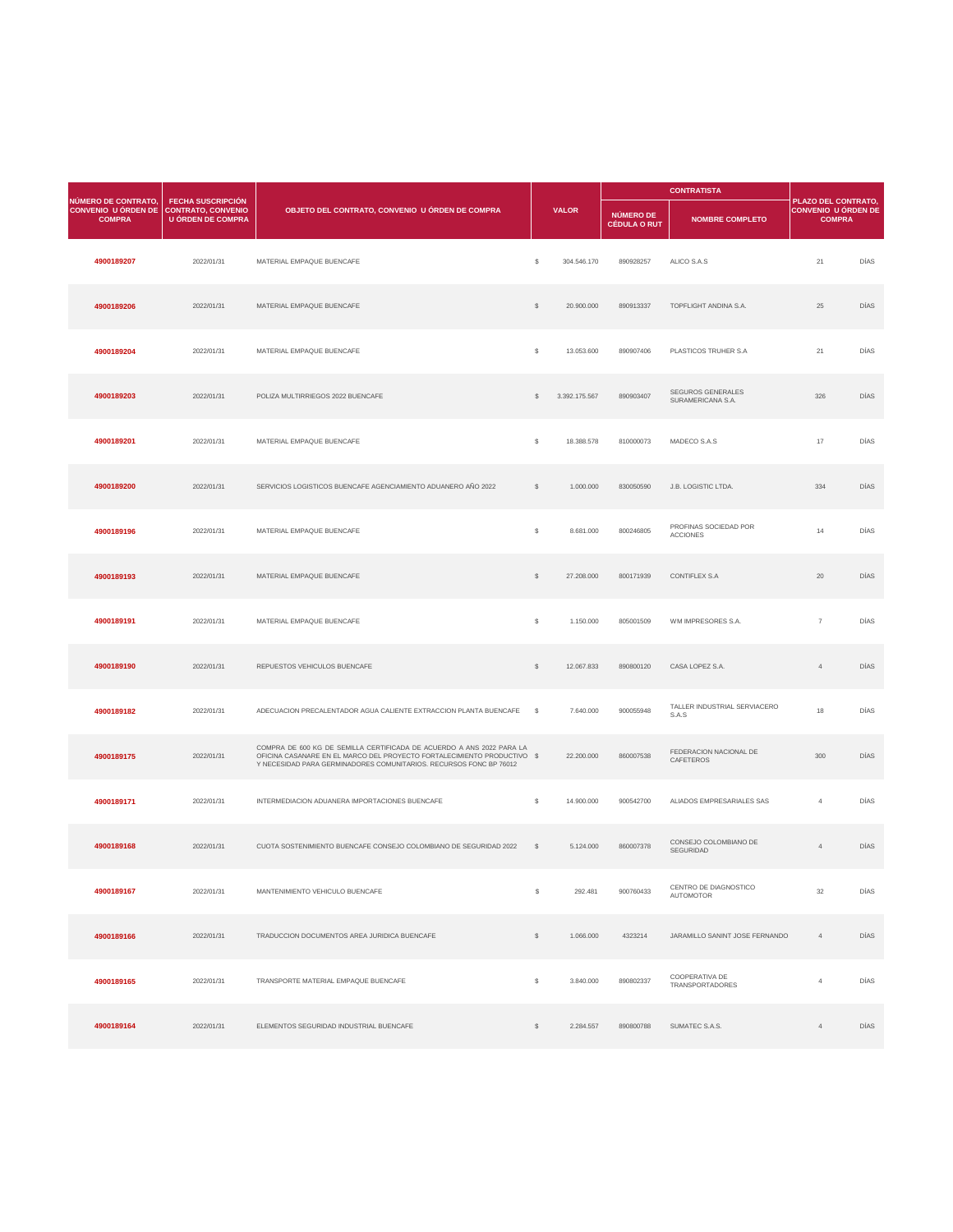| <b>NÚMERO DE CONTRATO,</b>                  | <b>FECHA SUSCRIPCIÓN</b>                              |                                                                                                                                                |               |              |                                         |                                               |                                                                    |             |
|---------------------------------------------|-------------------------------------------------------|------------------------------------------------------------------------------------------------------------------------------------------------|---------------|--------------|-----------------------------------------|-----------------------------------------------|--------------------------------------------------------------------|-------------|
| <b>CONVENIO U ÓRDEN DE</b><br><b>COMPRA</b> | <b>CONTRATO, CONVENIO</b><br><b>U ÓRDEN DE COMPRA</b> | OBJETO DEL CONTRATO, CONVENIO U ÓRDEN DE COMPRA                                                                                                |               | <b>VALOR</b> | <b>NÚMERO DE</b><br><b>CÉDULA O RUT</b> | <b>NOMBRE COMPLETO</b>                        | PLAZO DEL CONTRATO,<br><b>CONVENIO U ÓRDEN DE</b><br><b>COMPRA</b> |             |
| 4900189163                                  | 2022/01/31                                            | SERVICIO DE MANIPULEO PASTO AÑO 2022 DE ACUERDO A COTIZACION DE<br>COOPERATIVA DE TRABAJO BRACEROSCOOP.                                        | $\mathbb{S}$  | 25.000.000   | 814003090                               | COOPERATIVA DE TRABAJO<br><b>ASOCIADO</b>     | 333                                                                | <b>DÍAS</b> |
| 4900189162                                  | 2022/01/31                                            | <b>INSUMO SABORIZANTE BUENCAFE</b>                                                                                                             | $\mathcal{L}$ | 35.102.600   | 900785648                               | THE PERFECT FLAVOR S.A.S.                     | 35                                                                 | <b>DÍAS</b> |
| 4900189160                                  | 2022/01/31                                            | MATERIAL EMPAQUE BUENCAFE                                                                                                                      | -S            | 44.741.000   | 890319254                               | <b>SUPRAPAK S A.S</b>                         | 21                                                                 | DÍAS        |
| 4900189158                                  | 2022/01/31                                            | MANTENIMIENTO CORRECTIVO EN MURO Y CIELO EN UN AREA DEL LOCAL DONDE<br>SE UBICA LA FUNERARIA, EN EL EDIFICIO DEL CAFE, MUNICIPIO DE HELICONIA. | $\mathbb{S}$  | 908.600      | 900412085                               | CONSTRUCTODO GJJ S.A.S.                       |                                                                    | <b>DÍAS</b> |
| 4900189157                                  | 2022/01/31                                            | MANTENIMIENTO Y PINTURA A LAS OFICINAS 2202 Y 2218, DE PROPIEDAD DE LA<br>FEDERACION NACIONAL DE CAFETEROS, EN EL CENTRO COMERCIAL MONTERREY   |               | 2.602.182    | 900412085                               | CONSTRUCTODO GJJ S.A.S.                       |                                                                    | <b>DÍAS</b> |
| 4900189150                                  | 2022/01/29                                            | HORA HOMBRE CAFE DE EXPORTACION INSPECCION CAFETERA PUERTO DE<br>CARTAGENA FAC CART/2163                                                       |               | 91.955       | 800247852                               | COMPAÑIA OPERADORA<br>PORTUARIA CAFETERA S.A. | 15                                                                 | <b>DÍAS</b> |
| 4900189149                                  | 2022/01/29                                            | MANTENIMIENTO FLUJOMETRO EQUIPO METROLOGIA PLANTA BUENCAFE                                                                                     | S.            | 2.500.000    | 900015659                               | <b>VOLUMED S.A.S</b>                          | 48                                                                 | DÍAS        |
| 4900189148                                  | 2022/01/29                                            | MANTENIMENTO PREVENTIVO CORRECTIVO EQUIPOS IZAJE PLANTA BUENCAFE                                                                               | S.            | 77.000.000   | 800226013                               | TECNIYALE S.A.S.                              | 320                                                                | DÍAS        |

| 4900189147 | 2022/01/29 | REPARACION MOTORREDUCTORES PLANTA BUENCAFE                         | \$            | 110.000.000 | 900911036 | MOTORREDUCTORES Y EQUIPOS<br>S.A.S.                  | 320             | DÍAS        |
|------------|------------|--------------------------------------------------------------------|---------------|-------------|-----------|------------------------------------------------------|-----------------|-------------|
| 4900189146 | 2022/01/29 | MANTENIMIENTO BOMBA TEIKOKU SISTEMA REFRIGERACION PLANTA BUENCAFE  | $\mathbb{S}$  | 23.670.000  | 900055948 | TALLER INDUSTRIAL SERVIACERO<br>S.A.S                | 34              | <b>DÍAS</b> |
| 4900189145 | 2022/01/29 | MANTENIMIENTO ASCENSOR AÑO 2022 PLANTA BUENCAFE                    | $\mathcal{L}$ | 12.183.360  | 860005289 | ASCENSORES SCHINDLER DE<br><b>COLOMBIA</b>           | 320             | DÍAS        |
| 4900189144 | 2022/01/29 | MANTENIMIENTO ACONDICIONAMIENTO DUCTOS RECIBO CAFE PLANTA BUENCAFE | $\mathbb{S}$  | 5.940.000   | 900943143 | <b>INDUSTRIALES DEL EJE S.A.S</b>                    | 20              | <b>DÍAS</b> |
| 4900189143 | 2022/01/29 | REPUESTO MECANICO PLANTA BUENCAFE                                  | $\$\$         | 1.950.000   | 800226013 | TECNIYALE S.A.S.                                     | 10              | DÍAS        |
| 4900189142 | 2022/01/29 | ELEMENTO INSTRUMENTACION Y CONTROL PLANTA BUENCAFE                 | $\mathbb{S}$  | 17.504.000  | 900228307 | <b>TECNOVALVULAS SAS</b>                             | 9               | <b>DÍAS</b> |
| 4900189141 | 2022/01/29 | REPUESTO MECANICO PLANTA BUENCAFE                                  | \$            | 2.000.000   | 901068374 | MECANIZADOS Y MONTAJES<br><b>INDUSTRIALES</b>        | 10 <sup>°</sup> | <b>DÍAS</b> |
| 4900189140 | 2022/01/29 | ELEMENTO INSTRUMENTACION Y CONTROL PLANTA BUENCAFE                 | $\mathbb{S}$  | 2.185.000   | 830512338 | <b>INSTRUMENTOS Y MEDICIONES</b><br><b>INSDUSTRI</b> | 125             | <b>DÍAS</b> |
| 4900189139 | 2022/01/29 | ELEMENTO INSTRUMENTACION Y CONTROL PLANTA BUENCAFE                 | S.            | 13.083.103  | 900953704 | EQUISOL EQUIPOS Y SOLUCIONES<br>S.A.S.               | 20              | DÍAS        |
| 4900189138 | 2022/01/29 | ELEMENTO INSTRUMENTACION Y CONTROL PLANTA BUENCAFE                 |               | 12.971.488  | 900896981 | ENDRESS+HAUSER (COLOMBIA) S A<br>$\mathsf S$         | 41              | <b>DÍAS</b> |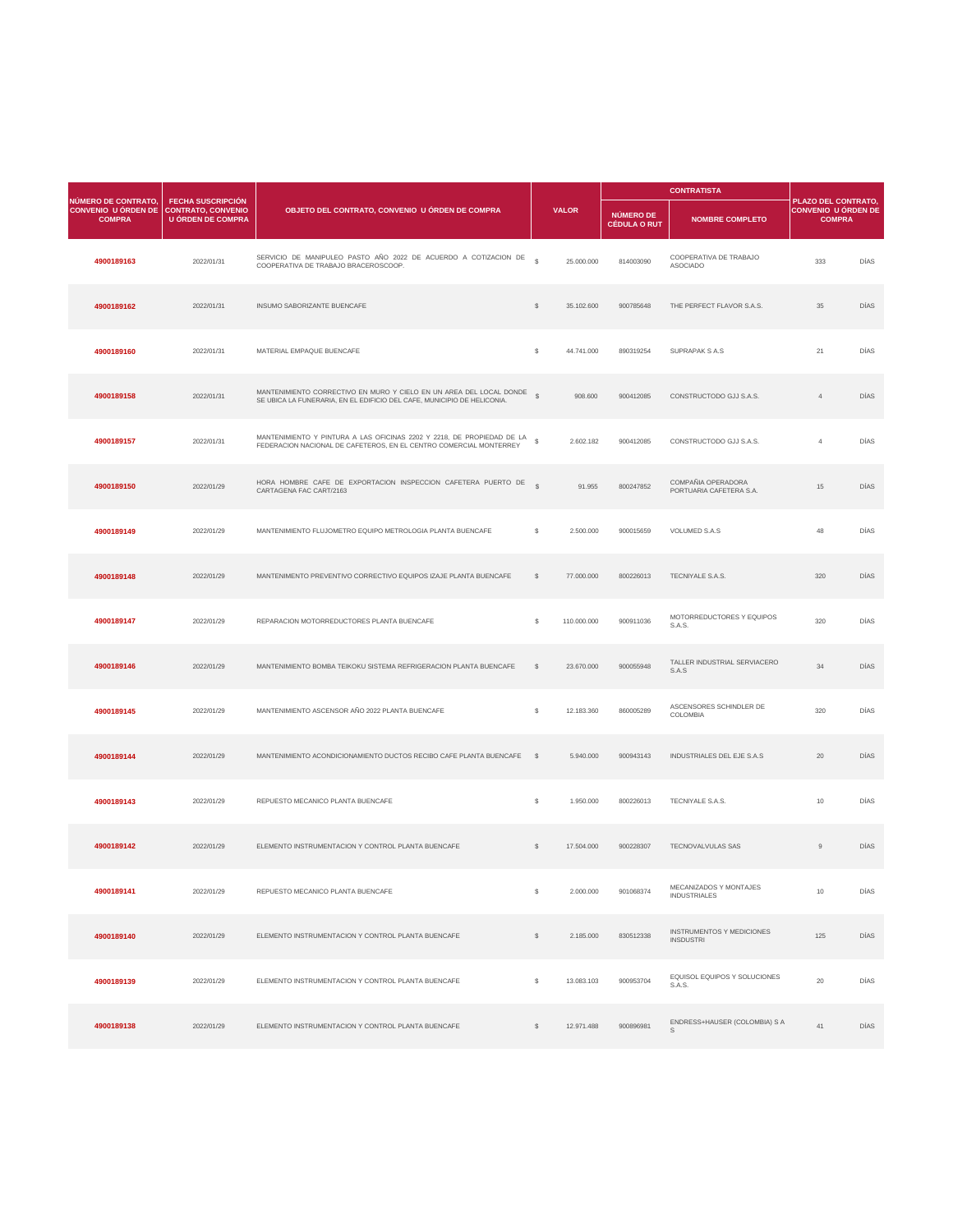| NÚMERO DE CONTRATO,                         | <b>FECHA SUSCRIPCIÓN</b>                              |                                                                                                                                    |                |              | <b>CONTRATISTA</b>                      |                                                      |                                                                    |             |
|---------------------------------------------|-------------------------------------------------------|------------------------------------------------------------------------------------------------------------------------------------|----------------|--------------|-----------------------------------------|------------------------------------------------------|--------------------------------------------------------------------|-------------|
| <b>CONVENIO U ÓRDEN DE</b><br><b>COMPRA</b> | <b>CONTRATO, CONVENIO</b><br><b>U ÓRDEN DE COMPRA</b> | OBJETO DEL CONTRATO, CONVENIO U ÓRDEN DE COMPRA                                                                                    |                | <b>VALOR</b> | <b>NÚMERO DE</b><br><b>CÉDULA O RUT</b> | <b>NOMBRE COMPLETO</b>                               | PLAZO DEL CONTRATO,<br><b>CONVENIO U ÓRDEN DE</b><br><b>COMPRA</b> |             |
| 4900189137                                  | 2022/01/29                                            | ELEMENTO INSTRUMENTACION Y CONTROL PLANTA BUENCAFE                                                                                 | $\mathbb{S}$   | 13.183.800   | 890106278                               | CASA DE LA VALVULA S.A.                              | 65                                                                 | <b>DÍAS</b> |
| 4900189136                                  | 2022/01/29                                            | REPUESTO MECANICO PLANTA BUENCAFE                                                                                                  | $\mathbb{S}$   | 16.013.164   | 890300768                               | LA BALINERA S.A.                                     | 6                                                                  | <b>DÍAS</b> |
| 4900189135                                  | 2022/01/28                                            | ALQUILER LINEA EMPAQUE DE FRASCOS 3 BUENCAFE                                                                                       | \$             | 33.769.850   | 900445797                               | PRODUEMPAK S.A.S                                     | $\overline{7}$                                                     | <b>DÍAS</b> |
| 4900189129                                  | 2022/01/28                                            | REPUESTO MECANICO PLANTA BUENCAFE                                                                                                  | $\mathbb{S}$   | 5.815.000    | 830026817                               | <b>FRENCHER SERVICIOS</b><br><b>INDUSTRIALES SAS</b> | 14                                                                 | <b>DÍAS</b> |
| 4900189112                                  | 2022/01/28                                            | ELEMENTO SEGURIDAD BUENCAFE                                                                                                        | $\mathcal{S}$  | 1.367.000    | 816004007                               | <b>ENCISO LTDA</b>                                   | $\overline{7}$                                                     | <b>DÍAS</b> |
| 4900189109                                  | 2022/01/28                                            | SS. GENERALES MANIPULEO DE CAFE:-MOVILIZACIÓN DE MERCANCÍAS - \$<br>TRASVACEOS -SELECCIÓN Y CLASIFICACIÓN DE EMPAQUES,QUE SE REALI |                | 30.000.000   | 811002397                               | COOPERATIVA DE TRABAJO<br>ASOCIADO DE                | 318                                                                | <b>DÍAS</b> |
| 4900189107                                  | 2022/01/28                                            | REPUESTO MECANICO PLANTA BUENCAFE                                                                                                  | $\mathfrak{S}$ | 611.176      | 830502922                               | INDUSTRIAL DE BANDAS SOCIEDAD                        | 21                                                                 | DÍAS        |
| 4900189100                                  | 2022/01/28                                            | REPUESTO ELECTRICO PLANTA BUENCAFE                                                                                                 |                | 384.500      | 800246759                               | RESISTENCIAS Y CONTROLES LTDA                        | 21                                                                 | <b>DÍAS</b> |

| 4900189093 | 2022/01/28 | REPUESTO MECANICO PLANTA BUENCAFE                                                                                                 | $\mathcal{L}$  | 2.120.800  | 900669643 | <b>FAMA MANTENIMIENTO S.A.S</b>      | 18             | <b>DÍAS</b> |
|------------|------------|-----------------------------------------------------------------------------------------------------------------------------------|----------------|------------|-----------|--------------------------------------|----------------|-------------|
| 4900189085 | 2022/01/28 | REPUESTO MECANICO PLANTA BUENCAFE                                                                                                 | $\frac{1}{2}$  | 6.108.000  | 901281826 | <b>IDEAS INDUSTRIALES CEN S.A.S</b>  | 21             | <b>DÍAS</b> |
| 4900189073 | 2022/01/28 | MATERIAL EMPAQUE BUENCAFE                                                                                                         | $\mathcal{L}$  | 10.560.000 | 890900118 | CRISTALERIA PELDAR S.A.              | 24             | DÍAS        |
| 4900189072 | 2022/01/28 | ELEMENTO PAPELERIA BUENCAFE                                                                                                       | $\frac{1}{2}$  | 258.000    | 890806968 | MOLANO LONDOÑO E HIJOS S.A.S.        | 14             | <b>DÍAS</b> |
| 4900189071 | 2022/01/28 | INSUMO INDUSTRIAL PLANTA BUENCAFE                                                                                                 | $\mathfrak{S}$ | 116.325    | 24709265  | VIVAS MORENO GILMA DEL CARMEN        | $\overline{7}$ | DÍAS        |
| 4900189069 | 2022/01/28 | ELEMENTO SEGURIDAD INDUSTRIAL BUENCAFÉ                                                                                            | $\frac{1}{2}$  | 1.100.000  | 37926408  | HERNANDEZ MONTES DONATILA            | $\overline{7}$ | DÍAS        |
| 4900189067 | 2022/01/28 | ELEMENTOS ASEO BUENCAFE                                                                                                           | \$             | 84.400     | 900221029 | <b>INVERSIONES GIRALDO AGUDELO Y</b> | $\overline{7}$ | DÍAS        |
| 4900189066 | 2022/01/28 | REPUESTO PARA MANTENIMIENTO DESPEDREGADORAS PINHALENSE DE LA<br>TRILLADORA BELLO. COTIZACIÓN ARSA NO. CCI-00015385 DE ENERO 24 DE |                | 743.968    | 890907841 | ALMACEN RODAMIENTOS S.A.             | 16             | DÍAS        |
| 4900189065 | 2022/01/28 | ELEMENTO PARA MANTENIMIENTO Y OPERACIÓN DUCTOS SISTEMA DE<br>VENTILACIÓN DE LA PLANTA DE SILOS BELLO. COTIZACIÓN ESTTOK #00721    | $\mathbb{S}$   | 840.000    | 43599440  | <b>GUARIN GARCIA DORIAN AMANDA</b>   | 18             | DÍAS        |
| 4900189064 | 2022/01/28 | ELEMENTO INSTRUMENTACION Y CONTROL PLANTA BUENCAFE                                                                                | S.             | 13.850.000 | 900935511 | <b>PRECISUR S A S</b>                | 35             | <b>DÍAS</b> |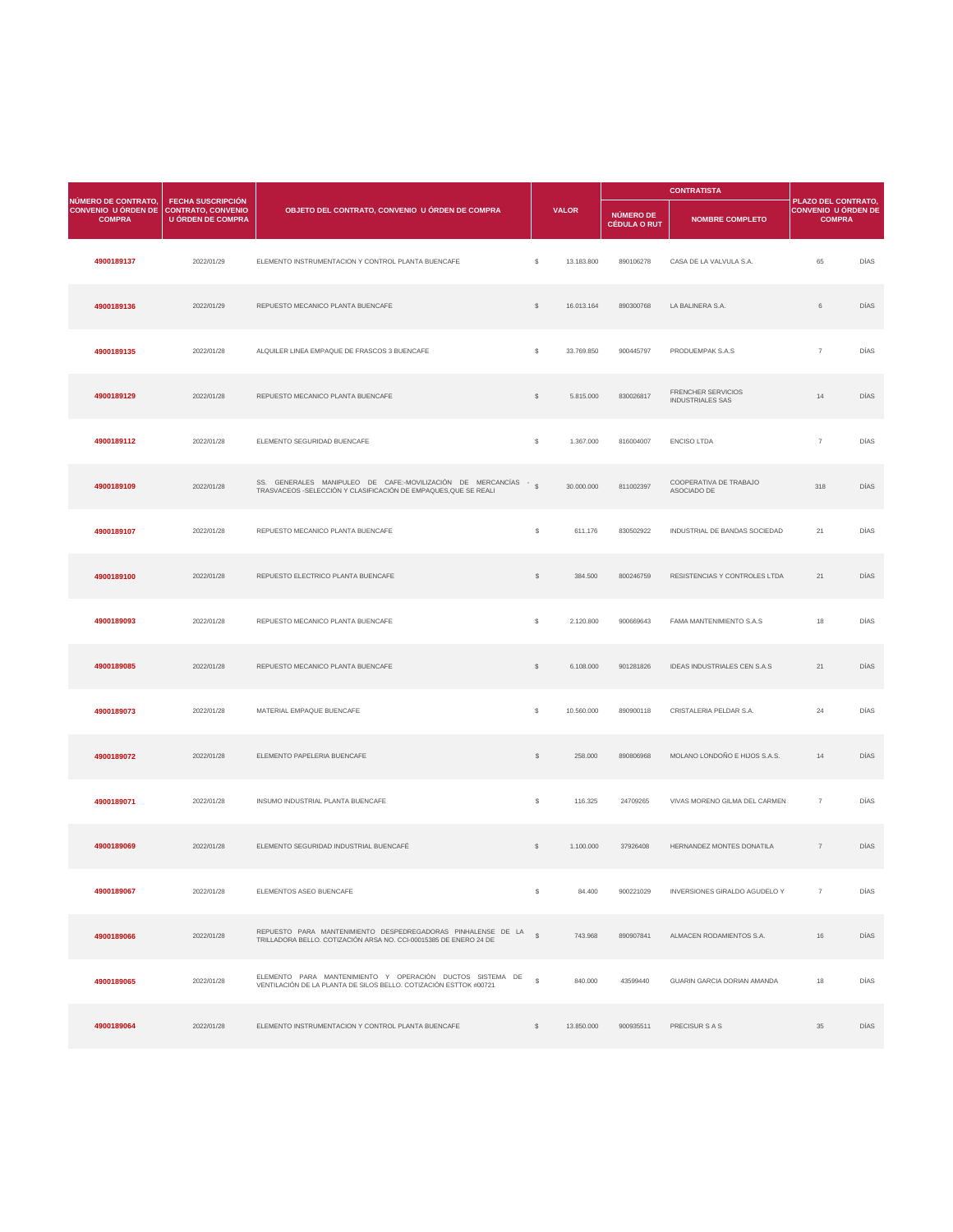|                                                                           | <b>FECHA SUSCRIPCIÓN</b>                              |                                                                                                                         |                         |              |                                  | <b>CONTRATISTA</b>                                   |                                                                           |             |
|---------------------------------------------------------------------------|-------------------------------------------------------|-------------------------------------------------------------------------------------------------------------------------|-------------------------|--------------|----------------------------------|------------------------------------------------------|---------------------------------------------------------------------------|-------------|
| <b>NÚMERO DE CONTRATO.</b><br><b>CONVENIO U ÓRDEN DE</b><br><b>COMPRA</b> | <b>CONTRATO, CONVENIO</b><br><b>U ÓRDEN DE COMPRA</b> | OBJETO DEL CONTRATO, CONVENIO U ÓRDEN DE COMPRA                                                                         |                         | <b>VALOR</b> | NÚMERO DE<br><b>CÉDULA O RUT</b> | <b>NOMBRE COMPLETO</b>                               | <b>PLAZO DEL CONTRATO,</b><br><b>CONVENIO U ÓRDEN DE</b><br><b>COMPRA</b> |             |
| 4900189062                                                                | 2022/01/28                                            | ELEMENTO INSTRUMENTACION Y CONTROL PLANTA BUENCAFE                                                                      | $\mathcal{L}$           | 79.472.406   | 900935511                        | PRECISUR S A S                                       | 35                                                                        | <b>DÍAS</b> |
| 4900189061                                                                | 2022/01/28                                            | REPUESTO MECANICO PLANTA BUENCAFE                                                                                       | $\mathcal{L}$           | 55.990.302   | 24709265                         | VIVAS MORENO GILMA DEL CARMEN                        | 35                                                                        | <b>DÍAS</b> |
| 4900189059                                                                | 2022/01/28                                            | ELEMENTO INSTRUMENTACION Y CONTROL PLANTA BUENCAFE                                                                      | $\mathcal{L}$           | 19.937.450   | 860507111                        | <b>INTER SERVICIOS ELECTRICOS ISE</b><br>SAS         | 48                                                                        | <b>DÍAS</b> |
| 4900189058                                                                | 2022/01/28                                            | MATERIAL EMPAQUE BUENCAFE                                                                                               | $\sqrt[6]{\frac{1}{2}}$ | 44.790.000   | 890800234                        | EDITORIAL LA PATRIA S.A.                             | 24                                                                        | <b>DÍAS</b> |
| 4900189056                                                                | 2022/01/28                                            | REPUESTO MECANICO PLANTA BUENCAFE                                                                                       | $\mathcal{L}$           | 183.003      | 811009178                        | <b>INDUHERZIG S.A.</b>                               | 21                                                                        | <b>DÍAS</b> |
| 4900189054                                                                | 2022/01/28                                            | MATERIAL EMPAQUE BUENCAFE                                                                                               | -S                      | 213.211.000  | 890300406                        | CARTON DE COLOMBIA S.A.                              | 15                                                                        | <b>DÍAS</b> |
| 4900189052                                                                | 2022/01/28                                            | ELEMENTO INSTRUMENTACION Y CONTROL PLANTA BUENCAFE                                                                      | S.                      | 15.665.727   | 860055583                        | <b>EQUIPOS Y CONTROLES</b><br><b>INDUSTRIALES S.</b> | 21                                                                        | DÍAS        |
| 4900189051                                                                | 2022/01/28                                            | REPARACION DE CUBIERTA EN TEJA DE ETERNIT POR ROTURA EN LA BODEGA §<br>DONDE ESTA UBICADO EL CDA, MUNICIPIO DE BARBOSA. |                         | 495.600      | 900412085                        | CONSTRUCTODO GJJ S.A.S.                              | 6                                                                         | <b>DÍAS</b> |

| 4900189048 | 2022/01/28 | ELEMENTO INSTRUMENTACION Y CONTROL PLANTA BUENCAFE                                                                                   | $\mathbb{S}$   | 68.543.471 | 900255884 | SCHNEIDER ELECTRIC SYSTEMS<br>COLOMBIA        | 21             | <b>DÍAS</b> |
|------------|------------|--------------------------------------------------------------------------------------------------------------------------------------|----------------|------------|-----------|-----------------------------------------------|----------------|-------------|
| 4900189043 | 2022/01/28 | TARIFA MEMBRESÍA 2022 PRODUCTORES REF. 30001 HACEN PARTE INTEGRAL DE LA \$<br>PRESENTE ORDEN DE COMPRA LOS DOCUMENTOS DEL PROCESO SA |                | 14.987.352 | 444444444 | <b>GLOBAL COFFEE PLATFORM</b>                 |                | <b>DÍAS</b> |
| 4900189041 | 2022/01/28 | REPUESTO MECANICO PLANTA BUENCAFE                                                                                                    | $\mathfrak{S}$ | 60.000     | 800078269 | RODANDO S.A.S                                 | 5              | <b>DÍAS</b> |
| 4900189037 | 2022/01/28 | MATERIAL EMPAQUE BUENCAFE                                                                                                            | $\mathcal{L}$  | 140.000    | 900115658 | <b>TITADSU SAS</b>                            | $\overline{2}$ | <b>DÍAS</b> |
| 4900189030 | 2022/01/28 | TRANSPORTE VISITA CLIENTE BUENCAFE                                                                                                   | $\mathcal{L}$  | 480.000    | 30302790  | <b>BLANDON CASTAÑO GLADIS</b>                 | $\mathcal{S}$  | DÍAS        |
| 4900189027 | 2022/01/28 | TRANSPORTE VISITA CLIENTE BUENCAFE                                                                                                   | $\frac{1}{2}$  | 260.000    | 890802386 | <b>COOPERATIVA DE</b><br>TRANSPORTADORES DE   | $\mathcal{S}$  | <b>DÍAS</b> |
| 4900189026 | 2022/01/28 | MANTENIMIENTO VEHICULOS BUENCAFE AÑO 2022                                                                                            | -S             | 85.000.000 | 4550825   | BUSTAMANTE VERGARA FERNANDO<br><b>ANTONIO</b> | 337            | DÍAS        |
| 4900189012 | 2022/01/28 | MANTENIMIENTO PORTA PLATOS BOMBA GROUNDFUS TORREFACCION PLANTA \$<br><b>BUENCAFE</b>                                                 |                | 14.858.145 | 811009178 | <b>INDUHERZIG S.A.</b>                        | 8              | <b>DÍAS</b> |
| 4900189005 | 2022/01/28 | COMBUSTIBLE VEHICULOS BUENCAFE AÑO 2022                                                                                              | \$             | 32.327.600 | 10227058  | JIMENEZ GARCIA FERNANDO                       | 321            | DÍAS        |
| 4900189003 | 2022/01/28 | CALIBRACION EQUIPOS METROLOGIA BUENCAFE                                                                                              | $\mathcal{L}$  | 398.000    | 890325192 | DETECTO DE COLOMBIA LTDA                      | $\overline{7}$ | <b>DÍAS</b> |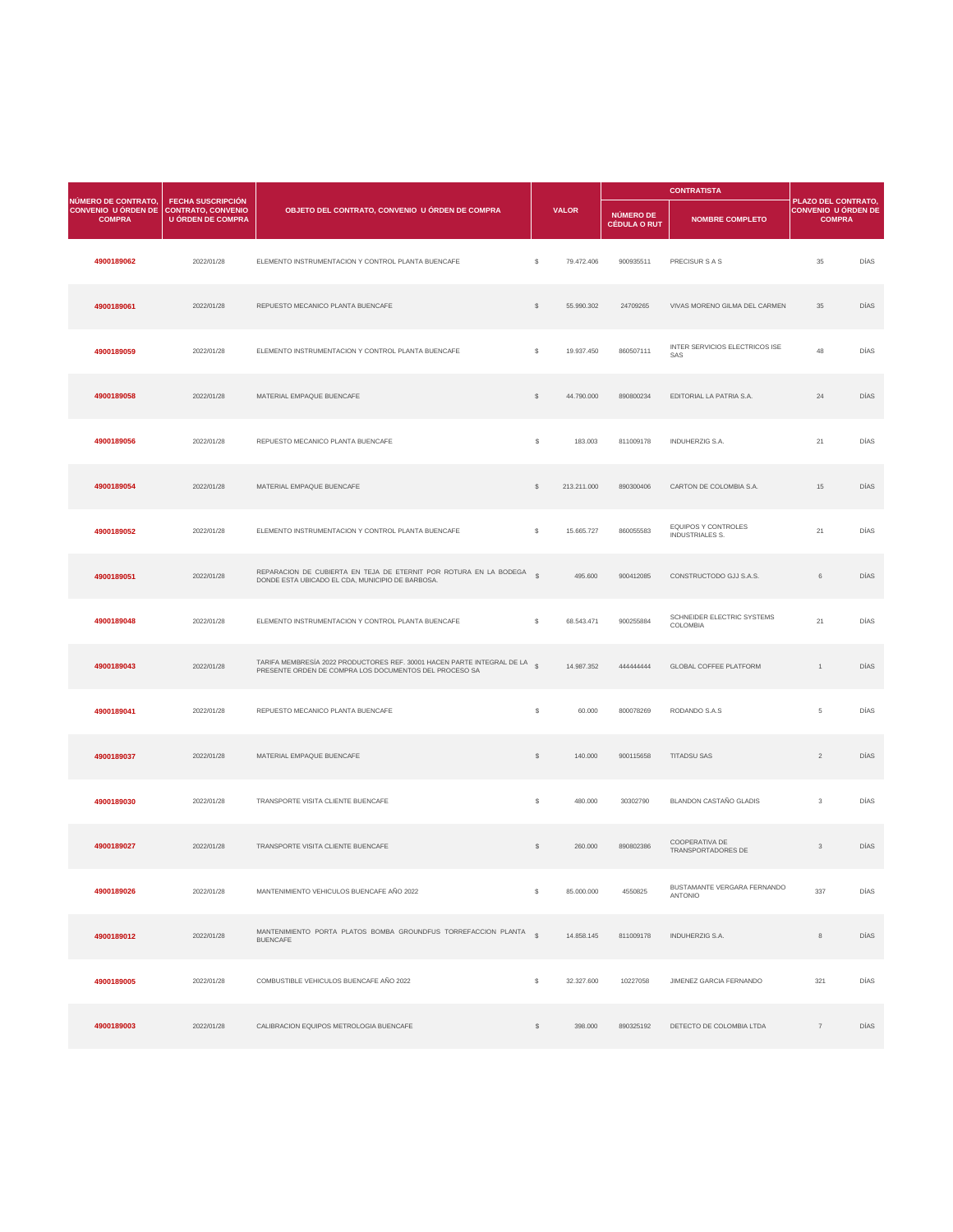| <b>NÚMERO DE CONTRATO.</b>                              | <b>FECHA SUSCRIPCIÓN</b> |                                                                                                                                 |               |              |                                  | <b>CONTRATISTA</b>                          | <b>PLAZO DEL CONTRATO,</b>                  |             |
|---------------------------------------------------------|--------------------------|---------------------------------------------------------------------------------------------------------------------------------|---------------|--------------|----------------------------------|---------------------------------------------|---------------------------------------------|-------------|
| CONVENIO U ÓRDEN DE CONTRATO, CONVENIO<br><b>COMPRA</b> | <b>U ÓRDEN DE COMPRA</b> | OBJETO DEL CONTRATO, CONVENIO U ÓRDEN DE COMPRA                                                                                 |               | <b>VALOR</b> | NÚMERO DE<br><b>CÉDULA O RUT</b> | <b>NOMBRE COMPLETO</b>                      | <b>CONVENIO U ÓRDEN DE</b><br><b>COMPRA</b> |             |
| 4900188998                                              | 2022/01/28               | INSUMO LABORATORIO CALIDAD BUENCAFE                                                                                             | $\mathcal{L}$ | 1.764.195    | 860000100                        | <b>HACH COLOMBIA SAS</b>                    | $\overline{7}$                              | DÍAS        |
| 4900188997                                              | 2022/01/28               | INSUMO LABORATORIO BUENCAFE                                                                                                     | $\mathcal{L}$ | 315.600      | 800154351                        | <b>BLAMIS DOTACIONES LABORATORIO</b><br>SAS | $\overline{7}$                              | <b>DÍAS</b> |
| 4900188993                                              | 2022/01/28               | PÓLIZA COLECTIVA DE CUMPLIMIENTO PARA CONTRATOS CELEBRADOS CON<br>ARRENDATARIOS EN EL CENTRO COMERCIAL MONTERREY VIGENCIA 2022. | $\mathbb{S}$  | 25.210.084   | 860002180                        | SEGUROS COMERCIALES BOLIVAR<br>S.A.         | 365                                         | DÍAS        |
| 4900188989                                              | 2022/01/27               | ELEMENTO INSTRUMENTACION Y CONTROL PLANTA BUENCAFE                                                                              | \$            | 3.908.352    | 890315310                        | SINCRON DISEÑO ELECTRONICO<br>S.A.S         | 98                                          | DÍAS        |
| 4900188988                                              | 2022/01/27               | ELEMENTOS QUIMICOS PLANTA BUENCAFE                                                                                              | \$            | 14.480.000   | 860005114                        | MESSER COLOMBIA S.A.                        | 102                                         | DÍAS        |
| 4900188987                                              | 2022/01/27               | REPUESTO MECANICO PLANTA BUENCAFE                                                                                               |               | 10.531.188   | 800078269                        | RODANDO S.A.S                               | 11                                          | <b>DÍAS</b> |
| 4900188986                                              | 2022/01/27               | REPUESTO MECANICO PLANTA BUENCAFE                                                                                               | $\mathcal{L}$ | 11.461.468   | 890907841                        | ALMACEN RODAMIENTOS S.A.                    | 22                                          | DÍAS        |
| 4900188984                                              | 2022/01/27               | MANTENIMIENTO BANDEJAS PORTAPRODUCTOS LIOFILIZACIONES PLANTA<br><b>BUENCAFE</b>                                                 | $\mathcal{L}$ | 30.000.000   | 900983646                        | <b>INDUMET CORP S.A.S.</b>                  | 322                                         | DÍAS        |

| 4900188978 | 2022/01/27 | REPARACION EJE VENTILADOR KATHABAR 2 PLANTA BUENCAFE                                                                                        | $\mathbb{S}$  | 5.465.000   | 900770307 | SIMES CALDAS S.A.S.                      | 22             | <b>DÍAS</b> |
|------------|------------|---------------------------------------------------------------------------------------------------------------------------------------------|---------------|-------------|-----------|------------------------------------------|----------------|-------------|
| 4900188972 | 2022/01/27 | SUMINISTRO DE MATERIALES (CEMENTO)PARA EJECUCION DE OBRAS EN \$<br>DESARROLLO DEL CONVENIO PLACAS HUELLAS CHINCHINA C21-1678                |               | 23.715.653  | 890806999 | ARMETALES S.A.                           | 62             | <b>DÍAS</b> |
| 4900188970 | 2022/01/27 | SUMINISTRO DE MATERIALES PARA EJECUCION DE OBRAS EN DESARROLLO DEL \$<br>CONVENIO PLACAS HUELLAS SAN JOSE C21-1694VARILLA DE HIERRO DE 1/4" |               | 11.847.720  | 901094820 | ALMACEN FERRAMAR HENAO SAS               | 62             | <b>DÍAS</b> |
| 4900188959 | 2022/01/27 | MATERIAL EMPAQUE BUENCAFE                                                                                                                   | $\mathcal{L}$ | 370.944.000 | 830120152 | COMPAÑIA PRODUCTORA DE<br><b>ENVASES</b> | 29             | <b>DÍAS</b> |
| 4900188955 | 2022/01/27 | MUEBLES ENSEREES BUENCAFE                                                                                                                   | $\mathbb{S}$  | 15.403.560  | 900438684 | MANIMUEBLES S.A.S.                       | 11             | DÍAS        |
| 4900188927 | 2022/01/27 | ORDEN DE SERVICIO DE ENVIO MUESTRAS DE CAFE 2022 FONDO NACIONAL DEL §<br>CAFE CON LOS SIGUIENTES CODIGOS SERVICIO: ARMENIA FONDO NAC        |               | 40.000.000  | 860512330 | SERVIENTREGA S.A.                        | 338            | <b>DÍAS</b> |
| 4900188918 | 2022/01/27 | INSUMO INDUSTRIAL PLANTA BUENCAFÉ                                                                                                           | \$            | 27.112.980  | 830039854 | ECOLAB COLOMBIA S.A.                     | 8              | <b>DÍAS</b> |
| 4900188911 | 2022/01/27 | ELEMENTOS PVC PARA MANTENIMIENTO DE FLUJOS ENTRE EQUIPOS DE LA 5<br>TRILLADORA BELLO. COTIZACIÓN DEPÓSITOS MIRANDA DE ENERO 20 DE           |               | 5.873.900   | 890907848 | <b>DEPOSITOS MIRANDA SAS</b>             | 19             | DÍAS        |
| 4900188903 | 2022/01/27 | <b>INSUMO SABORIZANTE BUENCAFE</b>                                                                                                          | $\mathbb{S}$  | 7.951.050   | 800104479 | AROMATICOS DE OCCIDENTE S.A.S.           | 3 <sup>1</sup> | DÍAS        |
| 4900188894 | 2022/01/27 | REPUESTO MECANICO PLANTA BUENCAFE                                                                                                           | <sup>\$</sup> | 335.350     | 890300768 | LA BALINERA S.A.                         |                | DÍAS        |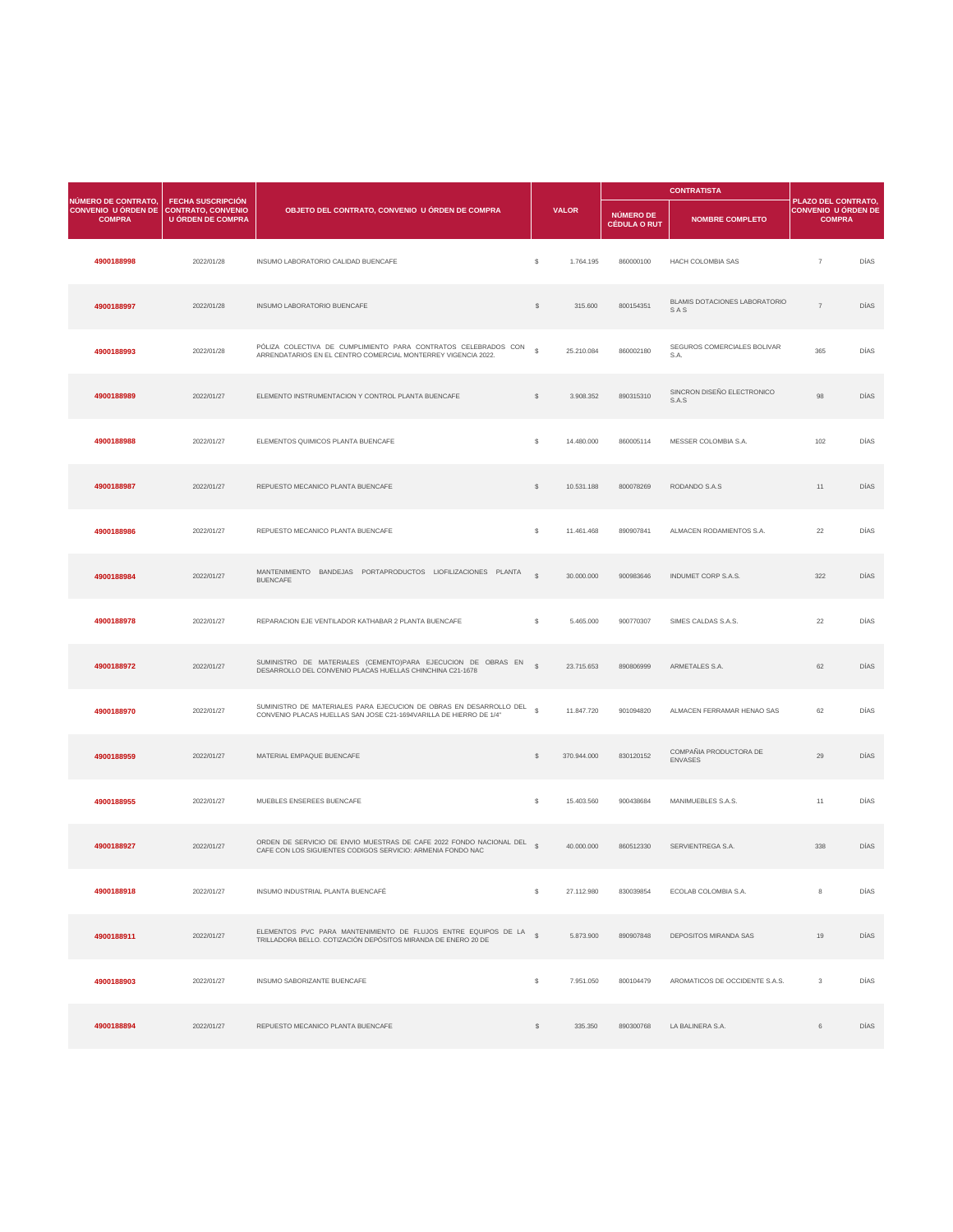|                                                                                       |                                                      |                                                                                                                                     |               |              | <b>CONTRATISTA</b>               |                                               |                                                                           |             |
|---------------------------------------------------------------------------------------|------------------------------------------------------|-------------------------------------------------------------------------------------------------------------------------------------|---------------|--------------|----------------------------------|-----------------------------------------------|---------------------------------------------------------------------------|-------------|
| <b>NÚMERO DE CONTRATO,</b><br>CONVENIO U ÓRDEN DE CONTRATO, CONVENIO<br><b>COMPRA</b> | <b>FECHA SUSCRIPCIÓN</b><br><b>U ÓRDEN DE COMPRA</b> | OBJETO DEL CONTRATO, CONVENIO U ÓRDEN DE COMPRA                                                                                     |               | <b>VALOR</b> | NÚMERO DE<br><b>CÉDULA O RUT</b> | <b>NOMBRE COMPLETO</b>                        | <b>PLAZO DEL CONTRATO,</b><br><b>CONVENIO U ÓRDEN DE</b><br><b>COMPRA</b> |             |
| 4900188886                                                                            | 2022/01/27                                           | REPUESTO MECANICO PLANTA BUENCAFE                                                                                                   | $\mathcal{L}$ | 13.027.500   | 805012871                        | RENSSOTO S.A.                                 | 22                                                                        | DÍAS        |
| 4900188878                                                                            | 2022/01/27                                           | PUBLICACIÓN DEL PLAN UNIDOS POR LA COSECHA CAFETERA EN LA REVISTA §<br>DESTINO CAFÉ                                                 |               | 1.000.000    | 10258794                         | CASTAÑO MOLINA FABIO                          | 76                                                                        | DÍAS        |
| 4900188872                                                                            | 2022/01/27                                           | MANTENIMIENTO VEHICULOS BUENCAFE                                                                                                    | \$            | 545.000      | 4550825                          | BUSTAMANTE VERGARA FERNANDO<br><b>ANTONIO</b> |                                                                           | DÍAS        |
| 4900188871                                                                            | 2022/01/27                                           | SERVICIOS LOGISTICOS BUENCAFE ALQUILER GEN SET CONTENEDORES                                                                         | $\frac{1}{2}$ | 1.500.000    | 900641692                        | <b>ECONTAINERS S.A.S</b>                      |                                                                           | <b>DÍAS</b> |
| 4900188850                                                                            | 2022/01/27                                           | TRANSPORTE DE CISCO BUENCAFE                                                                                                        | $\mathcal{L}$ | 1.600.000    | 900388525                        | MAESTRI ON TRACK S.A.S.                       |                                                                           | DÍAS        |
| 4900188845                                                                            | 2022/01/27                                           | CUOTA AFILIACION BUENCAFE ICONTEC AÑO 2022                                                                                          | $\mathbb{S}$  | 2.258.739    | 860012336                        | INSTITUTO COLOMBIANO DE<br><b>NORMAS</b>      |                                                                           | <b>DÍAS</b> |
| 4900188843                                                                            | 2022/01/27                                           | MANTENIMIENTO DE LA PLANTA ELECTRICA CUMMINS/ONAN NT 855 EN FORMA \$<br>BIMESTRAL EN UN TOTAL DE SEIS (6) VISITA POR AÑO COTIZACION |               | 1.334.520    | 816003745                        | SERVICIOS DIESEL DE COLOMBIA<br><b>LTDA</b>   | 369                                                                       | DÍAS        |
| 4900188841                                                                            | 2022/01/27                                           | MONTAJE PERGOLA AREA ADMINISTRATIVA PLANTA BUENCAFE                                                                                 | $\mathcal{S}$ | 17.601.481   | 75098526                         | JARAMILLO HOYOS NICOLAS                       | 22                                                                        | DÍAS        |

| 4900188827 | 2022/01/27 | ELEMENTO INSTRUMENTACION Y CONTROL PLANTA BUENCAFE                                                                                 | $\mathcal{L}$ | 16.774.000     | 800061585 | <b>FESTO S.A.S</b>                            | 36  | <b>DÍAS</b> |
|------------|------------|------------------------------------------------------------------------------------------------------------------------------------|---------------|----------------|-----------|-----------------------------------------------|-----|-------------|
| 4900188826 | 2022/01/27 | COMPRA MATERIAL LAMINADO PARA EMPAQUE DE TOSTADO/MOLIDO POR<br>REQUERIMIENTO DE COMERCIAL VERDE; COMPROMISO 2022 HACEN PARTE IN    | $\mathbb{S}$  | 26.359.200     | 890928257 | ALICO S.A.S                                   | 63  | <b>DÍAS</b> |
| 4900188819 | 2022/01/27 | ORDEN DE SERVICIOS CONTROL A LAS EXPORTACIONES 2022 ESTE PEDIDO HACE<br>PARTE DEL CONTRATO DE MANDATO FIRMADO CON ALMACAFE HACEN P | $\mathbb{S}$  | 10.344.206.000 | 860010973 | ALMACENES GENERALES DE<br>DEPOSITO DE         | 337 | DÍAS        |
| 4900188810 | 2022/01/27 | ELEMENTO FERRETERIA PLANTA BUENCAFE                                                                                                | $\mathcal{L}$ | 532.800        | 890800788 | SUMATEC S.A.S.                                | 8   | <b>DÍAS</b> |
| 4900188809 | 2022/01/27 | ELEMENTO FERRETERIA PLANTA BUENCAFE                                                                                                | $\mathcal{L}$ | 1.732.230      | 900556104 | S.T.I SUMINISTROS TECNICOS<br><b>INDUSTRI</b> | 118 | DÍAS        |
| 4900188808 | 2022/01/27 | ELEMENTO INSTRUMENTACION Y CONTROL PLANTA BUENCAFE                                                                                 | $\mathcal{L}$ | 11.038.646     | 860531287 | MELEXA S.A.S                                  | 6   | <b>DÍAS</b> |
| 4900188807 | 2022/01/26 | LUBRICANTES INDUSTRIALES PLANTA BUENCAFE                                                                                           | \$            | 80.691.020     | 900007124 | LUBRITER R & Q S.A.S                          | 323 | <b>DÍAS</b> |
| 4900188806 | 2022/01/26 | LUBRICANTES INDUSTRIALES PLANTA BUENCAFE                                                                                           | $\mathbb{S}$  | 279.871.780    | 900275200 | LUBRICAFE S.A.S                               | 323 | <b>DÍAS</b> |
| 4900188805 | 2022/01/26 | LUBRICANTES INDUSTRIALES PLANTA BUENCAFE                                                                                           | $\mathcal{L}$ | 2.384.417      | 890800788 | SUMATEC S.A.S.                                | 323 | <b>DÍAS</b> |
| 4900188804 | 2022/01/26 | LUBRICANTES INDUSTRIALES PLANTA BUENCAFE                                                                                           | $\mathcal{L}$ | 6.400.000      | 860507111 | <b>INTER SERVICIOS ELECTRICOS ISE</b><br>SAS  | 323 | <b>DÍAS</b> |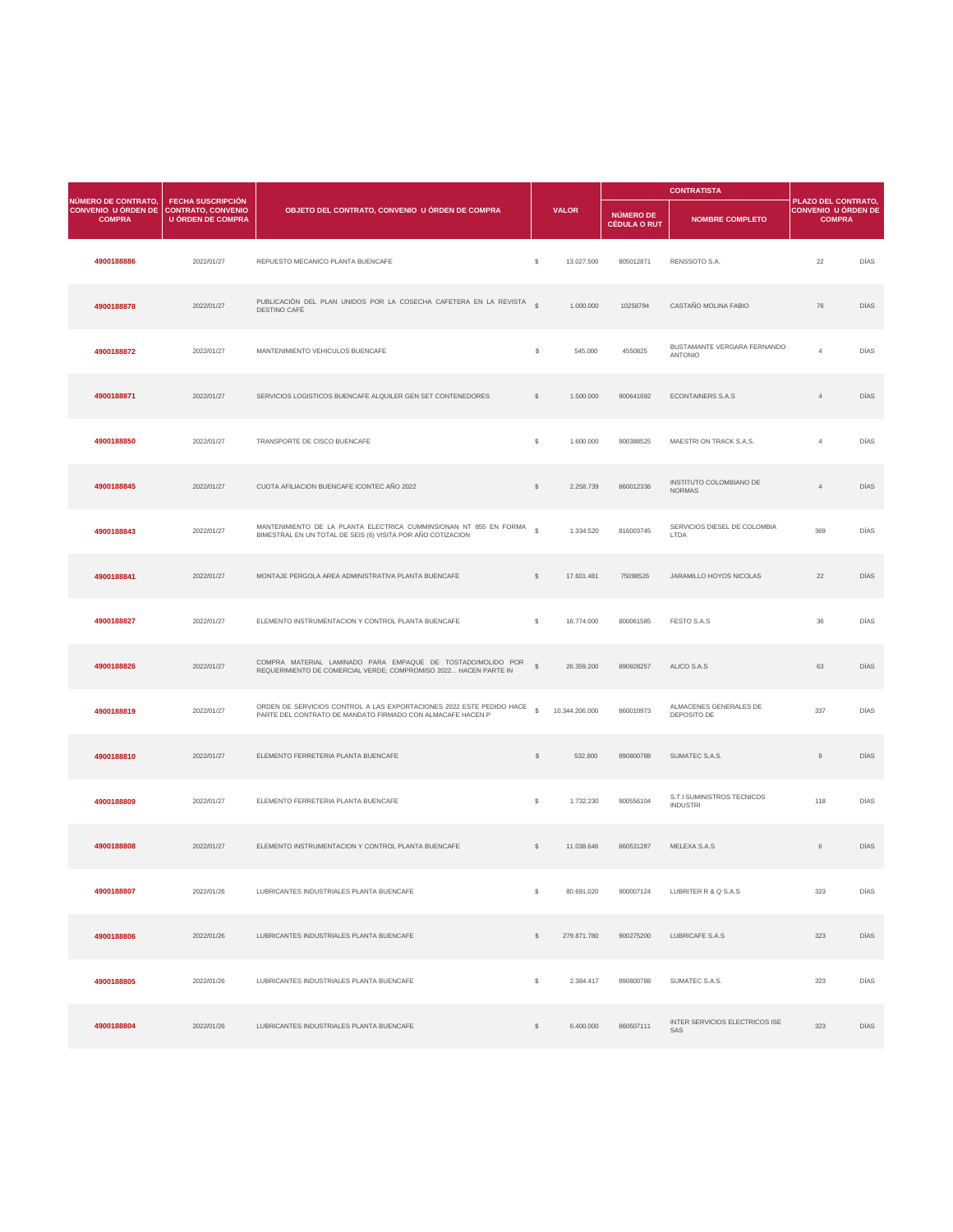|                                                                    |                                                                                   |                                                                                                                         |               |              |                                  | <b>CONTRATISTA</b>                            |                                                                    |             |
|--------------------------------------------------------------------|-----------------------------------------------------------------------------------|-------------------------------------------------------------------------------------------------------------------------|---------------|--------------|----------------------------------|-----------------------------------------------|--------------------------------------------------------------------|-------------|
| NÚMERO DE CONTRATO,<br><b>CONVENIO U ÓRDEN DE</b><br><b>COMPRA</b> | <b>FECHA SUSCRIPCIÓN</b><br><b>CONTRATO, CONVENIO</b><br><b>U ÓRDEN DE COMPRA</b> | OBJETO DEL CONTRATO, CONVENIO U ÓRDEN DE COMPRA                                                                         |               | <b>VALOR</b> | NÚMERO DE<br><b>CÉDULA O RUT</b> | <b>NOMBRE COMPLETO</b>                        | PLAZO DEL CONTRATO,<br><b>CONVENIO U ÓRDEN DE</b><br><b>COMPRA</b> |             |
| 4900188803                                                         | 2022/01/26                                                                        | LUBRICANTES INDUSTRIALES PLANTA BUENCAFE                                                                                | \$            | 73.439.520   | 830036006                        | MAYEKAWA COLOMBIA S.A.S                       | 323                                                                | <b>DÍAS</b> |
| 4900188802                                                         | 2022/01/26                                                                        | ELEMENTO INSTRUMENTACION Y CONTROL PLANTA BUENCAFE                                                                      | $\mathbb{S}$  | 17.483.082   | 900606828                        | CONTROL Y AUTOMATIZACION<br><b>INDUSTRIAL</b> | 37                                                                 | <b>DÍAS</b> |
| 4900188800                                                         | 2022/01/26                                                                        | ACONDICIONAMIENTO ACCESO VEHICULAR PTAR PLANTA BUENCAFE                                                                 | $\mathcal{L}$ | 20.266.234   | 900622954                        | <b>CUBIKAR SAS</b>                            | 23                                                                 | <b>DÍAS</b> |
| 4900188781                                                         | 2022/01/26                                                                        | CORRECTOR BL CORRESPONDE A CAFÉ VERDE POR SOLICITUD DEL CLIENTE<br>INSPECCION CAFETEA PUERTO DE CARTAGENA FAC FL/286673 | $\mathbb{S}$  | 199.366      | 900298043                        | HAPAG LLOYD COLOMBIA LTDA.                    | 8                                                                  | <b>DÍAS</b> |
| 4900188774                                                         | 2022/01/26                                                                        | TRANSPORTE MATERIALES ACTIVIDADES PROMOCIONALES BUENCAFE 2022                                                           | \$            | 11.000.000   | 860512330                        | SERVIENTREGA S.A.                             | 339                                                                | <b>DÍAS</b> |
| 4900188763                                                         | 2022/01/26                                                                        | CUOTA SOSTENIMIENTO CORPORADOS BUENCAFE 2022                                                                            |               | 26.601.672   | 890803296                        | <b>CORPORACION CENTRO MANIZALES</b>           | 339                                                                | <b>DÍAS</b> |
| 4900188758                                                         | 2022/01/26                                                                        | MATERIALES PARA MANTENIMIENTO DE LA PLANTA ELECTRICA DE EMERGENCIA<br>DE LA TRILLADORA ALMATRILLA                       | $\mathbb{S}$  | 1.434.600    | 816003745                        | SERVICIOS DIESEL DE COLOMBIA<br><b>LTDA</b>   | 33                                                                 | <b>DÍAS</b> |
| 4900188756                                                         | 2022/01/26                                                                        | CUOTA SOSTENIMIENTO BUENCAFE ANDI 2022                                                                                  | $\mathbb{S}$  | 11.078.300   | 890900762                        | ASOCIACION NACIONAL DE<br><b>EMPRESARIOS</b>  | -5                                                                 | <b>DÍAS</b> |

| 4900188754 | 2022/01/26 | REPUESTO MECANICO PLANTA BUENCAFE                                                                                                                                                                                                                                                         | \$            | 5.070.200  | 860031491 | <b>LACTOSERVICIOS LTDA</b>                 | 128            | <b>DÍAS</b> |
|------------|------------|-------------------------------------------------------------------------------------------------------------------------------------------------------------------------------------------------------------------------------------------------------------------------------------------|---------------|------------|-----------|--------------------------------------------|----------------|-------------|
| 4900188735 | 2022/01/26 | COMPRA DE (1972) UNIDADES DE CAJAS DE CARTÓN PARA LA EXPORTACIÓN DE \$                                                                                                                                                                                                                    |               | 3.792.000  | 890300406 | CARTON DE COLOMBIA S.A.                    | 338            | <b>DÍAS</b> |
| 4900188733 | 2022/01/26 | INSTALACION CABLE HDMI SEDE DEPORTIVA BUENCAFE                                                                                                                                                                                                                                            | $\mathbb{S}$  | 380.000    | 900818419 | <b>INGENIERIA AUDIOVISUAL SAS</b>          | 9              | <b>DÍAS</b> |
| 4900188731 | 2022/01/26 | COMPRA DE VALLA PUBLICITARIA PARA DAR CONOCIMIENTO A LA POBLACIÓN<br>BENEFICIADA CON LA EJECUCIÓN DE LAS LABORES DE INSTALACIÓN DE MEZCLA<br>ASFALTICA MDC 19 (CON ASFLATO DE REFINERIA 60-70) EN EL PERIMETRO URBANO<br>DEL MUNICIPIO DE SEVILLA - RECURSOS DEL FONDO NACIONAL DEL CAFÉ. | $\frac{1}{2}$ | 654.500    | 900772808 | A & G SEÑALIZACIONES S.A.S.                | 6              | <b>DÍAS</b> |
| 4900188695 | 2022/01/26 | MANTENIMIENTO PREVENTIVO EQUIPOS ATLASCOPCO PLANTA BUENCAFE                                                                                                                                                                                                                               | $\mathbb{S}$  | 32.847.373 | 860534244 | ATLAS COPCO COLOMBIA LTDA                  | $\overline{7}$ | <b>DÍAS</b> |
| 4900188694 | 2022/01/26 | MANTENIMIENTO REDUCTOR EXTRUSORA KOMET TORREFACCION PLANTA<br><b>BUENCAFE</b>                                                                                                                                                                                                             | $\mathcal{L}$ | 2.307.044  | 900911036 | MOTORREDUCTORES Y EQUIPOS<br><b>S.A.S.</b> | $\overline{7}$ | <b>DÍAS</b> |
| 4900188681 | 2022/01/26 | CONFIGURACION PARAMETRIZACIÓN EQUIPOS MAC                                                                                                                                                                                                                                                 | \$.           | 552.941    | 800029888 | <b>MICROTRON S.A.S.</b>                    | 16             | <b>DÍAS</b> |
| 4900188680 | 2022/01/26 | MANTENIMIENTO SELLOS MECANICOS BOMBA ACEITE PLANTA BUENCAFE                                                                                                                                                                                                                               | $\mathcal{L}$ | 5.516.000  | 800251566 | A SELLASEG INGENIERIA S.A.S.               | 15             | <b>DÍAS</b> |
| 4900188667 | 2022/01/26 | DIAGNOSTICO EQUIPOS COMPUTOS BUENCAFE                                                                                                                                                                                                                                                     | $\mathbb{S}$  | 900.000    | 900344843 | KAVANTIC S.A.S                             | 9              | DÍAS        |
| 4900188657 | 2022/01/26 | COMPRA DE CEMENTO PARA MEJORAMIENTO DE DIFERENTES VIAS EN LAS<br>VEREDAS DE EL CEDRO, LA LOMA Y VILLANUEVA DEL MUNICIPIO DE LOS ANDES. EL \$<br>MATERIAL DEBE SER ENTREGADO EN CADA VEREDA. CEMENTO MARCA CEMEX                                                                           |               | 7.620.461  | 900807872 | CENTRAL DE MATERIALES PASTO<br>LR SAS      | 23             | <b>DÍAS</b> |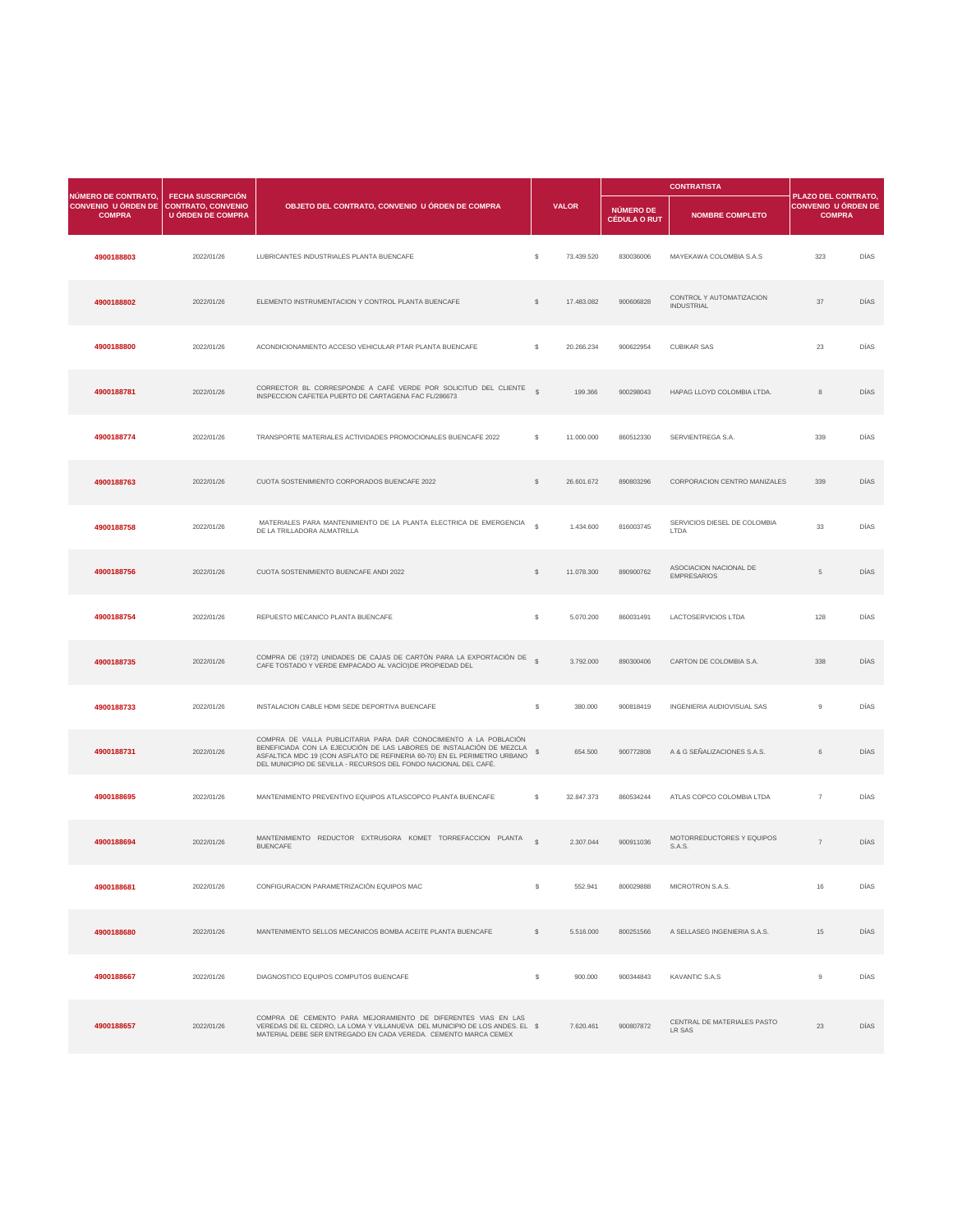| NÚMERO DE CONTRATO,<br>CONVENIO U ÓRDEN DE CONTRATO, CONVENIO |                                                      |                                                                                                                                                                                                                                                  |               |              |                                  | <b>CONTRATISTA</b>                            |                                                                    |             |
|---------------------------------------------------------------|------------------------------------------------------|--------------------------------------------------------------------------------------------------------------------------------------------------------------------------------------------------------------------------------------------------|---------------|--------------|----------------------------------|-----------------------------------------------|--------------------------------------------------------------------|-------------|
| <b>COMPRA</b>                                                 | <b>FECHA SUSCRIPCIÓN</b><br><b>U ÓRDEN DE COMPRA</b> | OBJETO DEL CONTRATO, CONVENIO U ÓRDEN DE COMPRA                                                                                                                                                                                                  |               | <b>VALOR</b> | NÚMERO DE<br><b>CÉDULA O RUT</b> | <b>NOMBRE COMPLETO</b>                        | PLAZO DEL CONTRATO,<br><b>CONVENIO U ÓRDEN DE</b><br><b>COMPRA</b> |             |
| 4900188654                                                    | 2022/01/26                                           | COMPRA DE CEMENTO PARA MEJORAMIENTO DE DIFERENTES VIAS EN LAS<br>VEREDAS DE BELLA VISTA, ALTO DE ARANDA, EL MOTILON Y EL GRAMAL DEL<br>MUNICIPIO DE LINARES. EL CEMENTO DEBERÁ SER ENTREGADO EN CADA UNA DE<br>LAS VEREDAS. CEMENTO MARCA CEMEX. |               | 16.729.284   | 900807872                        | CENTRAL DE MATERIALES PASTO<br><b>LR SAS</b>  | 20                                                                 | <b>DÍAS</b> |
| 4900188588                                                    | 2022/01/25                                           | REPUESTO MECANICO PLANTA BUENCAFE                                                                                                                                                                                                                | $\mathbb{S}$  | 12.038.400   | 830021692                        | <b>INOXPA COLOMBIA SAS</b>                    | 41                                                                 | <b>DÍAS</b> |
| 4900188575                                                    | 2022/01/25                                           | REPUESTO MECANICO PLANTA BUENCAFE                                                                                                                                                                                                                | $\mathbb{S}$  | 8.426.037    | 811009178                        | <b>INDUHERZIG S.A.</b>                        | 9                                                                  | <b>DÍAS</b> |
| 4900188565                                                    | 2022/01/25                                           | ELEMENTO INSTRUMENTACION Y CONTROL PLANTA BUENCAFE                                                                                                                                                                                               | <sup>S</sup>  | 864.000      | 800076771                        | FERRONEUMATICA LTDA                           | 16                                                                 | <b>DÍAS</b> |
| 4900188544                                                    | 2022/01/25                                           | COMPRA CISCO COMBUSTIBLE CALDERA BIOMASA BUENCAFÉ                                                                                                                                                                                                | $\mathcal{L}$ | 50.400.000   | 890801094                        | COOPERATIVA DE CAFICULTORES<br>DE             | 324                                                                | <b>DÍAS</b> |
| 4900188533                                                    | 2022/01/25                                           | COMBUSTIBLE CISCO CALDERA BIOMASA BUENCAFÉ                                                                                                                                                                                                       | \$            | 4.409.650    | 860010973                        | ALMACENES GENERALES DE<br>DEPOSITO DE         | 10                                                                 | <b>DÍAS</b> |
| 4900188522                                                    | 2022/01/25                                           | ORDEN DE COMPRA PARA POLIZA TODO RIESGO 2022 PLACAS EJU877.                                                                                                                                                                                      | \$            | 1.416.415    | 890903407                        | <b>SEGUROS GENERALES</b><br>SURAMERICANA S.A. |                                                                    | <b>DÍAS</b> |
| 4900188520                                                    | 2022/01/25                                           | INSUMO QUÍMICO PLATA PRODUCCIÓN BUENCAFÉ                                                                                                                                                                                                         | <sup>S</sup>  | 22.763.460   | 890312630                        | PROTECNICA INGENIERIA S.A.S                   | 10                                                                 | <b>DÍAS</b> |

| 4900188495 | 2022/01/25 | INSUMO QUÍMICO PLANTA PRODUCCIÓN BUENAFE                                                          | $$\mathbb{S}$$ | 2.683.380  | 901093590 | <b>DIVERSEY COLOMBIA S.A.S</b>                | 10 <sup>°</sup> | DÍAS        |
|------------|------------|---------------------------------------------------------------------------------------------------|----------------|------------|-----------|-----------------------------------------------|-----------------|-------------|
| 4900188490 | 2022/01/25 | SERVICIO DE MANTENIMIENTO PARA MÁQUINAS COSEDORAS DE EMPAQUE DE LA S<br>PLANTA TRILLADORA SOACHA. |                | 1.318.000  | 901332233 | JAREXCO S.A.S                                 | 77              | <b>DÍAS</b> |
| 4900188462 | 2022/01/25 | MATERIAL EMPAQUE BUENCAFE                                                                         | $\mathbb{S}$   | 62.743.000 | 890300406 | CARTON DE COLOMBIA S.A.                       | 13              | <b>DÍAS</b> |
| 4900188442 | 2022/01/25 | MATERIAL EMPAQUE BUENCAFE                                                                         | $\frac{1}{2}$  | 834.000    | 800174904 | ETIQUETAS E IMPRESOS S.A.                     | 13              | DÍAS        |
| 4900188429 | 2022/01/25 | ELEMENTO SEGURIDAD PLANTA AÑO 2022 BUENCAFE                                                       | $$\mathbb{S}$$ | 14.342.350 | 37926408  | HERNANDEZ MONTES DONATILA                     | 324             | DÍAS        |
| 4900188392 | 2022/01/24 | ELEMENTO INSTRUMENTACION Y CONTROL PLANTA BUENCAFE                                                | $\mathcal{L}$  | 491.124    | 890943055 | SUMINISTROS Y CONTROLES<br><b>ELECTRONICO</b> | 10              | <b>DÍAS</b> |
| 4900188390 | 2022/01/24 | RENOVACIÓN SUSCRIPCIÓN 2022 LEGISCOMEX BUENCAFÉ                                                   | \$             | 4.339.600  | 900850150 | LEGIS INFORMACION PROFESIONAL<br><b>SA</b>    | 8               | <b>DÍAS</b> |
| 4900188374 | 2022/01/24 | CERTIFICACION MATERIA PRIMA RAINFOREST BUENCAFE                                                   | $\mathbb{S}$   | 54.039.831 | 444444444 | RAINFOREST ALLIANCE                           | $\overline{7}$  | <b>DÍAS</b> |
| 4900188363 | 2022/01/24 | ELEMENTO INSTRUMENTACION Y CONTROL PLANTA BUENCAFE                                                | $$\mathbb{S}$$ | 5.090.380  | 890317504 | ALMACEN SURTITODO LIMITADA                    | 9               | DÍAS        |
| 4900188339 | 2022/01/24 | PEAJES PREPAGO PRIMER SEMESTRE BUENCAFE AÑO 2022                                                  | $\mathbb{S}$   | 12.580.000 | 830025490 | AUTOPISTAS DEL CAFE S.A                       | $\mathcal{S}$   | <b>DÍAS</b> |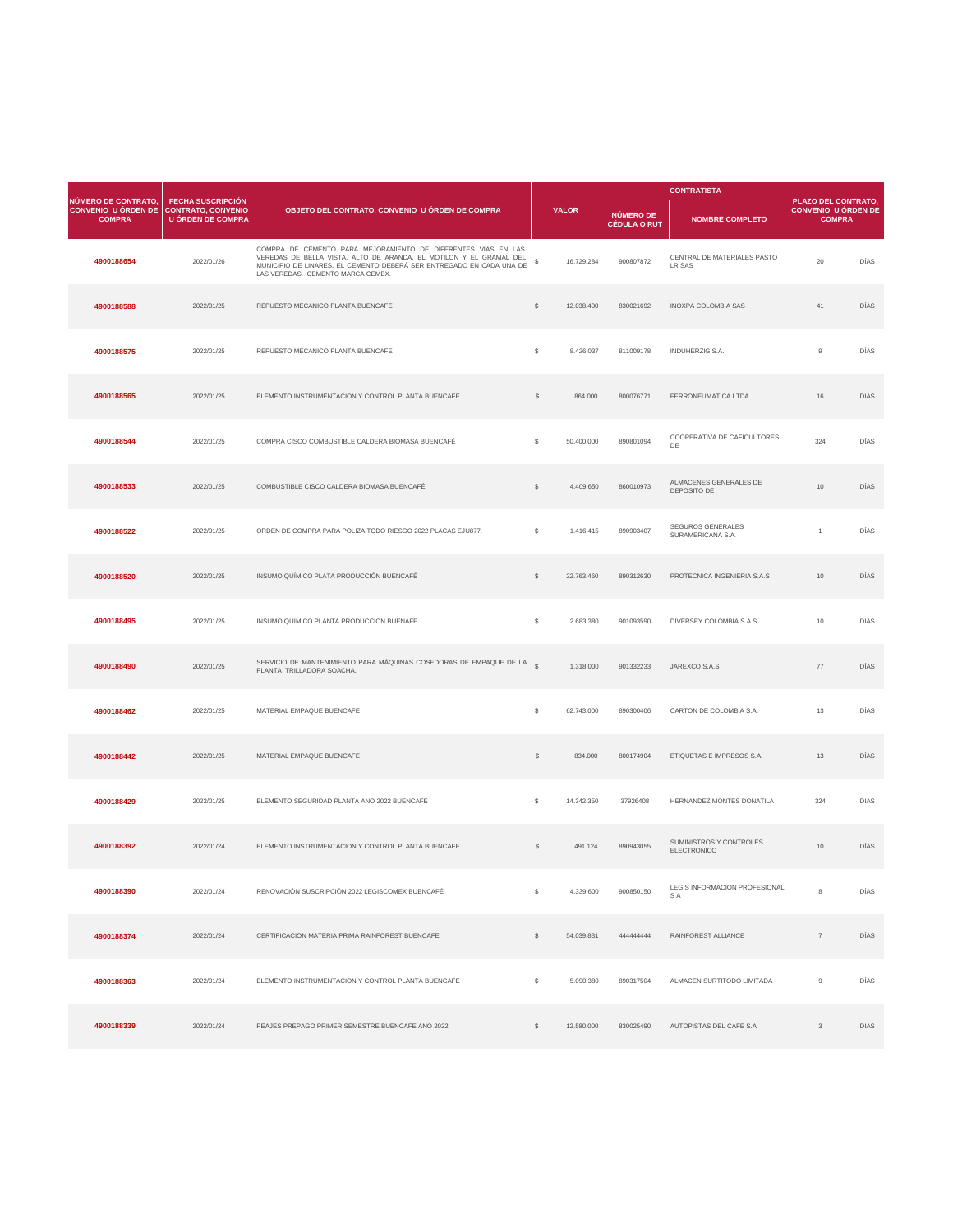|                                                                                       |                                                      |                                                                                                 |               |              |                                         | <b>CONTRATISTA</b>                                  |                                                                    |             |
|---------------------------------------------------------------------------------------|------------------------------------------------------|-------------------------------------------------------------------------------------------------|---------------|--------------|-----------------------------------------|-----------------------------------------------------|--------------------------------------------------------------------|-------------|
| <b>NÚMERO DE CONTRATO,</b><br>CONVENIO U ÓRDEN DE CONTRATO, CONVENIO<br><b>COMPRA</b> | <b>FECHA SUSCRIPCIÓN</b><br><b>U ÓRDEN DE COMPRA</b> | OBJETO DEL CONTRATO, CONVENIO U ÓRDEN DE COMPRA                                                 |               | <b>VALOR</b> | <b>NÚMERO DE</b><br><b>CÉDULA O RUT</b> | <b>NOMBRE COMPLETO</b>                              | <b>PLAZO DEL CONTRATO,</b><br>CONVENIO U ÓRDEN DE<br><b>COMPRA</b> |             |
| 4900188335                                                                            | 2022/01/24                                           | REPUESTO MECANICO PLANTA BUENCAFE                                                               | $\mathcal{L}$ | 651.655      | 800121118                               | ELEMENTOS ELECTRICOS S.A.S                          | 11                                                                 | <b>DÍAS</b> |
| 4900188331                                                                            | 2022/01/24                                           | MANO DE OBRA PARA LA CONSTRUCCION DE MARQUESINAS DE LOS MUNICIPIOS DE<br>SAN ANDRES DE CUERQUIA | $\mathbb{S}$  | 2.655.789    | 900399027                               | <b>CONSTRUCCIONES Y</b><br><b>REMODELACIONES HG</b> | 20                                                                 | <b>DÍAS</b> |
| 4900188315                                                                            | 2022/01/24                                           | ELEMENTO INSTRUMENTACION Y CONTROL PLANTA BUENCAFE                                              | $\mathcal{L}$ | 3.843.802    | 900294335                               | SENTRONIC S.A.S.                                    | 9                                                                  | <b>DÍAS</b> |
| 4900188308                                                                            | 2022/01/24                                           | ELEMENTO INSTRUMENTACION Y CONTROL PLANTA BUENCAFE                                              | $\mathbb{S}$  | 26.667.918   | 800249247                               | <b>SENSOMATIC S A S</b>                             | 9                                                                  | <b>DÍAS</b> |
| 4900188278                                                                            | 2022/01/24                                           | REPUESTO MECANICO PLANTA BUENCAFE                                                               | $\mathbb{S}$  | 13.681.816   | 24709265                                | VIVAS MORENO GILMA DEL CARMEN                       | 53                                                                 | <b>DÍAS</b> |
| 4900188276                                                                            | 2022/01/24                                           | ALQUILER CARPA PERSONAL OPERATIVO BUENCAFE 2022                                                 |               | 39.000.000   | 75063954                                | ARIAS SALAZAR GERMAN AUGUSTO                        |                                                                    | <b>DÍAS</b> |
| 4900188271                                                                            | 2022/01/24                                           | ASESORIA ADUANERA EMPAQUE PRODUCTO POLONIA BUENCAFE                                             | \$            | 1.600.000    | 900221412                               | LOGIUS S.A.S.                                       | 11                                                                 | DÍAS        |
| 4900188270                                                                            | 2022/01/24                                           | SERVICIOS LOGISTICOS BUENCAFE FLETES AEREOS Y MARITIMOS EXPORTACIONES<br>AÑO 2022               | $\mathbb{S}$  | 441.226.590  | 830050590                               | J.B. LOGISTIC LTDA.                                 | 341                                                                | DÍAS        |

| 4900188269 | 2022/01/24 | ORIGIN PAGO MEMBRESIA ANUAL 2022 - RENOVACIÓN DE AFILIACIÓN<br>"ORGANIZACIÓN FOR A INTERNACIONAL GEOGRAPHICAL INDICATIONS NETWO | $\mathcal{L}$ | 24.363.478  | 44444444  | ORGANIZATION FOR AN<br><b>INTERNATIONAL</b>  | 341 | <b>DÍAS</b> |
|------------|------------|---------------------------------------------------------------------------------------------------------------------------------|---------------|-------------|-----------|----------------------------------------------|-----|-------------|
| 4900188268 | 2022/01/24 | MATERIAL EMPAQUE PLANTA BUENCAFE                                                                                                | $\mathcal{L}$ | 185.643.412 | 44444444  | ARTHURMADE PLASTICS INC.                     | 15  | <b>DÍAS</b> |
| 4900188262 | 2022/01/24 | SERVICIOS LOGISTICOS CARGOS EXPORTACION BUENCAFE AÑO 2022                                                                       | $\mathcal{L}$ | 7.146.144   | 901154391 | OCEAN NETWORK EXPRESS<br><b>COLOMBIA SAS</b> | 341 | DÍAS        |
| 4900188246 | 2022/01/24 | RENOVACIÓN DE 1061 LICENCIAS DEL SOFTWARE MOBICONTROL - MAINTENANCE<br>(SISTEMA DE GESTIÓN PARA DISPOSITIVOS MÓVILES - SOTI     | $\mathcal{S}$ | 60.946.712  | 811021363 | UNIPLES S.A.                                 | 8   | <b>DÍAS</b> |
| 4900188242 | 2022/01/24 | SERVICIOS LOGISTICOS BUENCAFE AÑO 2022                                                                                          | $\mathcal{L}$ | 37.660.850  | 900298043 | HAPAG LLOYD COLOMBIA LTDA.                   | 341 | DÍAS        |
| 4900188229 | 2022/01/24 | REPUESTO MECANICO PLANTA BUENCAFE                                                                                               | $\mathcal{L}$ | 32.600.000  | 800176169 | <b>ODECOPACK S.A.S</b>                       | 25  | <b>DÍAS</b> |
| 4900188224 | 2022/01/24 | PARTICIPACION FERIA GULFOOD 2022 DUBAI BUENCAFE                                                                                 | $\mathbb{S}$  | 39.488.392  | 44444444  | <b>BONAFIX S.A.</b>                          | 18  | <b>DÍAS</b> |
| 4900188220 | 2022/01/24 | ELEMENTO INSTRUMENTACION Y CONTROL PLANTA BUENCAFE                                                                              | $\mathcal{L}$ | 1.935.000   | 800249247 | SENSOMATIC S A S                             | 42  | <b>DÍAS</b> |
| 4900188215 | 2022/01/24 | MUEBLES Y ENSERES PLANTA BUENCAFE                                                                                               | $\mathbb{S}$  | 5.485.432   | 890801748 | MABE COLOMBIA S.A.S.                         | 14  | DÍAS        |
| 4900188213 | 2022/01/24 | ELEMENTO INSTRUMENTACION Y CONTROL PLANTA BUENCAFE                                                                              | $\mathbb{S}$  | 2.308.100   | 900294335 | SENTRONIC S.A.S.                             | 53  | <b>DÍAS</b> |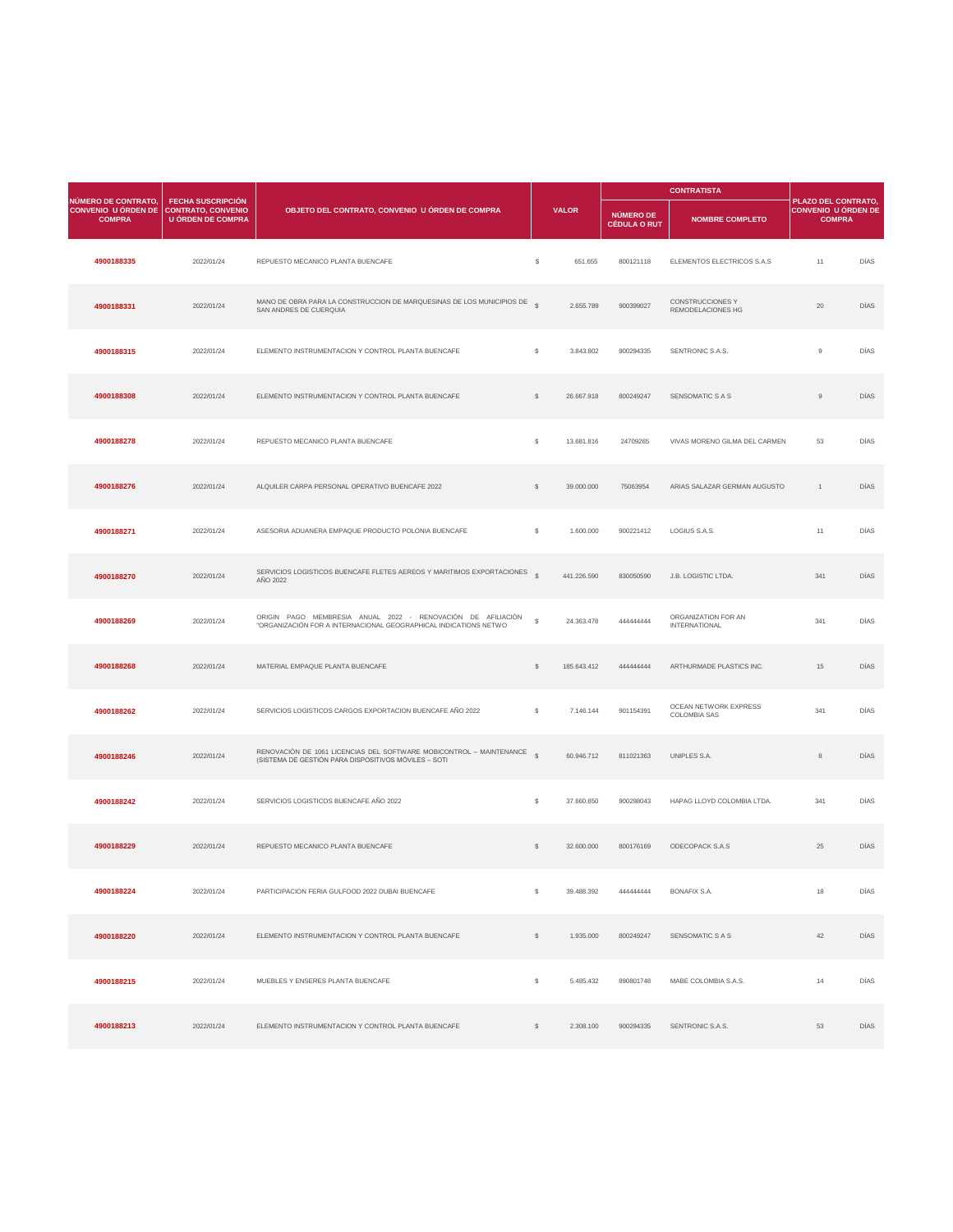|                                                                                |                                                      |                                                                 |               |              | <b>CONTRATISTA</b>               |                                    |                                                                           |             |
|--------------------------------------------------------------------------------|------------------------------------------------------|-----------------------------------------------------------------|---------------|--------------|----------------------------------|------------------------------------|---------------------------------------------------------------------------|-------------|
| NÚMERO DE CONTRATO,<br>CONVENIO U ÓRDEN DE CONTRATO, CONVENIO<br><b>COMPRA</b> | <b>FECHA SUSCRIPCIÓN</b><br><b>U ÓRDEN DE COMPRA</b> | OBJETO DEL CONTRATO, CONVENIO U ÓRDEN DE COMPRA                 |               | <b>VALOR</b> | NÚMERO DE<br><b>CÉDULA O RUT</b> | <b>NOMBRE COMPLETO</b>             | <b>PLAZO DEL CONTRATO,</b><br><b>CONVENIO U ÓRDEN DE</b><br><b>COMPRA</b> |             |
| 4900188209                                                                     | 2022/01/24                                           | ELEMENTOS PROTECCION USO CUARTO FRIO PLANTA PRODUCCION BUENCAFE | $\mathbb{S}$  | 950.000      | 18593123                         | HENAO ARROYAVE GERMAN              | 11                                                                        | <b>DÍAS</b> |
| 4900188206                                                                     | 2022/01/24                                           | ELEMENTO INSTRUMENTACION Y CONTROL PLANTA BUENCAFE              |               | 1.180.000    | 890805053                        | JORGE E JARAMILLO V Y CIA S.A.S.   | 46                                                                        | <b>DÍAS</b> |
| 4900188205                                                                     | 2022/01/24                                           | ELEMENTO PAPELERIA BUENCAFE                                     | $\mathcal{L}$ | 820.000      | 890806968                        | MOLANO LONDOÑO E HIJOS S.A.S.      | 11                                                                        | DÍAS        |
| 4900188203                                                                     | 2022/01/24                                           | MATERIAL EMPAQUE BUENCAFE                                       | $\mathcal{L}$ | 587.131.500  | 800171939                        | <b>CONTIFLEX S.A</b>               | 16                                                                        | DÍAS        |
| 4900188202                                                                     | 2022/01/24                                           | REPUESTO MECANICO PLANTA BUENCAFE                               | \$            | 2.547.681    | 830079741                        | <b>INDISEM REFRIGERACION S A S</b> | 9                                                                         | DÍAS        |
| 4900188200                                                                     | 2022/01/24                                           | ELEMENTOS PROTECCION USO CUARTO FRIO PLANTA PRODUCCION BUENCAFE | -SS           | 1.780.000    | 30352517                         | ARREDONDO CIFUENTES BEATRIZ        | 11                                                                        | <b>DÍAS</b> |
| 4900188199                                                                     | 2022/01/24                                           | MATERIAL EMPAQUE BUENCAFE                                       | $\mathcal{L}$ | 33.431.000   | 900482687                        | MM PACKAGING COLOMBIA S.A.S        | 24                                                                        | DÍAS        |
| 4900188198                                                                     | 2022/01/24                                           | ELEMENTO INSTRUMENTACION Y CONTROL PLANTA BUENCAFE              | $\frac{1}{2}$ | 2.293.000    | 800076771                        | FERRONEUMATICA LTDA                | 37                                                                        | DÍAS        |

| 4900188195 | 2022/01/24 | INSUMO QUÍMICO PLANTA PRODUCCIÓN AÑO 2022 BUENCAFÉ                     | $\mathbb{S}$   | 32.083.891  | 901093590 | <b>DIVERSEY COLOMBIA S.A.S</b>         | 325 | DÍAS        |
|------------|------------|------------------------------------------------------------------------|----------------|-------------|-----------|----------------------------------------|-----|-------------|
| 4900188192 | 2022/01/24 | INSTALACION MEDIOS AUDIOVISUALES AREA ADMINISTRATIVA BUENCAFE          | $\frac{1}{2}$  | 4.620.000   | 900818419 | INGENIERIA AUDIOVISUAL SAS             | 14  | <b>DÍAS</b> |
| 4900188191 | 2022/01/24 | REFRIGERANTE INDUSTRIAL PLANTA PRODUCCIÓN BUENCAFÉ                     | $\mathbb{S}$   | 10.819.200  | 860039444 | QUIMICA COMERCIAL ANDINA S A S         | 11  | DÍAS        |
| 4900188189 | 2022/01/24 | ELEMENTO INSTRUMENTACION Y CONTROL PLANTA BUENCAFE                     | $\mathcal{L}$  | 5.138.000   | 800002030 | <b>COLSEIN S A S</b>                   | 72  | DÍAS        |
| 4900188183 | 2022/01/24 | REPUESTO MECANICO PLANTA BUENCAFE                                      | $\mathbb{S}$   | 1.570.904   | 811033997 | CDEM & CDEB S.A.                       | 9   | <b>DÍAS</b> |
| 4900188181 | 2022/01/24 | ELEMENTO INSTRUMENTACION Y CONTROL PLANTA BUENCAFE                     | $\mathcal{L}$  | 9.773.333   | 900940623 | AUTOMATIZAR Y COMPAÑIA S.A.S.          | 22  | DÍAS        |
| 4900188175 | 2022/01/24 | REPUESTO ELECTRICO PLANTA BUENCAFE                                     | S.             | 283.143.240 | 890805825 | PUNTO ELECTRICO S.A.S                  | 11  | DÍAS        |
| 4900188174 | 2022/01/24 | MANTENIMIENTO REGULADORAS VAPOR AREA SERVICIOS IND. PLANTA BUENCAFE \$ |                | 5.235.314   | 900498582 | SPIRAX SARCO COLOMBIA S.A.S.           | 25  | <b>DÍAS</b> |
| 4900188173 | 2022/01/24 | MANTENIMIENTO CALIBRADOR PROCESO METROLOGIA PLANTA BUENCAFE            | $\mathbb{S}^-$ | 1.492.500   | 830065092 | <b>SET Y GAD SAS</b>                   | 25  | DÍAS        |
| 4900188172 | 2022/01/24 | ADECUACION ACCESO PARQUEADERO MOTOCICLETAS PLANTA BUENCAFE             | $\mathbb{S}$   | 2.912.131   | 900434286 | SALAZAR Y ESTRADA INGENIEROS<br>S.A.S. | 9   | <b>DÍAS</b> |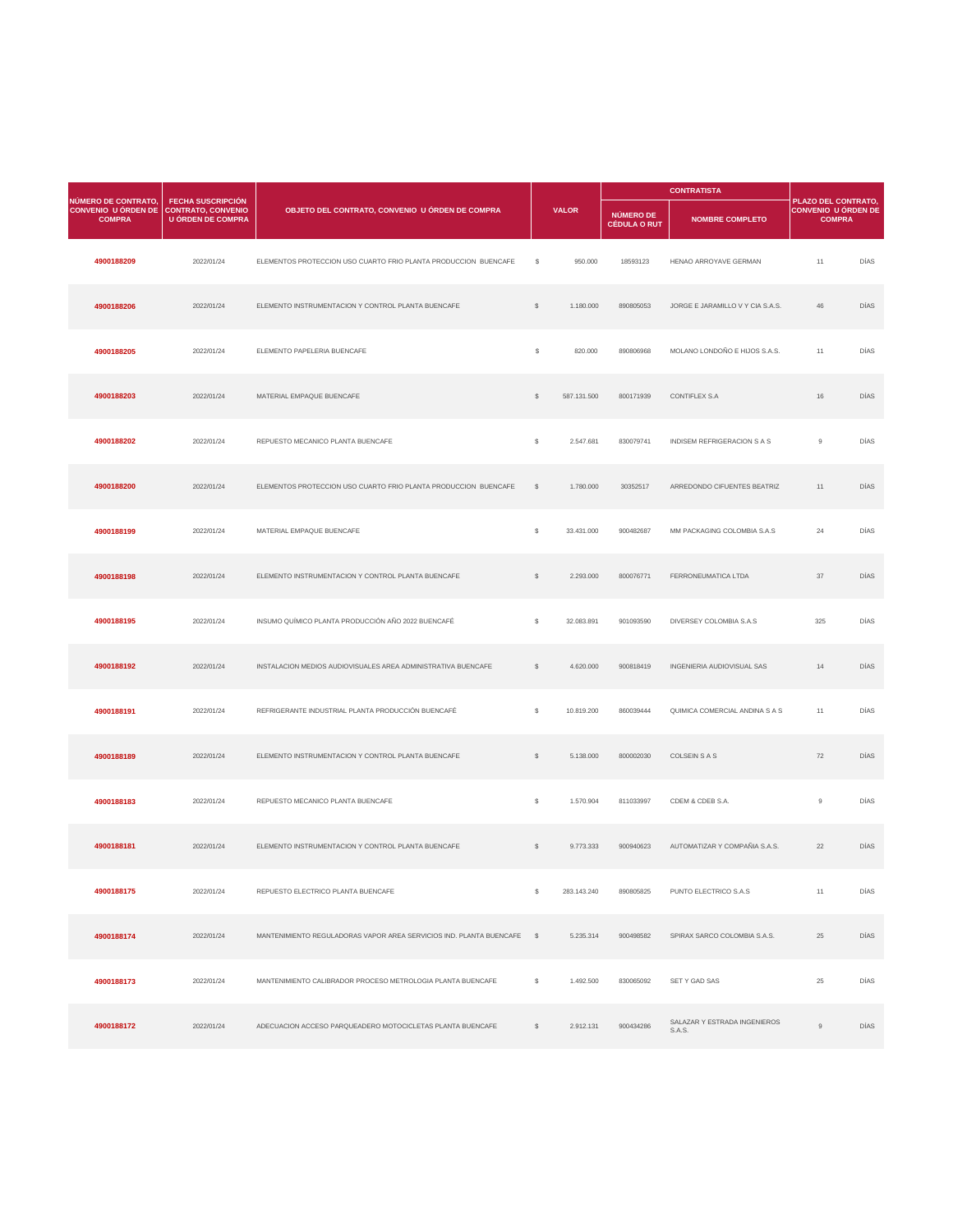|                                                                                | <b>FECHA SUSCRIPCIÓN</b> |                                                              |               |              | <b>CONTRATISTA</b>               |                                       |                                                             |             |  |
|--------------------------------------------------------------------------------|--------------------------|--------------------------------------------------------------|---------------|--------------|----------------------------------|---------------------------------------|-------------------------------------------------------------|-------------|--|
| NÚMERO DE CONTRATO,<br>CONVENIO U ÓRDEN DE CONTRATO, CONVENIO<br><b>COMPRA</b> | U ÓRDEN DE COMPRA        | OBJETO DEL CONTRATO, CONVENIO U ÓRDEN DE COMPRA              |               | <b>VALOR</b> | NÚMERO DE<br><b>CÉDULA O RUT</b> | <b>NOMBRE COMPLETO</b>                | PLAZO DEL CONTRATO,<br>CONVENIO U ÓRDEN DE<br><b>COMPRA</b> |             |  |
| 4900188171                                                                     | 2022/01/23               | MANTENIMIENTO CALIBRACION BASCULA CAMIONERA PLANTA BUENCAFE  | $\mathcal{L}$ | 13.665.800   | 900935511                        | PRECISUR S A S                        | 11                                                          | <b>DÍAS</b> |  |
| 4900188170                                                                     | 2022/01/23               | MANTENIMIENTO EQUIPO METROLOGIA PLANTA BUENCAFE              | $\mathcal{L}$ | 764.000      | 800006900                        | PINZUAR S.A.S.                        | 23                                                          | <b>DÍAS</b> |  |
| 4900188169                                                                     | 2022/01/23               | MANTENIMIENTO REDUCTOR MESA L CUARTO FRIO 2 PLANTA BUENCAFE  | $\$\$         | 1.468.000    | 900911036                        | MOTORREDUCTORES Y EQUIPOS<br>S.A.S.   | 23                                                          | <b>DÍAS</b> |  |
| 4900188168                                                                     | 2022/01/23               | MANTENIMIENTO BLOQUE BOMBA 412 SISTEMA VACIO PLANTA BUENCAFE | $\mathcal{L}$ | 8.353.670    | 900943143                        | <b>INDUSTRIALES DEL EJE S.A.S</b>     | 23                                                          | <b>DÍAS</b> |  |
| 4900188167                                                                     | 2022/01/23               | MANTENIMIENTO BURETA DIGITAL 25 ML BRAND PLANTA BUENCAFE     | \$            | 173.400      | 890325192                        | DETECTO DE COLOMBIA LTDA              | 19                                                          | <b>DÍAS</b> |  |
| 4900188166                                                                     | 2022/01/23               | MANTENIMIENTO INTERCAMBIADOR ELEMENTOS VACIO PLANTA BUENCAFE |               | 38.818.779   | 900055948                        | TALLER INDUSTRIAL SERVIACERO<br>S.A.S | 32                                                          | <b>DÍAS</b> |  |
| 4900188165                                                                     | 2022/01/23               | ELEMENTO INSTRUMENTACION Y CONTROL PLANTA BUENCAFE           | $\mathcal{L}$ | 4.498.607    | 830079741                        | <b>INDISEM REFRIGERACION S A S</b>    | $\overline{1}$                                              | DÍAS        |  |
| 4900188164                                                                     | 2022/01/23               | ELEMENTO INSTRUMENTACION Y CONTROL PLANTA BUENCAFE           | $\mathcal{L}$ | 74.358.636   | 900467931                        | <b>INGENIERIA EFICIENTE SAS</b>       |                                                             | DÍAS        |  |

| 4900188163 | 2022/01/23 | MATERIAL EMPAQUE BUENCAFE          | $\frac{1}{2}$  | 30.830.000  | 800174904 | ETIQUETAS E IMPRESOS S.A.                   | 25  | DÍAS |
|------------|------------|------------------------------------|----------------|-------------|-----------|---------------------------------------------|-----|------|
| 4900188162 | 2022/01/23 | MATERIAL EMPAQUE BUENCAFE          | $\frac{1}{2}$  | 818.004.704 | 890907406 | PLASTICOS TRUHER S.A                        | 25  | DÍAS |
| 4900188161 | 2022/01/23 | MATERIAL EMPAQUE BUENCAFE          | $\frac{1}{2}$  | 796.760.888 | 890801451 | RIDUCO S.A.                                 | 15  | DÍAS |
| 4900188160 | 2022/01/23 | MATERIAL EMPAQUE BUENCAFE          | $\mathcal{L}$  | 188.067.000 | 890300406 | CARTON DE COLOMBIA S.A.                     | 25  | DÍAS |
| 4900188159 | 2022/01/23 | MATERIAL EMPAQUE BUENCAFE          | $\mathcal{L}$  | 2.172.500   | 900974862 | <b>GRAFICAS Y EMPAQUES UNIVERSAL</b><br>SAS | 30  | DÍAS |
| 4900188158 | 2022/01/23 | ELEMENTO EMPAQUE BUENCAFE          | $\mathcal{L}$  | 1.055.070   | 1023354   | GIRALDO LLANO JOSE ALONSO                   | 332 | DÍAS |
| 4900188157 | 2022/01/23 | MATERIAL EMPAQUE BUENCAFE          | $\mathfrak{S}$ | 26.000.000  | 800174904 | ETIQUETAS E IMPRESOS S.A.                   | 15  | DÍAS |
| 4900188156 | 2022/01/23 | ELEMENTO EMPAQUE BUENCAFE          | $\mathcal{L}$  | 1.380.720   | 900221029 | INVERSIONES GIRALDO AGUDELO Y               | 342 | DÍAS |
| 4900188155 | 2022/01/23 | ELEMENTO EMPAQUE BUENCAFE          | $\mathbb{S}$   | 1.352.592   | 890801451 | RIDUCO S.A.                                 | 10  | DÍAS |
| 4900188154 | 2022/01/23 | <b>INSUMO SABORIZANTE BUENCAFE</b> | $\mathcal{L}$  | 11.777.640  | 800104479 | AROMATICOS DE OCCIDENTE S.A.S.              | 25  | DÍAS |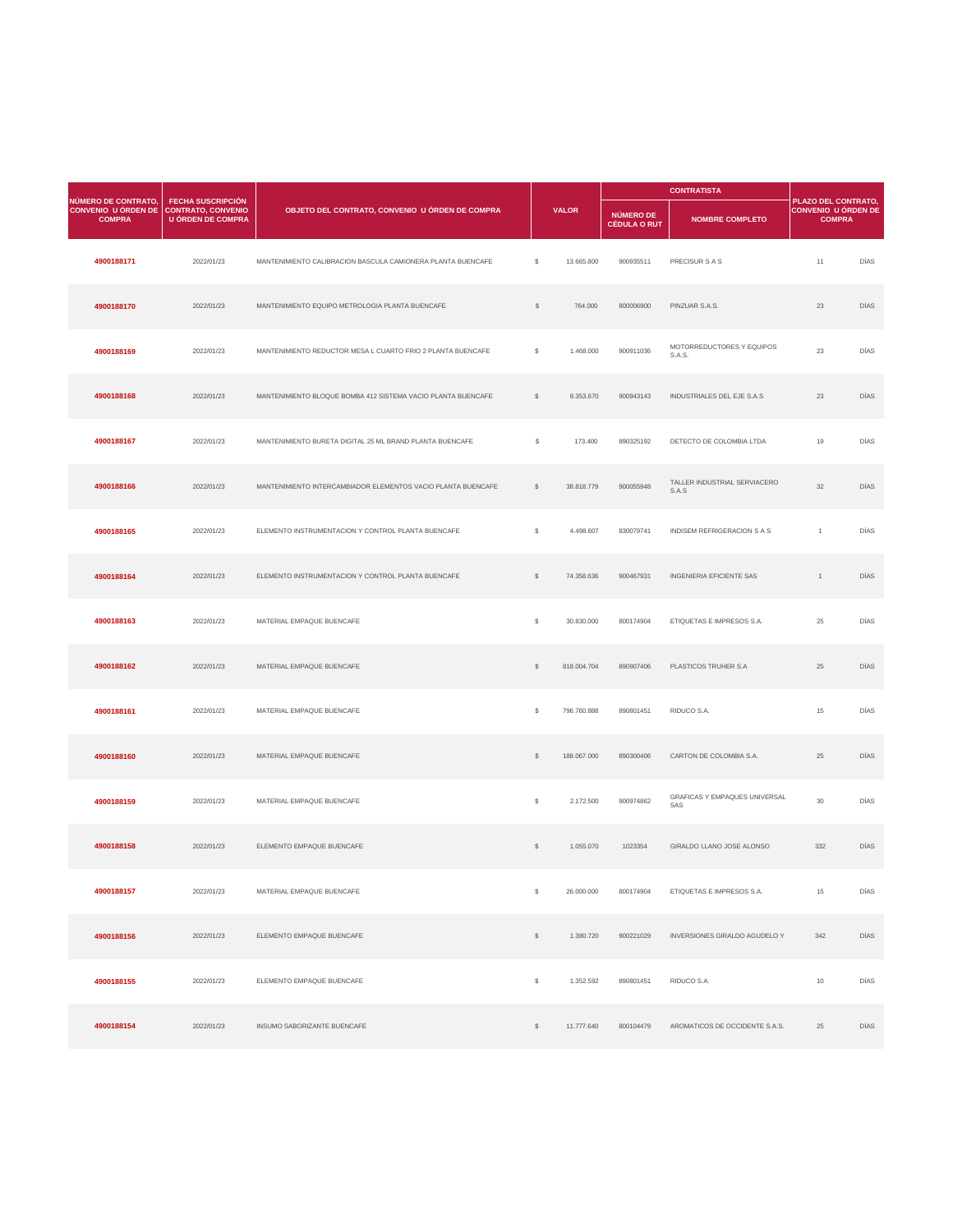| NÚMERO DE CONTRATO,                                     | <b>FECHA SUSCRIPCIÓN</b> |                                                 |                           |              |                                  | <b>CONTRATISTA</b>                | PLAZO DEL CONTRATO,                         |             |
|---------------------------------------------------------|--------------------------|-------------------------------------------------|---------------------------|--------------|----------------------------------|-----------------------------------|---------------------------------------------|-------------|
| CONVENIO U ÓRDEN DE CONTRATO, CONVENIO<br><b>COMPRA</b> | <b>U ÓRDEN DE COMPRA</b> | OBJETO DEL CONTRATO, CONVENIO U ÓRDEN DE COMPRA |                           | <b>VALOR</b> | NÚMERO DE<br><b>CÉDULA O RUT</b> | <b>NOMBRE COMPLETO</b>            | <b>CONVENIO U ÓRDEN DE</b><br><b>COMPRA</b> |             |
| 4900188153                                              | 2022/01/23               | MATERIAL EMPAQUE BUENCAFE                       | $\mathcal{L}$             | 220.133.000  | 890300406                        | CARTON DE COLOMBIA S.A.           | 15                                          | DÍAS        |
| 4900188152                                              | 2022/01/23               | MATERIAL EMPAQUE BUENCAFE                       | $\frac{1}{2}$             | 20.766.800   | 800027374                        | C.I. TECNOLOGIA ALIMENTARIA S.A.S | 10                                          | DÍAS        |
| 4900188151                                              | 2022/01/23               | MATERIAL EMPAQUE BUENCAFE                       | $\mathcal{L}$             | 5.248.880    | 890907406                        | PLASTICOS TRUHER S.A              | $\overline{7}$                              | DÍAS        |
| 4900188150                                              | 2022/01/23               | MATERIAL EMPAQUE BUENCAFE                       | $\mathcal{L}$             | 15.693.300   | 890928257                        | ALICO S.A.S                       | 11                                          | DÍAS        |
| 4900188149                                              | 2022/01/23               | MATERIAL EMPAQUE BUENCAFE                       | $\mathbb{S}$              | 195.307.000  | 890928257                        | ALICO S.A.S                       | $\overline{7}$                              | <b>DÍAS</b> |
| 4900188148                                              | 2022/01/23               | ELEMENTO EMPAQUE BUENCAFE                       | $\mathcal{L}$             | 7.767.735    | 900258442                        | SMART P. Y L. S.A.S               | 10                                          | <b>DÍAS</b> |
| 4900188147                                              | 2022/01/23               | MATERIAL EMAPAQUE BUENCAFE                      | $\boldsymbol{\mathsf{S}}$ | 45.000       | 900115658                        | <b>TITADSU SAS</b>                | 10                                          | DÍAS        |
| 4900188146                                              | 2022/01/23               | INSUMO SABORIZANTE BUENCAFE                     | $\mathcal{L}$             | 49.328.720   | 900785648                        | THE PERFECT FLAVOR S.A.S.         | 10                                          | <b>DÍAS</b> |

an di Kabupatén Ba

| 4900188145 | 2022/01/23 | REPUESTO MECANICO PLANTA BUENCAFE                                                                                                      | $\mathfrak{L}$ | 3.405.334   | 830036006 | MAYEKAWA COLOMBIA S.A.S                                 | 10              | DÍAS        |
|------------|------------|----------------------------------------------------------------------------------------------------------------------------------------|----------------|-------------|-----------|---------------------------------------------------------|-----------------|-------------|
| 4900188144 | 2022/01/23 | ELEMENTO INSTRUMENTACION Y CONTROL PLANTA BUENCAFE                                                                                     | $\mathcal{L}$  | 355.000     | 805007221 | NEUMATICA Y CONTROLES S.A.S                             | 10 <sup>°</sup> | <b>DÍAS</b> |
| 4900188109 | 2022/01/21 | TOMA MUESTRA CAFÉ BOLSAS HERM/CAJA CAFE DE EXPORTACION INSPECCION<br>CAFETERA PUERTO DE CARTAGENA FAC CART/2133 COMPAÑIA OPERADORA POR | $\mathbb{S}$   | 248.446     | 800247852 | COMPAÑIA OPERADORA<br>PORTUARIA CAFETERA S.A.           | 15              | DÍAS        |
| 4900188103 | 2022/01/21 | ELEMENTO CATACIÓN BUENCAFÉ                                                                                                             | $\mathcal{L}$  | 820.102     | 890807047 | <b>CUATRO MILPAS S.A.S</b>                              | $\mathcal{S}$   | <b>DÍAS</b> |
| 4900188101 | 2022/01/21 | CONTINUACION DE LA ORDEN DE SUMINITRO DE LENTES Y MONTURAS PARA EL<br>DESARROLLO DEL PROYECTO EN EL AÑO 2022 FONDO NACIONAL DEL CAFÉ.  | $\mathbb{S}$   | 13.458.196  | 900431936 | UMI SALUD VISUAL SAS                                    | 160             | DÍAS        |
| 4900188033 | 2022/01/21 | REVISION TECNICOMECANICA VEHICULO BUENCAFE                                                                                             | $\mathbb{S}$   | 292.481     | 900760433 | CENTRO DE DIAGNOSTICO<br><b>AUTOMOTOR</b>               | 9               | <b>DÍAS</b> |
| 4900187993 | 2022/01/21 | TRANSPORTE PRODUCTO TERMINADO BUENCAFE AÑO 2022                                                                                        | -SS            | 136.000.000 | 891400592 | <b>COOPERATIVA DE</b><br><b>TRANSPORTADORES</b>         | 344             | DÍAS        |
| 4900187987 | 2022/01/21 | SERVICIOS ANÁLISIS DE GLYPHOSATE + GLUFOSINATE + AMPA - LC-MSMS EN §<br>MUESTRAS DE CAFÉ ORGÁNICO, VALOR DE CADA ANÀLISIS \$516.6      |                | 5.670.000   | 900357604 | PRIMORIS COLOMBIA SAS                                   | 343             | <b>DÍAS</b> |
| 4900187983 | 2022/01/21 | CORRECTOR BL CAMBIO DESTINO MSC                                                                                                        | $\mathbb{S}$   | 219.197     | 800249687 | MEDITERRANEAN SHIPPING<br><b>COMPANY COLOMBIA S.A.S</b> |                 | DÍAS        |
| 4900187981 | 2022/01/21 | PORTES POR ENVIO DE MUESTRAS DE CAFE AL EXTERIOR /2022 CTA.NO.209466929<br>FEDERAL EXPRESS CORPORATION 1ER. TRIMESTRE HACEN PARTE      | $\mathcal{L}$  | 35.000.000  | 830017271 | FEDERAL EXPRESS CORPORATION                             | 343             | <b>DÍAS</b> |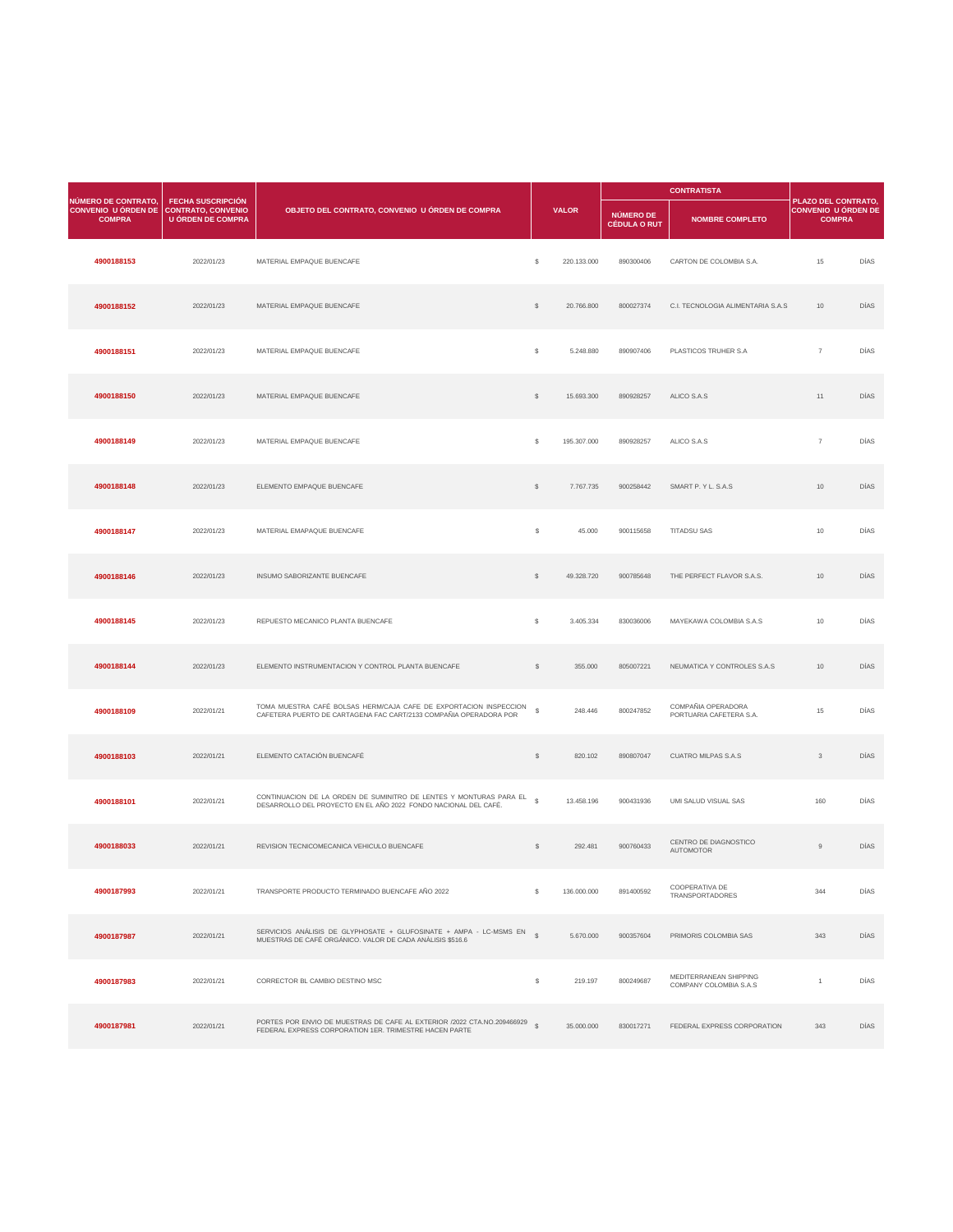| NÚMERO DE CONTRATO,                                     | <b>FECHA SUSCRIPCIÓN</b> |                                                                                                                                   |               |                | <b>CONTRATISTA</b>                      |                                                      | PLAZO DEL CONTRATO,                         |             |
|---------------------------------------------------------|--------------------------|-----------------------------------------------------------------------------------------------------------------------------------|---------------|----------------|-----------------------------------------|------------------------------------------------------|---------------------------------------------|-------------|
| CONVENIO U ÓRDEN DE CONTRATO, CONVENIO<br><b>COMPRA</b> | <b>U ÓRDEN DE COMPRA</b> | OBJETO DEL CONTRATO, CONVENIO U ÓRDEN DE COMPRA                                                                                   |               | <b>VALOR</b>   | <b>NÚMERO DE</b><br><b>CÉDULA O RUT</b> | <b>NOMBRE COMPLETO</b>                               | <b>CONVENIO U ÓRDEN DE</b><br><b>COMPRA</b> |             |
| 4900187979                                              | 2022/01/21               | PORTES POR ENVIO DE MUESTRAS DE CAFE AL EXTERIOR / 2022 CTA.NO.683041305<br>DHL EXPRESS COLOMBIA LTDA HACEN PARTE INTEGRAL DE LA  | $\mathbb{S}$  | 35.000.000     | 860502609                               | DHL EXPRESS COLOMBIA LTDA                            | 343                                         | <b>DÍAS</b> |
| 4900187964                                              | 2022/01/21               | SERV.ALMACENAMIENTO Y MANIPULEO AÑO /2022 ESTE PEDIDO HACE PARTE DEL<br>CONTRATO DE MANDATO FIRMADO CON ALMACAFE HACEN PARTE INTE | $\mathcal{L}$ | 14.500.000.000 | 860010973                               | ALMACENES GENERALES DE<br>DEPOSITO DE                | 343                                         | <b>DÍAS</b> |
| 4900187958                                              | 2022/01/21               | SERVICIO COMPRA CAFÈ TAZA MÓVIL ESTE PEDIDO HACE PARTE DEL CONTRATO<br>DE MANDATO FIRMADO CON ALMACAFE HACEN PARTE INTEGRAL DE L  | $\mathcal{S}$ | 1.200.000.000  | 860010973                               | ALMACENES GENERALES DE<br>DEPOSITO DE                |                                             | <b>DÍAS</b> |
| 4900187927                                              | 2022/01/20               | REPUESTO ELECTRICO PLANTA BUENCAFE                                                                                                | $\mathbb{S}$  | 2.635.632      | 900556104                               | <b>S.T.I SUMINISTROS TECNICOS</b><br><b>INDUSTRI</b> | 13                                          | <b>DÍAS</b> |
| 4900187922                                              | 2022/01/20               | REPUESTO MECANICO PLANTA BUENCAFE                                                                                                 | $\mathcal{L}$ | 22.500         | 800078269                               | RODANDO S.A.S                                        |                                             | <b>DÍAS</b> |
| 4900187897                                              | 2022/01/20               | ALMUERZO VISITA CLIENTE JAPON BUENCAFE                                                                                            | \$            | 460.200        | 901086312                               | <b>CUINA S.A.S</b>                                   | 10                                          | <b>DÍAS</b> |
| 4900187825                                              | 2022/01/20               | MATERIAL EMPAQUE BUENCAFE                                                                                                         | $\frac{1}{2}$ | 11.125.000     | 890913337                               | TOPFLIGHT ANDINA S.A.                                | 6                                           | DÍAS        |
| 4900187776                                              | 2022/01/20               | REPUESTO ELECTRICO PLANTA BUENCAFE                                                                                                | $\frac{1}{2}$ | 155.462        | 890805825                               | PUNTO ELECTRICO S.A.S                                | 19                                          | <b>DÍAS</b> |

| 4900187775 | 2022/01/20 | MATERIAL EMPAQUE BUENCAFE                                                                                                                                           | $\mathcal{L}$ | 8.150.040  | 890929497 | MAPER S.A.                                    | $\overline{2}$ | DÍAS        |
|------------|------------|---------------------------------------------------------------------------------------------------------------------------------------------------------------------|---------------|------------|-----------|-----------------------------------------------|----------------|-------------|
| 4900187770 | 2022/01/20 | ELEMENTO PAPELERIA BUENCAFE                                                                                                                                         | $\frac{1}{2}$ | 700.183    | 890806065 | QUINTERO GIRALDO Y CIA S.A.                   | 15             | DÍAS        |
| 4900187765 | 2022/01/20 | VINCULACIÓN FERIA DE MANIZALES 2022 BUENCAFÉ                                                                                                                        | $\mathcal{L}$ | 10.000.000 | 800250029 | INST.DE CULTURA Y TURISMO DE<br><b>MZALES</b> | 10             | DÍAS        |
| 4900187759 | 2022/01/20 | REPUESTO MECANICO PLANTA BUENCAFE                                                                                                                                   | $\frac{1}{2}$ | 9.173.493  | 800176169 | ODECOPACK S.A.S                               | 13             | DÍAS        |
| 4900187753 | 2022/01/20 | ELEMENTO INSTRUMENTACION Y CONTROL PLANTA BUENCAFE                                                                                                                  | $\mathbb{S}$  | 536.529    | 860531287 | MELEXA S.A.S                                  | 75             | DÍAS        |
| 4900187751 | 2022/01/20 | ELEMENTOS SEGURIDAD INDUSTRIAL BUENCAFÉ                                                                                                                             | $\frac{1}{2}$ | 670.704    | 890800788 | SUMATEC S.A.S.                                | $\overline{4}$ | <b>DÍAS</b> |
| 4900187744 | 2022/01/20 | GAS INDUSTRIAL PLANTA BUENCAFÉ                                                                                                                                      | \$            | 13.332.000 | 890500726 | NORTE SANTANDEREANA DE GAS<br>S.A E.S.        | 32             | DÍAS        |
| 4900187743 | 2022/01/20 | <b>ESTIBAS EN MADERA SENCILLA</b>                                                                                                                                   | $\mathcal{S}$ | 955.280    | 800247852 | COMPAÑIA OPERADORA<br>PORTUARIA CAFETERA S.A. |                | <b>DÍAS</b> |
| 4900187739 | 2022/01/20 | SUMINISTRO DE 103 TRAMOS DE MALLA SARAN AL 70% DE 3 METROS DE ANCHO<br>POR 8 METROS DE LARGO, CON DESTINO AL MUNICIPIO DE CAJIBIO CAUCA. \$<br>PROYECTO 4-634120061 |               | 7.097.421  | 59706955  | <b>BRAVO JOJOA DEICY</b>                      | 15             | DÍAS        |
| 4900187735 | 2022/01/20 | REPUESTO MECANICO PLANTA BUENCAFE                                                                                                                                   | $\mathcal{L}$ | 7.281.200  | 805002992 | ITC S.A.S INGENIERIA DE PLASTICOS             | $\overline{1}$ | <b>DÍAS</b> |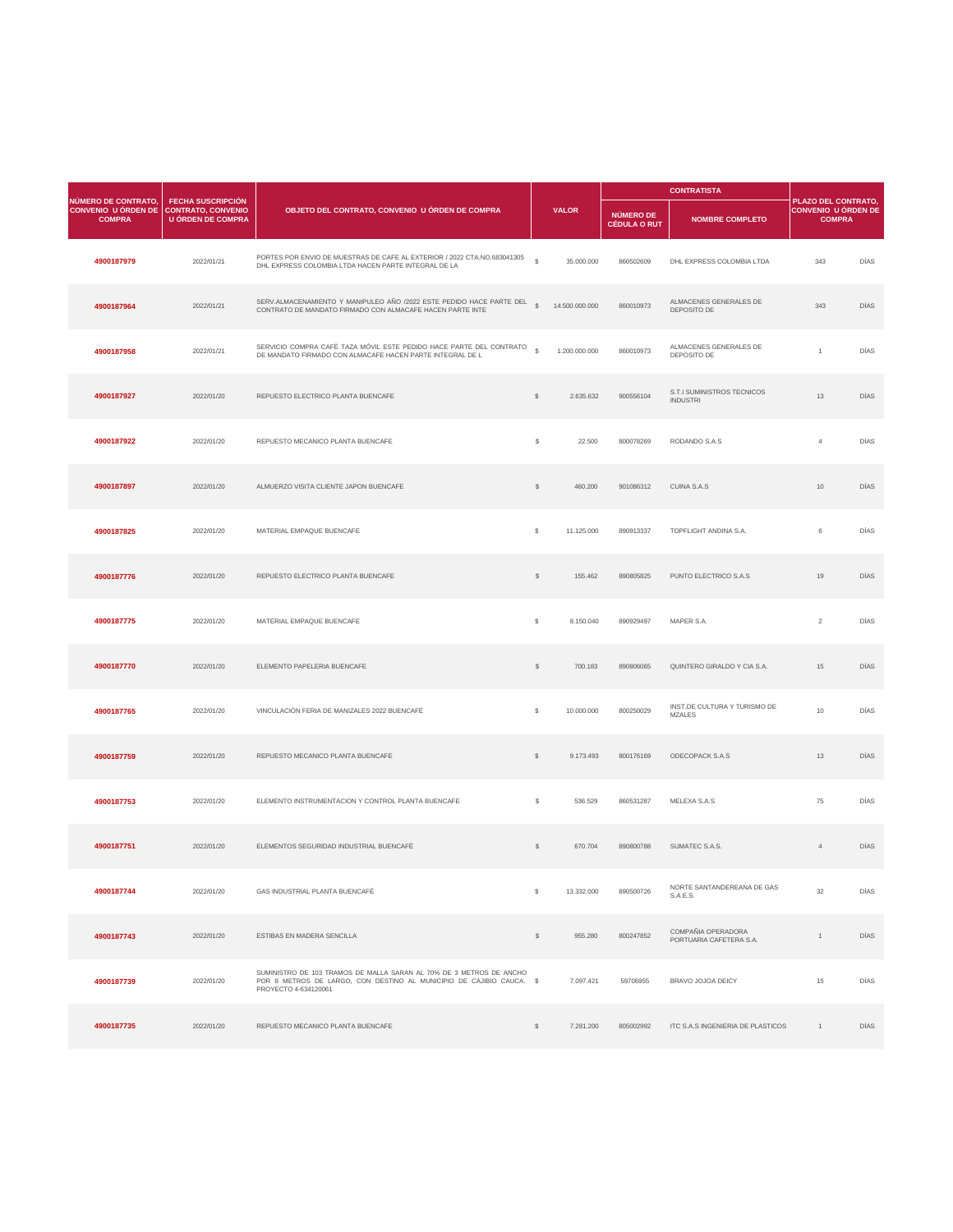| <b>NÚMERO DE CONTRATO,</b>                  |                                                                     |                                                    |                |              |                                  | <b>CONTRATISTA</b>                               |                                                                    |             |  |
|---------------------------------------------|---------------------------------------------------------------------|----------------------------------------------------|----------------|--------------|----------------------------------|--------------------------------------------------|--------------------------------------------------------------------|-------------|--|
| <b>CONVENIO U ÓRDEN DE</b><br><b>COMPRA</b> | <b>FECHA SUSCRIPCIÓN</b><br>CONTRATO, CONVENIO<br>U ÓRDEN DE COMPRA | OBJETO DEL CONTRATO, CONVENIO U ÓRDEN DE COMPRA    |                | <b>VALOR</b> | NÚMERO DE<br><b>CÉDULA O RUT</b> | <b>NOMBRE COMPLETO</b>                           | PLAZO DEL CONTRATO,<br><b>CONVENIO U ÓRDEN DE</b><br><b>COMPRA</b> |             |  |
| 4900187732                                  | 2022/01/20                                                          | COMBUSTIBLE PLANTA PRODUCCION BUENCAFE             | $\mathfrak{L}$ | 183.000.000  | 811041497                        | <b>ASCRUDOS LTDA</b>                             | 15                                                                 | <b>DÍAS</b> |  |
| 4900187731                                  | 2022/01/20                                                          | ELEMENTO INSTRUMENTACION Y CONTROL PLANTA BUENCAFE | $\mathcal{L}$  | 6.800.000    | 890805053                        | JORGE E JARAMILLO V Y CIA S.A.S.                 | 13                                                                 | <b>DÍAS</b> |  |
| 4900187723                                  | 2022/01/20                                                          | ELEMENTOS LABORATORIO CALIAD BUENCAFE              | $\mathbb{S}$   | 951.943      | 900625659                        | INSTRUMENTACION Y SOLUCIONES<br><b>PARA</b>      | 29                                                                 | DÍAS        |  |
| 4900187714                                  | 2022/01/20                                                          | ELEMENTOS COMPUTO BUENCAFE                         | $\mathbb{S}$   | 48.072.144   | 800058607                        | CONTROLES EMPRESARIALES S A S                    | $\overline{4}$                                                     | <b>DÍAS</b> |  |
| 4900187712                                  | 2022/01/21                                                          | CORRECTOR BL CAMBIO DESTINO MSC                    | $\mathbb{S}$   | 160.203      | 800249687                        | MEDITERRANEAN SHIPPING<br>COMPANY COLOMBIA S.A.S |                                                                    | <b>DÍAS</b> |  |
| 4900187709                                  | 2022/01/21                                                          | CORRECTOR BL CAMBIO DESTINO MSC                    | $\mathbb{S}$   | 160.203      | 800249687                        | MEDITERRANEAN SHIPPING<br>COMPANY COLOMBIA S.A.S |                                                                    | <b>DÍAS</b> |  |
| 4900187702                                  | 2022/01/20                                                          | REPUESTO MECANICO PLANTA BUENCAFE                  | $\mathcal{L}$  | 15.787.200   | 900943143                        | <b>INDUSTRIALES DEL EJE S.A.S</b>                | 26                                                                 | <b>DÍAS</b> |  |
| 4900187691                                  | 2022/01/19                                                          | ELEMENTO INSTRUMENTACION Y CONTROL PLANTA BUENCAFE | $\mathbb{S}$   | 21.964.089   | 800061585                        | FESTO S.A.S                                      | $5\overline{)}$                                                    | <b>DÍAS</b> |  |

| 4900187690 | 2022/01/19 | ELEMENTO INSTRUMENTACION Y CONTROL PLANTA BUENCAFE                                                                               | $\mathbb{S}$  | 2.820.000     | 900940623 | AUTOMATIZAR Y COMPAÑIA S.A.S.                   | 62           | DÍAS        |
|------------|------------|----------------------------------------------------------------------------------------------------------------------------------|---------------|---------------|-----------|-------------------------------------------------|--------------|-------------|
| 4900187689 | 2022/01/19 | ELEMENTO ASEO BUENCAFÉ                                                                                                           | $\frac{1}{2}$ | 402.000       | 900068033 | ACUAVAL DE COLOMBIA S.A.                        | $\mathbf{1}$ | <b>DÍAS</b> |
| 4900187688 | 2022/01/19 | TRANSPORTE PRODUCTO TERMINADO BUENCAFE AÑO 2022                                                                                  | $\mathbb{S}$  | 370.000.000   | 890802337 | <b>COOPERATIVA DE</b><br><b>TRANSPORTADORES</b> | 346          | DÍAS        |
| 4900187677 | 2022/01/19 | MATERIAL EMPAQUE BUENCAFE                                                                                                        | $\mathcal{L}$ | 12.415.000    | 890300406 | CARTON DE COLOMBIA S.A.                         | 19           | <b>DÍAS</b> |
| 4900187672 | 2022/01/19 | MATERIAL EMPAQUE BUENCAFE                                                                                                        | $\mathbb{S}$  | 647.930.088   | 890900118 | CRISTALERIA PELDAR S.A.                         | 30           | DÍAS        |
| 4900187668 | 2022/01/19 | MATERIAL EMPAQUE BUENCAFE                                                                                                        | $\mathbb{S}$  | 1.208.697.636 | 890900118 | CRISTALERIA PELDAR S.A.                         | 30           | <b>DÍAS</b> |
| 4900187584 | 2022/01/19 | INSUMO INDUSTRIAL PLANTA DE PRODUCCION BUENCAFE                                                                                  | \$            | 39.996.000    | 900516845 | AMOQUIMICOS COLOMBIA S.A.S                      | 5            | DÍAS        |
| 4900187578 | 2022/01/19 | PÓLIZA A NOMBRE DE LA FEDERACIÓN NACIONAL DE CAFETEROS, COMO<br>ADMINISTRADORA DEL FONDO NACIONAL DEL CAFE, GARANTIAS: EL CONTRA | $\mathbb{S}$  | 10.944.000    | 800226201 | AIRECOMED S.A.S                                 | 330          | <b>DÍAS</b> |
| 4900187569 | 2022/01/19 | DISPOSICION FINAL RESIDUOS BUENCAFE AÑO 2022                                                                                     | \$            | 117.000.000   | 800249174 | EMPRESA METROPOLITANA DE<br><b>ASEO</b>         | 346          | DÍAS        |
| 4900187567 | 2022/01/19 | SUMINISTRO SERVICIO AGUA BUENCAFE 2022                                                                                           |               | 3.248.951.098 | 890803239 | EMPRESA DE OBRAS SANITARIAS<br>DE CALD          | 346          | <b>DÍAS</b> |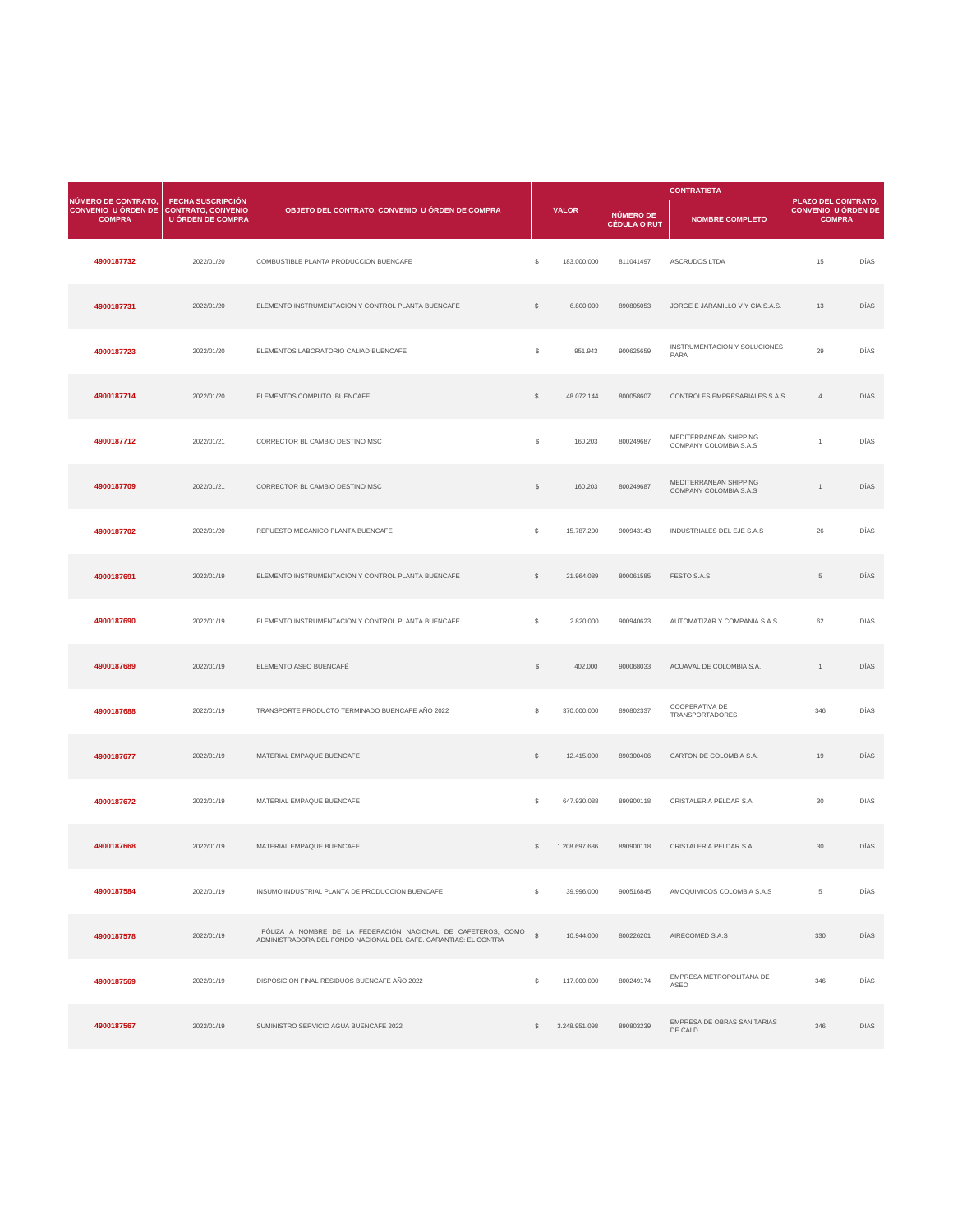| NÚMERO DE CONTRATO,<br><b>CONVENIO U ÓRDEN DE</b><br><b>COMPRA</b> | <b>FECHA SUSCRIPCIÓN</b><br><b>CONTRATO, CONVENIO</b><br><b>U ÓRDEN DE COMPRA</b> | OBJETO DEL CONTRATO, CONVENIO U ÓRDEN DE COMPRA                                  |               | <b>VALOR</b> | NÚMERO DE<br>CÉDULA O RUT | <b>NOMBRE COMPLETO</b>                               | <b>PLAZO DEL CONTRATO,</b><br><b>CONVENIO U ÓRDEN DE</b><br><b>COMPRA</b> |             |
|--------------------------------------------------------------------|-----------------------------------------------------------------------------------|----------------------------------------------------------------------------------|---------------|--------------|---------------------------|------------------------------------------------------|---------------------------------------------------------------------------|-------------|
| 4900187565                                                         | 2022/01/19                                                                        | MATERIAL EMPAQUE BUENCAFE                                                        | $\mathcal{L}$ | 8.730.000    | 900974862                 | <b>GRAFICAS Y EMPAQUES UNIVERSAL</b><br>SAS          | $\overline{5}$                                                            | <b>DÍAS</b> |
| 4900187564                                                         | 2022/01/19                                                                        | ARTE LAMINADO MEMBERS SELECTION 1.5 G - BUENCAFE                                 | $\mathcal{L}$ | 868.904      | 890928257                 | ALICO S.A.S                                          | 12                                                                        | <b>DÍAS</b> |
| 4900187540                                                         | 2022/01/19                                                                        | ELEMENTO PAPELERÍA BUENCAFÉ                                                      | $\mathbb{S}$  | 2.050.000    | 890804970                 | EDITORIAL BLANECOLOR S.A.S                           | 5                                                                         | <b>DÍAS</b> |
| 4900187524                                                         | 2022/01/19                                                                        | SERVICIOS LOGISTICOS BUENCAFE CERTIFICADOS INSPECCION SANITARIA AÑO 2022 \$      |               | 4.500.000    | 830000167                 | <b>INSTITUTO NACIONAL DE</b><br><b>VIGILANCIA DE</b> | 346                                                                       | <b>DÍAS</b> |
| 4900187517                                                         | 2022/01/19                                                                        | CERTIFICACIÓN ORGANICA AÑO 2022 BUENCAFE                                         | <sup>S</sup>  | 10.083.425   | 44444444                  | ECO-GARDEN CERTIFICATION CO.,<br>LTD.                | 315                                                                       | <b>DÍAS</b> |
| 4900187515                                                         | 2022/01/19                                                                        | SERVICIOS LOGISTICOS BUENCAFE COBRO SELLO SATELITAL AÑO 2022                     |               | 220.000.000  | 900449459                 | SATLOCK LOGISTICA Y SEGURIDAD<br>SAS                 | 346                                                                       | <b>DÍAS</b> |
| 4900187514                                                         | 2022/01/19                                                                        | ELEMENTOS SEGURIDAD INDUSTRIAL BUENCAFE                                          | $\mathcal{L}$ | 9.241.545    | 901038504                 | KPN COLOMBIA S.A.S.                                  | 5                                                                         | <b>DÍAS</b> |
| 4900187513                                                         | 2022/01/19                                                                        | SERVICIO TRANSPORTE DE MATERIA PRIMA PARA DESCAFECOL AÑO 2022<br><b>BUENCAFÉ</b> | $\mathcal{S}$ | 315.000.000  | 830040809                 | SERVICIO DE TRANSPORTE<br><b>INTERNACIONA</b>        | 346                                                                       | <b>DÍAS</b> |

| 4900187507 | 2022/01/19 | DIGITACION DE BL CAFÉ VERDE INSPECCION CAFETERA PUERTO DE CARTAGENA \$<br>EVERGREEN SHIPPING AGENCY (COLOMBIA)S.A.S |               | 202.684    | 901187760 | EVERGREEN SHIPPING AGENCY<br>(COLOMBIA S.A.S) | 18              | DÍAS        |
|------------|------------|---------------------------------------------------------------------------------------------------------------------|---------------|------------|-----------|-----------------------------------------------|-----------------|-------------|
| 4900187503 | 2022/01/18 | MATERIAL EMPAQUE BUENCAFE                                                                                           | $\mathcal{L}$ | 4.511.430  | 890907406 | PLASTICOS TRUHER S.A                          | 10 <sup>°</sup> | DÍAS        |
| 4900187501 | 2022/01/18 | MATERIAL EMPAQUE BUENCAFE                                                                                           | $\frac{1}{2}$ | 24.520.092 | 890929497 | MAPER S.A.                                    | 20              | DÍAS        |
| 4900187500 | 2022/01/18 | ELEMENTO EMPAQUE BUENCAFE                                                                                           | $\mathcal{L}$ | 12.801.152 | 860002693 | 3M COLOMBIA S.A.                              | 14              | DÍAS        |
| 4900187499 | 2022/01/18 | MATERIAL EMPAQUE BUENCAFE                                                                                           | $\frac{1}{2}$ | 5.048.000  | 890913337 | TOPFLIGHT ANDINA S.A.                         | 14              | DÍAS        |
| 4900187496 | 2022/01/18 | MATERIAL EMPAQUE BUENCAFE                                                                                           | $\mathcal{L}$ | 14.220.000 | 800171939 | <b>CONTIFLEX S.A</b>                          | 15              | DÍAS        |
| 4900187495 | 2022/01/18 | FLETES ENVIO PEDIDOS CLIENTE PRICESMART BUENCAFE AÑO 2022                                                           | $\frac{1}{2}$ | 40.000.000 | 830051440 | EXXE LOGISTICA S.A.S                          | 347             | DÍAS        |
| 4900187494 | 2022/01/18 | MATERIAL EMPAQUE BUENCAFE                                                                                           | $\mathcal{L}$ | 17.160.000 | 800171939 | <b>CONTIFLEX S.A</b>                          | 15              | <b>DÍAS</b> |
| 4900187493 | 2022/01/18 | MATERIAL EMPAQUE BUENCAFE                                                                                           | $\frac{1}{2}$ | 7.187.000  | 810000073 | MADECO S.A.S                                  | 6               | DÍAS        |
| 4900187492 | 2022/01/18 | SERVICIOS LOGISTICOS BUENCAFE ALQUILER GEN SET CONTENEDORES                                                         | $\mathcal{L}$ | 25.600.000 | 830513756 | REFRILOGISTICA S.A.S.                         | 347             | <b>DÍAS</b> |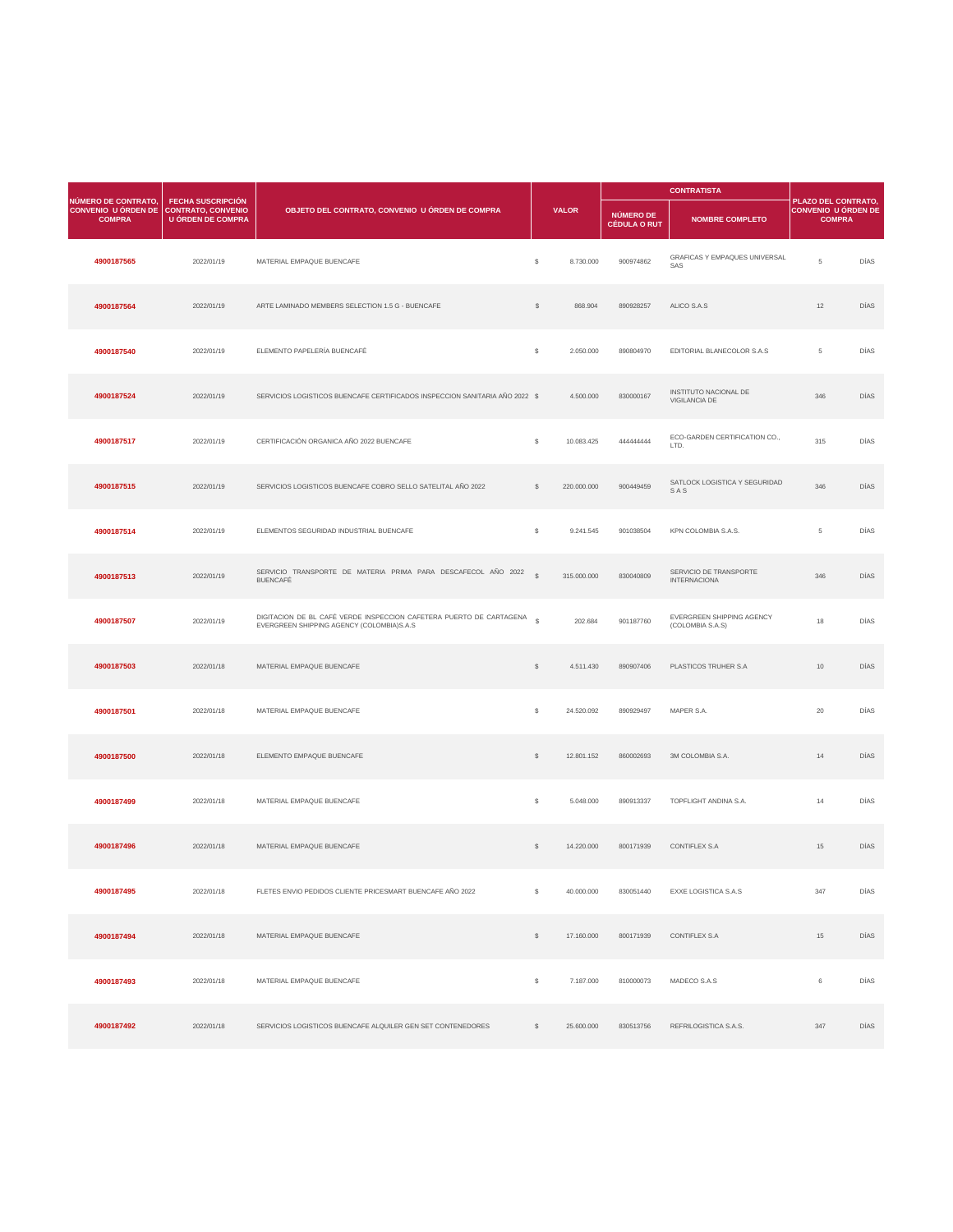|                                                                                       | <b>FECHA SUSCRIPCIÓN</b> |                                                                                      |                |              |                                         |                                                         |                                                                           |             |
|---------------------------------------------------------------------------------------|--------------------------|--------------------------------------------------------------------------------------|----------------|--------------|-----------------------------------------|---------------------------------------------------------|---------------------------------------------------------------------------|-------------|
| <b>NÚMERO DE CONTRATO,</b><br>CONVENIO U ÓRDEN DE CONTRATO, CONVENIO<br><b>COMPRA</b> | <b>U ÓRDEN DE COMPRA</b> | OBJETO DEL CONTRATO, CONVENIO U ÓRDEN DE COMPRA                                      |                | <b>VALOR</b> | <b>NÚMERO DE</b><br><b>CÉDULA O RUT</b> | <b>NOMBRE COMPLETO</b>                                  | <b>PLAZO DEL CONTRATO,</b><br><b>CONVENIO U ÓRDEN DE</b><br><b>COMPRA</b> |             |
| 4900187491                                                                            | 2022/01/18               | SERVICIOS LOGISTICOS BUENCAFE ALQUILER GEN SET CONTENEDORES<br>REFRIGERADOS AÑO 2022 | $\mathcal{L}$  | 71.000.000   | 900073312                               | S.R.L. SERVICIOS REFRIGERADOS<br><b>LOGIS</b>           | 347                                                                       | <b>DÍAS</b> |
| 4900187490                                                                            | 2022/01/18               | MATERIAL EMPAQUE BUENCAFE                                                            | $\mathcal{L}$  | 48.605.400   | 810006197                               | <b>INVERSIONES REG S.A.S</b>                            | 15                                                                        | <b>DÍAS</b> |
| 4900187489                                                                            | 2022/01/18               | SERVICIOS LOGISTICOS CORRECCION DOCUMENTOS EXPORTACIONES BUENCAFE<br>AÑO 2022        | $\mathbb{S}$   | 4.500.000    | 800249687                               | MEDITERRANEAN SHIPPING<br>COMPANY                       | 347                                                                       | <b>DÍAS</b> |
| 4900187488                                                                            | 2022/01/18               | MATERIAL EMPAQUE BUENCAFE                                                            | $\frac{1}{2}$  | 26.836.490   | 810000073                               | MADECO S.A.S                                            | 14                                                                        | <b>DÍAS</b> |
| 4900187487                                                                            | 2022/01/18               | ELEMENTO EMPAQUE BUENACFE                                                            | $\mathfrak{S}$ | 2.773.200    | 10267805                                | HUERTAS HERNANDEZ NESTOR<br>ANGEL                       | 6                                                                         | <b>DÍAS</b> |
| 4900187486                                                                            | 2022/01/18               | ELEMENTO EMPAQUE BUENCAFE                                                            | $\mathcal{L}$  | 720.000      | 900437215                               | <b>BUSINESS &amp; SUPPLIES LOGISTICS</b><br><b>LTDA</b> | 6                                                                         | <b>DÍAS</b> |
| 4900187485                                                                            | 2022/01/18               | MATERIAL EMPAQUE BUENCAFE                                                            | $\mathfrak{S}$ | 3.943.800    | 900607785                               | PACKCOL S.A.S                                           | 6                                                                         | <b>DÍAS</b> |
| 4900187484                                                                            | 2022/01/18               | ELEMENTO EMPAQUE BUENCAFE                                                            | $\mathbb{S}$   | 8.518.202    | 900319774                               | <b>SUPROKOM SAS</b>                                     | 6                                                                         | <b>DÍAS</b> |

| 4900187483 | 2022/01/18 | SERVICIOS LOGISTICOS BUENCAFE TRAMITES DEMORAS EXPORTACIONES AÑO 2022 \$                                                           |               | 7.940.160   | 860001560 | <b>NAVEMAR SAS</b>                        | 347 | <b>DÍAS</b> |
|------------|------------|------------------------------------------------------------------------------------------------------------------------------------|---------------|-------------|-----------|-------------------------------------------|-----|-------------|
| 4900187482 | 2022/01/18 | MATERIAL EMPAQUE BUENCAFE                                                                                                          | $\mathcal{L}$ | 18.964.000  | 900482687 | MM PACKAGING COLOMBIA S.A.S               | 12  | <b>DÍAS</b> |
| 4900187481 | 2022/01/18 | SERVICIOS LOGISTICOS BUENCAFE ENVIO MERCANCIA EXTERIOR AÑO 2022                                                                    | $\mathbb{S}$  | 110.000.000 | 830017271 | FEDERAL EXPRESS CORPORATION               | 347 | DÍAS        |
| 4900187480 | 2022/01/18 | MATERIAL EMPAQUE BUENCAFE                                                                                                          | $\mathbb{S}$  | 34.370.000  | 890319254 | <b>SUPRAPAK S A.S</b>                     | 18  | <b>DÍAS</b> |
| 4900187479 | 2022/01/18 | SERVICIO TRANSPORTE PRODUCTO TERMINADO BUENCAFE AÑO 2022                                                                           | $\mathbb{S}$  | 284.000.000 | 900388525 | MAESTRI ON TRACK S.A.S.                   | 347 | DÍAS        |
| 4900187476 | 2022/01/18 | ENTREGA MENSAJERIA ENTREGAS PRODUCTO VENTAS BUENCAFE AÑO 2022                                                                      | $\mathcal{L}$ | 35.000.000  | 860512330 | SERVIENTREGA S.A.                         | 347 | <b>DÍAS</b> |
| 4900187472 | 2022/01/18 | CARGUE MATERIA PRIMA BUENCAFE AÑO 2022                                                                                             | S.            | 23.230.000  | 810003946 | COOPERATIVA DE TRABAJO<br><b>ASOCIADO</b> | 347 | DÍAS        |
| 4900187468 | 2022/01/18 | SERVICIOS LOGISTICOS BUENCAFE ALQUILER PALLETS CLIENTE PRICESMART AÑO<br>2022                                                      | $\mathcal{L}$ | 400.000.000 | 900792126 | CHEP COLOMBIA SAS                         | 347 | <b>DÍAS</b> |
| 4900187466 | 2022/01/18 | REPUESTO MECANICO PLANTA BUENCAFE                                                                                                  | $\mathbb{S}$  | 7.238.251   | 811009178 | <b>INDUHERZIG S.A.</b>                    | 6   | DÍAS        |
| 4900187451 | 2022/01/18 | COMPRA DE MATERIAL DE EMPAQUE "HILO DE POLIPROPILENO" PARA EMBALAJE DE<br>EMPAQUE EN BODEGA TOLVAS, PLANTA DE SILOS BELLO. CONSUMO | $\mathcal{L}$ | 4.653.000   | 43599440  | <b>GUARIN GARCIA DORIAN AMANDA</b>        | 31  | <b>DÍAS</b> |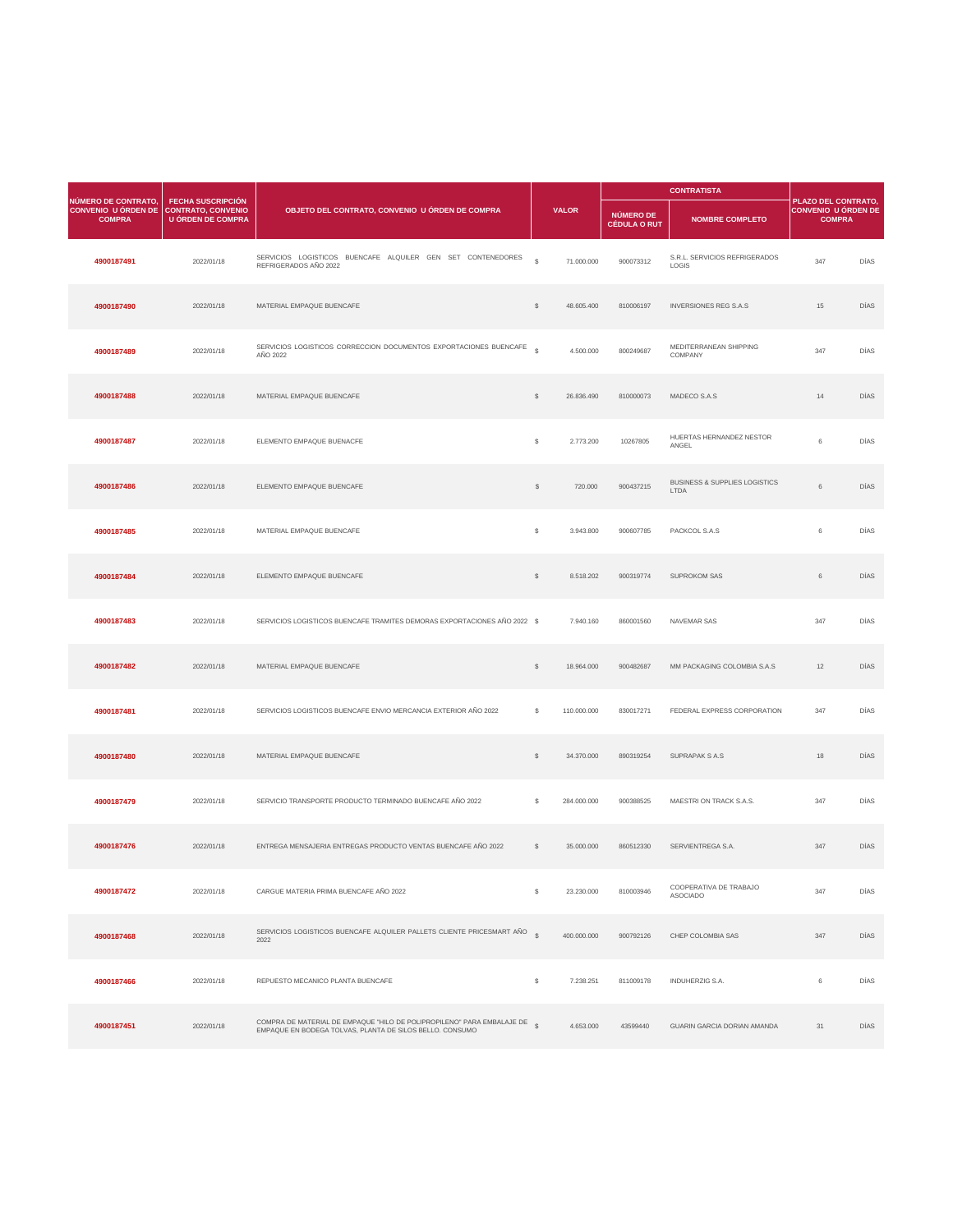| <b>NÚMERO DE CONTRATO,</b>                  |                                                                            |                                                                                                                                      |               |              | <b>CONTRATISTA</b>               |                                        |                                                                    |             |
|---------------------------------------------|----------------------------------------------------------------------------|--------------------------------------------------------------------------------------------------------------------------------------|---------------|--------------|----------------------------------|----------------------------------------|--------------------------------------------------------------------|-------------|
| <b>CONVENIO U ÓRDEN DE</b><br><b>COMPRA</b> | <b>FECHA SUSCRIPCIÓN</b><br><b>CONTRATO, CONVENIO</b><br>U ÓRDEN DE COMPRA | OBJETO DEL CONTRATO, CONVENIO U ÓRDEN DE COMPRA                                                                                      |               | <b>VALOR</b> | NÚMERO DE<br><b>CÉDULA O RUT</b> | <b>NOMBRE COMPLETO</b>                 | PLAZO DEL CONTRATO,<br><b>CONVENIO U ÓRDEN DE</b><br><b>COMPRA</b> |             |
| 4900187441                                  | 2022/01/18                                                                 | AUDITORÍA ÉTICA SMETA BUENCAFE                                                                                                       | \$            | 2.764.811    | 800069554                        | <b>INTERTEK COLOMBIA S.A.</b>          | 13                                                                 | <b>DÍAS</b> |
| 4900187439                                  | 2022/01/18                                                                 | MANTENIMIETO Y SOPORTE APLICATIVO TPM MRC 2022 BUENCAFÉ                                                                              | $\mathcal{L}$ | 87.243.870   | 901065100                        | SOFTWITZ S.A.S.                        | 346                                                                | <b>DÍAS</b> |
| 4900187431                                  | 2022/01/18                                                                 | COMPRA DE HILO PARA LABORES DE EMBALAJE DE SACOS DE CAFE EXCELSO CON \$<br>DESTINO A LA EXPORTACIÓN, EN LA TRILLADORA BELLO. CONSUMO |               | 9.024.000    | 800059277                        | HILOS Y PIOLAS JARAMILLO S.A.S         | 28                                                                 | <b>DÍAS</b> |
| 4900187428                                  | 2022/01/18                                                                 | REPUESTO PARA MANTENIMIENTO SISTEMA DE EXTRACCIÓN DE LAS<br>CLASIFICADORAS ELECTRÓNICAS DE LA TRILLADORA BELLO. COTIZACIÓN ARSA      | $\mathcal{L}$ | 1.157.988    | 890907841                        | ALMACEN RODAMIENTOS S.A.               | 28                                                                 | <b>DÍAS</b> |
| 4900187427                                  | 2022/01/18                                                                 | CONSULTORIA USO HERRAMIENTA POWER BI 2022 BUENCAFE                                                                                   | $\mathbb{S}$  | 39.600.000   | 901224836                        | SIO SOLUCIONES CON TECNOLOGIA<br>S.A.S | 346                                                                | <b>DÍAS</b> |
| 4900187426                                  | 2022/01/18                                                                 | REPUESTO PARA MANTENIMIENTO TRANSMISIÓN ELEVADOR DE CANGILONES DE LA<br>TRILLADORA BELLO. COTIZACIÓN EDISATECH ED220112 DE ENERO     |               | 522.000      | 900070751                        | EDISATECH INTERNATIONAL GROUP<br>S.A.S | 28                                                                 | <b>DÍAS</b> |
| 4900187424                                  | 2022/01/18                                                                 | REPUESTO PARA MANTENIMIENTO FILTROS DESPEDREGADORAS PINHALENSE DE<br>LA TRILLADORA BELLO. COTIZACIÓN ESTTOK # 00696 DE ENERO 13 D    | $\mathbb{S}$  | 720.000      | 43599440                         | <b>GUARIN GARCIA DORIAN AMANDA</b>     | 27                                                                 | DÍAS        |
| 4900187417                                  | 2022/01/18                                                                 | REPARACIONES ELECTRICAS EN BODEGA PARQUE INDUSTRIAL DE BUCARAMANGA \$<br>COTIZACION DE FECHA ENERO 11/2022                           |               | 3.499.000    | 804002721                        | ELECTRICOS EDJARA S.A.S.               | 10 <sup>°</sup>                                                    | DÍAS        |

| 4900187416 | 2022/01/18 | ELEMENTO FERRETERIA PLANTA BUENCAFE                                                                                                | $\mathbb{S}$  | 73.468     | 890800788  | SUMATEC S.A.S.                                                              | 3              | <b>DÍAS</b> |
|------------|------------|------------------------------------------------------------------------------------------------------------------------------------|---------------|------------|------------|-----------------------------------------------------------------------------|----------------|-------------|
| 4900187414 | 2022/01/18 | SERVICIO MOVILIZACION DE CAFE EN LABORATORIOS MOVILES EN LAS<br>LOCALIDADES DE SAN GIL Y SOCORRO DICIEMBRE 1 AL 31 DE 2.021 COTIZA | $\mathcal{L}$ | 640.113    | 890201988  | COOPERATIVA DE CAFICULTORES<br>DE                                           | 13             | <b>DÍAS</b> |
| 4900187385 | 2022/01/18 | ASESORIA PARA OPERACION EN ZONA FRANCAS BUENCAFE                                                                                   | $\mathbb{S}$  | 12.300.000 | 860010973  | ALMACENES GENERALES DE<br>DEPOSITO DE                                       | 31             | DÍAS        |
| 4900187377 | 2022/01/18 | ELEMENTO INSTRUMENTACION Y CONTROL PLANTA BUENCAFE                                                                                 | $\mathbb{S}$  | 1.318.652  | 900467931  | <b>INGENIERIA EFICIENTE SAS</b>                                             | $\overline{2}$ | <b>DÍAS</b> |
| 4900187376 | 2022/01/18 | ELEMENTO EMPAQUE BUENCAFE                                                                                                          | \$            | 18.345.800 | 805001509  | WM IMPRESORES S.A.                                                          | $\overline{7}$ | DÍAS        |
| 4900187375 | 2022/01/18 | ELEMENTO EMPAQUE BUENCAFE                                                                                                          | $\mathcal{L}$ | 4.827.200  | 805001509  | WM IMPRESORES S.A.                                                          | 6              | <b>DÍAS</b> |
| 4900187372 | 2022/01/18 | MANTENIMIENTO MOTOR ASPIRADOR LIMPIADORA FRASCOS PLANTA BUENCAFE                                                                   | S.            | 650.000    | 1053775218 | VALENCIA BETANCUR JORGE<br><b>EDUARDO</b>                                   | 3              | <b>DÍAS</b> |
| 4900187357 | 2022/01/18 | SA-22-000252 AUDITORIA 320 FINCAS PROGRAMA DE RENOVACION DE CAFETALES \$<br>HUILA 2021 SUPERVISOR: JHON JAIRO RIVERA RAMIREZ       |               | 35.910.582 | 890807738  | <b>CENTRO DE ESTUDIOS</b><br>REGIONALES CAFETEROS Y<br><b>EMPRESARIALES</b> | 90             | <b>DÍAS</b> |
| 4900187355 | 2022/01/18 | REPUESTO MECANICO PLANTA BUENCAFE                                                                                                  | \$            | 5.652.000  | 890300768  | LA BALINERA S.A.                                                            | 22             | <b>DÍAS</b> |
| 4900187354 | 2022/01/18 | LICENCIA ZEBRA PLANTA PRODUCCION BUENCAFE                                                                                          | $\mathbb{S}$  | 1.682.078  | 800027927  | LINEADATASCAN S.A.                                                          | 6              | <b>DÍAS</b> |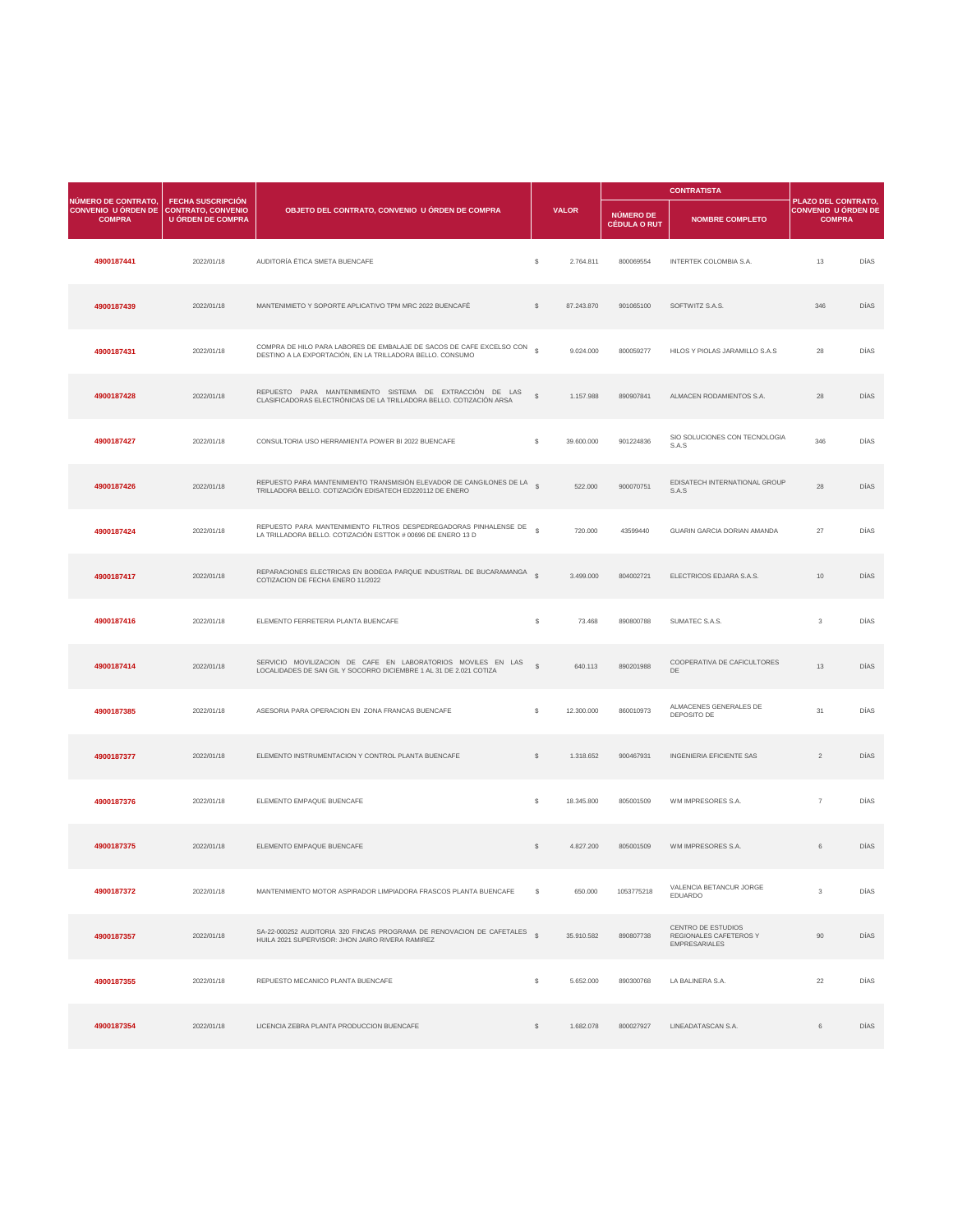| <b>NÚMERO DE CONTRATO</b>                                      |                                               |                                                               |               |              |                                  | <b>CONTRATISTA</b>                           |                                                                           |             |
|----------------------------------------------------------------|-----------------------------------------------|---------------------------------------------------------------|---------------|--------------|----------------------------------|----------------------------------------------|---------------------------------------------------------------------------|-------------|
| <b>CONVENIO U ÓRDEN DE CONTRATO, CONVENIO</b><br><b>COMPRA</b> | <b>FECHA SUSCRIPCIÓN</b><br>U ÓRDEN DE COMPRA | OBJETO DEL CONTRATO, CONVENIO U ÓRDEN DE COMPRA               |               | <b>VALOR</b> | NÚMERO DE<br><b>CÉDULA O RUT</b> | <b>NOMBRE COMPLETO</b>                       | <b>PLAZO DEL CONTRATO,</b><br><b>CONVENIO U ÓRDEN DE</b><br><b>COMPRA</b> |             |
| 4900187353                                                     | 2022/01/18                                    | ELEMENTO INSTRUMENTACION Y CONTROL PLANTA BUENCAFE            | \$            | 3.669.016    | 901039927                        | GTI-ALBERTO ALVAREZ LOPEZ SAS                | 14                                                                        | <b>DÍAS</b> |
| 4900187350                                                     | 2022/01/18                                    | REPUESTO MECANICO PLANTA BUENCAFE                             | $\mathcal{L}$ | 1.668.000    | 890301638                        | FLUOROPLASTICOS S.A.S                        | 23                                                                        | <b>DÍAS</b> |
| 4900187338                                                     | 2022/01/18                                    | MANTENIMIENTO LICENCIA SOFTWARE PUNTO VENTA BUENCAFÉ AÑO 2022 | $\mathcal{L}$ | 2.337.321    | 900074705                        | <b>COMERCIALIZADORA DE</b><br>SOLUCIONES     | 347                                                                       | <b>DÍAS</b> |
| 4900187333                                                     | 2022/01/18                                    | ELEMENTO INSTRUMENTACION Y CONTROL PLANTA BUENCAFE            | $\mathcal{L}$ | 44.888.626   | 900779576                        | YOKOGAWA COLOMBIA S A S                      | 31                                                                        | <b>DÍAS</b> |
| 4900187330                                                     | 2022/01/18                                    | REPUESTO MECANICO PLANTA BUENCAFE                             | \$            | 35.670.000   | 890938580                        | UNIVERSAL DE CILINDROS<br><b>HIDRAULICOS</b> | 31                                                                        | <b>DÍAS</b> |
| 4900187327                                                     | 2022/01/18                                    | REPUESTO MECANICO PLANTA BUENCAFE                             | <sup>\$</sup> | 1.145.778    | 800172301                        | <b>TRASEGAR S.A</b>                          | $\overline{2}$                                                            | <b>DÍAS</b> |
| 4900187323                                                     | 2022/01/18                                    | ELEMENTO INSTRUMENTACION Y CONTROL PLANTA BUENCAFE            | \$            | 17.146.688   | 805027282                        | SPECTRA INGENIERIA SAS                       | 31                                                                        | DÍAS        |
| 4900187322                                                     | 2022/01/17                                    | REPUESTO MECANICO PLANTA BUENCAFE                             | $\mathbb{S}$  | 42.769.582   | 830000687                        | SEW EURODRIVE COLOMBIA LTDA.                 | 60                                                                        | <b>DÍAS</b> |

| 4900187321 | 2022/01/17 | REPUESTO ELECTRICO PLANTA BUENCAFE                 | $\frac{1}{2}$ | 700.000     | 900482023 | QIAN COLOMBIA S.A.S                                            | 32           | DÍAS        |
|------------|------------|----------------------------------------------------|---------------|-------------|-----------|----------------------------------------------------------------|--------------|-------------|
| 4900187320 | 2022/01/17 | ELEMENTO INSTRUMENTACION Y CONTROL PLANTA BUENCAFE | $\frac{1}{2}$ | 37.899.739  | 890913321 | PREMAC S.A.S                                                   | 16           | <b>DÍAS</b> |
| 4900187319 | 2022/01/17 | REPUESTO MECANICO PLANTA BUENCAFE                  | $\mathbb{S}$  | 9.700.800   | 800176169 | ODECOPACK S.A.S                                                | 86           | DÍAS        |
| 4900187318 | 2022/01/17 | ELEMENTO INSTRUMENTACION Y CONTROL PLANTA BUENCAFE | $\mathcal{L}$ | 2.237.482   | 860531287 | MELEXA S.A.S                                                   | 16           | DÍAS        |
| 4900187310 | 2022/06/30 | ALMACENAMIENTO                                     | $\frac{1}{2}$ | 1.000.000   | 800215775 | SOCIEDAD PORTUARIA REGIONAL<br>DE BUENAVENTURA S.A. S.P.R. BUN | 164          | DÍAS        |
| 4900187309 | 2022/01/17 | ANÁLISIS PESTICIDAS MUESTRAS CAFÉ VERDE BUENCAFE   | $\mathcal{L}$ | 3.609.000   | 900357604 | PRIMORIS COLOMBIA SAS                                          | 14           | DÍAS        |
| 4900187307 | 2022/01/17 | REPUESTO ELECTRICO PLANTA BUENCAFE                 | \$            | 29.700.000  | 901223184 | MAQUINARIAS AGOSTINI S.A.S                                     | 46           | <b>DÍAS</b> |
| 4900187306 | 2022/01/17 | REPUESTO MECANICO PLANTA BUENCAFE                  | $\mathcal{L}$ | 26.703.358  | 830021692 | <b>INOXPA COLOMBIA SAS</b>                                     | 25           | DÍAS        |
| 4900187305 | 2022/01/17 | MATERIAL EMPAQUE BUENCAFE                          | $\mathbb{S}$  | 149.144.000 | 800159265 | IQA TEXTIL SAS                                                 | $\mathbf{3}$ | DÍAS        |
| 4900187300 | 2022/01/17 | EQUIPOS DE COMPUTO PLANTA BUENCAFE                 | $\mathcal{L}$ | 24.777.960  | 901039927 | GTI-ALBERTO ALVAREZ LOPEZ SAS                                  | 29           | <b>DÍAS</b> |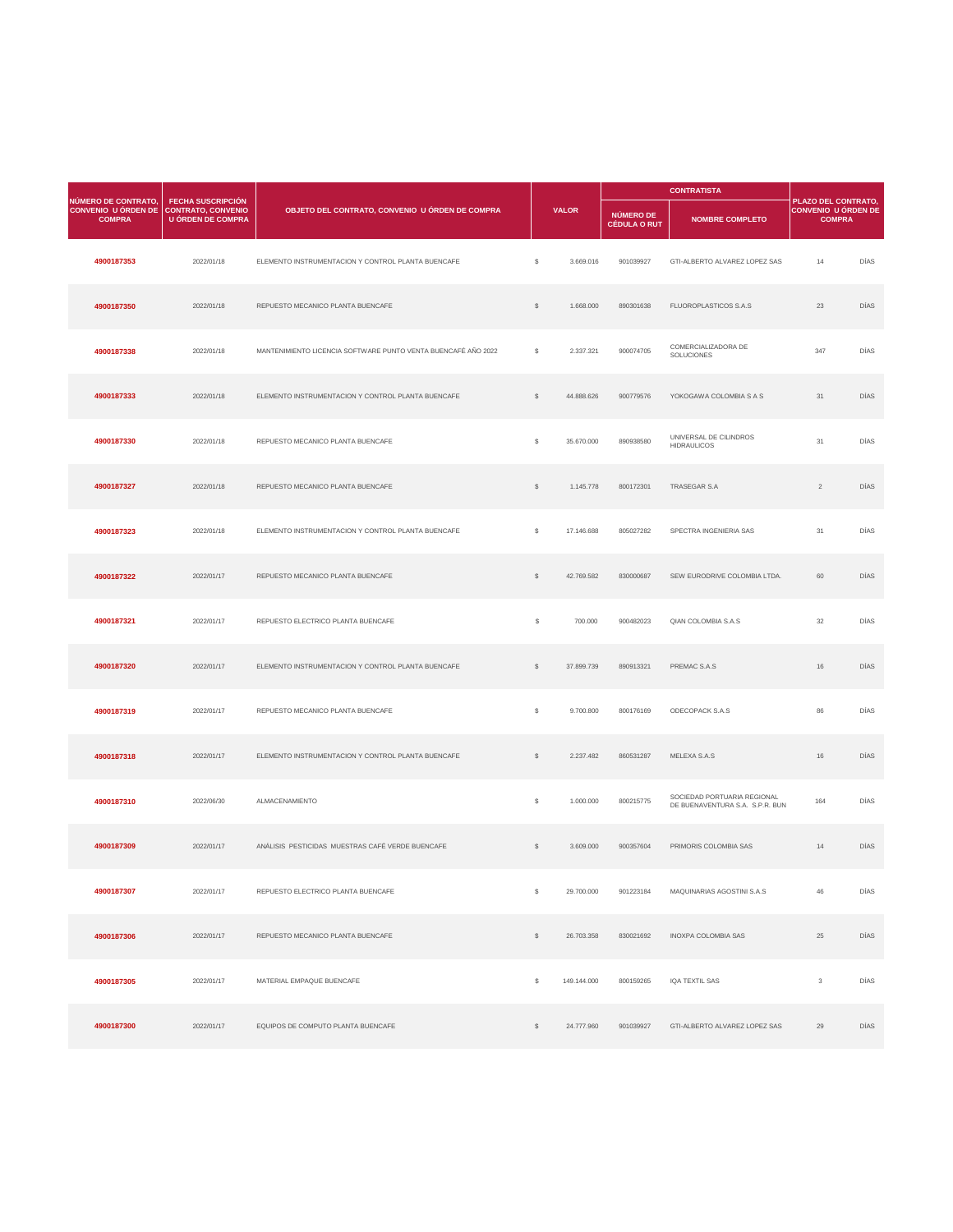|                                                                    |                                                                                   |                                                 |                |              |                                  | <b>CONTRATISTA</b>                                | <b>PLAZO DEL CONTRATO,</b>                  |             |
|--------------------------------------------------------------------|-----------------------------------------------------------------------------------|-------------------------------------------------|----------------|--------------|----------------------------------|---------------------------------------------------|---------------------------------------------|-------------|
| NÚMERO DE CONTRATO,<br><b>CONVENIO U ÓRDEN DE</b><br><b>COMPRA</b> | <b>FECHA SUSCRIPCIÓN</b><br><b>CONTRATO, CONVENIO</b><br><b>U ÓRDEN DE COMPRA</b> | OBJETO DEL CONTRATO, CONVENIO U ÓRDEN DE COMPRA |                | <b>VALOR</b> | NÚMERO DE<br><b>CÉDULA O RUT</b> | <b>NOMBRE COMPLETO</b>                            | <b>CONVENIO U ÓRDEN DE</b><br><b>COMPRA</b> |             |
| 4900187283                                                         | 2022/01/17                                                                        | ELEMENTO EMPAQUE BUENCAFE                       | \$             | 459.630      | 900258442                        | SMART P. Y L. S.A.S                               | $\overline{4}$                              | <b>DÍAS</b> |
| 4900187282                                                         | 2022/01/17                                                                        | REPUESTO MECANICO PLANTA BUENCAFE               | $\mathcal{S}$  | 91.382.411   | 900158025                        | <b>GEA ANDINA SOCIEDAD POR</b><br><b>ACCIONES</b> | 46                                          | <b>DÍAS</b> |
| 4900187260                                                         | 2022/01/17                                                                        | MATERIAL EMPAQUE BUENCAFE                       | $\mathcal{L}$  | 104.203.500  | 830506276                        | COLPLAS S.A.S. COLOMBIANA DE<br><b>PLASTI</b>     | $\overline{7}$                              | <b>DÍAS</b> |
| 4900187258                                                         | 2022/01/17                                                                        | INSUMO SABORIZANTE BUENCAFE                     | $\mathcal{L}$  | 71.792.000   | 900179968                        | SILESIA COLOMBIA LTDA                             | 17                                          | <b>DÍAS</b> |
| 4900187256                                                         | 2022/01/17                                                                        | ELEMENTO EMPAQUE BUENCAFE                       | $\mathcal{L}$  | 715.000      | 890805825                        | PUNTO ELECTRICO S.A.S                             | $\overline{7}$                              | <b>DÍAS</b> |
| 4900187254                                                         | 2022/01/17                                                                        | ELEMENTO EMPAQUE BUENCAFE                       | $\mathcal{L}$  | 2.899.875    | 901186274                        | SOLUCIONES INDUSTRIALES GS SAS                    | 35                                          | <b>DÍAS</b> |
| 4900187251                                                         | 2022/01/17                                                                        | REPUESTO MECANICO PLANTA BUENCAFE               | $\mathfrak{S}$ | 2.210.012    | 900953704                        | EQUISOL EQUIPOS Y SOLUCIONES<br>S.A.S.            |                                             | <b>DÍAS</b> |
| 4900187250                                                         | 2022/01/17                                                                        | MATERIAL EMPAQUE BUENCAFE                       | $\frac{1}{2}$  | 34.356.000   | 800174904                        | ETIQUETAS E IMPRESOS S.A.                         | 18                                          | <b>DÍAS</b> |

| 4900187247 | 2022/01/17 | SUMINISTRO MATERIAL CONTRUCCION ADMINISTRACION BUENCAFE                                                                               | \$             | 107.680.320 | 800102956 | CANTERAS DE LOS ANDES S.A.                      | $\mathbf{3}$   | <b>DÍAS</b> |
|------------|------------|---------------------------------------------------------------------------------------------------------------------------------------|----------------|-------------|-----------|-------------------------------------------------|----------------|-------------|
| 4900187245 | 2022/01/17 | CERTIFICADOS DE INSPECCIÓN ORGÁNICOS AÑO 2022 BUENCAFÉ                                                                                | $\mathbb{S}$   | 20.000.000  | 830136612 | BCS OKO GARANTIE COLOMBIA S A<br>S              | 347            | <b>DÍAS</b> |
| 4900187227 | 2022/01/17 | REPUESTO MECANICO PLANTA BUENCAFE                                                                                                     | $\mathbb{S}$   | 9.438.170   | 890300768 | LA BALINERA S.A.                                | $\mathbf{3}$   | DÍAS        |
| 4900187224 | 2022/01/17 | MANTENIMIENTO Y RECARGA EXTINTORES BUENCAFE AÑO 2022                                                                                  | $\mathbb{S}$   | 4.400.000   | 810003064 | <b>CUERPO DE BOMBEROS</b><br><b>VOLUNTARIOS</b> | 347            | <b>DÍAS</b> |
| 4900187223 | 2022/01/17 | REPUESTO MECANICO PLANTA BUENCAFE                                                                                                     | $\mathbb{S}$   | 6.395.600   | 890915475 | EMPAQUETADURAS Y EMPAQUES<br>S.A.               | $\mathbf{3}$   | DÍAS        |
| 4900187222 | 2022/01/17 | MATERIAL EMPAQUE BUENCAFE                                                                                                             | $\mathcal{L}$  | 280.398.600 | 890300406 | CARTON DE COLOMBIA S.A.                         | 10             | <b>DÍAS</b> |
| 4900187221 | 2022/01/17 | RETIRO FALLIDO SET DE CAFE CALDAS BUENAVENTURA BUENCAFÉ                                                                               | $\mathbb{S}$   | 4.400.000   | 800092024 | TANQUES DEL NORDESTE S.A                        | 14             | <b>DÍAS</b> |
| 4900187210 | 2022/01/17 | ELEMENTO INSTRUMENTACION Y CONTROL PLANTA BUENCAFE                                                                                    | $\mathbb{S}^-$ | 6.948.472   | 860531287 | MELEXA S.A.S                                    | 3 <sup>1</sup> | <b>DÍAS</b> |
| 4900187194 | 2022/01/17 | CUOTA ANUAL 2022 FAIRTRADE CERTIFICACION HACEN PARTE INTEGRAL DE LA \$<br>PRESENTE ORDEN DE COMPRA LOS DOCUMENTOS DEL PROCESO SA-2200 |                | 20.159.507  | 444444444 | <b>FLO-CERT GMBH</b>                            | 348            | DÍAS        |
| 4900187188 | 2022/01/17 | SUMINISTRO ENERGIA DE RESPALDO BUENCAFE AÑO 2022                                                                                      | $\mathbb{S}$   | 220.200.000 | 890800128 | CENTRAL HIDROELECTRICA DE<br>CALDAS             | 348            | <b>DÍAS</b> |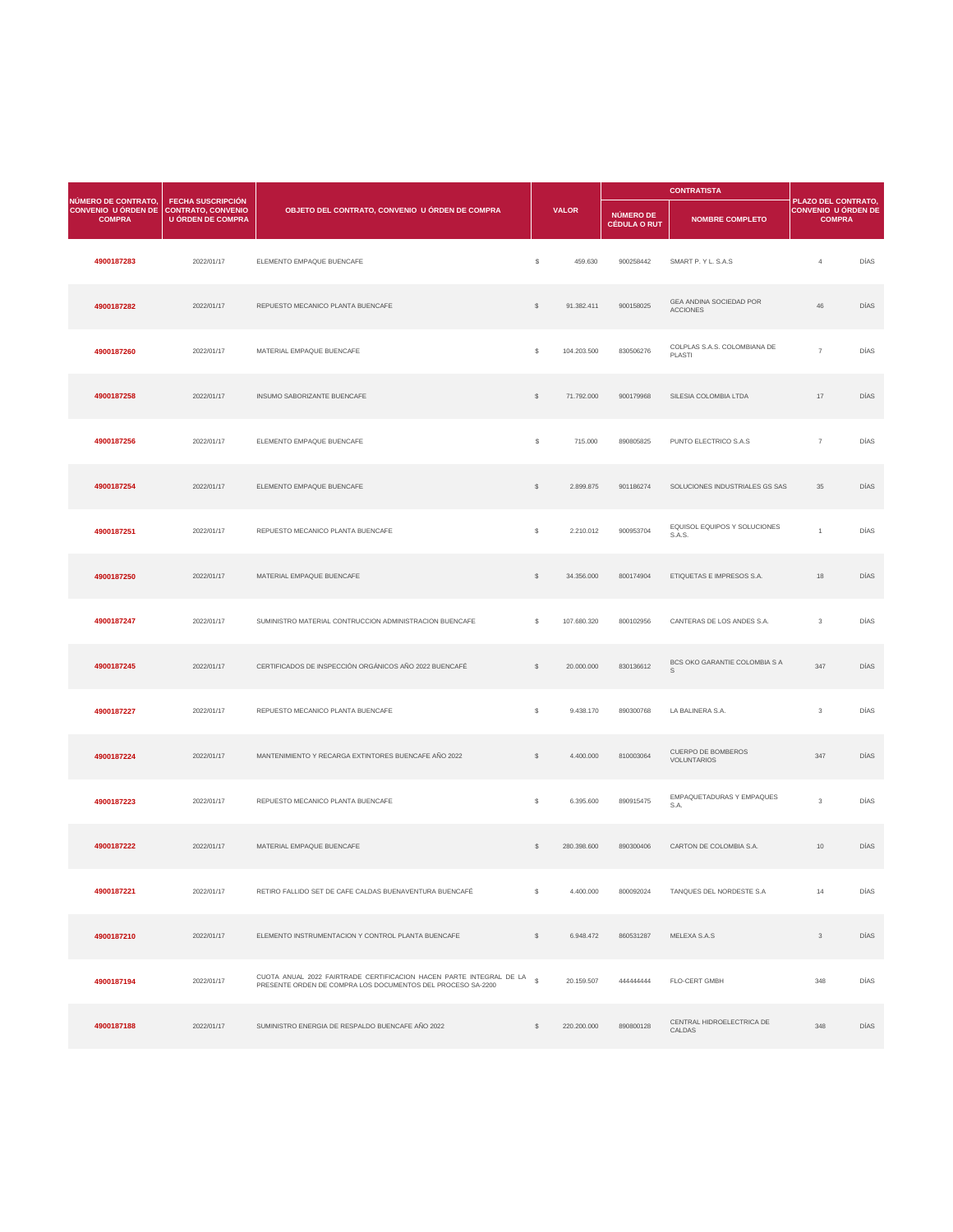| <b>NÚMERO DE CONTRATO,</b>                  |                                                                                   |                                                                                        |               |              |                                  | <b>CONTRATISTA</b>                            |                                                                           |             |
|---------------------------------------------|-----------------------------------------------------------------------------------|----------------------------------------------------------------------------------------|---------------|--------------|----------------------------------|-----------------------------------------------|---------------------------------------------------------------------------|-------------|
| <b>CONVENIO U ÓRDEN DE</b><br><b>COMPRA</b> | <b>FECHA SUSCRIPCIÓN</b><br><b>CONTRATO, CONVENIO</b><br><b>U ÓRDEN DE COMPRA</b> | OBJETO DEL CONTRATO, CONVENIO U ÓRDEN DE COMPRA                                        |               | <b>VALOR</b> | NÚMERO DE<br><b>CÉDULA O RUT</b> | <b>NOMBRE COMPLETO</b>                        | <b>PLAZO DEL CONTRATO,</b><br><b>CONVENIO U ÓRDEN DE</b><br><b>COMPRA</b> |             |
| 4900187184                                  | 2022/01/17                                                                        | REPUESTO MECANICO PLANTA BUENCAFE                                                      | $\mathcal{L}$ | 3.036.000    | 900055948                        | TALLER INDUSTRIAL SERVIACERO<br>S.A.S         | 16                                                                        | <b>DÍAS</b> |
| 4900187179                                  | 2022/01/17                                                                        | CALIBRACION VALVULA DE SEGURIDAD BORSING PLANTA BUENCAFE                               | $\mathcal{S}$ | 7.760.000    | 860530357                        | <b>TECVAL S A S</b>                           | 22                                                                        | <b>DÍAS</b> |
| 4900187177                                  | 2022/01/17                                                                        | ADECUACION SOPORTE DETECTOR METALES EMPAQUE CAFE PLANTA BUENCAFE                       | <b>S</b>      | 5.812.000    | 900055948                        | TALLER INDUSTRIAL SERVIACERO<br>S.A.S         | 3                                                                         | <b>DÍAS</b> |
| 4900187173                                  | 2022/01/17                                                                        | CAMBIO MODULOS CONTROL DE INCENDIO PLANTA BUENCAFE                                     | $\mathcal{S}$ | 2.999.684    | 805027282                        | SPECTRA INGENIERIA SAS                        | 29                                                                        | <b>DÍAS</b> |
| 4900187172                                  | 2022/01/17                                                                        | CERTIFICADO INVIMA PARA CAFE DE EXPORTACION INSPECCION CAFETERA<br>PUERTO DE CARTAGENA | $\mathbb{S}$  | 600.000      | 830000167                        | INSTITUTO NACIONAL DE<br><b>VIGILANCIA DE</b> |                                                                           | <b>DÍAS</b> |
| 4900187155                                  | 2022/01/17                                                                        | ELEMENTOS ASEO BUENCAFE                                                                | $\mathcal{L}$ | 975.800      | 900221029                        | <b>INVERSIONES GIRALDO AGUDELO Y</b>          |                                                                           | <b>DÍAS</b> |
| 4900187152                                  | 2022/01/17                                                                        | INSTALACION INSTRUMENTACION PAQUETE CONCENTRACION PLANTA BUENCAFE                      | $^{\circ}$    | 5.367.865    | 900896981                        | ENDRESS+HAUSER (COLOMBIA) S A<br>S            | 30                                                                        | DÍAS        |
| 4900187149                                  | 2022/01/17                                                                        | INSUMO QUÍMICO PLATA PRODUCCIÓN BUENCAFÉ                                               |               | 12.999.540   | 890312630                        | PROTECNICA INGENIERIA S.A.S                   | $\overline{2}$                                                            | <b>DÍAS</b> |

| 4900187146 | 2022/01/17 | INSUMO QUÍMICO PLANTA BUENCAFÉ                           | $\mathcal{L}$  | 27.060.000  | 800015603 | QUIMICA BASICA S.A.S.     | $\mathbf{3}$    | DÍAS |
|------------|------------|----------------------------------------------------------|----------------|-------------|-----------|---------------------------|-----------------|------|
| 4900187145 | 2022/01/17 | DESCARGUE TRANSFORMADOR 33KVA INGENIERIA PLANTA BUENCAFE | $\mathcal{S}$  | 4.780.000   | 900676410 | MOVITRAM GRUAS S.A.S.     | $\overline{1}$  | DÍAS |
| 4900187133 | 2022/12/31 | SERVICIO CORREO NACIONAL                                 | $\frac{1}{2}$  | 700.000     | 860502609 | DHL EXPRESS COLOMBIA LTDA | 350             | DÍAS |
| 4900187111 | 2022/01/14 | MATERIAL EMPAQUE BUENCAFE                                | $\mathcal{L}$  | 24.002.160  | 860002693 | 3M COLOMBIA S.A.          | 3 <sup>1</sup>  | DÍAS |
| 4900187109 | 2022/01/14 | MATERIAL EMPAQUE BUENCAFE                                | $\mathcal{L}$  | 1.464.320   | 890300406 | CARTON DE COLOMBIA S.A.   | $\mathbf{3}$    | DÍAS |
| 4900187108 | 2022/01/14 | MATERIAL EMPAQUE BUENCAFE                                | $\mathcal{L}$  | 18.180.000  | 890913337 | TOPFLIGHT ANDINA S.A.     | 3 <sup>1</sup>  | DÍAS |
| 4900187107 | 2022/01/14 | MATERIAL EMPAQUE BUENCAFE                                | $\mathcal{S}$  | 463.214.051 | 890928257 | ALICO S.A.S               | $\overline{7}$  | DÍAS |
| 4900187105 | 2022/01/14 | MATERIAL EMPAQUE BUENCAFE                                | $\mathcal{L}$  | 12.712.140  | 890801451 | RIDUCO S.A.               | $7\overline{ }$ | DÍAS |
| 4900187104 | 2022/01/14 | MATERIAL EMPAQUE BUENCAFE                                | $\mathfrak{S}$ | 238.937.548 | 890900118 | CRISTALERIA PELDAR S.A.   | $\overline{7}$  | DÍAS |
| 4900187103 | 2022/01/14 | MATERIAL EMPAQUE BUENCAFE                                | $\$\$          | 109.905.271 | 810000073 | MADECO S.A.S              | 3 <sup>1</sup>  | DÍAS |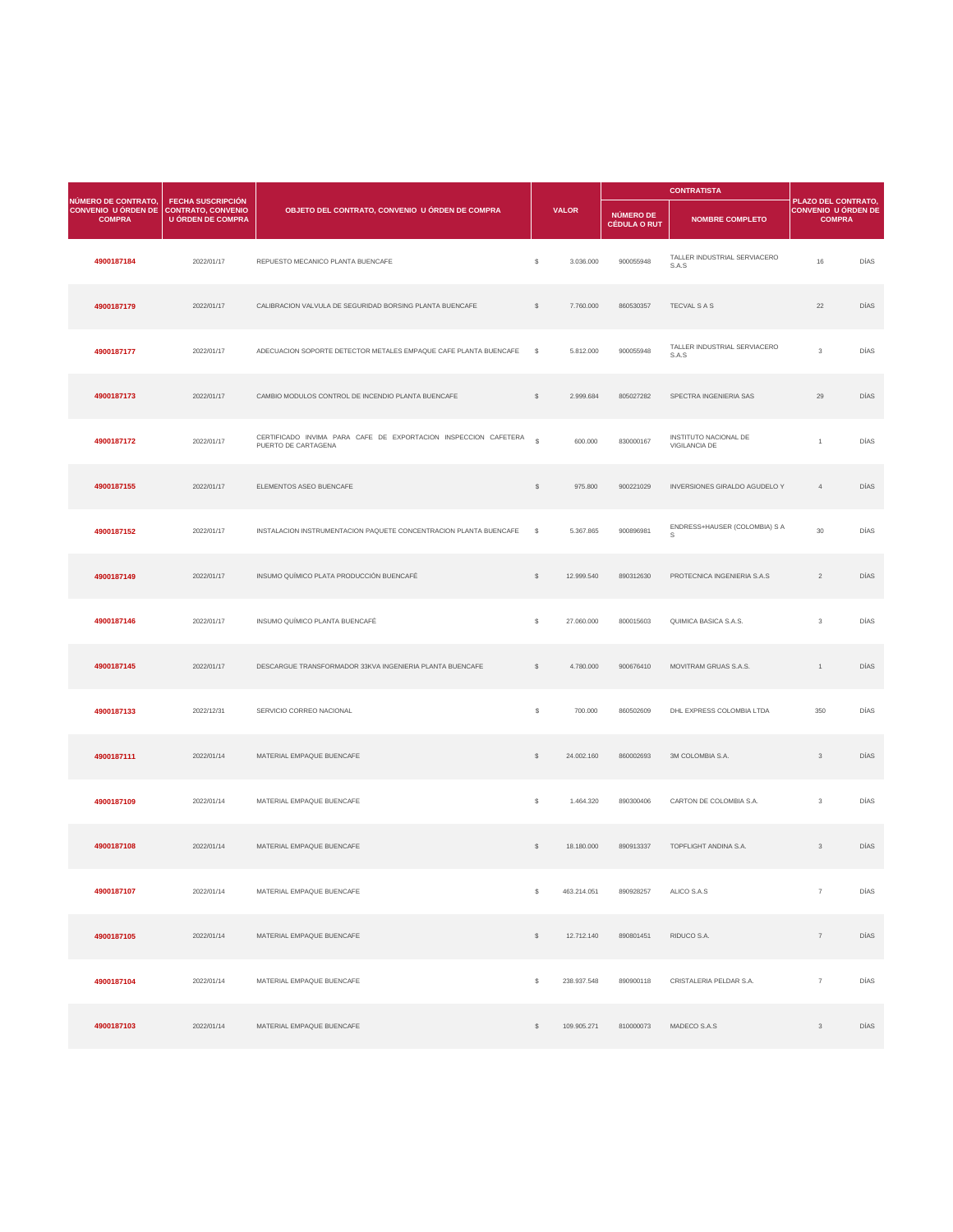|                                                                                       |                                                      |                                                 |               | <b>CONTRATISTA</b> |                                  |                                          |                                                                           |             |
|---------------------------------------------------------------------------------------|------------------------------------------------------|-------------------------------------------------|---------------|--------------------|----------------------------------|------------------------------------------|---------------------------------------------------------------------------|-------------|
| <b>NÚMERO DE CONTRATO,</b><br>CONVENIO U ÓRDEN DE CONTRATO, CONVENIO<br><b>COMPRA</b> | <b>FECHA SUSCRIPCIÓN</b><br><b>U ÓRDEN DE COMPRA</b> | OBJETO DEL CONTRATO, CONVENIO U ÓRDEN DE COMPRA |               | <b>VALOR</b>       | NÚMERO DE<br><b>CÉDULA O RUT</b> | <b>NOMBRE COMPLETO</b>                   | <b>PLAZO DEL CONTRATO,</b><br><b>CONVENIO U ÓRDEN DE</b><br><b>COMPRA</b> |             |
| 4900187102                                                                            | 2022/01/14                                           | MATERIAL EMPAQUE BUENCAFE                       | $\mathcal{L}$ | 162.130.920        | 890907406                        | PLASTICOS TRUHER S.A                     | $\mathfrak{S}$                                                            | <b>DÍAS</b> |
| 4900187101                                                                            | 2022/01/14                                           | MATERIAL EMPAQUE BUENCAFE                       | $\mathcal{L}$ | 123.750.386        | 900482687                        | MM PACKAGING COLOMBIA S.A.S              | 10                                                                        | <b>DÍAS</b> |
| 4900187100                                                                            | 2022/01/14                                           | INSUMO SABORIZANTE BUENCAFE                     | $\frac{1}{2}$ | 11.739.780         | 800104479                        | AROMATICOS DE OCCIDENTE S.A.S.           | 11                                                                        | <b>DÍAS</b> |
| 4900187099                                                                            | 2022/01/14                                           | INSUMO SABORIZANTE BUENCAFE                     | $\mathcal{L}$ | 16.190.000         | 900179968                        | SILESIA COLOMBIA LTDA                    | $\mathcal{S}$                                                             | <b>DÍAS</b> |
| 4900187098                                                                            | 2022/01/14                                           | REPUESTO MECANICO PLANTA BUENCAFE               | $\frac{1}{2}$ | 27.320.000         | 800251566                        | A SELLASEG INGENIERIA S.A.S.             | $\overline{7}$                                                            | DÍAS        |
| 4900187097                                                                            | 2022/01/14                                           | MATERIAL EMPAQUE BUENCAFE                       | $\$\$         | 91.134.500         | 890800234                        | EDITORIAL LA PATRIA S.A.                 | 11                                                                        | <b>DÍAS</b> |
| 4900187096                                                                            | 2022/01/14                                           | MATERIAL EMPAQUE BUENCAFE                       | $\frac{1}{2}$ | 20.240.000         | 830120152                        | COMPAÑIA PRODUCTORA DE<br><b>ENVASES</b> | $5\overline{)}$                                                           | DÍAS        |
| 4900187089                                                                            | 2022/01/14                                           | REPUESTO MECANICO PLANTA BUENCAFE               | $\mathcal{L}$ | 6.410.000          | 805002992                        | ITC S.A.S INGENIERIA DE PLASTICOS        | 18                                                                        | DÍAS        |

| 4900187086 | 2022/01/14 | REPUESTO MECANICO PLANTA BUENCAFE                                                                                                   | $\mathcal{L}$ | 5.771.534   | 830036006 | MAYEKAWA COLOMBIA S.A.S                          | 32            | <b>DÍAS</b> |
|------------|------------|-------------------------------------------------------------------------------------------------------------------------------------|---------------|-------------|-----------|--------------------------------------------------|---------------|-------------|
| 4900187082 | 2022/01/14 | REPUESTO MECANICO PLANTA BUENCAFE                                                                                                   | $\mathcal{L}$ | 1.000.000   | 901068374 | MECANIZADOS Y MONTAJES<br><b>INDUSTRIALES</b>    | 18            | <b>DÍAS</b> |
| 4900187079 | 2022/01/15 | CORRECTOR BL CAMBIO DESTINO MSC                                                                                                     | $\frac{1}{2}$ | 163.094     | 800249687 | MEDITERRANEAN SHIPPING<br>COMPANY COLOMBIA S.A.S |               | DÍAS        |
| 4900187067 | 2022/01/14 | INSUMO QUÍMICO PLANTA BUENCAFÉ                                                                                                      | $\mathcal{L}$ | 106.363.280 | 890919549 | CONQUIMICA S.A.S.                                | 6             | <b>DÍAS</b> |
| 4900187061 | 2022/01/14 | REPUESTO MECANICO PLANTA BUENCAFE                                                                                                   | $\mathcal{L}$ | 9.879.344   | 890805053 | JORGE E JARAMILLO V Y CIA S.A.S.                 | $\mathbf{3}$  | DÍAS        |
| 4900187059 | 2022/01/14 | DESPACHO MERCANCIAS REPARACION PROVEEDORES BUENCAFE AÑO 2022                                                                        | $\mathcal{L}$ | 20.480.000  | 860512330 | SERVIENTREGA S.A.                                | 350           | <b>DÍAS</b> |
| 4900187043 | 2022/01/14 | DESARROLLO NUEVOS MATERIALES DE EMPAQUE Y CAMBIOS EN EL MATERIAL<br>EMPAQUE BUENCAFE AÑO 2022                                       | $\mathcal{S}$ | 10.000.000  | 800171939 | <b>CONTIFLEX S.A</b>                             | 350           | <b>DÍAS</b> |
| 4900187039 | 2022/01/14 | SUMINISTRO DE ELEMENTOS PARA MANTENIMIENTO ACOMETIDA ELÉCTRICA<br>EQUIPOS Y MANTENIMIENTO Y BOBINADO DE MOTORES TRILLADORA SOACHA.  | $\mathbb{S}$  | 1.747.600   | 901468932 | FERRELECTRICOS JEP SAS                           |               | <b>DÍAS</b> |
| 4900187022 | 2022/01/14 | ORDEN DE SERVICIO OBRAS DE MANTENIMIENTO EN LAS INSTALACIONES DE LA §<br>BODEGA UBICADA EN LA CALLE 26 NO 7-01 EN LA CIUDAD DE CALI |               | 35.518.000  | 900999485 | <b>CGC INGENIERIA SAS</b>                        |               | DÍAS        |
| 4900187008 | 2022/01/14 | REPUESTO MECANICO PLANTA BUENCAFE                                                                                                   | $\mathbb{S}$  | 870.000     | 900943143 | <b>INDUSTRIALES DEL EJE S.A.S</b>                | $\mathcal{S}$ | <b>DÍAS</b> |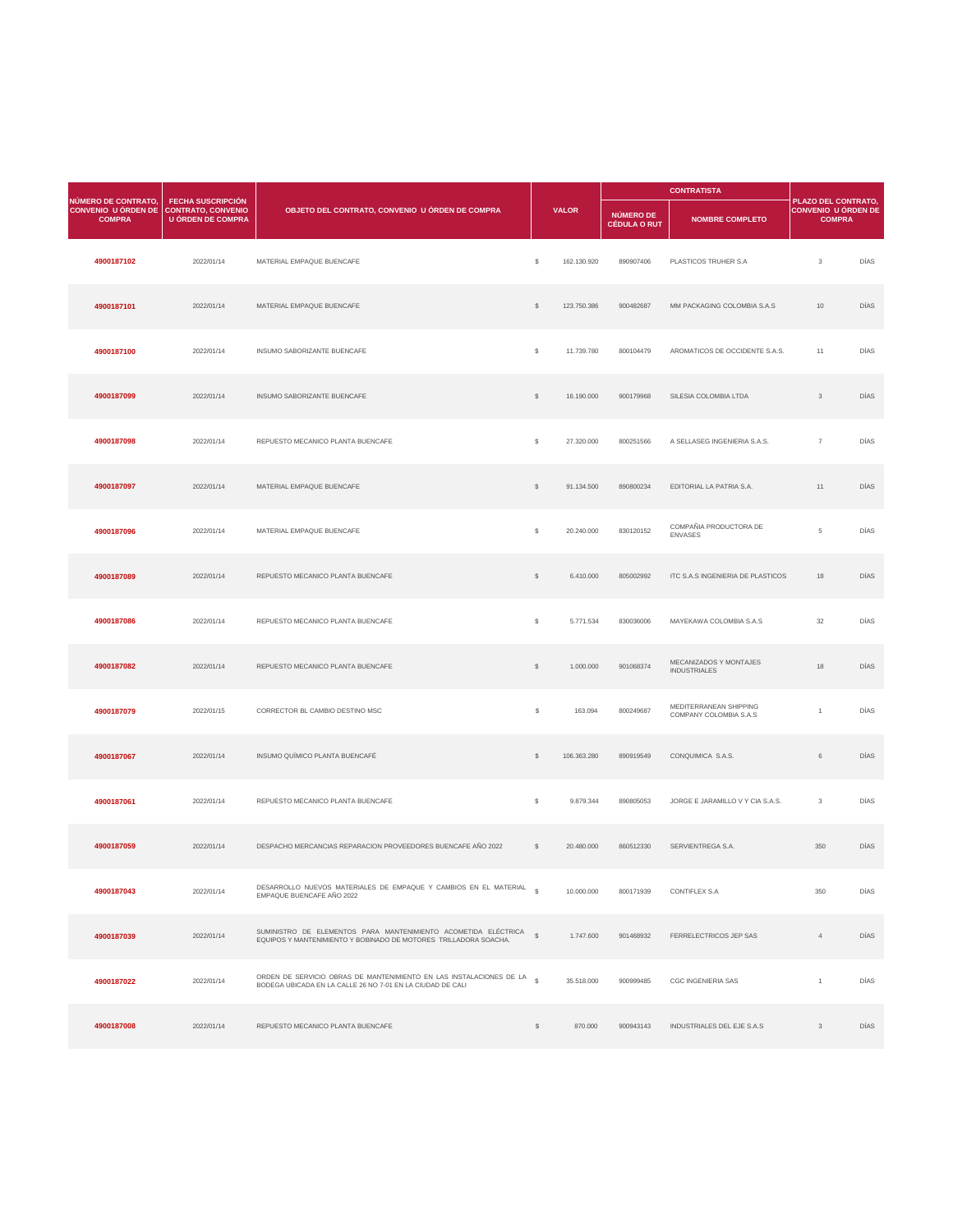|                                                                                       |                                               |                                                                                                                                                 |               |              |                                  | <b>CONTRATISTA</b>                               |                                                                           |             |
|---------------------------------------------------------------------------------------|-----------------------------------------------|-------------------------------------------------------------------------------------------------------------------------------------------------|---------------|--------------|----------------------------------|--------------------------------------------------|---------------------------------------------------------------------------|-------------|
| <b>NÚMERO DE CONTRATO,</b><br>CONVENIO U ÓRDEN DE CONTRATO, CONVENIO<br><b>COMPRA</b> | <b>FECHA SUSCRIPCIÓN</b><br>U ÓRDEN DE COMPRA | OBJETO DEL CONTRATO, CONVENIO U ÓRDEN DE COMPRA                                                                                                 |               | <b>VALOR</b> | NÚMERO DE<br><b>CÉDULA O RUT</b> | <b>NOMBRE COMPLETO</b>                           | <b>PLAZO DEL CONTRATO,</b><br><b>CONVENIO U ÓRDEN DE</b><br><b>COMPRA</b> |             |
| 4900187007                                                                            | 2022/01/14                                    | REPUESTO MECANICO PLANTA BUENCAFE                                                                                                               | \$            | 5.227.900    | 890300768                        | LA BALINERA S.A.                                 | 3                                                                         | <b>DÍAS</b> |
| 4900187005                                                                            | 2022/01/14                                    | REPUESTO MECANICO PLANTA BUENCAFE                                                                                                               | $\mathcal{L}$ | 1.595.784    | 811009178                        | <b>INDUHERZIG S.A.</b>                           | $\mathcal{S}$                                                             | <b>DÍAS</b> |
| 4900187001                                                                            | 2022/01/14                                    | ELEMENTO INSTRUMENTACION Y CONTROL PLANTA BUENCAFE                                                                                              | \$            | 130.936      | 800061585                        | <b>FESTO S.A.S</b>                               | 3                                                                         | <b>DÍAS</b> |
| 4900186998                                                                            | 2022/01/14                                    | ELEMENTO INSTRUMENTACION Y CONTROL PLANTA BUENCAFE                                                                                              | $\mathcal{L}$ | 1.600.500    | 900294335                        | SENTRONIC S.A.S.                                 | 3                                                                         | <b>DÍAS</b> |
| 4900186997                                                                            | 2022/01/14                                    | INSTALACION SEURIDAD SATELITAL VEHICULO BUENCAFE                                                                                                | $\mathbb S$   | 7.204.680    | 830059699                        | SATRACK INC DE COLOMBIA                          | 350                                                                       | <b>DÍAS</b> |
| 4900186984                                                                            | 2022/01/14                                    | ELEMENTO INSTRUMENTACION Y CONTROL PLANTA BUENCAFE                                                                                              |               | 44.947.345   | 900467931                        | <b>INGENIERIA EFICIENTE SAS</b>                  | 3                                                                         | <b>DÍAS</b> |
| 4900186982                                                                            | 2022/01/14                                    | COMPRA DE ELEMENTOS PARA MANTENIMIENTO DE EQUIPOS EN LA PLANTA $\frac{1}{3}$<br>TRILLADORA UBICADA EN LA AUTOPISTA SUR KM 14 TRILLADORA SOACHA. |               | 1.065.350    | 890934807                        | A.R. LOS RESTREPOS S.A.S.                        | 17                                                                        | DÍAS        |
| 4900186970                                                                            | 2022/01/15                                    | CORRECTOR BL CAMBIO DESTINO MSC                                                                                                                 | S.            | 494.293      | 800249687                        | MEDITERRANEAN SHIPPING<br>COMPANY COLOMBIA S.A.S |                                                                           | DÍAS        |

| 4900186942 | 2022/01/13 | REPUESTO MECANICO PLANTA BUENCAFE                                                                                             | $\mathbb{S}$  | 3.710.400   | 24709265  | VIVAS MORENO GILMA DEL CARMEN                | $\overline{7}$ | <b>DÍAS</b> |
|------------|------------|-------------------------------------------------------------------------------------------------------------------------------|---------------|-------------|-----------|----------------------------------------------|----------------|-------------|
| 4900186917 | 2022/01/13 | FABRICACION DULCES CAFE BUENDIA AÑO 2022 - BUENCAFE                                                                           | $\mathbb{S}$  | 12.000.000  | 890805267 | SUPER DE ALIMENTOS SAS                       | 351            | <b>DÍAS</b> |
| 4900186913 | 2022/01/13 | COMPRA CISCO COMBUSTIBLE CALDERA BIOMASA BUENCAFÉ                                                                             | $\mathbb{S}$  | 230.400.000 | 860010973 | ALMACENES GENERALES DE<br>DEPOSITO DE        | 330            | DÍAS        |
| 4900186908 | 2022/01/13 | CROMODURO ELEMENTOS CRIOCONCENTRACION PLANTA<br><b>MANTENIMIENTO</b><br><b>BUENCAFE</b>                                       | $\mathbb{S}$  | 4.266.000   | 890938580 | UNIVERSAL DE CILINDROS<br><b>HIDRAULICOS</b> | 32             | <b>DÍAS</b> |
| 4900186907 | 2022/01/13 | COMPRA CISCO COMBUSTIBLE CALDERA BIOMASA BUENCAFÉ                                                                             | $\mathbb{S}$  | 108.000.000 | 900298861 | COMPAÑIA CAFETERA LA MESETA<br>S.A.          | 330            | DÍAS        |
| 4900186902 | 2022/01/13 | ENVIOS DE DOCUMENTOS INTERNACIONALES Y NACIONALES 2022 INSPECCION<br>CAFETERA PUERTO DE CARTAGENA DHL EXPRESS COLOMBIA LTDA   | $\mathcal{S}$ | 4.000.000   | 860502609 | DHL EXPRESS COLOMBIA LTDA                    | 30             | <b>DÍAS</b> |
| 4900186901 | 2022/01/13 | ENVIOS DE DOCUMENTOS INTERNACIONALES Y NACIONALES 2022 INSPECCION<br>CAFETERA PUERTO DE CARTAGENA FEDERAL EXPRESS CORPORATION | $\mathcal{S}$ | 3.000.000   | 830017271 | FEDERAL EXPRESS CORPORATION                  | 30             | <b>DÍAS</b> |
| 4900186886 | 2022/01/13 | CERTIFICACION KOSHER ANUAL 2022 BUENCAFE                                                                                      | $\mathbb{S}$  | 117.117.360 | 444444444 | ORTHODOX UNION                               | 11             | <b>DÍAS</b> |
| 4900186884 | 2022/01/13 | CUOTA ANUAL CERTIFICACIÓN FAIRTRADE BUENCAFE AÑO 2022                                                                         | $\mathbb{S}$  | 16.413.188  | 44444444  | <b>FLO-CERT GMBH</b>                         | 11             | DÍAS        |
| 4900186858 | 2022/01/13 | LUBRICANTES INDUSTRIALES PLANTA BUENCAFE                                                                                      | $\mathbb{S}$  | 3.020.820   | 900007124 | LUBRITER R & Q S.A.S                         |                | <b>DÍAS</b> |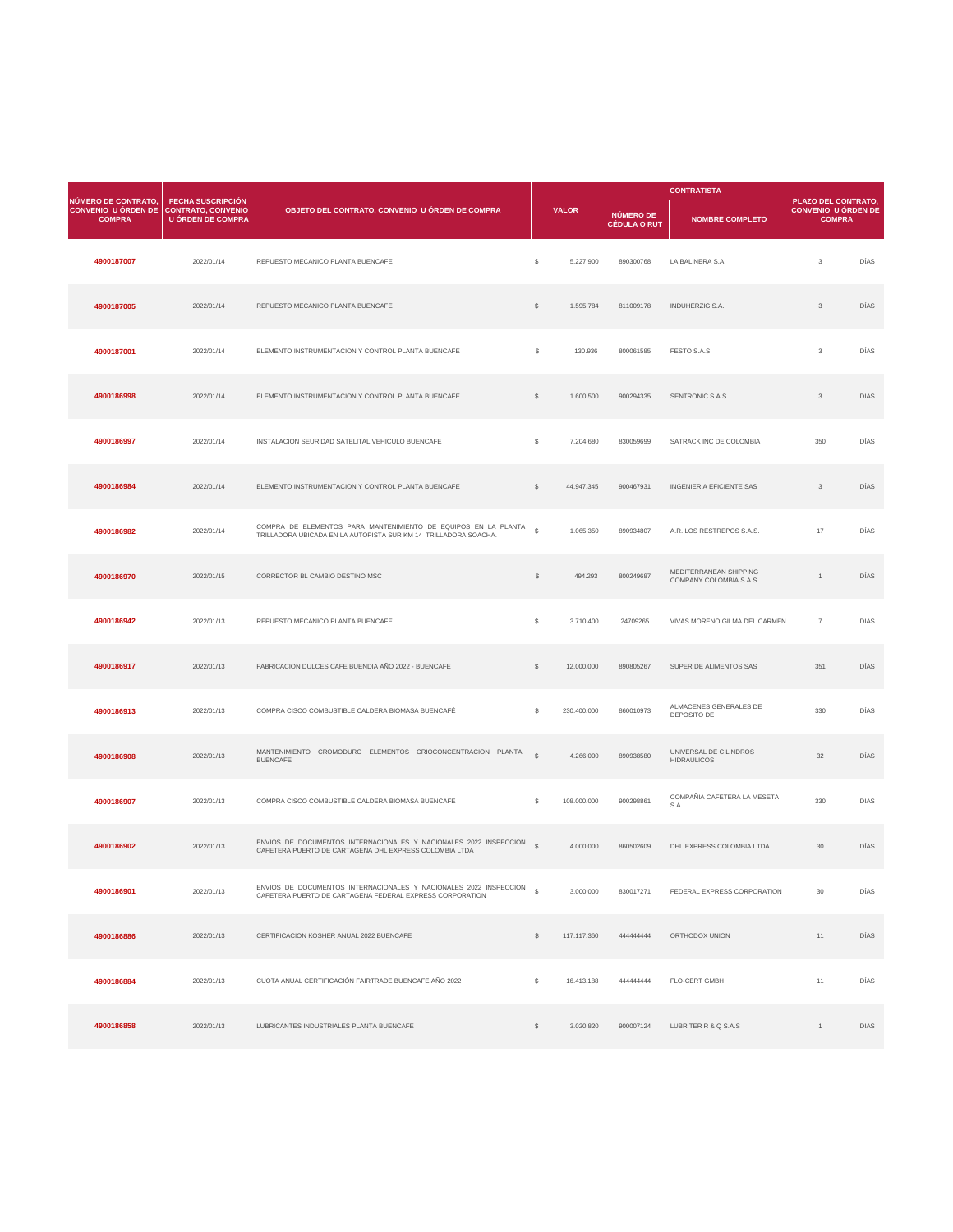|                                                                    |                                                                                   |                                                        |               |              | <b>CONTRATISTA</b>                      |                                               |                                                                    |             |
|--------------------------------------------------------------------|-----------------------------------------------------------------------------------|--------------------------------------------------------|---------------|--------------|-----------------------------------------|-----------------------------------------------|--------------------------------------------------------------------|-------------|
| NÚMERO DE CONTRATO,<br><b>CONVENIO U ÓRDEN DE</b><br><b>COMPRA</b> | <b>FECHA SUSCRIPCIÓN</b><br><b>CONTRATO, CONVENIO</b><br><b>U ÓRDEN DE COMPRA</b> | OBJETO DEL CONTRATO, CONVENIO U ÓRDEN DE COMPRA        |               | <b>VALOR</b> | <b>NÚMERO DE</b><br><b>CÉDULA O RUT</b> | <b>NOMBRE COMPLETO</b>                        | PLAZO DEL CONTRATO,<br><b>CONVENIO U ÓRDEN DE</b><br><b>COMPRA</b> |             |
| 4900186848                                                         | 2022/01/12                                                                        | REPUESTO MECANICO PLANTA BUENCAFE                      | $\mathcal{L}$ | 688.400      | 811033997                               | CDEM & CDEB S.A.                              | 9                                                                  | DÍAS        |
| 4900186847                                                         | 2022/01/12                                                                        | AUDITORIA ETICA BUENCAFE                               | $\mathcal{L}$ | 1.243.612    | 44444444                                | UL VERIFICATION SERVICES INC.                 | 12                                                                 | DÍAS        |
| 4900186846                                                         | 2022/01/12                                                                        | REPUESTO MECANICO PLANTA BUENCAFE                      | $\frac{1}{2}$ | 9.502.400    | 830502922                               | INDUSTRIAL DE BANDAS SOCIEDAD                 | 23                                                                 | DÍAS        |
| 4900186845                                                         | 2022/01/12                                                                        | ELEMENTO FERRETERIA PLANTA BUENCAFE                    | $\mathcal{L}$ | 2.593.306    | 900556104                               | S.T.I SUMINISTROS TECNICOS<br><b>INDUSTRI</b> | 23                                                                 | <b>DÍAS</b> |
| 4900186839                                                         | 2022/01/12                                                                        | ANÁLISIS ACRILAMIDA MUESTRAS CAFÉ LIOFILIZADO BUENCAFE | $\mathcal{L}$ | 8.353.857    | 44444444                                | <b>EUROFINS ANALYTIK GMBH</b>                 | 12 <sup>7</sup>                                                    | DÍAS        |
| 4900186835                                                         | 2022/01/12                                                                        | MATERIAL EMPAQUE BUENCAFE                              |               | 239.850.000  | 860006160                               | PLASTILENE SAS                                | 23                                                                 | <b>DÍAS</b> |
| 4900186833                                                         | 2022/01/12                                                                        | MATERIAL EMPAQUE BUENCAFE                              | \$            | 127.920.000  | 860006160                               | PLASTILENE SAS                                | $5\overline{)}$                                                    | DÍAS        |
| 4900186826                                                         | 2022/01/12                                                                        | TRANSPORTE PRODUCTO TERMINADO BUENCAFE AÑO 2022        | $\mathcal{L}$ | 20.000.000   | 800118776                               | TRANSPORTES ICEBERG DE<br><b>COLOMBIA</b>     | 353                                                                | DÍAS        |

| 4900186825 | 2022/01/12 | SERVICIOS LOGISTICOS BUENCAFE ENVIO MERCANCIA EXTERIOR AÑO 2022          | $\mathbb{S}$  | 170.000.000 | 860502609 | DHL EXPRESS COLOMBIA LTDA                        | 353             | <b>DÍAS</b> |
|------------|------------|--------------------------------------------------------------------------|---------------|-------------|-----------|--------------------------------------------------|-----------------|-------------|
| 4900186823 | 2022/01/12 | SERVICIOS LOGISTICOS BUENCAFE TRAMITES EN FRONTERA AÑO 2022              | $\$\$         | 90.000.000  | 830003960 | AGENCIA DE ADUANAS COLMAS SAS                    | 353             | <b>DÍAS</b> |
| 4900186821 | 2022/01/12 | SERVICIOS LOGISTICOS BUENCAFE 2022                                       | $\mathbb{S}$  | 14.201.241  | 830050256 | <b>EXPEDITORS DE COLOMBIA</b><br><b>LIMITADA</b> | 353             | DÍAS        |
| 4900186817 | 2022/01/12 | SERVICIOS LOGISTICOS BUENCAFE AÑO 2022                                   | $\mathcal{L}$ | 7.220.970   | 830075489 | HAMBURG SUD COLOMBIA LTDA                        | 353             | <b>DÍAS</b> |
| 4900186812 | 2022/01/12 | SERVICIOS LOGISTICOS BUENCAFE COSTOS DE ORIGEN EXPORTACIONES AÑO 2022 \$ |               | 6.100.000   | 901187760 | EVERGREEN SHIPPING AGENCY<br>(COLOMBIA           | 353             | DÍAS        |
| 4900186795 | 2022/01/12 | MATERIAL EMPAQUE BUENCAFE                                                | $\$\$         | 22.870.124  | 810006197 | <b>INVERSIONES REG S.A.S</b>                     | 5 <sup>5</sup>  | <b>DÍAS</b> |
| 4900186794 | 2022/01/12 | ANÁLISIS ACRILAMIDA MUESTRAS CAFÉ LIOFILIZADO BUENCAFE                   | $\mathbb{S}$  | 2.891.788   | 44444444  | <b>EUROFINS ANALYTIK GMBH</b>                    | 12              | DÍAS        |
| 4900186792 | 2022/01/12 | MATERIAL EMPAQUE BUENCAFE                                                | $\mathbb{S}$  | 211.814.100 | 890928257 | ALICO S.A.S                                      | 12              | <b>DÍAS</b> |
| 4900186791 | 2022/01/12 | MATERIAL EMPAQUE BUENCAFE                                                | $\mathbb{S}$  | 495.744.000 | 800171939 | <b>CONTIFLEX S.A</b>                             | $5\overline{)}$ | DÍAS        |
| 4900186789 | 2022/01/12 | MANTENIMIENTO COMPRESORES MYCON PLANTA 5 BUENCAFE                        | $\mathbb{S}$  | 175.762.421 | 830036006 | MAYEKAWA COLOMBIA S.A.S                          | 37              | <b>DÍAS</b> |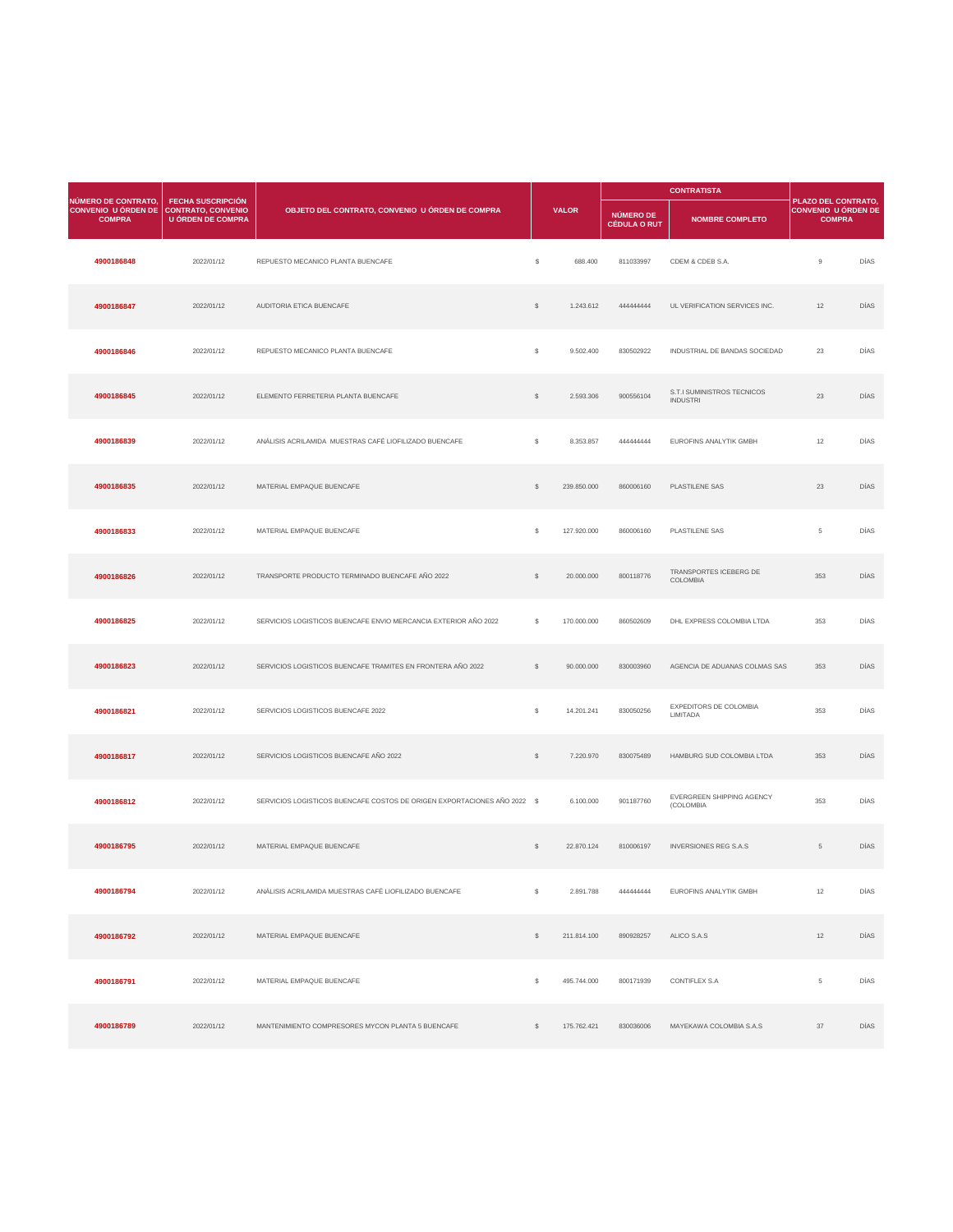|                                                                                |                                                      |                                                                                   |                     |              |                                  | <b>CONTRATISTA</b>                            |                                                                           |             |  |
|--------------------------------------------------------------------------------|------------------------------------------------------|-----------------------------------------------------------------------------------|---------------------|--------------|----------------------------------|-----------------------------------------------|---------------------------------------------------------------------------|-------------|--|
| NÚMERO DE CONTRATO,<br>CONVENIO U ÓRDEN DE CONTRATO, CONVENIO<br><b>COMPRA</b> | <b>FECHA SUSCRIPCIÓN</b><br><b>U ÓRDEN DE COMPRA</b> | OBJETO DEL CONTRATO, CONVENIO U ÓRDEN DE COMPRA                                   |                     | <b>VALOR</b> | NÚMERO DE<br><b>CÉDULA O RUT</b> | <b>NOMBRE COMPLETO</b>                        | <b>PLAZO DEL CONTRATO,</b><br><b>CONVENIO U ÓRDEN DE</b><br><b>COMPRA</b> |             |  |
| 4900186779                                                                     | 2022/01/12                                           | ELEMENTO INSTRUMENTACION Y CONTROL PLANTA BUENCAFE                                |                     | 4.800.000    | 816000111                        | COMERCIAL ONIX S.A.S                          | -9                                                                        | <b>DÍAS</b> |  |
| 4900186757                                                                     | 2022/01/12                                           | ANÁLISIS TRANSFERENCIA VAPOR DE AGUA MATERIAL EMPAQUE BUENCAFE                    | $\mathbb{S}$        | 6.414.670    | 444444444                        | EUROFINS CONSUMER PRODUCT<br><b>TESTING G</b> | 12                                                                        | <b>DÍAS</b> |  |
| 4900186742                                                                     | 2022/01/11                                           | MANTENIMIENTO MOTORES ELECTRICOS LIOFILIZACION PLANTA BUENCAFE                    | \$                  | 17.180.000   | 1053775218                       | VALENCIA BETANCUR JORGE<br><b>EDUARDO</b>     | 2                                                                         | <b>DÍAS</b> |  |
| 4900186741                                                                     | 2022/01/11                                           | MATERIAL DE EMPAQUE BUENCAFE                                                      | $\mathbb{S}$        | 279.765.000  | 890300406                        | CARTON DE COLOMBIA S.A.                       | 5                                                                         | <b>DÍAS</b> |  |
| 4900186740                                                                     | 2022/01/11                                           | INSTALACION BANDEJAS RECOLECCION HIELO LIOFILIZACION 1 PLANTA BUENCAFE \$         |                     | 9.120.000    | 900055948                        | TALLER INDUSTRIAL SERVIACERO<br>S.A.S         | $\overline{7}$                                                            | <b>DÍAS</b> |  |
| 4900186739                                                                     | 2022/01/11                                           | ACONDICIONAMIENTO BUJES DESGASTE BOMBAS MIX ESPUMADORAS PLANTA<br><b>BUENCAFE</b> | $\hat{\mathcal{L}}$ | 2.355.000    | 901281826                        | <b>IDEAS INDUSTRIALES CEN S.A.S</b>           | 6                                                                         | <b>DÍAS</b> |  |
| 4900186738                                                                     | 2022/01/11                                           | MANTENIMIENTO PREVENTIVO POZO AGUA POTABLE PLANTA BUENCAFE                        | S.                  | 13.500.000   | 830508057                        | GEOSUB S.A.S.                                 | 35                                                                        | <b>DÍAS</b> |  |
| 4900186737                                                                     | 2022/01/11                                           | MATERIAL EMPAQUE BUENCAFE                                                         |                     | 494.865.200  | 890900118                        | CRISTALERIA PELDAR S.A.                       | 6                                                                         | <b>DÍAS</b> |  |

| 4900186736 | 2022/01/11 | MATERIAL EMPAQUE BUENCAFE                 | $\frac{1}{2}$  | 870.671.808   | 890900118 | CRISTALERIA PELDAR S.A. | 9              | DÍAS |
|------------|------------|-------------------------------------------|----------------|---------------|-----------|-------------------------|----------------|------|
| 4900186735 | 2022/01/11 | MATERIAL EMPAQUE BUENCAFE                 | $\mathcal{L}$  | 350.501.580   | 890900118 | CRISTALERIA PELDAR S.A. | 5 <sup>5</sup> | DÍAS |
| 4900186731 | 2022/01/11 | MATERIAL EMPAQUE BUENCAFE                 | $\mathfrak{S}$ | 848.484.000   | 890900118 | CRISTALERIA PELDAR S.A. | 6              | DÍAS |
| 4900186730 | 2022/01/11 | MATERIAL EMPAQUE BUENCAFE                 | $\mathcal{L}$  | 1.000.120.044 | 890900118 | CRISTALERIA PELDAR S.A. | 6              | DÍAS |
| 4900186729 | 2022/01/11 | MATERIAL EMPAQUE BUENCAFE                 | $\mathcal{L}$  | 1.060.602.040 | 890900118 | CRISTALERIA PELDAR S.A. | 13             | DÍAS |
| 4900186720 | 2022/01/11 | REPUESTO MECANICO PLANTA BUENCAFE         | $\mathcal{L}$  | 8.634.952     | 890800788 | SUMATEC S.A.S.          | 10             | DÍAS |
| 4900186715 | 2022/01/11 | MATERIAL EMPAQUE BUENCAFE                 | \$             | 567.583.466   | 890907406 | PLASTICOS TRUHER S.A    | 6              | DÍAS |
| 4900186710 | 2022/01/11 | MATERIAL EMPAQUE BUENCAFE                 | $\mathcal{L}$  | 298.036.256   | 890907406 | PLASTICOS TRUHER S.A    | 20             | DÍAS |
| 4900186709 | 2022/01/11 | ELEMENTO USO LABORATORIO CALIDAD BUENCAFE | $\mathcal{L}$  | 896.100       | 860005114 | MESSER COLOMBIA S.A.    | $\mathbf{3}$   | DÍAS |
| 4900186708 | 2022/01/11 | MATERIAL EMPAQUE BUENCAFE                 | $\mathcal{L}$  | 325.735.676   | 890801451 | RIDUCO S.A.             | 6              | DÍAS |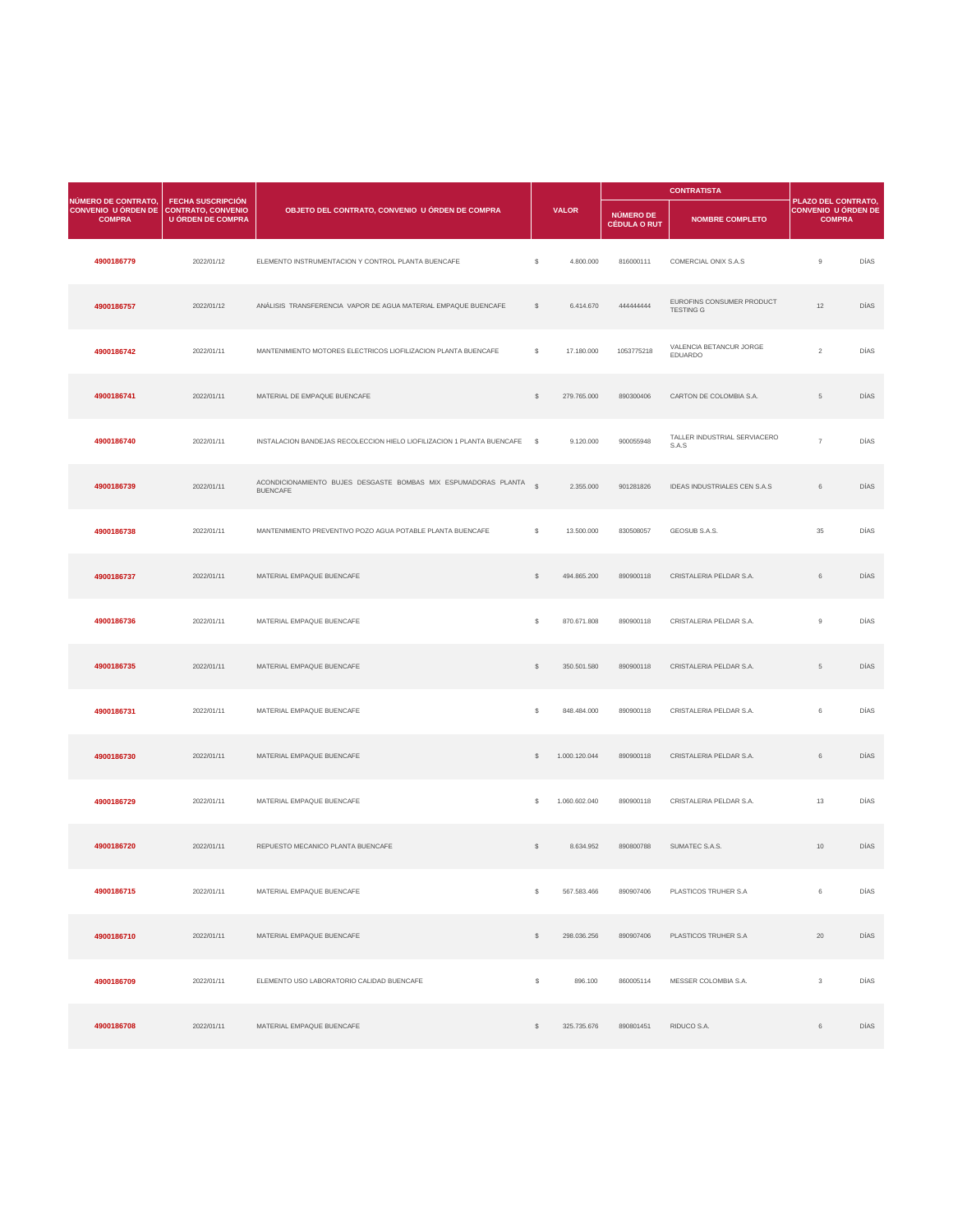|                                                                    |                                                                                   |                                                 |                |               |                                  | <b>CONTRATISTA</b>                       |                                                                           |             |  |
|--------------------------------------------------------------------|-----------------------------------------------------------------------------------|-------------------------------------------------|----------------|---------------|----------------------------------|------------------------------------------|---------------------------------------------------------------------------|-------------|--|
| NÚMERO DE CONTRATO,<br><b>CONVENIO U ÓRDEN DE</b><br><b>COMPRA</b> | <b>FECHA SUSCRIPCIÓN</b><br><b>CONTRATO, CONVENIO</b><br><b>U ÓRDEN DE COMPRA</b> | OBJETO DEL CONTRATO, CONVENIO U ÓRDEN DE COMPRA |                | <b>VALOR</b>  | NÚMERO DE<br><b>CÉDULA O RUT</b> | <b>NOMBRE COMPLETO</b>                   | <b>PLAZO DEL CONTRATO,</b><br><b>CONVENIO U ÓRDEN DE</b><br><b>COMPRA</b> |             |  |
| 4900186707                                                         | 2022/01/11                                                                        | MATERIAL EMPAQUE BUENCAFE                       | $\mathcal{L}$  | 655.418.063   | 890801451                        | RIDUCO S.A.                              | 6                                                                         | <b>DÍAS</b> |  |
| 4900186706                                                         | 2022/01/11                                                                        | REPUESTO MECANICO PLANTA BUENCAFE               | $\mathcal{L}$  | 248.000       | 890915475                        | <b>EMPAQUETADURAS Y EMPAQUES</b><br>S.A. | 21                                                                        | <b>DÍAS</b> |  |
| 4900186705                                                         | 2022/01/11                                                                        | MATERIAL EMPAQUE BUENCAFE                       | $\mathbb{S}$   | 17.300.000    | 900179968                        | SILESIA COLOMBIA LTDA                    | 9                                                                         | <b>DÍAS</b> |  |
| 4900186704                                                         | 2022/01/11                                                                        | MATERIAL EMPAQUE BUENCAFE                       | $\mathcal{L}$  | 89.812.500    | 800159265                        | IQA TEXTIL SAS                           | 9                                                                         | <b>DÍAS</b> |  |
| 4900186703                                                         | 2022/01/11                                                                        | MATERIAL EMPAQUE BUENCAFE                       | $\mathfrak{S}$ | 715.000       | 890805825                        | PUNTO ELECTRICO S.A.S                    | 9                                                                         | <b>DÍAS</b> |  |
| 4900186702                                                         | 2022/01/11                                                                        | MATERIAL EMPAQUE BUENCAFE                       | $\frac{1}{2}$  | 8.100.000     | 860000198                        | CARTONERIA INDUSTRIAL SAS                | 9                                                                         | <b>DÍAS</b> |  |
| 4900186701                                                         | 2022/01/11                                                                        | MATERIAL EMPAQUE BUENCAFE                       | \$             | 1.240.822.400 | 830120152                        | COMPAÑIA PRODUCTORA DE<br><b>ENVASES</b> | 9                                                                         | <b>DÍAS</b> |  |
| 4900186700                                                         | 2022/01/11                                                                        | MATERIAL EMPAQUE BUENCAFE                       | $\frac{1}{2}$  | 47.360.000    | 802006084                        | HIT DISTRIBUCIONES S.A.S.                | 12                                                                        | DÍAS        |  |

| 4900186699 | 2022/01/11 | MATERIAL EMPAQUE BUENCAFE                          | $\mathcal{L}$  | 9.900.000  | 901091496 | SIGNODE COLOMBIA S.A.S.             | 14             | <b>DÍAS</b> |
|------------|------------|----------------------------------------------------|----------------|------------|-----------|-------------------------------------|----------------|-------------|
| 4900186698 | 2022/01/11 | MATERIAL DE EMPAQUE BUENCAFE                       | $\frac{1}{2}$  | 8.086.920  | 900144807 | <b>VERPACKEN LTDA</b>               | 3 <sup>1</sup> | DÍAS        |
| 4900186697 | 2022/01/11 | MATERIAL EMPAQUE BUENCAFE                          | $\mathfrak{S}$ | 26.850.000 | 810006197 | <b>INVERSIONES REG S.A.S</b>        | 9              | DÍAS        |
| 4900186696 | 2022/01/11 | MATERIAL EMPAQUE BUENACFE                          | $\mathcal{L}$  | 30.385.250 | 900474121 | DAKADI SOLUCIONES Y EMPAQUE<br>SAS  | 3 <sup>1</sup> | DÍAS        |
| 4900186694 | 2022/01/11 | RENOVACION CODIGO DE BARRAS BUENCAFE AÑO 2022      | $\mathfrak{S}$ | 8.950.000  | 800047326 | LOGYCA /ASOCIACION                  | 9              | DÍAS        |
| 4900186693 | 2022/01/11 | ARTE LAMINADO BUENDIA NUEVA IMAGEN                 | $\frac{1}{2}$  | 2.656.399  | 890928257 | ALICO S.A.S                         | 20             | DÍAS        |
| 4900186685 | 2022/01/11 | REPUESTO ELECTRICO PLANTA BUENCAFE                 | \$             | 5.289.300  | 890805825 | PUNTO ELECTRICO S.A.S               | 10             | DÍAS        |
| 4900186682 | 2022/01/11 | ADPATAR HUSILLOS ELEVACION TUNEL 2 PLANTA BUENCAFE | $\mathcal{L}$  | 2.359.500  | 900770307 | SIMES CALDAS S.A.S.                 | 6              | <b>DÍAS</b> |
| 4900186681 | 2022/01/11 | REPUESTO MECANICO PLANTA BUENCAFE                  | $\mathfrak{S}$ | 5.017.000  | 901281826 | <b>IDEAS INDUSTRIALES CEN S.A.S</b> | 24             | <b>DÍAS</b> |
| 4900186680 | 2022/01/08 | PALETAS - PUNTO DE VENTA BUENCAFE                  | $\mathcal{L}$  | 9.149.000  | 890301884 | COLOMBINA S.A.                      | 23             | <b>DÍAS</b> |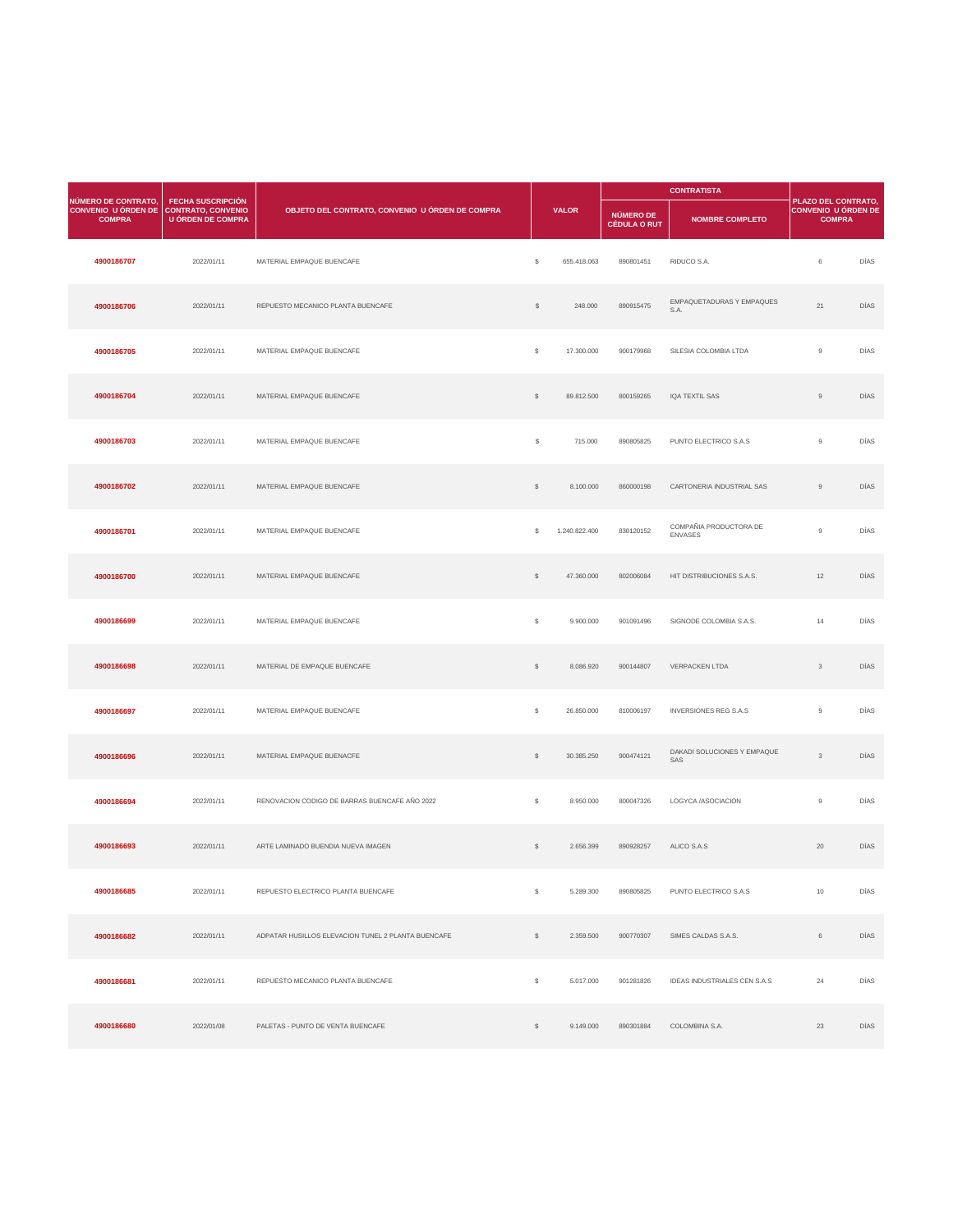|                                                                                       |                                                      | OBJETO DEL CONTRATO, CONVENIO U ÓRDEN DE COMPRA               |               |               |                                  |                                                      |                                                                    |             |
|---------------------------------------------------------------------------------------|------------------------------------------------------|---------------------------------------------------------------|---------------|---------------|----------------------------------|------------------------------------------------------|--------------------------------------------------------------------|-------------|
| <b>NÚMERO DE CONTRATO,</b><br>CONVENIO U ÓRDEN DE CONTRATO, CONVENIO<br><b>COMPRA</b> | <b>FECHA SUSCRIPCIÓN</b><br><b>U ÓRDEN DE COMPRA</b> |                                                               |               | <b>VALOR</b>  | NÚMERO DE<br><b>CÉDULA O RUT</b> | <b>NOMBRE COMPLETO</b>                               | PLAZO DEL CONTRATO,<br><b>CONVENIO U ÓRDEN DE</b><br><b>COMPRA</b> |             |
| 4900186679                                                                            | 2022/01/08                                           | MENSAJERIA ESPECIALIZADA BUENCAFE AÑO 2022                    | $\mathcal{L}$ | 10.200.000    | 860512330                        | SERVIENTREGA S.A.                                    | 356                                                                | DÍAS        |
| 4900186676                                                                            | 2022/01/08                                           | TELEFONIA CELULAR BUENCAFE PEDIDO AÑO 2022                    | $\mathcal{L}$ | 65.620.000    | 800153993                        | <b>COMUNICACION CELULAR S A</b><br><b>COMCEL S A</b> | 356                                                                | <b>DÍAS</b> |
| 4900186666                                                                            | 2022/01/08                                           | DESARROLLO MATERIAL EMPAQUE JUAN VALDEZ MIMBRE BUENCAFE       | $\$\$         | 81.000        | 800171939                        | <b>CONTIFLEX S.A</b>                                 | 23                                                                 | <b>DÍAS</b> |
| 4900186661                                                                            | 2022/01/07                                           | MATERIAL EMPAQUE BUENCAFE                                     | $\sqrt[6]{2}$ | 148.587.584   | 890801451                        | RIDUCO S.A.                                          | 5                                                                  | <b>DÍAS</b> |
| 4900186660                                                                            | 2022/01/07                                           | MATERIAL EMPAQUE BUENCAFE                                     | $\mathcal{L}$ | 81.328.000    | 890300406                        | CARTON DE COLOMBIA S.A.                              | 5                                                                  | <b>DÍAS</b> |
| 4900186659                                                                            | 2022/01/07                                           | MATERIAL EMPAQUE BUENCAFE                                     |               | 1.128.980.132 | 890900118                        | CRISTALERIA PELDAR S.A.                              | 5                                                                  | <b>DÍAS</b> |
| 4900186658                                                                            | 2022/01/07                                           | SERVICIOS LOGISTICOS BUENCAFE TRAMITES EXPORTACIONES AÑO 2022 | $\mathcal{L}$ | 155.513.435   | 900146342                        | CMA CGM COLOMBIA S.A.S.                              | 358                                                                | DÍAS        |
| 4900186657                                                                            | 2022/01/07                                           | REPUESTO MECANICO PLANTA BUENCAFE                             | $\mathcal{L}$ | 2.156.400     | 900953704                        | EQUISOL EQUIPOS Y SOLUCIONES<br>S.A.S.               | $\overline{7}$                                                     | DÍAS        |

| 4900186656 | 2022/01/07 | SERVICIOS LOGISTICOS BUENCAFE DESCARGUE CONTENEDORES AÑO 2022       | \$            | 35.000.000  | 900915647 | CARTAGENA CONTAINER TERMINAL           | 358            | DÍAS        |
|------------|------------|---------------------------------------------------------------------|---------------|-------------|-----------|----------------------------------------|----------------|-------------|
| 4900186655 | 2022/01/07 | SERVICIOS LOGISTICOS BUENCAFE USO INSTALACIONES PORTUARIAS AÑO 2022 | $\mathbb{S}$  | 35.000.000  | 800156044 | COMPAÑIA DE PUERTOS<br>ASOCIADOS S.A.  | 358            | DÍAS        |
| 4900186654 | 2022/01/07 | CONEXION DATOS BUENCAFE AÑO 2022                                    | $\$\$         | 6.000.000   | 830122566 | COLOMBIA TELECOMUNICACIONES<br>S.A.ESP | 357            | DÍAS        |
| 4900186653 | 2022/01/07 | CANAL TELEFONIA DIGITAL SIP SERVICIO TELEFONICO ENE - DIC AÑO 2022  | $\mathbb{S}$  | 12.460.000  | 830122566 | COLOMBIA TELECOMUNICACIONES<br>S.A.ESP | 357            | DÍAS        |
| 4900186652 | 2022/01/07 | MATERIAL EMPAQUE BUENCAFE                                           | $\mathcal{L}$ | 205.274.726 | 890907406 | PLASTICOS TRUHER S.A                   | 5 <sup>5</sup> | DÍAS        |
| 4900186651 | 2022/01/07 | TELEFONIA LOCAL CARGO FIJO Y TELEVISION BUENCAFE AÑO 2022           | $\mathcal{L}$ | 3.400.000   | 830122566 | COLOMBIA TELECOMUNICACIONES<br>S.A.ESP | 357            | <b>DÍAS</b> |
| 4900186648 | 2022/01/07 | ELEMENTO FERRETERIA PLANTA BUENCAFE                                 | $\mathbb{S}$  | 13.550.850  | 890913555 | FERROINDUSTRIAL S.A.                   | 10             | <b>DÍAS</b> |
| 4900186647 | 2022/01/07 | SERVICIO TELEFONIA BUENCAFE AÑO 2022 LDI Y LDN                      | $\mathcal{L}$ | 5.360.000   | 830122566 | COLOMBIA TELECOMUNICACIONES<br>S.A.ESP | 357            | DÍAS        |
| 4900186646 | 2022/01/07 | BUENCAFE USO INSTALACIONES PORTUARIAS AÑO 2022                      | $\mathcal{S}$ | 160.000.000 | 800200969 | SOCIEDAD PORTUARIA REGIONAL<br>DE      | 358            | DÍAS        |
| 4900186643 | 2022/01/07 | REPUESTO ELECTRICO PLANTA BUENCAFE                                  | $\mathcal{L}$ | 230.700     | 800246759 | RESISTENCIAS Y CONTROLES LTDA          | 13             | <b>DÍAS</b> |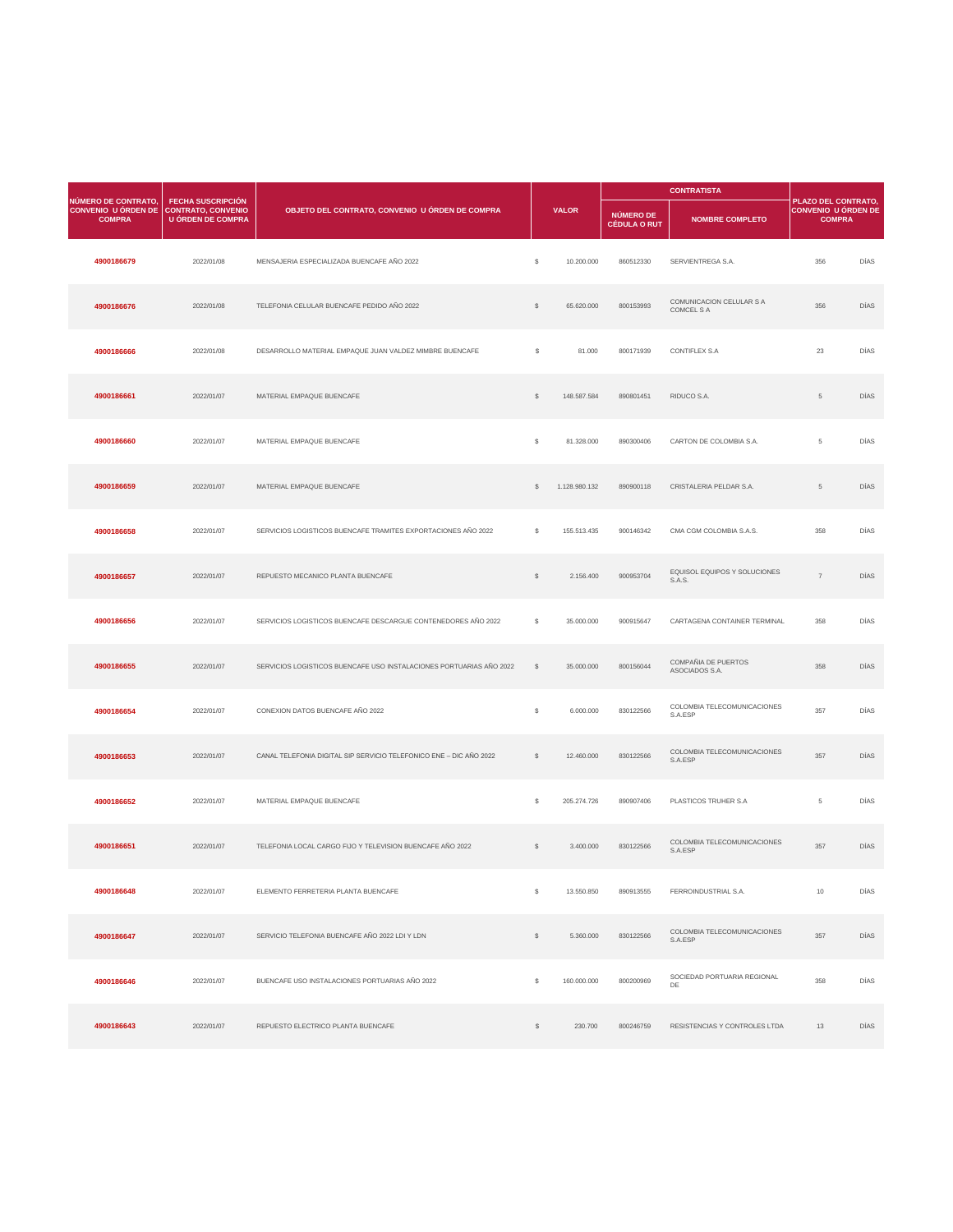|                                                                                              |                                                      |                                                                     |                |              |                                  | <b>CONTRATISTA</b>                            |                                                                           |             |
|----------------------------------------------------------------------------------------------|------------------------------------------------------|---------------------------------------------------------------------|----------------|--------------|----------------------------------|-----------------------------------------------|---------------------------------------------------------------------------|-------------|
| <b>NÚMERO DE CONTRATO,</b><br><b>CONVENIO U ÓRDEN DE CONTRATO, CONVENIO</b><br><b>COMPRA</b> | <b>FECHA SUSCRIPCIÓN</b><br><b>U ÓRDEN DE COMPRA</b> | OBJETO DEL CONTRATO, CONVENIO U ÓRDEN DE COMPRA                     |                | <b>VALOR</b> | NÚMERO DE<br><b>CÉDULA O RUT</b> | <b>NOMBRE COMPLETO</b>                        | <b>PLAZO DEL CONTRATO,</b><br><b>CONVENIO U ÓRDEN DE</b><br><b>COMPRA</b> |             |
| 4900186642                                                                                   | 2022/01/07                                           | SERVICIOS LOGISTICOS BUENCAFE USO INSTALACIONES PORTUARIAS AÑO 2022 | \$             | 113.000.000  | 835000149                        | SOCIEDAD PUERTO INDUSTRIAL<br><b>AGUADULC</b> | 358                                                                       | <b>DÍAS</b> |
| 4900186640                                                                                   | 2022/01/07                                           | SERVICIOS LOGISTICOS BUENCAFE USO INSTALACIONES PORTUARIAS AÑO 2022 | \$             | 190.000.000  | 800084048                        | SOCIEDAD PORTUARIA TERMINAL DE                | 358                                                                       | <b>DÍAS</b> |
| 4900186639                                                                                   | 2022/01/07                                           | SERVICIOS LOGISTICOS BUENCAFE USO INSTALACIONES PORTUARIAS AÑO 2022 | $\mathcal{S}$  | 165.000.000  | 800215775                        | SOCIEDAD PORTUARIA REGIONAL<br>DE             | 358                                                                       | <b>DÍAS</b> |
| 4900186638                                                                                   | 2022/01/07                                           | SERVICIOS LOGISTICOS BUENCAFE USO INSTALACIONES PORTUARIAS AÑO 2022 | $\mathcal{S}$  | 620.000.000  | 800116164                        | TERMINAL DE CONTENEDORES DE                   | 358                                                                       | <b>DÍAS</b> |
| 4900186619                                                                                   | 2022/01/07                                           | ANÁLIS CONTAMINANTES MUESTRAS CAFÉ LIOFILIZADO PLANTA BUENCAFÉ      | $\mathcal{L}$  | 3.222.481    | 44444444                         | <b>EUROFINS ANALYTIK GMBH</b>                 | 24                                                                        | <b>DÍAS</b> |
| 4900186613                                                                                   | 2022/01/07                                           | REPUESTO MECANICO PLANTA BUENCAFE                                   | \$             | 892.100      | 890300768                        | LA BALINERA S.A.                              | 5                                                                         | <b>DÍAS</b> |
| 4900186610                                                                                   | 2022/01/07                                           | MANTENIMIENTO AÑO 2022 SERVIDORES INFORMÁTICA BUENCAFÉ              | $\mathfrak{S}$ | 3.433.414    | 901021590                        | LENOVO GLOBAL TECHNOLOGY                      | 82                                                                        | DÍAS        |
| 4900186595                                                                                   | 2022/01/06                                           | REPARACION MANGUERAS TRANSPORTE EXTRACTO BUENCAFE                   | \$             | 1.603.743    | 811033997                        | CDEM & CDEB S.A.                              | $5^{\circ}$                                                               | <b>DÍAS</b> |

| 4900186594 | 2022/01/06 | REPARAR INDICADOR DESIMETRO ESPUMADORA 2 PLANTA BUENCAFE | $\frac{1}{2}$  | 500.000     | 890805053 | JORGE E JARAMILLO V Y CIA S.A.S.  | 5 <sup>5</sup>  | DÍAS        |
|------------|------------|----------------------------------------------------------|----------------|-------------|-----------|-----------------------------------|-----------------|-------------|
| 4900186591 | 2022/01/06 | REPARAR ELEMENTOS VACIO LIOFILIZACION 1 PLANTA BUENCAFE  | $\mathcal{L}$  | 4.517.515   | 900943143 | <b>INDUSTRIALES DEL EJE S.A.S</b> | 12              | DÍAS        |
| 4900186589 | 2022/01/06 | ALQUILER GENERADO 350 KW PLANTA BUENCAFE                 | $\mathfrak{S}$ | 10.830.000  | 800071617 | CUMMINS DE LOS ANDES S.A.         | $5\overline{)}$ | DÍAS        |
| 4900186580 | 2022/01/06 | REPUESTO MECANICO PLANTA BUENCAFE                        | $\mathcal{L}$  | 5.279.775   | 24709265  | VIVAS MORENO GILMA DEL CARMEN     | 43              | <b>DÍAS</b> |
| 4900186579 | 2022/01/06 | ELEMENTO FERRETERIA PLANTA BUENCAFE                      | $\mathcal{L}$  | 3.380.350   | 806014553 | TUVACOL S.A.                      | 8               | DÍAS        |
| 4900186574 | 2022/01/06 | MATERIAL EMPAQUE BUENCAFE                                | $\mathbb{S}$   | 297.222.050 | 800171939 | <b>CONTIFLEX S.A</b>              | 29              | DÍAS        |
| 4900186570 | 2022/01/06 | ELEMENTO INSTRUMENTACION Y CONTROL PLANTA BUENCAFE       | $\mathfrak{S}$ | 736.242     | 900467931 | <b>INGENIERIA EFICIENTE SAS</b>   | 6               | DÍAS        |
| 4900186568 | 2022/01/06 | REPUESTO MECANICO PLANTA BUENCAFE                        | $\mathcal{L}$  | 6.210.000   | 900343708 | <b>FYMAQ S.A.S</b>                | 14              | DÍAS        |
| 4900186565 | 2022/01/06 | REPUESTO MECANICO PLANTA BUENCAFE                        | $\mathcal{L}$  | 575.535     | 890907841 | ALMACEN RODAMIENTOS S.A.          | 6               | DÍAS        |
| 4900186556 | 2022/01/06 | REPUESTO MECANICO PLANTA BUENCAFE                        | $\mathcal{L}$  | 12.560.000  | 800251566 | A SELLASEG INGENIERIA S.A.S.      | 28              | DÍAS        |